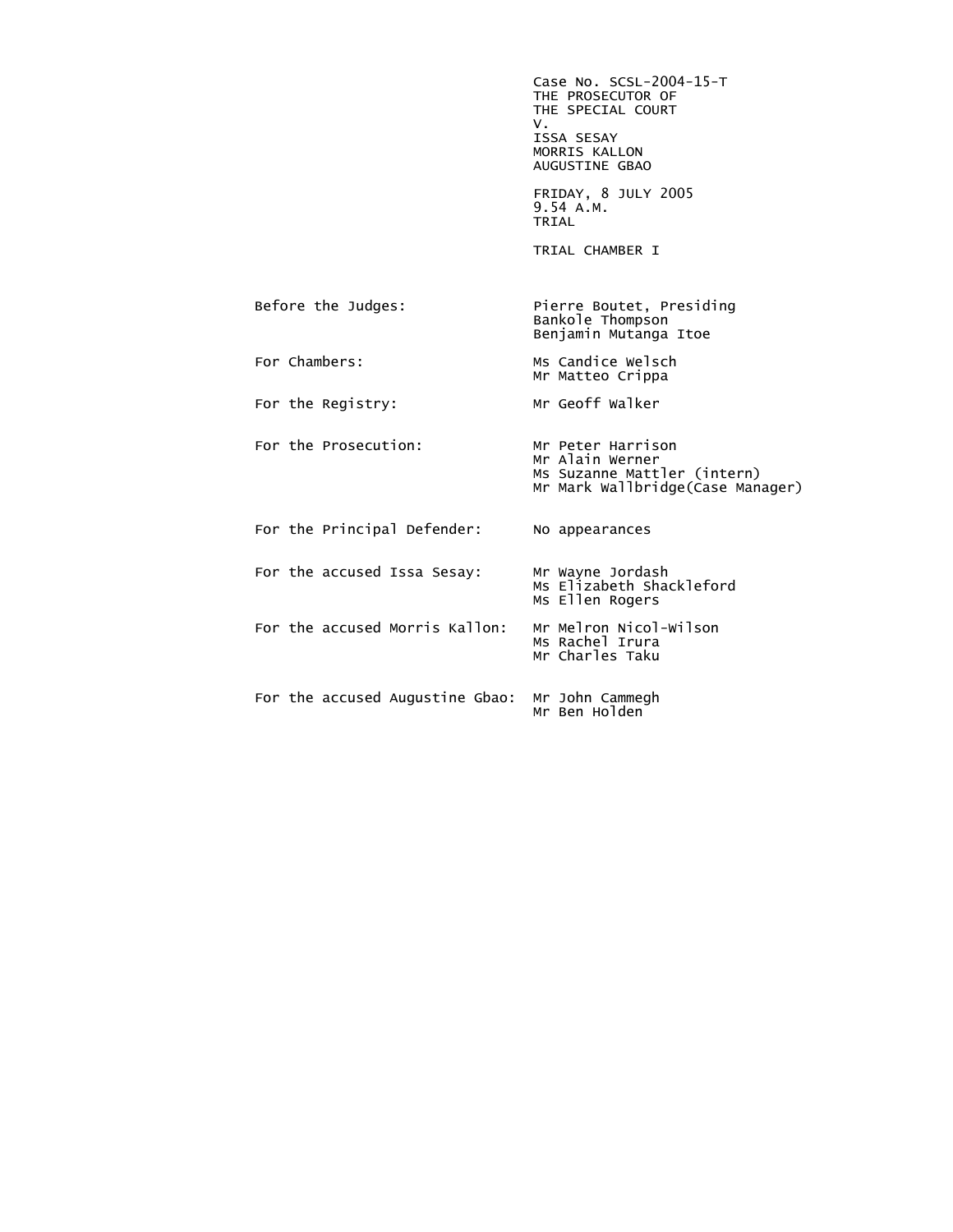1 Friday, 8 July 2005 2 [RUF080705A - AD] 3 [Open session] 4 [The accused Sesay and Kallon present] 5 [The accused Gbao not present] 6 [Upon commencing at 9.54 a.m.] 7 WITNESS: TF1-122 [Continued] 8 PRESIDING JUDGE: Good morning, counsel. Good morning, 9 Mr Witness. 09:55:29 10 THE WITNESS: Good morning. 11 JUDGE THOMPSON: Mr Jordash, will you continue your 12 cross-examination of the witness. 13 MR JORDASH: Your Honour, thank you. 14 CROSS-EXAMINED BY MR JORDASH: [Continued] 09:55:43 15 Q. Morning, Mr Witness. 16 A. Morning. 17 Q. You told us yesterday that Issa Sesay was staying at 18 30 Hangha Road. 19 A. 31 Hangha road. 09:56:08 20 Q. I beg your pardon, 31. 21 A. Yes. 22 Q. You saw him there regularly? 23 A. Yes. 24 Q. And he was staying there with fighters? 09:56:22 25 A. Yes. 26 Q. Including small boys? 27 A. Yes. 28 Q. And those fighters would hang around the secretariat. 29 A. Around 31 Hangha Road.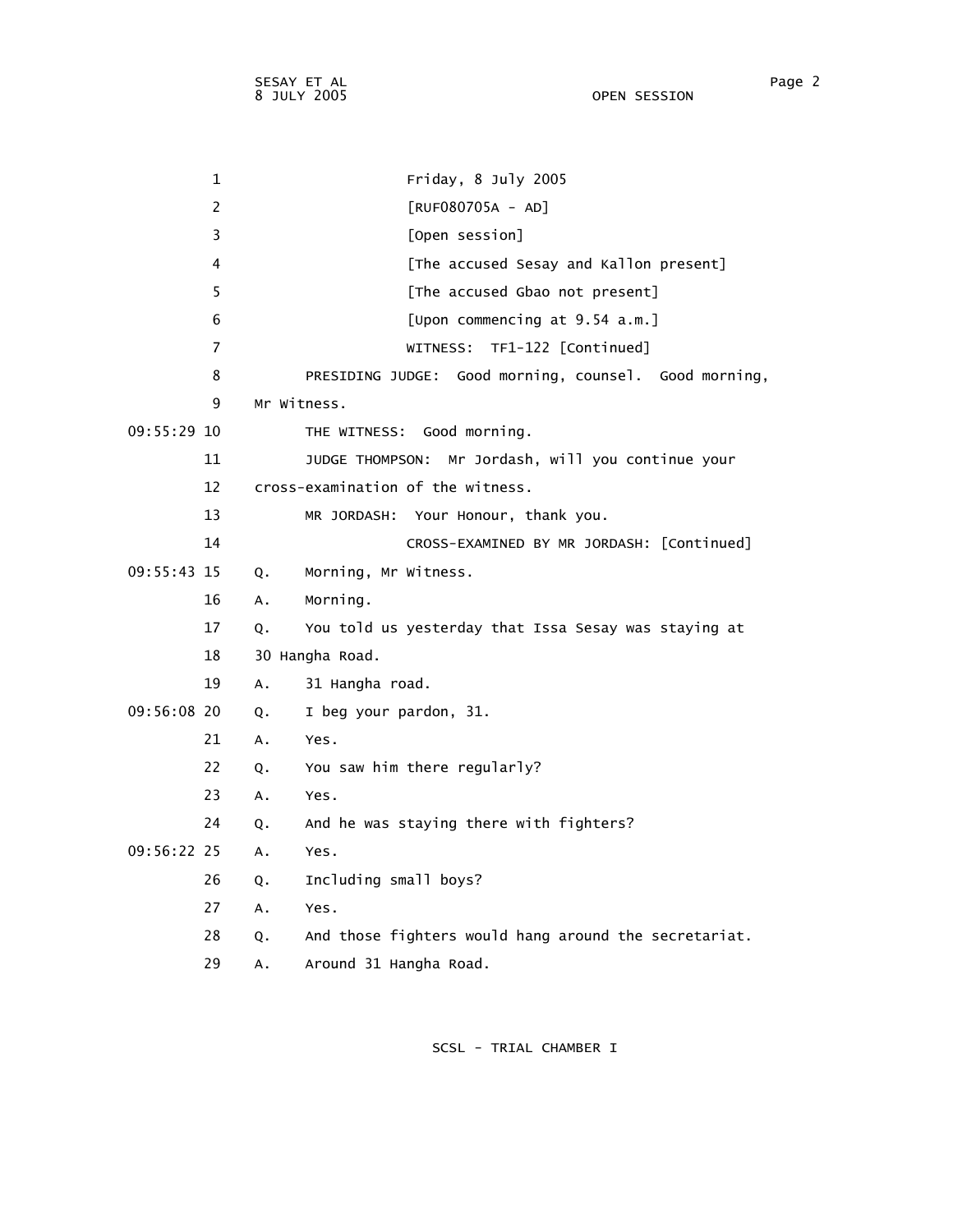|               | $\mathbf{1}$   | Q. | In the street?                                               |
|---------------|----------------|----|--------------------------------------------------------------|
|               | $\overline{2}$ | А. | In the street, yes.                                          |
|               | 3              | Q. | Armed and dangerous?                                         |
|               | 4              | А. | Yes.                                                         |
| 09:56:45      | 5.             | Q. | Controlling themselves? Or out of control, is that a         |
|               | 6              |    | better way to put it?                                        |
|               | 7              | Α. | Sometimes I just see them in the street harassing people.    |
|               | 8              | Q. | Sometimes or often?                                          |
|               | 9              | А. | Very often.                                                  |
| 09:57:07 10   |                | Q. | Very often?                                                  |
|               | 11             | Α. | Yes.                                                         |
|               | 12             | Q. | Harassing passers-by and civilians?                          |
|               | 13             | Α. | Yes.                                                         |
|               | 14             | Q. | Were they all armed with weapons?                            |
| $09:57:27$ 15 |                | A. | Some were armed and some were not.                           |
|               | 16             | Q. | And you would see these fighters there when you walk past    |
|               | 17             |    | and through Hangha Road?                                     |
|               | 18             | A. | Yes.                                                         |
|               | 19             | Q. | Would you say every day?                                     |
| 09:57:43 20   |                | A. | Yes, I would say every day.                                  |
|               | 21             | Q. | You described -- I want to have a look at what you say       |
|               | 22             |    | about this flag trick.                                       |
|               | 23             | A. | Yeah.                                                        |
|               | 24             |    | JUDGE ITOE: About what, Mr Jordash?                          |
| 09:58:10 25   |                |    | The flag trick.<br>MR JORDASH:                               |
|               | 26             |    | JUDGE ITOE:<br>okay.                                         |
|               | 27             |    | MR JORDASH:                                                  |
|               | 28             | Q. | Before I ask about the flag trick can I ask you about this:  |
|               | 29             |    | The secretariat remained at the same place through the junta |
|               |                |    |                                                              |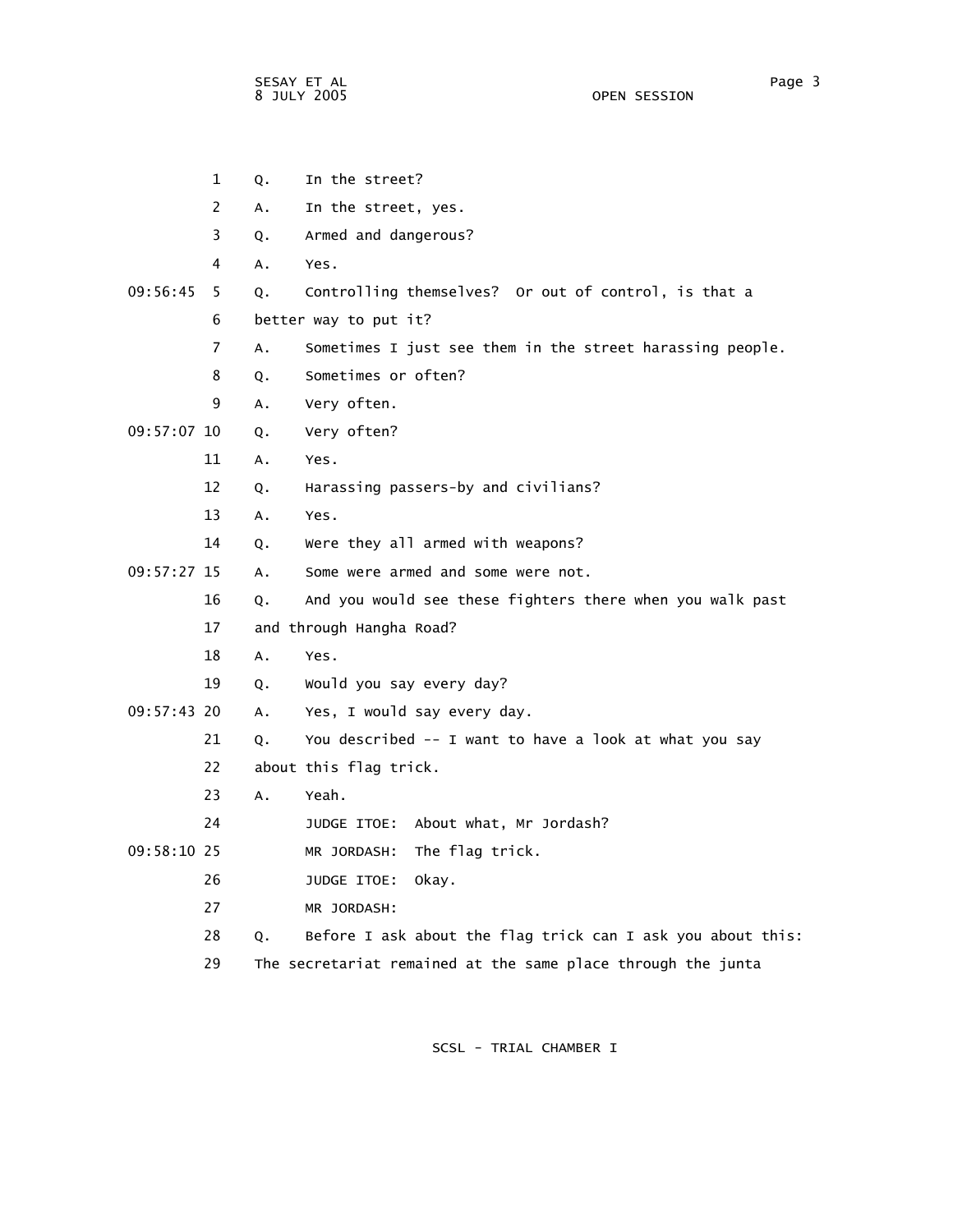1 period. 2 A. Yes. 3 Q. This was well known throughout Kenema? 4 A. Throughout the entire Kenema township. 09:58:53 5 Q. It was well known that the hierarchy of the administration 6 were based there? 7 A. Yes. 8 Q. It was well known that the hierarchy was Bockarie and 9 Eddie Kanneh? 09:59:17 10 A. Yes. 11 Q. And both were, as you would have it, criminals. 12 A. I cannot just say criminal but they were barbarians. 13 Q. Barbarians? 14 A. Yes. 09:59:41 15 JUDGE THOMPSON: Just a minute. 16 MR JORDASH: Sorry, I beg your pardon. 17 JUDGE THOMPSON: The answer is not just criminals but 18 barbarians. 19 THE WITNESS: Yes. 10:00:02 20 JUDGE THOMPSON: Thank you, counsel. 21 MR JORDASH: Thank you. 22 Q. And well known that Sesay's boys, fighters would linger 23 around the secretariat harassing civilians? 24 A. They hang around their own building, that is 31 Hangha 10:00:30 25 Road, Kenema, which is within the same vicinity. It's just about 26 a stone's throw. 27 Q. Use the length of this room to indicate, if you would, the 28 distance. 29 A. Just a stone's throw.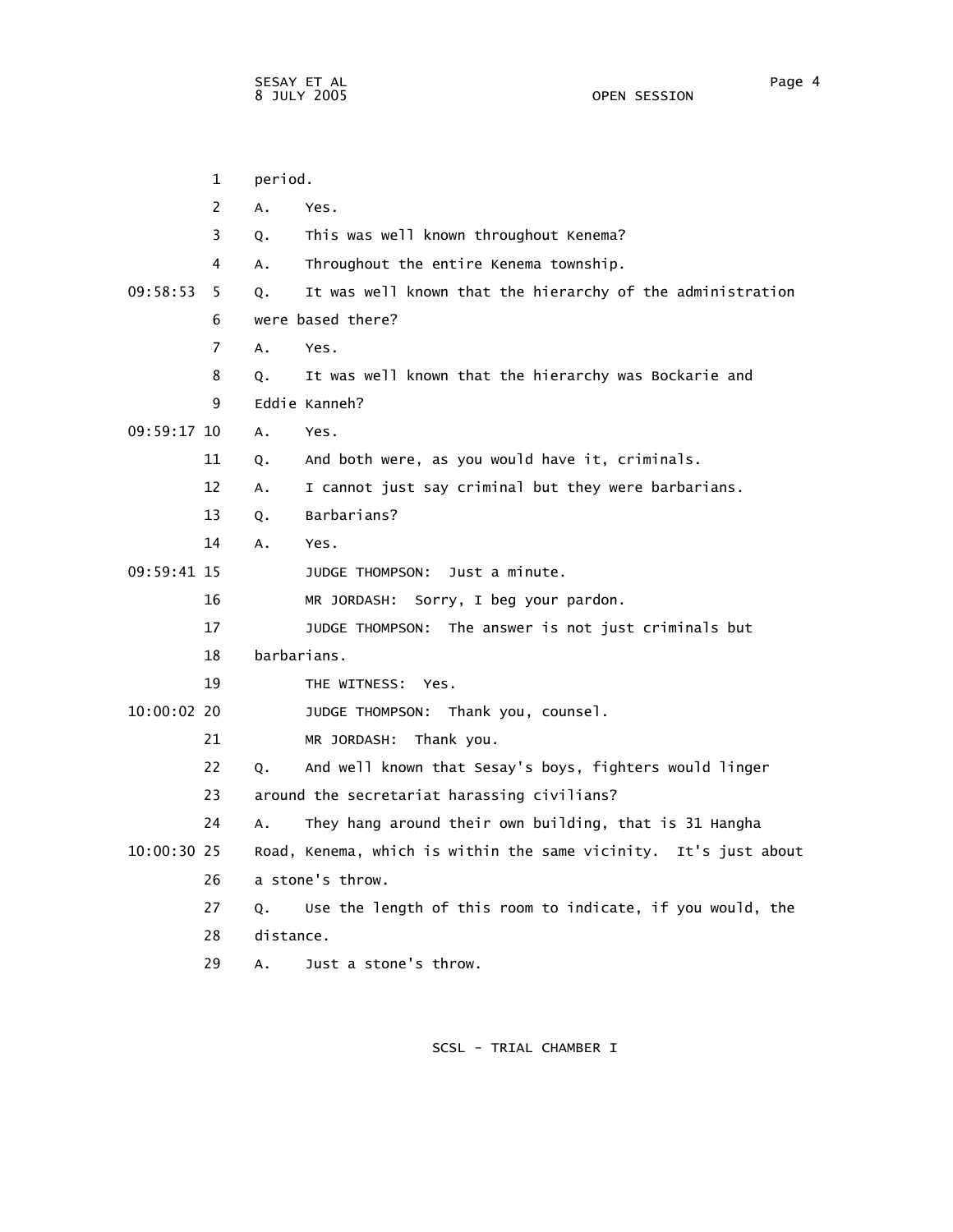OPEN SESSION

 1 Q. Well, your stone throw may be different from mine. Can you 2 indicated by this room, please? 3 A. Well, I can say from this Court building to the exit to the 4 main gate here. 10:00:56 5 Q. Right, so perhaps 100 to 150 yard? 6 A. It is not up to 150 yards. 7 Q. About 100 metres? 8 A. About 100 yards. 9 Q. Thank you. It was well known that they were there? 10:01:19 10 A. Yes. 11 Q. And the secretariat itself, did Bockarie have fighters 12 there, outside? 13 A. Yes. 14 Q. Guarding the place? 10:01:39 15 A. They use the secretariat as the sort of administrative 16 building where civilians go and seek for redress. They are 17 always there, day in and day out, always. 18 JUDGE ITOE: The question is not answered. I thought you 19 were referring to fighters being around the secretariat all the

- 10:02:06 20 time.
	- 21 MR JORDASH: Yes.
	- 22 PRESIDING JUDGE: Guarding.
	- 23 JUDGE ITOE: Guarding, yes.

24 THE WITNESS: Yes, always, day and night.

10:02:17 25 MR JORDASH:

- 26 Q. And the description of Sesay's fighters, is that a
- 27 description which would apply to the guards around the
- 28 secretariat?
- 29 A. Well, these were all the same people, they operated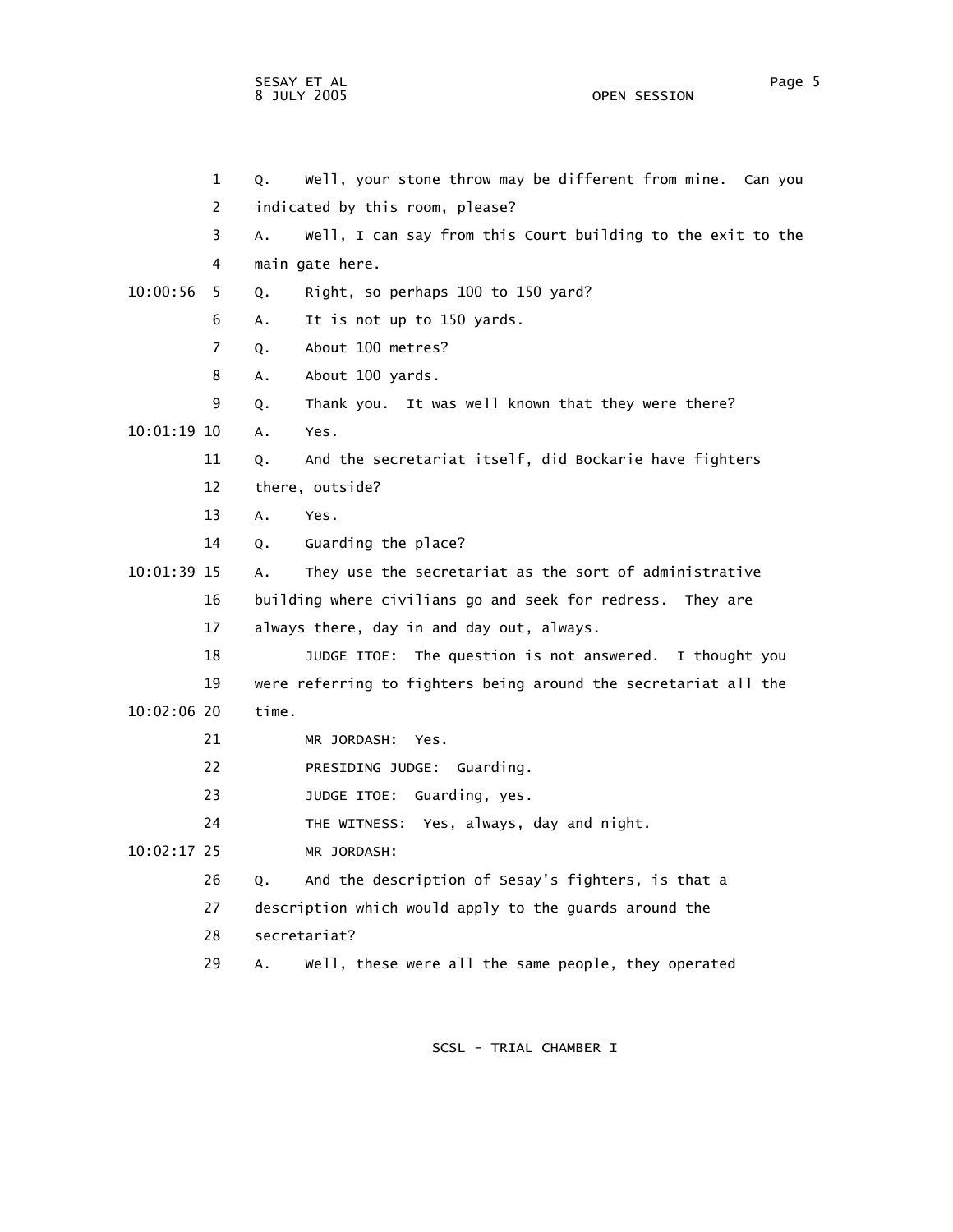1 together, yes. 2 Q. Would they harass civilians too, then? 3 A. Yes. 4 Q. Now the flag incident, or the flag trick. The flag trick, 10:02:55 5 according to you, was, as you told us, something that happened 6 every day? 7 A. Yes. 8 Q. And was designed, was it not, according to you, to make 9 somebody stop, at which point the fighters in the street would 10:03:24 10 then seize them, take them to the secretariat, loot them and 11 harass them? 12 A. Yes, that is correct. 13 Q. And this happened throughout the junta period? 14 A. Throughout. 10:03:54 15 Q. Do you know why -- let me restart. Isn't it right that if 16 this were true within a few days of this happening this news of 17 the dangers around the secretariat would have spread around 18 Kenema? 19 A. The entire Kenema township know about it very well. 10:04:30 20 Q. But yet civilians continued every day to walk and fall 21 victim to the flag trick; is that your evidence? 22 A. That is how they were operating every day. 23 Q. That is not the question. You say that Sesay's fighters, 24 the guards around the secretariat, were notorious around Kenema 10:04:56 25 and yet is it your evidence that civilians continued throughout 26 the junta period to fall victim to the flag trick? 27 A. Because they change this time intermittently. Sometimes 28 these do it 8.00, some time 9.00, sometimes 7.00. Our own time 29 here is 6.00. So they always trick the civilians, always.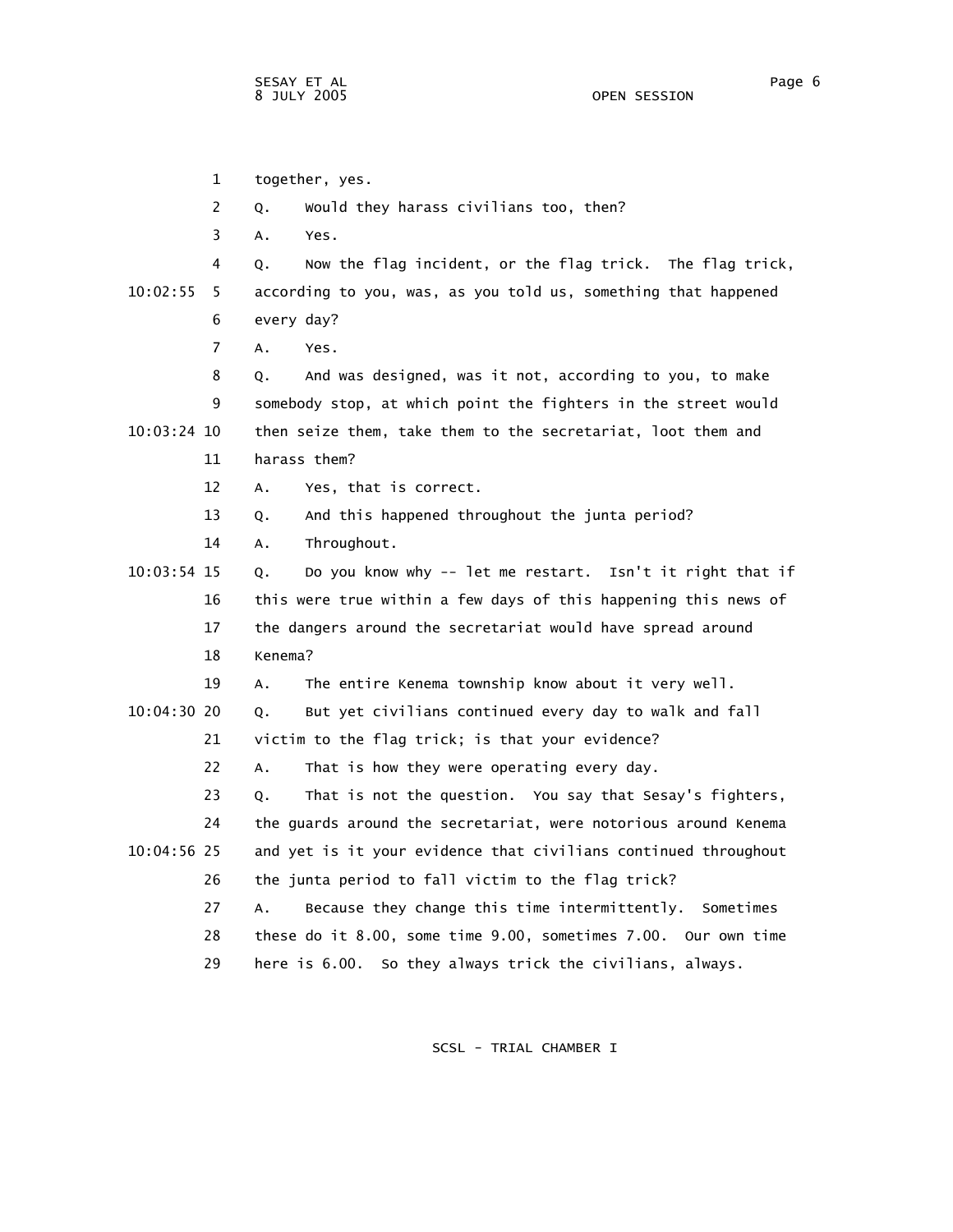1 Q. So the way in which the junta were able to continue the 2 trick was, you would say, by changing the time of the trick? 3 A. Exactly. 4 Q. So civilians one day having heard that the flag trick was 10:05:50 5 played at 8.00 would turn up say at 11.00, thinking they would be 6 safe and perhaps the flag trick had changed to 11.00; is that 7 your evidence? 8 A. They changed the time intermittently. Sometimes they do it 9 at 7.00, sometimes 8.00, sometimes 9.00, just like that. Just 10:06:15 10 for them to catch people and extort the money from them. 11 JUDGE ITOE: Listen to counsel's question very carefully. 12 Can you put the question to him again, please? Listen to his 13 question very carefully. 14 MR JORDASH: 10:06:30 15 Q. Let me try to make it more simple. Civilians having heard 16 the flag trick was being played at 8.00, for example, would 17 change their time to go to the secretariat to avoid the flag 18 trick, but the junta would then intermittently change the time so 19 as to catch the civilians out again. 10:06:56 20 A. Yes, that's correct. 21 Q. This went on every day, for the whole junta period? 22 A. Yes, every day. 23 Q. Why did civilians, from what you observed, continue to even 24 come to the secretariat knowing that any day they could find 10:07:13 25 themselves looted and harassed by the fighters around the 26 secretariat? 27 A. They were not necessarily going to the secretariat. But 28 that is a strategic position where people pass to go to the 29 market, to go to town.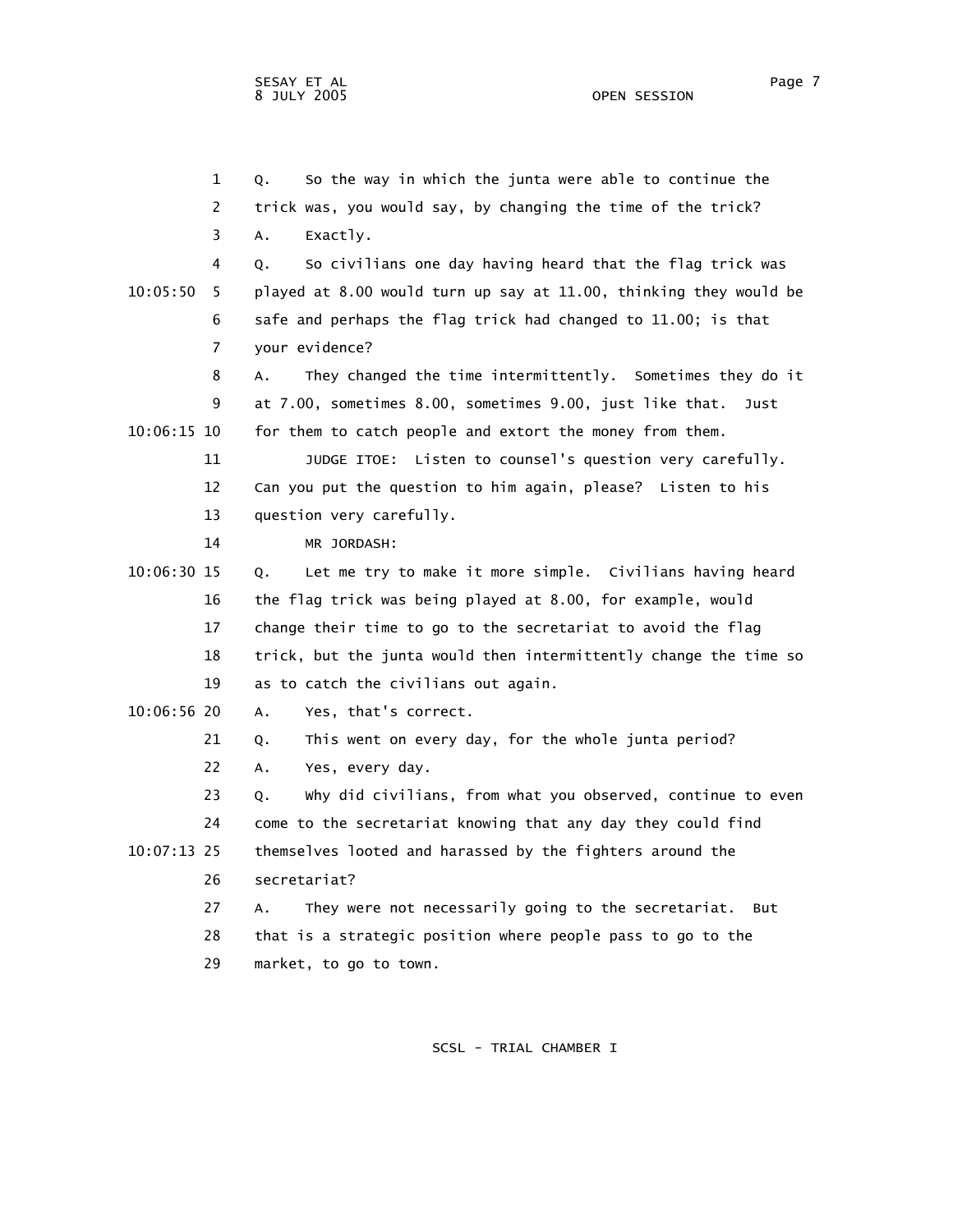OPEN SESSION

|             | $\mathbf 1$ | It was the only road to town? It was the only road to<br>Q.       |
|-------------|-------------|-------------------------------------------------------------------|
|             | 2           | market, past the secretariat?                                     |
|             | 3           | There are so many roads but that was the major road which<br>Α.   |
|             | 4           | people used daily.                                                |
| 10:07:43    | 5           | But there were other routes by which people could go to the<br>Q. |
|             | 6           | market?                                                           |
|             | 7           | A.<br>Of course.                                                  |
|             | 8           | And yet, your evidence is that people continued<br>Q.             |
|             | 9           | nevertheless to go past the secretariat.                          |
| 10:07:55 10 |             | Yes, that is a very busy street in Kenema, Hangha Road.<br>А.     |
|             | 11          | That's the point though, isn't it? I am suggesting that<br>Q.     |
|             | 12          | what you're saying about this can't be true, or else civilians    |
|             | 13          | would not have continued going past the secretariat. Why risk     |
|             | 14          | life and limb when there are other routes? Do you understand my   |
| 10:08:19 15 |             | point?                                                            |
|             | 16          | I understand your point.<br>Α.                                    |
|             | 17          | Do you have an explanation why they'd risk life and limb<br>0.    |
|             | 18          | when there are other routes?                                      |
|             | 19          | Kenema is a very big town and Hangha Road is very busy<br>Α.      |
| 10:08:27 20 |             | street, so people use that route every day to go to work, to go   |
|             | 21          | to the market.                                                    |
|             | 22          | why, from what you observed?<br>Q.                                |
|             | 23          | It is because they change the time. Sometimes they let<br>A.      |
|             | 24          | people go after 8.00 or after 9.00.                               |
| 10:08:44 25 |             | I want to refer you -- before I do, do you know why the<br>Q.     |
|             | 26          | junta even bothered with the flag trick? You have armed guards,   |
|             | 27          | versus civilians; do you know why the junta didn't simply say to  |
|             | 28          | the civilians, "Stop, or I will shoot you." Why did they play     |
|             |             |                                                                   |

29 the flag trick; do you know?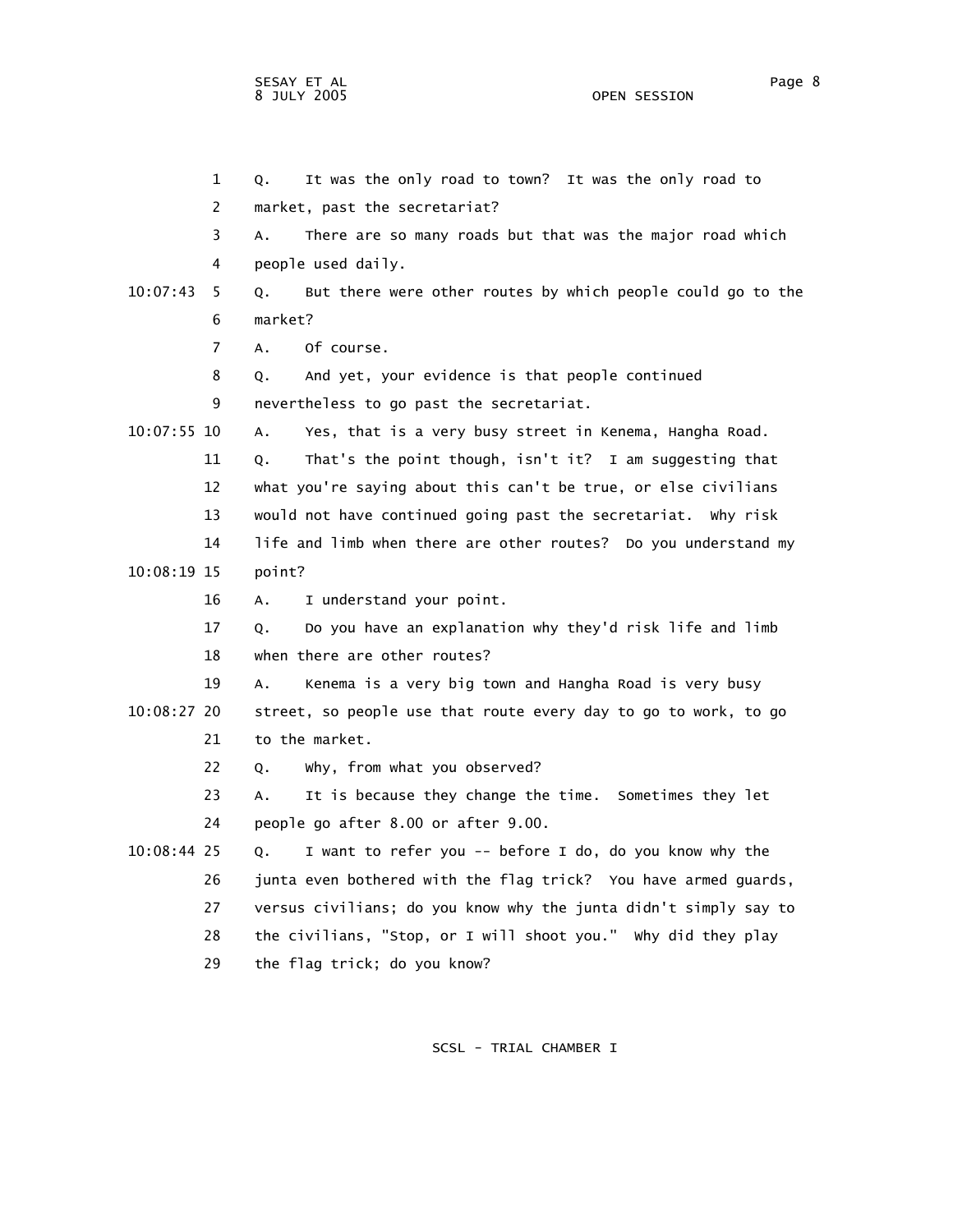1 A. Put the question again. 2 Q. If I have a gun and you don't, presumably I can make you 3 stop. Why do I need a flag trick? Why did the junta use the 4 flag trick? 10:09:32 5 A. Yeah, because they wanted to extort money from people so 6 that they can go to the market and buy. And you see them doing 7 that every day in Kenema. 8 Q. So why not just point the gun and say, "Give me your 9 money"? 10:09:42 10 A. I don't know. 11 Q. Why go through the elaborate flag trick? 12 A. It is to extort money from people. They will say you have 13 broken the law. 14 Q. They can say that without raising a flag, can't they? 10:10:00 15 A. That is their business. 16 Q. Let me refer, please, to your evidence, which you gave I 17 think it was in the Court next door in the AFRC trial, okay? 18 A. Yes. 19 MR JORDASH: Could the witness please be given his 10:10:26 20 transcript? 21 *Document shown to witness*] 22 MR JORDASH: Thank you. 23 Q. Mr Witness, you understand, don't you, that your evidence 24 is recorded. 10:11:12 25 A. I understand. 26 Q. What has been handed to you is a transcript of that 27 evidence? 28 A. Okay. 29 Q. Could I ask you, please, to turn to 24th of June, I think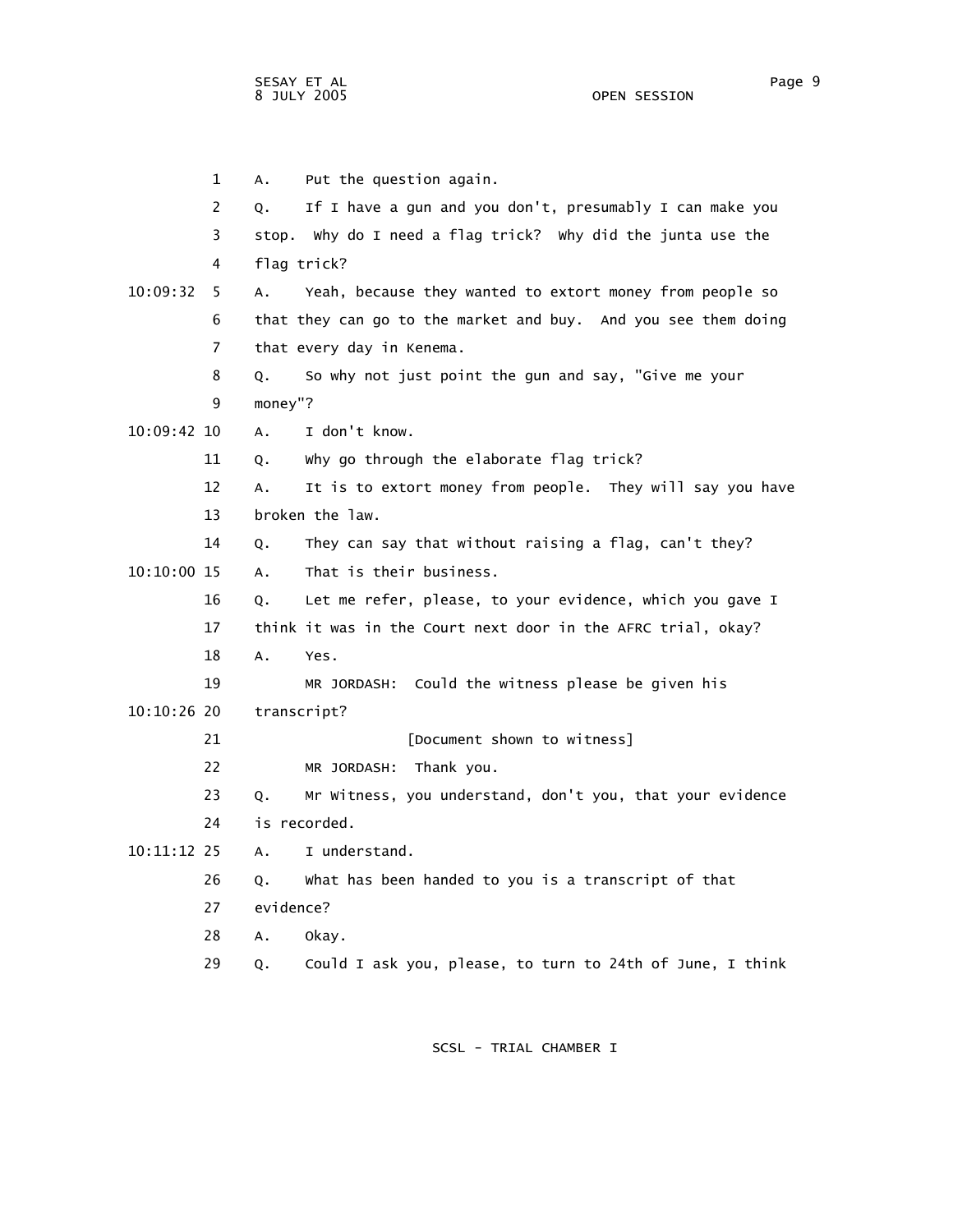|             | 1  |    | it is all the 24th of June, page 10. The numbering is on the top |
|-------------|----|----|------------------------------------------------------------------|
|             | 2  |    | right-hand corner.                                               |
|             | 3  | A. | Yes.                                                             |
|             | 4  | Q. | Line 15, sorry, line 12. A is your answer, $Q$ is the            |
| 10:12:14    | 5. |    | question of the lawyer.                                          |
|             | 6  |    | "A.<br>Normally we put up our flag up at 6.00 am in the          |
|             | 7  |    | morning?"                                                        |
|             | 8  |    | "Q.<br>who are 'we'?                                             |
|             | 9  |    | "A.<br>We, Sierran Leonean national flag is supposed to go       |
| 10:12:29 10 |    |    | up at 6.00 a.m. and we put it down 6.00 p.m.                     |
|             | 11 |    | "Q.<br>Every day?                                                |
|             | 12 |    | "А.<br>Every day. But the AFRC juntas and the RUF rebels         |
|             | 13 |    | set a trap with out national flag.                               |
|             | 14 |    | "Q.<br>Can you explain what you mean?                            |
| 10:12:44 15 |    |    | Sometimes they put the flag up at 8.00 or 9.00."<br>"A.          |
|             | 16 |    | Then turn to page 12, please. Sorry, let's go to page 11,        |
|             | 17 |    | line 28. "So, each time the flag is going up" -- this is your    |
|             | 18 |    | answer Mr Witness, are you with me, page 11?                     |
|             | 19 | Α. | okay.                                                            |
| 10:13:30:20 |    | Q. | Line 28 at the bottom.                                           |
|             | 21 | Α. | Yes.                                                             |
|             | 22 | Q. | Take your time, Mr Witness. There's no --                        |
|             | 23 | Α. | Line 28.                                                         |
|             | 24 | Q. | Yes, at the bottom.                                              |
| 10:13:48 25 |    |    | "A.<br>Each time the flag is going up and people are moving      |
|             | 26 |    | in the street they get arrested.                                 |
|             | 27 |    | "Q.<br>who are 'they', Witness?                                  |
|             | 28 |    | "A.<br>Take you to their secretariat."                           |
|             | 29 |    | Question, Mr Witness. I am on page 12 now.                       |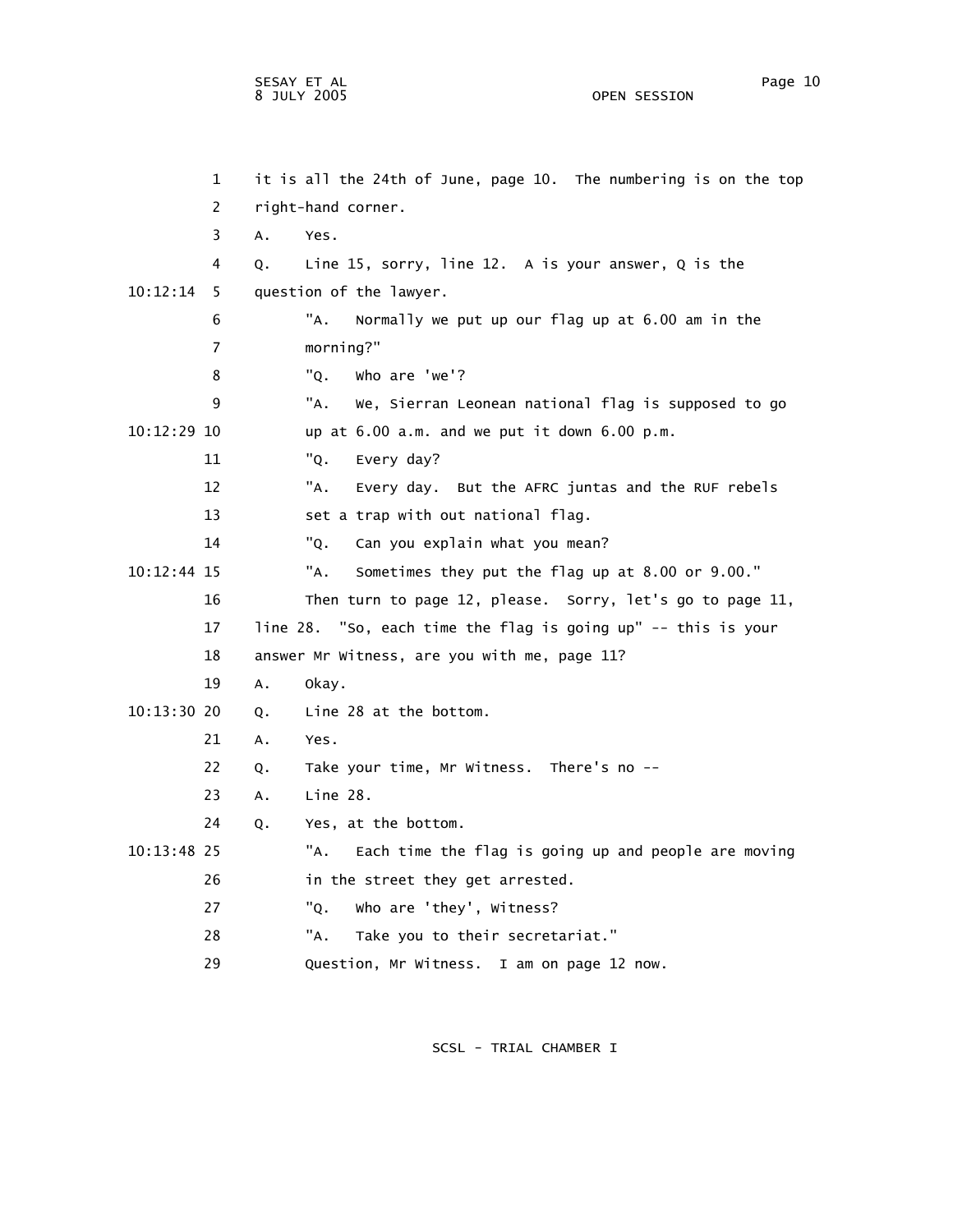1 A. Page 12. 2 Q. Line 3. 3 "Q. Mr Witness, sorry to interrupt you, but just you say 4 'they get you'; who are 'they'? 10:14:12 5 "A. The AFRC juntas and the RUF rebels. 6 "Q. Carry on. 7 "A. They take you to their secretariat, remove everything 8 that you have on you and if you resist, they beat you and 9 lock you up. And they do this continuously. So at one 10 point in time -- 11 "Q. Did you see that happening? 12 "A. On several occasion. They do it continuously." 13 You cannot say, can you, Mr Witness, that this flag trick 14 happened every day and you didn't say that in the trial of the 10:14:55 15 AFRC. You said sometimes they put the flag up, on several 16 occasions you saw it happening? 17 A. They do it every day. 18 Q. You say that now, you say it happened every day now, but I 19 am suggesting that what you have done is, perhaps you have 10:15:20 20 developed from a single incident to this every day theory now you 21 put forward in this Court? 22 PRESIDING JUDGE: I will draw your attention, Mr Jordash, 23 to the answer of the witnesses at line 11. "On several 24 occasion", and then he added "continuously". 10:15:38 25 MR JORDASH: That is different to every day. 26 PRESIDING JUDGE: Maybe you can ask him that question. You 27 only used the first part, "on several occasions", he had 28 qualified the several occasion in his answer in the other trial. 29 MR JORDASH: Perhaps I can ask the witness to turn to page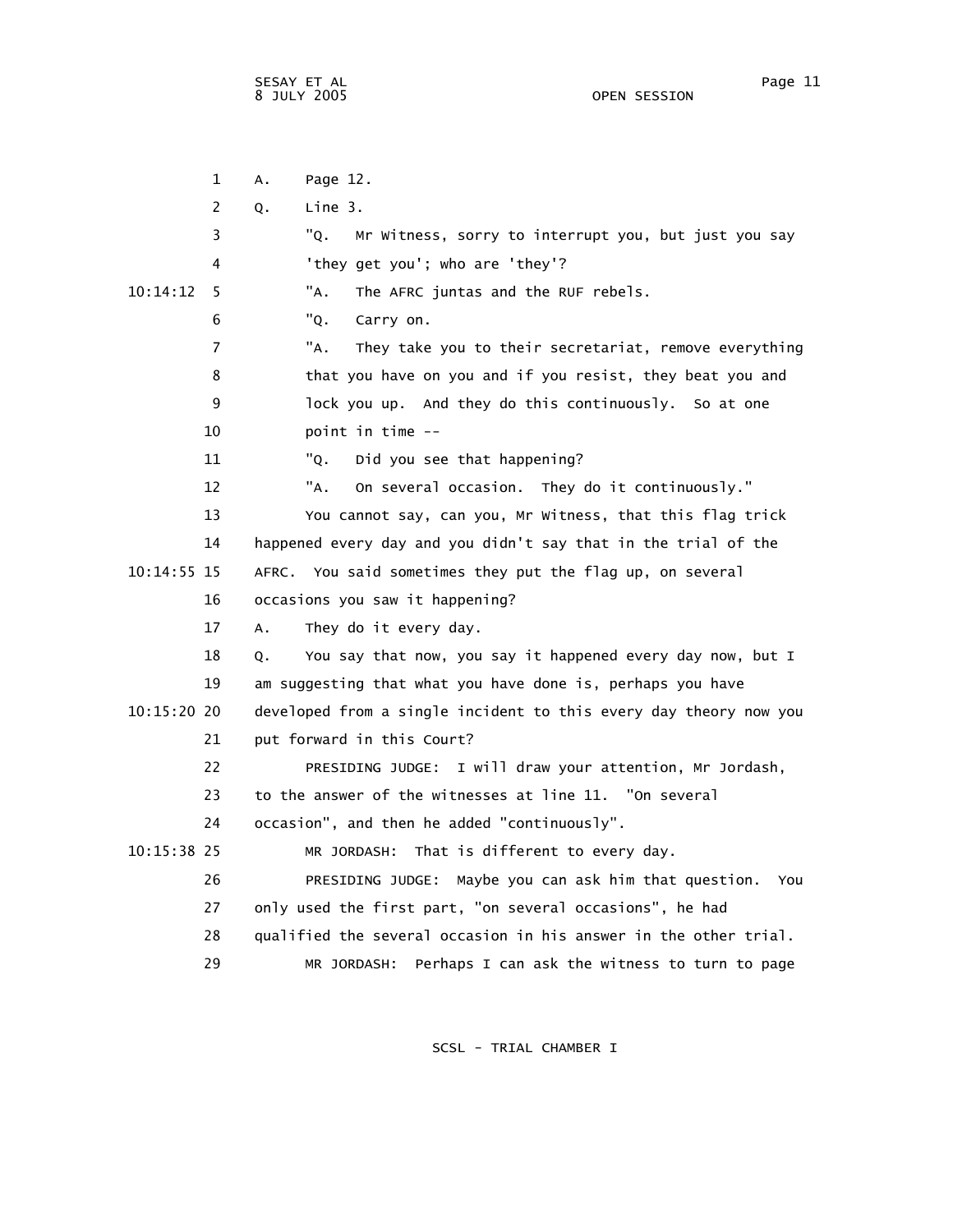1 16. 2 PRESIDING JUDGE: 16. 3 MR JORDASH: Page 16, which may cast a bit more light on 4 this. 10:16:04 5 Q. And we're still talking about the flag incident. Answer, 6 line 2. 7 "A. This is the usual habit. They always do it. I cannot 8 approximate but they always do it." 9 Is it right that you cannot approximate? 10:16:43 10 A. Yes, because they do it every day. 11 Q. You see, I am suggesting that the first time you have ever 12 suggested that they did it every day was yesterday in this 13 courtroom and what you have done, you have, like much of your 14 evidence, you've exaggerated it. 10:17:05 15 A. It is no exaggeration. It is something they do very open, 16 they don't hide. Entire Kenema township knows about that. 17 MR JORDASH: Just give me a moment, please. Could I ask 18 that the witness be given all of his statement please, the 19 statement and all the interview notes? To be clear, the 30th of 10:18:26 20 January. 21 JUDGE ITOE: Why not one by one so he that doesn't get 22 confused in sorting them out. Do you think it's a better 23 methodology. 24 MR JORDASH: I understand the point. Can I ask that he be 10:18:46 25 given the 25th of May proofing notes, and also the 25th of 26 November proofing notes? Now, have a look please, Mr Witness, at 27 25th of November proofing notes and page 10925, paragraph five. 28 You describe an incident there where Morris Kallon you say 29 intervened to help a woman. You see that? That's what is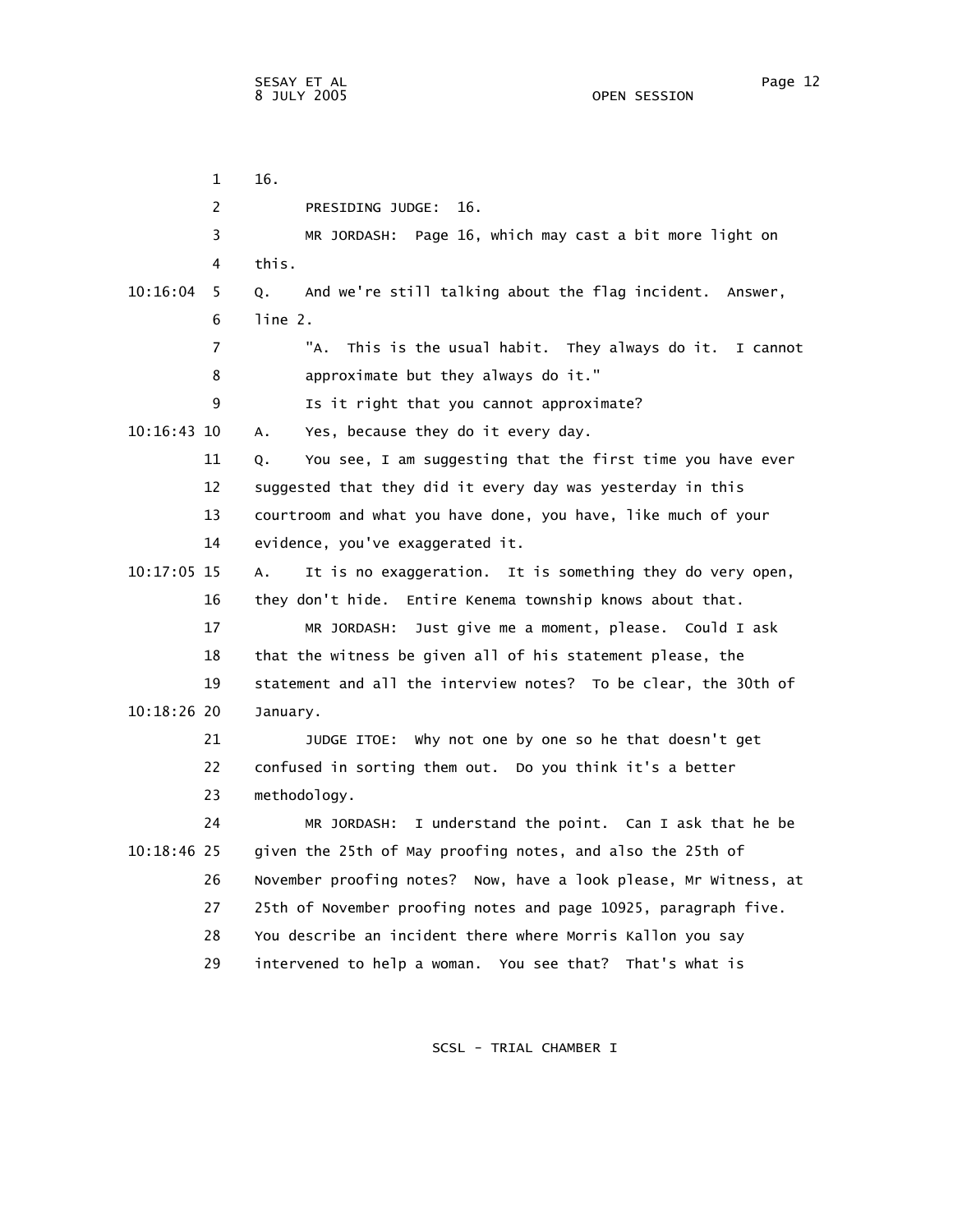1 described in the notes; do you see that? 2 A. Yeah. 3 Q. "For instance, one time when some soldiers were putting up 4 the national flag they saw a woman passing by. The soldiers, one 10:20:33 5 named Junior, the others I don't remember, stopped her and took 6 her money. Kallon saw this and intervened to help the woman." 7 Do you see that? 8 A. Yeah. 9 Q. Now, that, Mr Witness, I suggest was the first time you 10:21:05 10 described an incident to the Prosecution, in fact to anybody, 11 about a flag in Kenema during the junta period. Did you describe 12 that incident to the Prosecution on 24th of November? 13 A. Yes. 14 Q. Can I ask you to turn now, please, to the proofing notes of 10:21:36 15 15 March, sorry, 26th of May. 16 JUDGE ITOE: What date was that? 17 MR JORDASH: The 26th of May and I think that should be 18 10933. 19 Mr HARRISON: If it is 26th of May 2005 then it would start 10:22:04 20 at 12137. 21 MR JORDASH: Thank you. 12138, please. 22 Q. The 26th of May, paragraph four, page 12138. "One day a 23 woman was going to the market to buy food in the morning and did 24 not stop when the junta soldiers raised the Sierran Leonean flag 10:22:26 25 in the secretariat. She was assaulted by a 12-year-old child 26 soldier called Junior. The woman panicked and was arrested and 27 taken to the secretariat. There they started to steal her 28 jewelry and all her money. I tried to assist the woman and I was 29 beaten up, my back was injured and I was locked up for two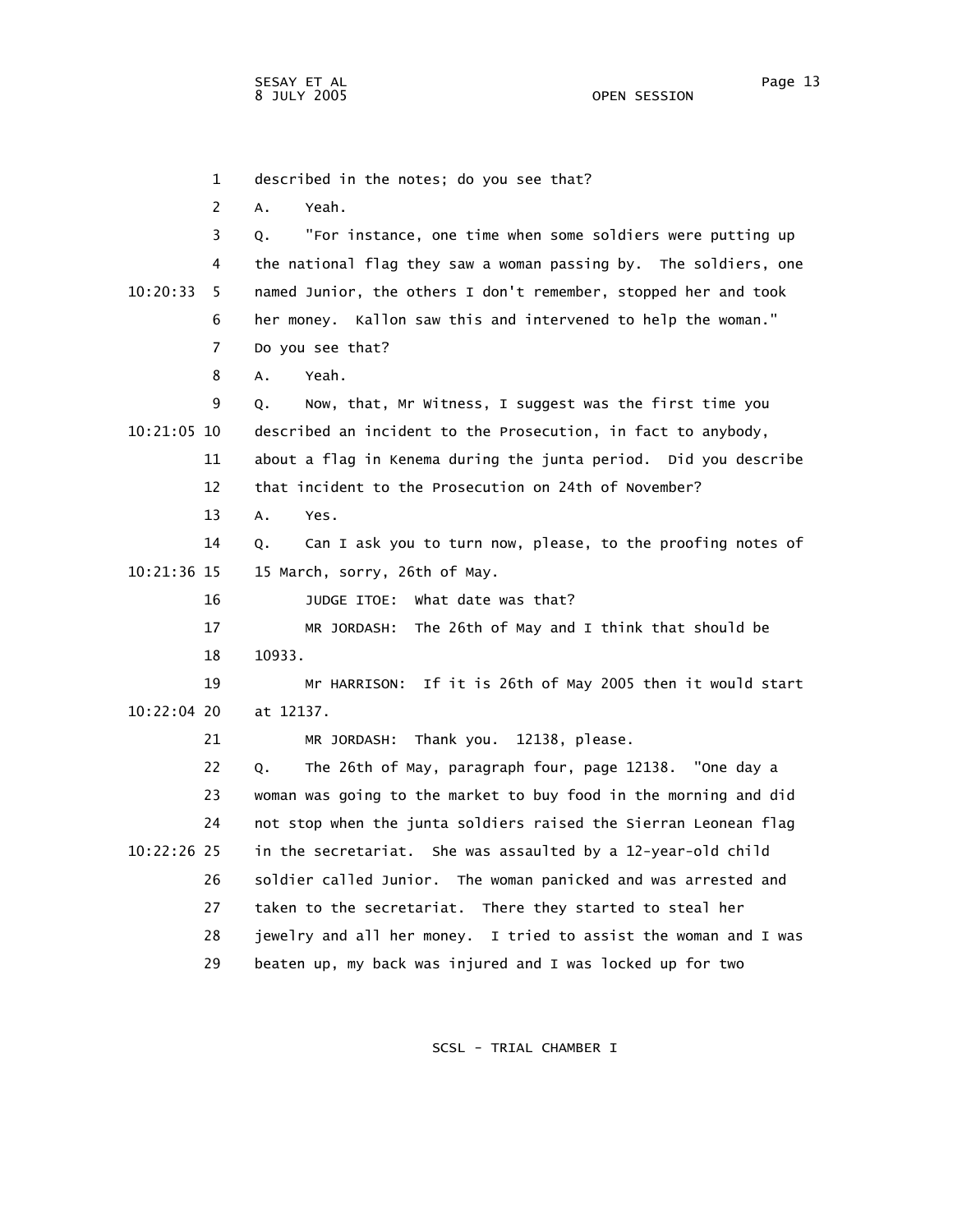1 hours." 2 Now up until you gave evidence in the Court next door, they 3 were the two flag incidents you described. When you get next 4 door, you describe things happening continuously. By the time 10:23:19 5 you arrive in this Court they are happening every day. When did 6 you first describe these things happening every day, the flag 7 trick, I mean? 8 A. This happened every day. 9 Q. We know that is what you say now. When did you first say 10:23:42 10 that to somebody? Was it yesterday? 11 A. I have said that on several occasions that it happens in 12 Kenema every day. 13 Q. To whom have you said that, before yesterday? 14 A. I have said so in my statement. 10:24:07 15 Q. You haven't, Mr Witness. If you want to have a look at 16 them, you can, but you haven't. 17 A. This thing always happens. It happens every day during the 18 period. The people are alive there, they can testify. 19 Q. Why didn't you say that to the Prosecution before 10:24:27 20 yesterday, if it's true? 21 A. If it is true? Huh. 22 Q. Let's move on then. You have described the incident where 23 you were beaten up having come to the assistance of the women 24 yesterday as involving Issa's boys. Do you remember that? 10:25:07 25 A. No, not Issa's boys. This happened at the secretariat, 26 that is 14 Hangha Road, Kenema. 27 Q. So the incident in which you intervened to protect the 28 woman did not involve Issa's boys. 29 A. At all. 14 Hangha Road, Kenema.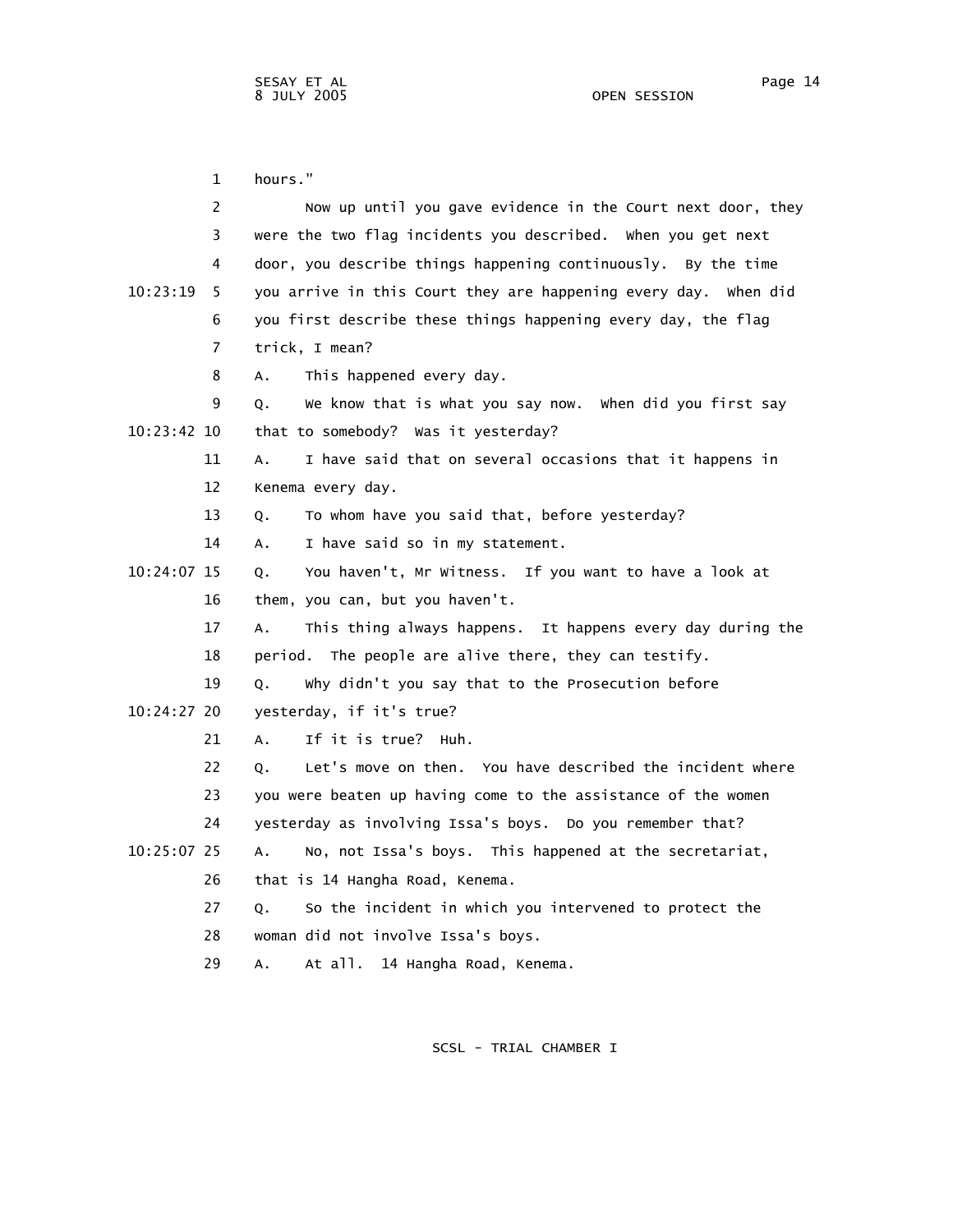1 Q. Fine, thank you. But you did describe yesterday that it 2 was AFRC and RUF, do you remember that?. 3 A. Yes. 4 Q. Look at paragraph four of the 26th of May proofing notes. 10:26:02 5 I will move on from that, that is a bad point. 6 PRESIDING JUDGE: You are not pursuing that question. 7 MR JORDASH: No, thank you. 8 Q. Now Mr Witness, I am going to move on from this subject, 9 but I suggest to you that if anything of this kind did happen 10:26:42 10 then it was a single incident which is closer to the incident in 11 which -- it was a single incident and you have altered your 12 evidence to exaggerate to make it as bad as you can for the 13 accused who sit behind me. 14 A. No, it is the truth of the situation. The entire Kenema 10:27:10 15 township knows about that. They do that continuously. 16 PRESIDING JUDGE: Mr Jordash, when you say, "this is a 17 single incident", what's the "this"? Is "this" being beaten up? 18 Or is "this" the flag? What is the "this" referring to. 19 MR JORDASH: That if there was an incident -- 10:27:23 20 JUDGE ITOE: If at all. 21 MR JORDASH: If at all, there was a flag incident, it was a 22 one-off and this witness has simply -- 23 PRESIDING JUDGE: The flag incident, you mean by this 24 raising the flag up and down at different times? 10:27:38 25 MR JORDASH: Yes. 26 PRESIDING JUDGE: Okay. 27 JUDGE ITOE: Let us get the witnesses response to this 28 again.

29 MR JORDASH: Certainly.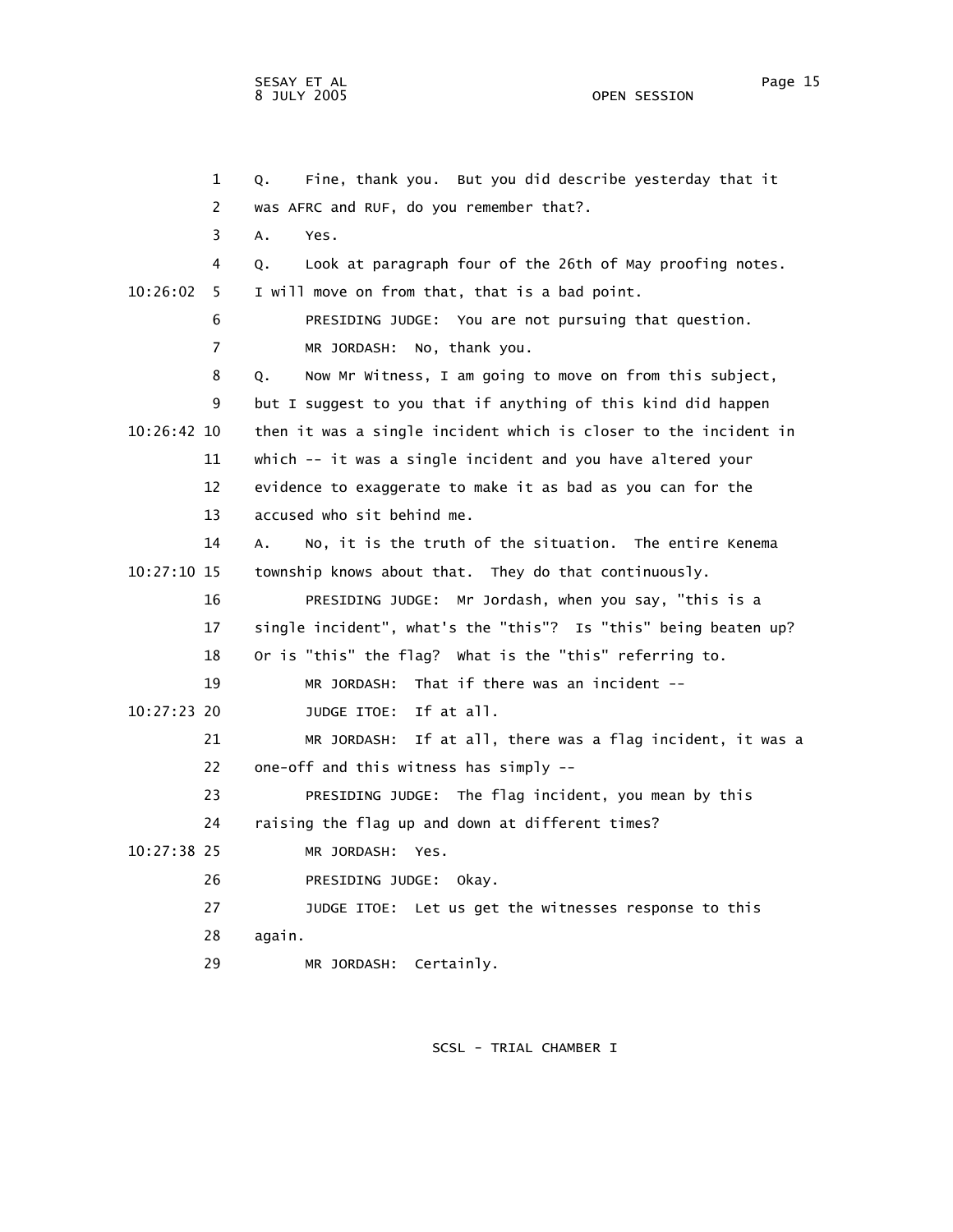2 the flag trick incident occurred, if it all it occurred, it only 3 occurred once and that you are exaggerating when you say it was a 4 daily occurrence. 10:28:14 5 THE WITNESS: That is no exaggeration, it happens every 6 day. The entire Kenema township knows about that very well. 7 Even the child knows about it. 8 MR JORDASH: 9 Q. I notice, Mr Witness, that the description you give of the 10:28:40 10 incident where you say Kallon intervened and the description you 11 give of when you were beaten up, having tried to intervened, both 12 involved a man called Junior or a person called Junior. Is that 13 because you are describing the same incident? 14 A. No. 10:29:02 15 Q. These just happen to be two incidents and by coincidence 16 they both involve somebody called Junior? 17 A. A very notorious rebel. 18 Q. Is this the same man though? 19 A. Yes, he and others. 10:29:19 20 Q. Well, let's stick with him. The same Junior in both 21 incidents? 22 A. Yes. 23 Q. It was just the one incident, wasn't it? 24 A. I only know him as Junior, that is all. 10:29:31 25 Q. Okay, now -- 26 PRESIDING JUDGE: Mr Jordash, is that a question that it is 27 one single incident? 28 MR JORDASH: It was a question.

29 PRESIDING JUDGE: It was a question?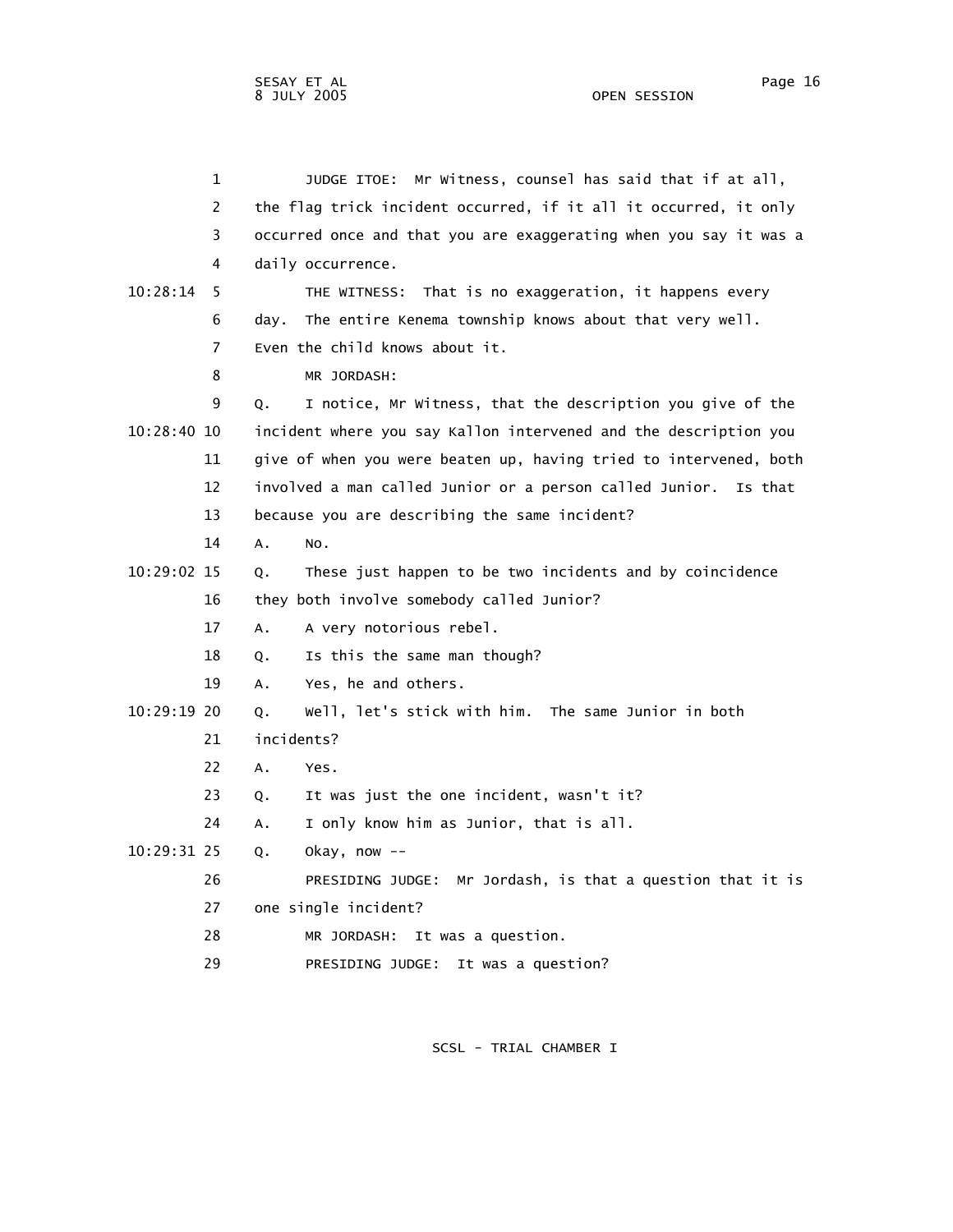1 MR JORDASH: Yeah. 2 PRESIDING JUDGE: Can you answer that question, Mr Witness, 3 please? 4 Q. The two incidents which you describe involving Junior, 10:29:53 5 that's the one incident you have exaggerated from, isn't it. 6 A. No, that is two separate incidents and this happens every 7 day. 8 Q. Now you described yesterday an incident on Khobe Street. 9 A. Maxwell Khobe Street. 10:30:26 10 Q. And you were sitting in your office when you saw a group of 11 RUF rebels marching a Kamajor or -- 12 A. A poor farmer not a Kamajor. 13 Q. Marching a poor farmer. What was his name? 14 A. I don't know his name. 10:30:40 15 JUDGE ITOE: They were marching a poor farmer and they were 16 chanting and saying that they caught a Kamajor; is that not what 17 you said? 18 THE WITNESS: Yes. 19 MR JORDASH: 10:30:53 20 Q. What was his name? 21 A. I don't know his name. 22 Q. You never found out his name? 23 A. I tried but no one could help. 24 Q. This must have been hot news in Kenema, hot off the press? 10:31:12 25 A. Of course. 26 Q. Yes. You were a xxxx officer with 50-odd xxxx officers 27 under your supervision? 28 A. Yeah. 29 Q. Not one of them could find out the name of this poor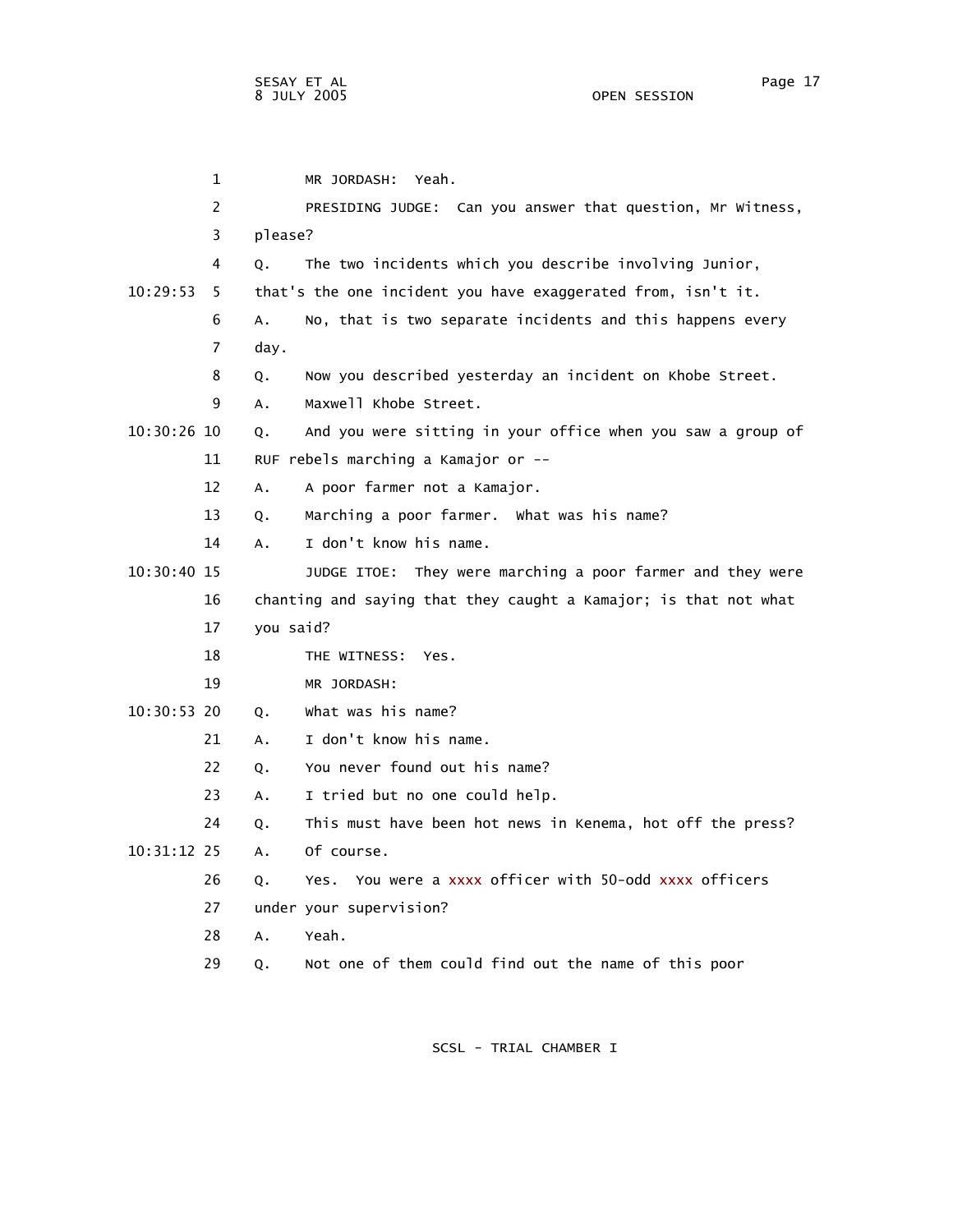1 farmer? 2 A. We tried but no one could help. 3 Q. Did you leave your office straight away? 4 A. Almost, yes. 10:31:39 5 Q. Did you see them leading him down the street when you 6 emerge from your office? 7 A. Yes. 8 Q. How close were you? 9 A. Well, about 100 yards. 10:31:56 10 Q. Who was leading him? 11 A. The RUF boys. 12 Q. What were their names? 13 A. I don't know their names. 14 Q. Did you investigate this? 10:32:09 15 A. Investigate what? 16 Q. This offence. 17 A. No, you have no time to investigate it. 18 Q. Did you see the RUF boys again who were part of this? 19 A. Yes. 10:32:25 20 Q. You didn't inquire that their names were? 21 A. If you try to force issue you be shot down -- 22 Q. Not forcing an issue. 23 A. -- so you need to be careful. 24 Q. You cannot name any of the people involved? 10:32:44 25 A. Yes, I can identify them if I see them. 26 Q. Did none of the family of this poor farmer come looking for 27 him later to find out what happened to their family member? 28 A. Nobody came up. 29 Q. Nobody came to the xxxxxx?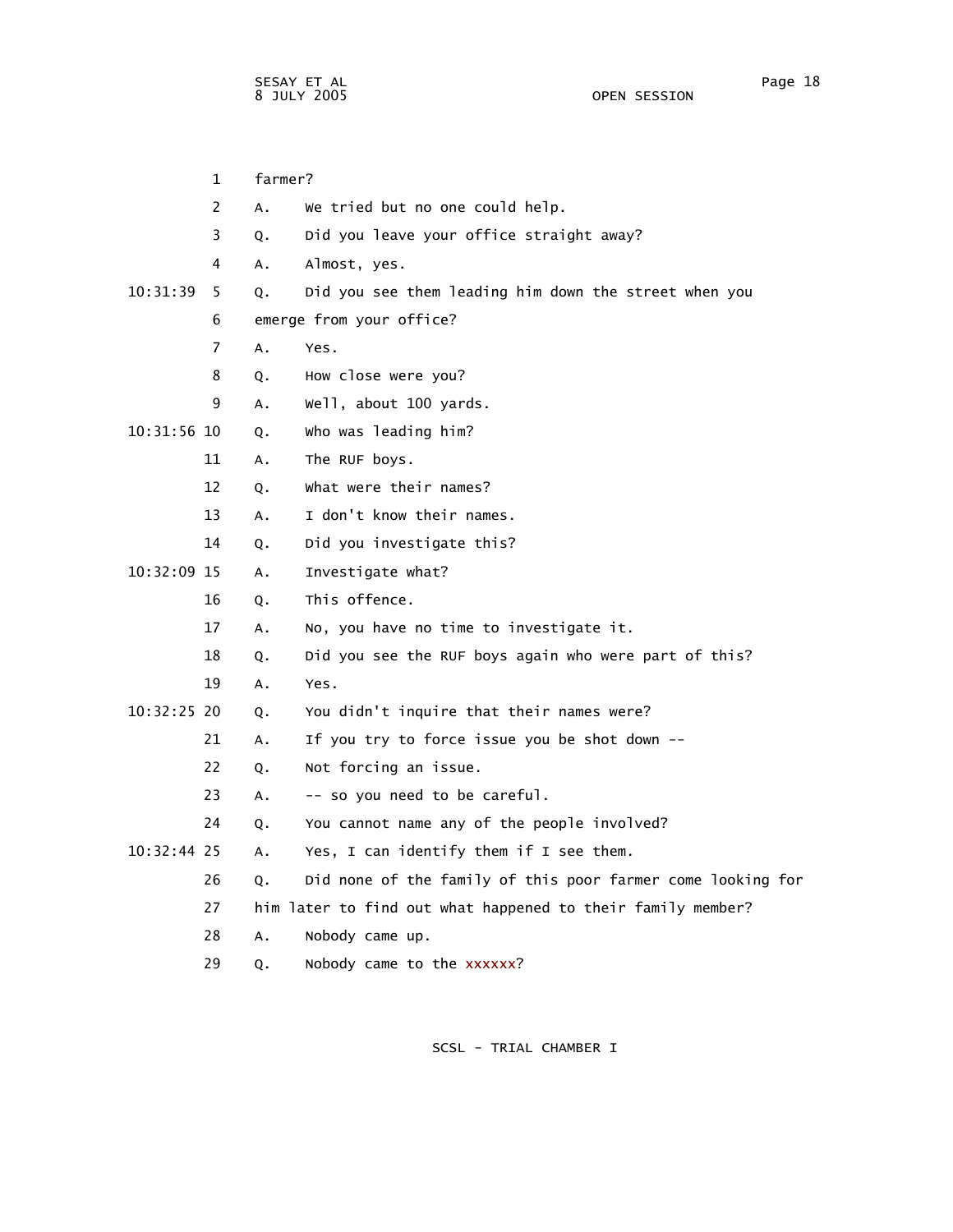1 A. At all. 2 Q. Do you know if anybody told the family what happened to 3 him? 4 A. I don't know, people were terrified, they were afraid. 10:33:26 5 They hardly come out in the street. 6 Q. Didn't you become curious and start to chase them? 7 A. Yes, I became curious and chased them because I wanted to 8 know what was happening. 9 Q. Why didn't you find out what was happening? 10:33:45 10 A. I try, but it is difficult. That time is not easy. 11 Q. Did you speak to them? 12 A. To whom? 13 Q. The people who were doing the crime. 14 A. Yes, I asked Mosquito why. 10:34:00 15 Q. Did you see Mosquito shoot him? 16 A. I didn't see him shoot him. 17 Q. But you saw him die? 18 A. Who? 19 Q. The man. 10:34:14 20 A. Yes, I saw him struggling to die and saw Mosquito with his 21 pistol, boasting that he must do away with all the Kamajors. He 22 gave order to drag the man and place him in a hole. 23 Q. So you saw him killed? 24 A. Who? 10:34:35 25 Q. This poor farmer. 26 A. I met him struggling to die. He was having a gunshot wound 27 in his head and his stomach. 28 Q. Is it right that the only killing you saw throughout the

SCSL - TRIAL CHAMBER I

29 whole of the junta period was the killing of Bonnie Wailer and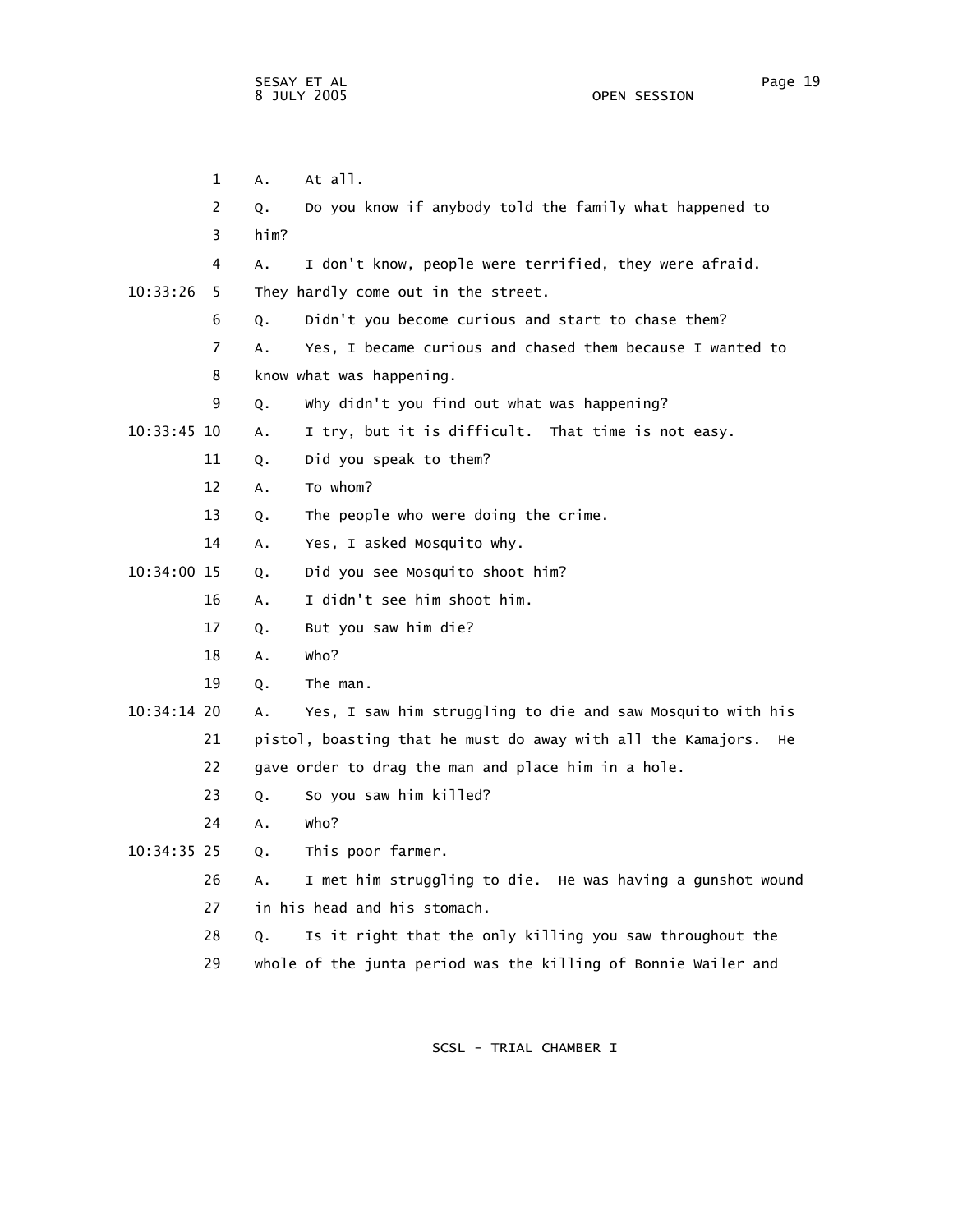| 1              | the two men with him?                                             |
|----------------|-------------------------------------------------------------------|
| 2              | Yes, you are correct.<br>А.                                       |
| 3              | And we can presume, can we not, that you were active in<br>Q.     |
| 4              | Kenema Town throughout the whole junta period?                    |
| 10:35:17<br>5. | Very much active, yes.<br>Α.                                      |
| 6              | Thank you. Is it correct that civilians came to the police<br>Q.  |
| 7              | station and reported alleged offences against them?               |
| 8              | Α.<br>Every day.                                                  |
| 9              | And civilians were committing offences against other<br>Q.        |
| 10:35:59 10    | civilians?                                                        |
| 11             | Α.<br>Yes.                                                        |
| 12             | And civilians came to the xxxxxx to report offences<br>Q.         |
| 13             | by armed men too, didn't they?                                    |
| 14             | Α.<br>Yes.                                                        |
| $10:36:16$ 15  | Civilians were not worried about reporting armed men who<br>Q.    |
| 16             | might belong to the AFRC or RUF?                                  |
| 17             | They do report as well.<br>Α.                                     |
| 18             | And action was taken, was it not?<br>Q.                           |
| 19             | No proper action.<br>Α.                                           |
| 10:36:35 20    | Civilians reported the looting of their property to the<br>Q.     |
| 21             | police station, didn't they?                                      |
| 22             | $A_{\bullet}$<br>Yeah.                                            |
| 23             | I ask you to turn to page 91 -- I ask the witness to have a<br>Q. |
| 24             | copy of the evidence from next door, please. Just have a look     |
| 10:37:41 25    | please, if you would, at page 91, line 18, please. Mr Witness,    |
| 26             | this is a question: "Mr Witness, you have told this Court about   |
| 27             | several lootings and killings et cetera by AFRC juntas and RUF.   |
| 28             | Can you, Mr Witness, tell us whether there were reports against   |
| 29             | civilians looting? Your answer: "The report we received on        |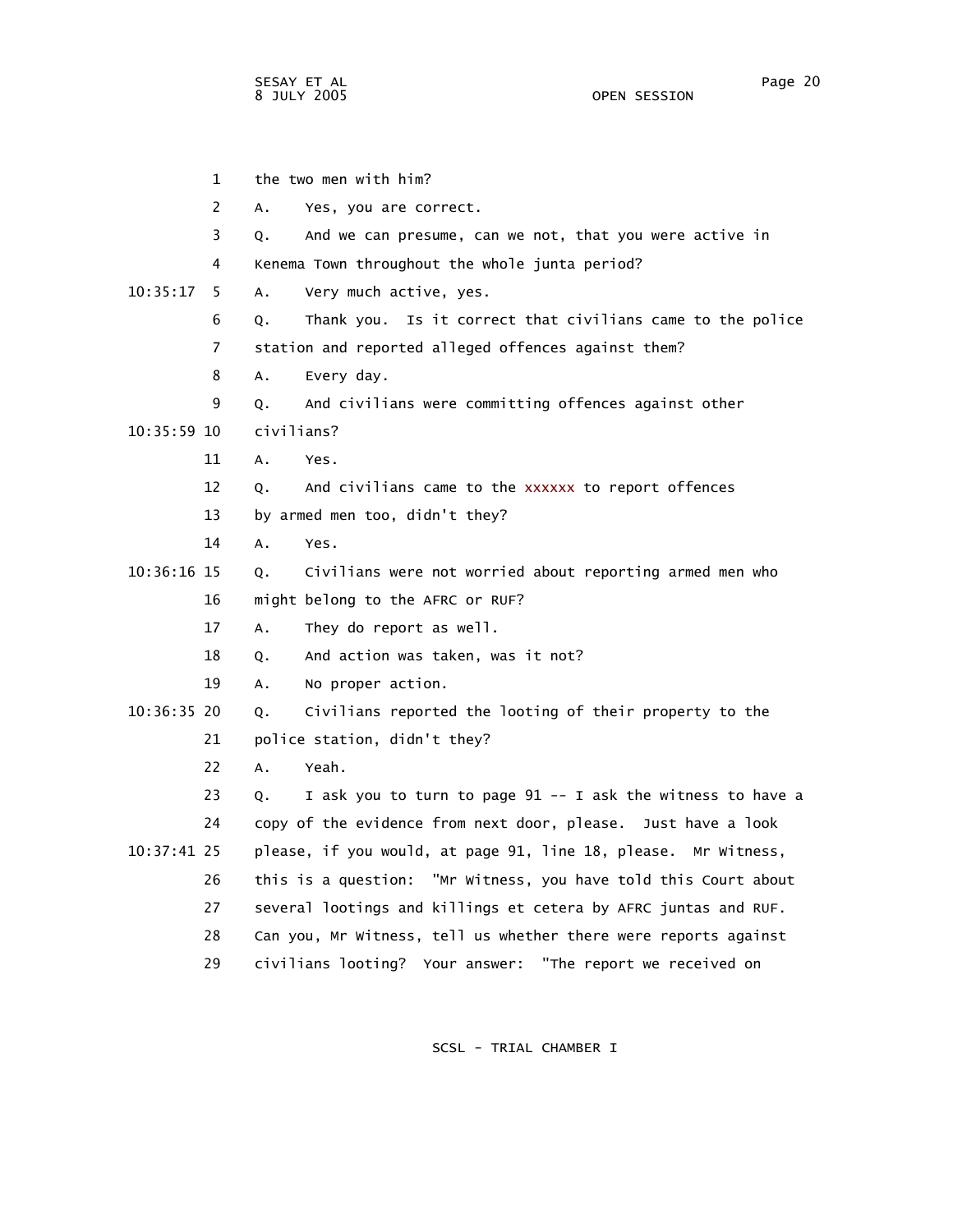1 looting is all the time involved the AFRC junta and the RUF 2 rebels. We didn't get any reports of civilians looting 3 property." So, that answer is not correct, is it? 4 A. That answer is correct, that civilians were looting 10:38:47 5 property. We didn't get that kind of report. 6 Q. You didn't? 7 A. But the rebels and the AFRC were reportedly looting 8 properties belonging to civilians. 9 Q. So we are talking about the same thing. What do you say is 10:39:07 10 "looting", or how do you define looting? 11 A. You forcefully take somebody's property away, that is 12 looting. It is a man taking civilians' property by force, take 13 it away. 14 Q. So, are you suggesting to the Court that you never got any 10:39:26 15 reports of civilians looting property? 16 A. Civilians. 17 Q. Yes. 18 A. No. 19 Q. Okay, let's have a look at the xxxxxx diary. Could I have 10:39:35 20 the witness be given Exhibit No. 28? 21 MR HARRISON: I don't know whether it is helpful to the 22 Court, but we have extra copies of that exhibit if anyone 23 requires an extra copy. 24 [Exhibit No. 28 shown to witness] 10:40:13 25 PRESIDING JUDGE: Read on. 26 MR JORDASH: Do Your Honours have copies? 27 PRESIDING JUDGE: It is in our exhibit binder, so we have 28 it already.

29 MR JORDASH: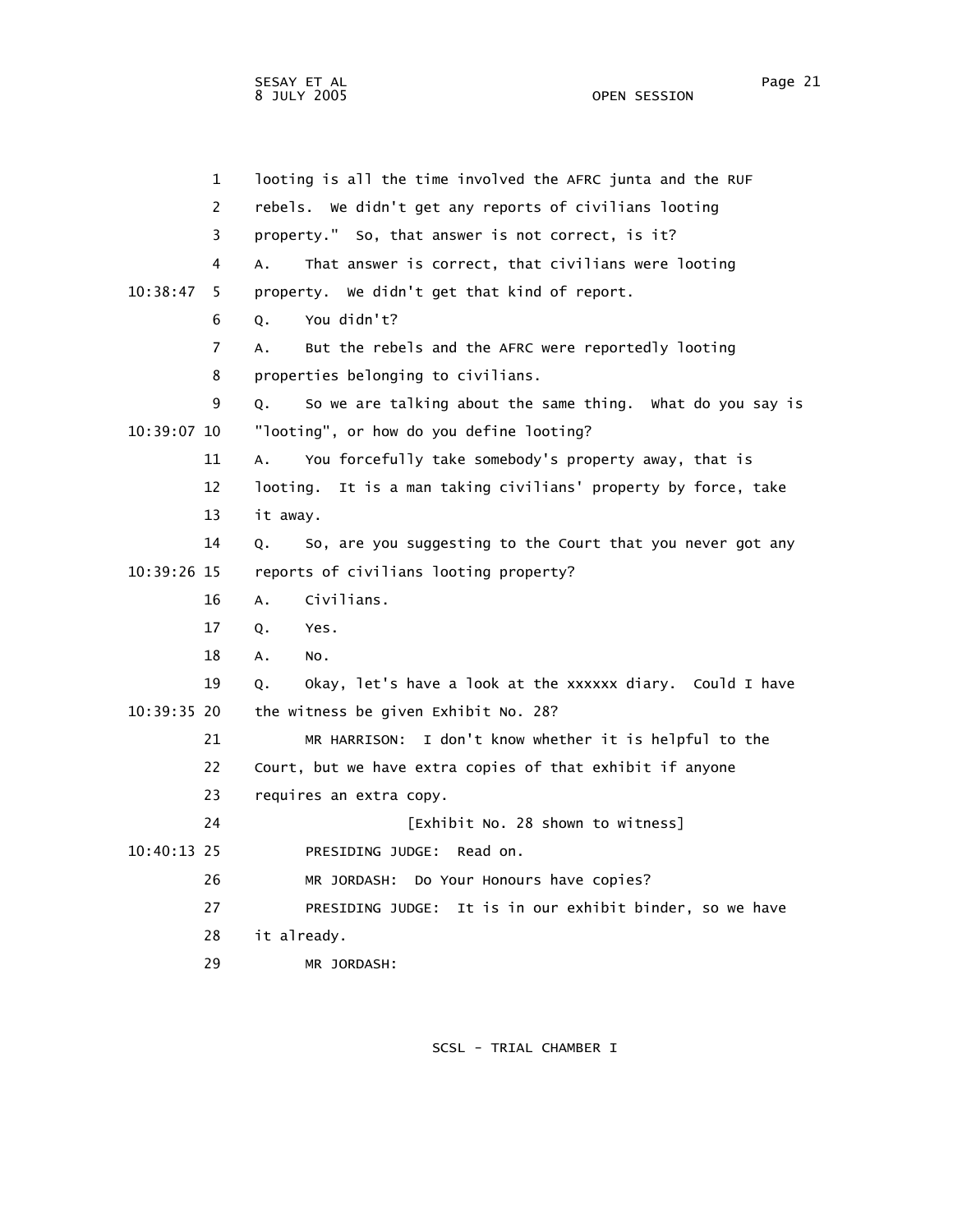1 Q. Could I ask you, Mr Witness, to turn to page 47 of the 2 diary? 3 A. Yep. 4 Q. I am looking at photocopies, so please excuse me if I 10:41:14 5 struggle to read. 1350, can you see that at the top? 6 A. On page 47? 7 Q. 47. 8 A. Yes, I have seen page 47. 9 Q. Can you see there the fourth line down? I think this 10:41:41 10 relates, does it not -- have a look -- to the 19th of January 11 1998? 12 A. Yes. 13 Q. Entry, which I think is the 35, or number 35 at the side. 14 PRESIDING JUDGE: It is 19 January you are talking about? 10:42:10 15 MR JORDASH: Your Honour, yes. The date is on page 46. 16 PRESIDING JUDGE: Yes. What is the page? 17 MR JORDASH: 47. 18 PRESIDING JUDGE: Entry number, you say? 19 MR JORDASH: The number 35. 10:42:31 20 PRESIDING JUDGE: Yes, in the left margin? 21 MR JORDASH: Yes. 22 Q. Do you see that, Mr Witness? Is this the arrest of 23 Abu Samma for the offence of larceny against another? 24 A. Yes, I have seen it. 10:42:51 25 Q. Larceny was reported to the police station? 26 A. Yes. 27 Q. Civilians stealing from other civilians? 28 A. Yes. 29 Q. You don't define that as looting?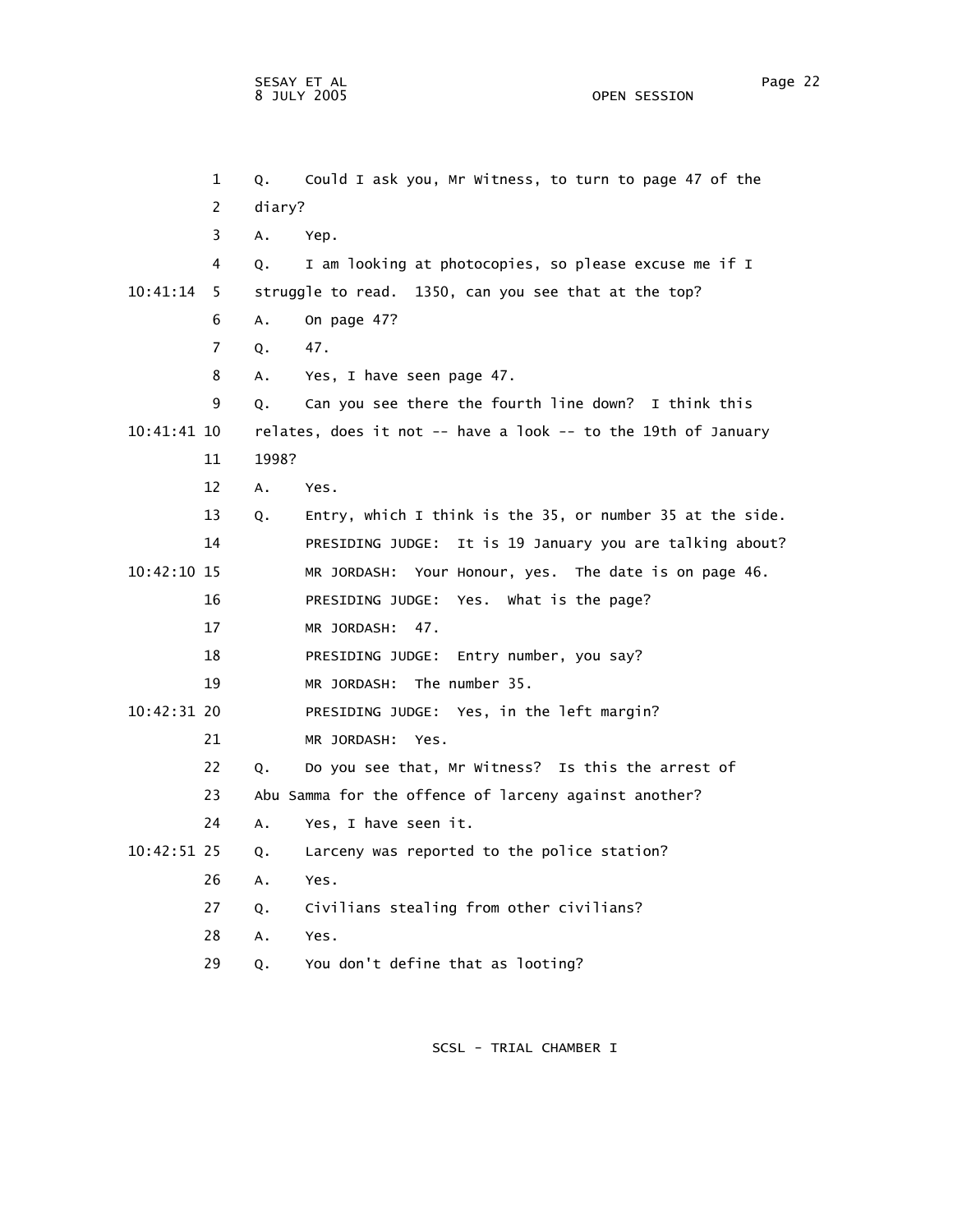OPEN SESSION

|               | 1              | Α.            | It already has its own offence, which is larceny.            |
|---------------|----------------|---------------|--------------------------------------------------------------|
|               | 2              | Q.            | Is it right that civilians came to report assaults against   |
|               | 3              |               | their persons by other civilians?                            |
|               | 4              | Α.            | Yes.                                                         |
| 10:43:57      | 5              | Q.            | Alleged sexual offences by other civilians?                  |
|               | 6              | А.            | Yes.                                                         |
|               | $\overline{7}$ | Q.            | Assaults in general by other civilians?                      |
|               | 8              | А.            | Yes.                                                         |
|               | 9              | Q.            | Fraud?                                                       |
| 10:44:17 10   |                | А.            | Yes.                                                         |
|               | 11             | Q.            | By other civilians?                                          |
|               | 12             | $A_{\bullet}$ | Of course.                                                   |
|               | 13             | Q.            | Anything else reported by the civilians against other        |
|               | 14             | civilians?    |                                                              |
| 10:44:36 15   |                | Α.            | Whatever crime, they report whatever crime committed         |
|               | 16             |               | against the offended civilians.                              |
|               | 17             | Q.            | whatever crime?                                              |
|               | 18             | Α.            | Yes.                                                         |
|               | 19             | Q.            | Thank you. Is it right that during the junta period you      |
| $10:44:57$ 20 |                |               | only witnessed, yourself, one burning of a house?            |
|               | 21             | A.            | One?                                                         |
|               | 22             | Q.            | One burning.                                                 |
|               | 23             | A.            | NO.                                                          |
|               | 24             | Q.            | No?                                                          |
| $10:45:18$ 25 |                | А.            | Series of houses were burnt there in Kenema and I visited    |
|               | 26             |               | all those areas, and I met those houses on fire. Some of the |
|               | 27             |               | perpetrators were there; I saw them all.                     |
|               | 28             | О.            | You described yesterday the burning of an alleged Kamajor's  |
|               | 29             |               | house at Mambu Street.                                       |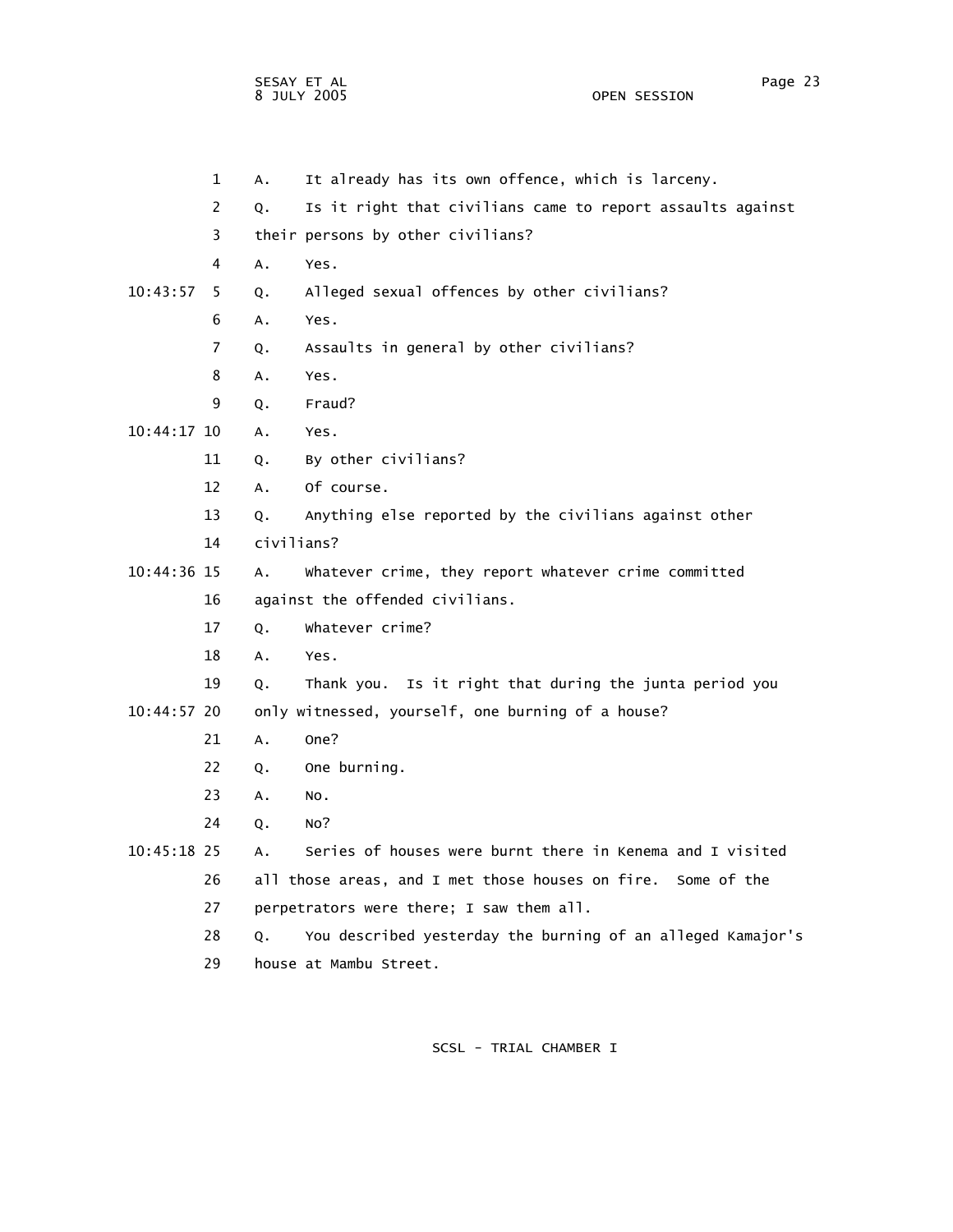1 A. That's just one incident. 2 Q. Can you ask you, please, to turn to the interview notes of 3 the 25th of November. Sorry to keep darting around, but I think 4 you do have them in front of you. Your Honours, page 10926, 10:46:20 5 paragraph 17: "There was a certain house burnt on Blama Road, 6 because it was supposedly hosting Kamajors initiations. Nobody 7 was killed because the owner had a warning and everyone fled. 8 There was a fight at the house because there actually were 9 Kamajors in the house. The house was eventually burnt, but there 10:46:48 10 was a battle. This was the only burning I saw with my own eyes." 11 Do those words reflect what you told the Prosecution on the 25th 12 of November? 13 A. I saw a lot of the burning. 14 Q. I am not asking you that; I am asking you whether these 10:47:11 15 words reflect what you told the Prosecution on 25th of November. 16 A. This was not the only burning I saw. 17 Q. That is not the question. Is this what you told the 18 Prosecution on the 25th of November? 19 A. This was the only burning. 10:47:28 20 Q. Listen to the question, Mr Witness. 21 A. No. 22 Q. You didn't tell this to the Prosecution on the 25th of 23 November? 24 A. That this was the only burning I saw, no. 10:47:34 25 Q. You never said that? 26 A. No. I saw a lot of burning of houses in Kenema. And I 27 always meet the perpetrators standing right there. 28 Q. Whose house was burnt, according to you, that you saw in 29 Kenema besides the burning at Mambu Street?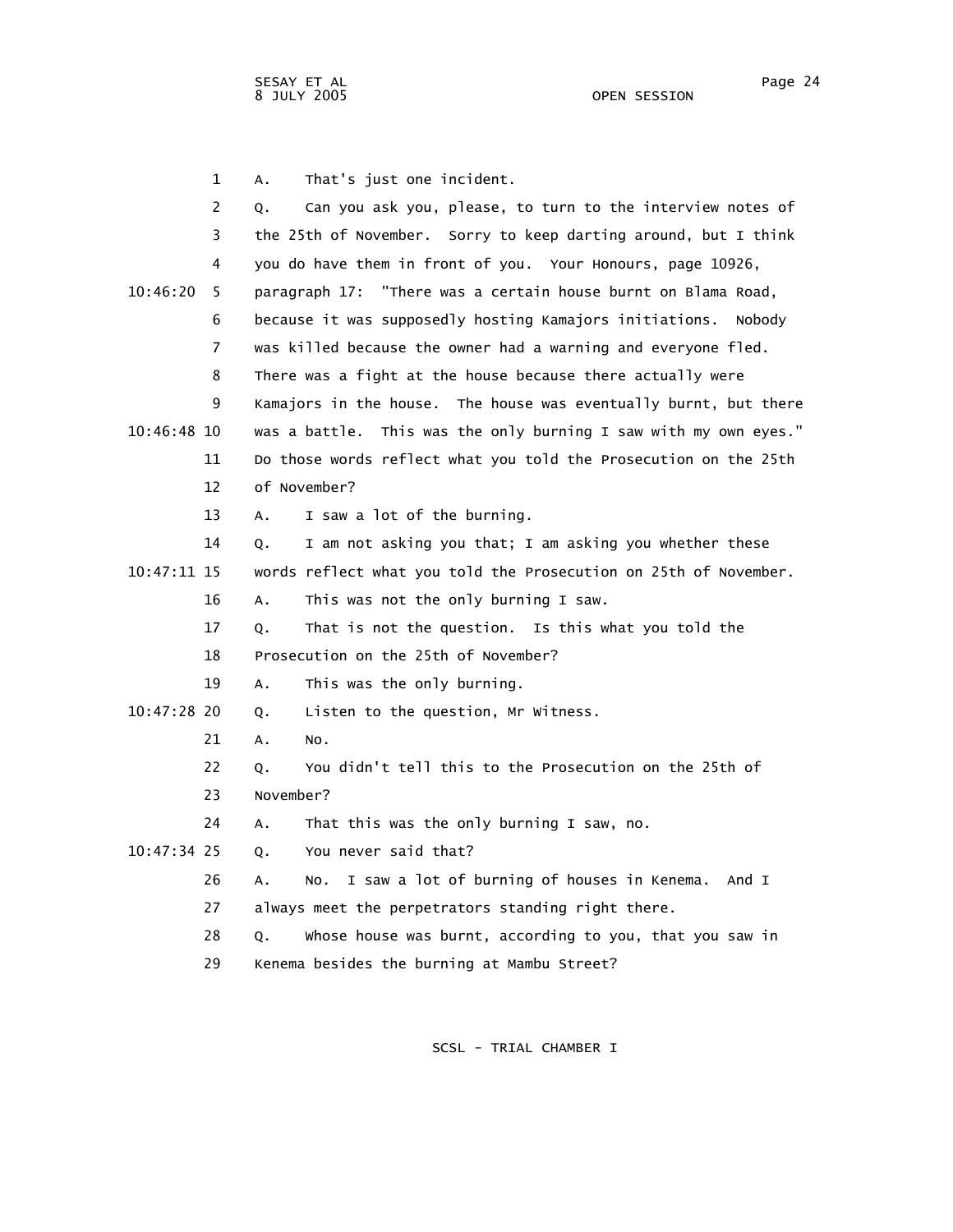OPEN SESSION

|             | $\mathbf{1}$   | Brima Kpaka's house was burnt down at Duwoa Street, Kenema.<br>А. |
|-------------|----------------|-------------------------------------------------------------------|
|             | 2              | I went and met the AFRC boys who burnt the house down.            |
|             | 3              | BS Massaquoi's two houses were burnt down along Jenneh Street,    |
|             | 4              | Kenema. I also went and met them there. BS Massaquoi's house      |
| 10:48:10    | 5.             | $was --$                                                          |
|             | 6              | JUDGE THOMPSON: Please, please. You say you saw Brima             |
|             | $\overline{7}$ | Kpaka's house. Which was the first you mentioned?                 |
|             | 8              | THE WITNESS: Brima Kpaka's house at Duwoa Street, Kenema.         |
|             | 9              | JUDGE THOMPSON:<br>what street?                                   |
| 10:48:37 10 |                | THE WITNESS: Duwoa Street, Kenema.                                |
|             | 11             | JUDGE THOMPSON: Can you spell it?                                 |
|             | 12             | THE WITNESS: Duwoa, D-U-W-O-A, Duwoa street.                      |
|             | 13             | JUDGE ITOE: Yes?                                                  |
|             | 14             | THE WITNESS: BS Massaquoi's house was burnt down along            |
| 10:49:00 15 |                | Jenneh Street, Kenema. I went and met --                          |
|             | 16             | JUDGE ITOE: Massaquoi's house?                                    |
|             | 17             | THE WITNESS: Yes. Along Jenneh Street, Kenema;                    |
|             | 18             | $J-E-N-N-E-H$ .                                                   |
|             | 19             | JUDGE ITOE: Yes.                                                  |
| 10:49:14 20 |                | THE WITNESS: BS Massaquoi's house was burnt at Wamann Abu         |
|             | 21             | Road, Kenema. I also went and met all the perpetrators there.     |
|             | 22             | The house was on fire.                                            |
|             | 23             | JUDGE ITOE: What street?                                          |
|             | 24             | THE WITNESS: Wamann Abu Street, Kenema.                           |
| 10:49:30 25 |                | JUDGE ITOE: Spell it please.                                      |
|             | 26             | THE WITNESS: W-A-M-A-N-N, Wamann; Abu, A-B-U.                     |
|             | 27             | MR JORDASH:                                                       |
|             | 28             | Let me ask you this, Mr Witness.<br>Q.                            |
|             | 29             | Yes.<br>А.                                                        |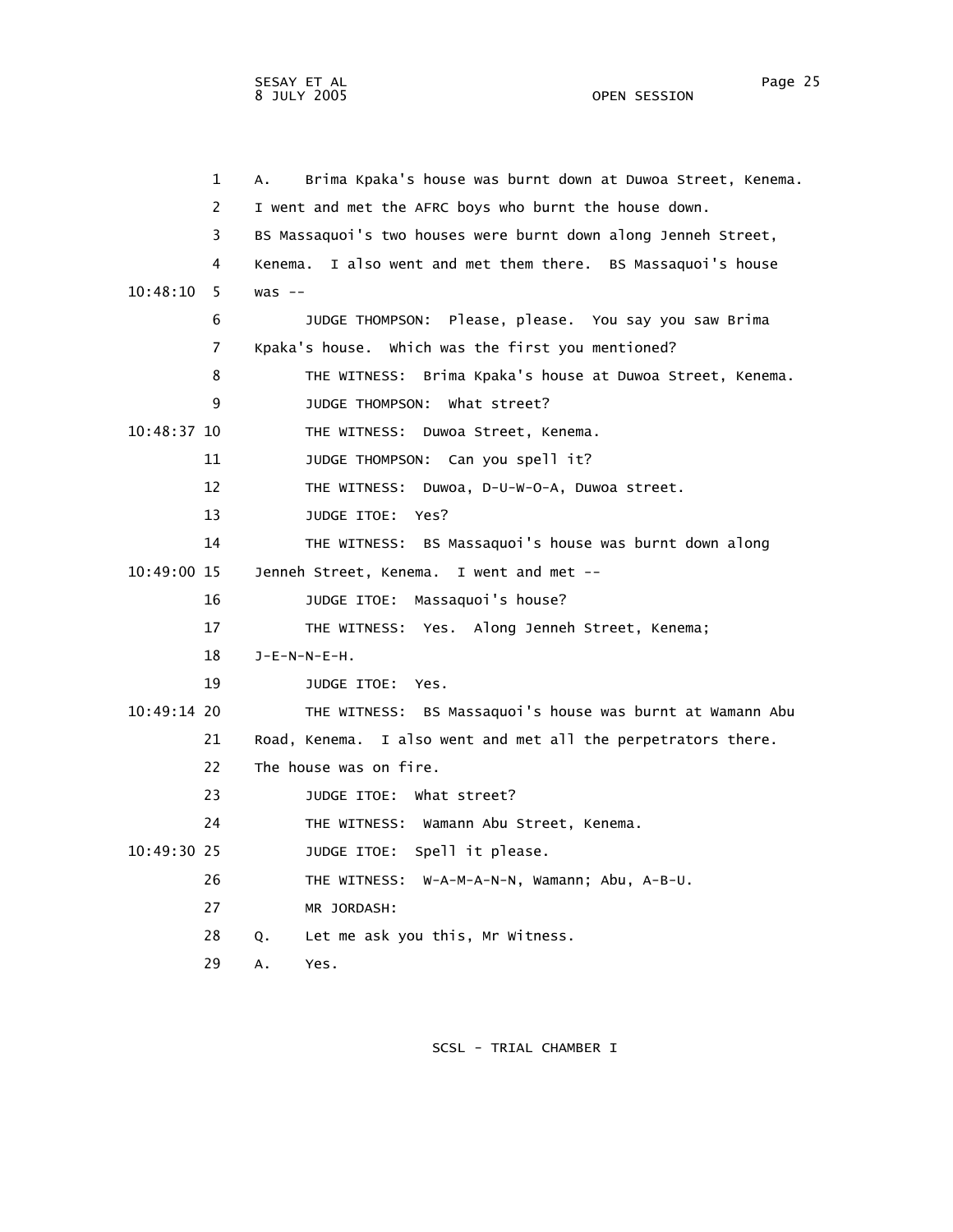|             | $\mathbf 1$ | You have been taken through these notes. I am sorry; I beg<br>Q.          |
|-------------|-------------|---------------------------------------------------------------------------|
|             | 2           | your pardon. Do you know how the line, "This was the only                 |
|             | 3           | burning I saw with my own eyes", got into your statement, or got          |
|             | 4           | into these notes?                                                         |
| 10:50:25    | 5           | That was not my statements. I saw these burnings; I visit<br>А.           |
|             | 6           | the same $-$                                                              |
|             | 7           | Were you comfortable --<br>Q.                                             |
|             | 8           | I meet the perpetrators at the same -- I meet the house on<br>А.          |
|             | 9           | fire.                                                                     |
| 10:50:34 10 |             | Were you comfortable with the interview process on the 25th<br>Q.         |
|             | 11          | of November with Mr Braun and Chris Dunn? Were you comfortable            |
|             | 12          | with the communication between you and them?                              |
|             | 13          | Repeat the question.<br>$A_{\bullet}$                                     |
|             | 14          | Were you comfortable with the interview process and the<br>Q.             |
| 10:51:07 15 |             | communication between you and the Prosecutors on the 25th of              |
|             | 16          | November? That is where these notes are from.                             |
|             | 17          | To who? To where? I am not getting question quite clear.<br>$A_{\bullet}$ |
|             | 18          | Okay, let me repeat it. On the 25th of November you saw<br>Q.             |
|             | 19          | the Prosecution. These notes come from that meeting. What I am            |
| 10:51:32 20 |             | asking you -- I am trying to discover how it is the notes say             |
|             | 21          | that this was "the only burning I saw with my own eyes",                  |
|             | 22          | referring to Blama Road. Are you with me so far? I am trying to           |
|             | 23          | work out whether there was something about the interview which            |
|             | 24          | made them write down something you hadn't said.                           |
| 10:51:50 25 |             | I don't know, but I saw a lot of burning and visited all<br>A.            |
|             | 26          | those areas.                                                              |
|             | 27          | Do you know about an incident where RUF fighters went to<br>Q.            |
|             | 28          | the Bondo bush?                                                           |
|             | 29          | Yes, I know that very well.<br>А.                                         |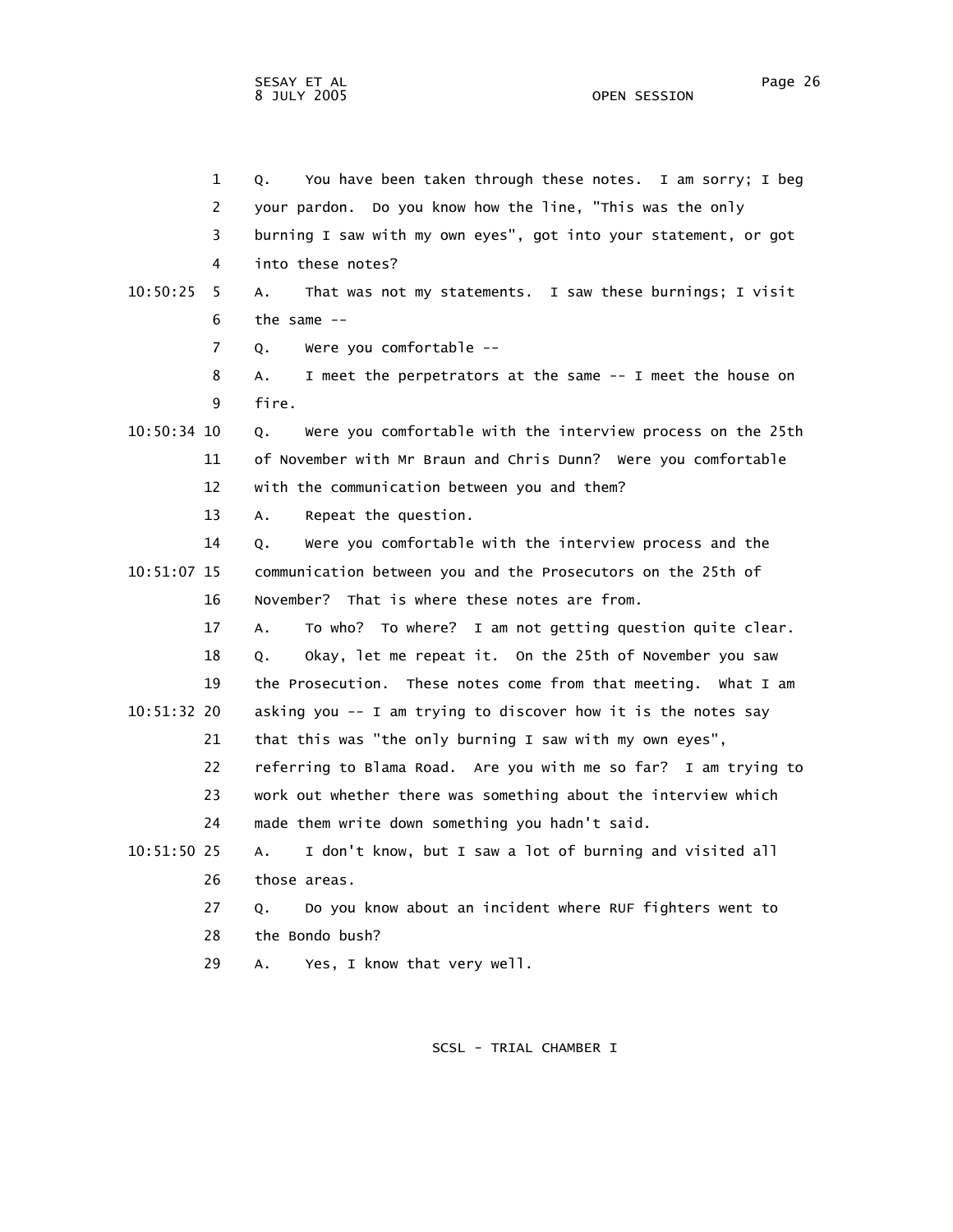OPEN SESSION

 1 Q. And they shouldn't have been there? 2 A. What? 3 Q. They shouldn't have gone there, because it was a place 4 where men shouldn't go. 10:52:26 5 A. At all. 6 Q. It was a women's society bush? 7 A. Yes. 8 Q. And Sam Bockarie disciplined those RUF fighters; are you 9 aware of that? 10:52:39 10 A. Of course, yes. 11 Q. Thank you. 12 I am just going to take brief instructions, if I may. 13 Let me refer you, if I can, back to the paragraph about 14 Blama Road just to check whether anything else is inaccurate 10:54:02 15 about this paragraph. Is it right that -- 16 PRESIDING JUDGE: Just to make sure we are talking about 17 the same paragraph. You are talking again of 10926, paragraph 18 17. 19 MR JORDASH: Yes. 10:54:13 20 Q. Is it right that a certain house was burnt down on Blama 21 Road because it was supposedly hosting Kamajors initiations? 22 A. That is correct, yes. 23 Q. It is right that there was a fight at the house because 24 there were actually Kamajors in the house? 10:54:34 25 A. There was a fight, yes. 26 Q. Because there were actually Kamajors in the house? 27 A. They were there; I used to visit them there, yes. 28 Q. Yes. And there was a battle and the houses was burnt? 29 A. Yes.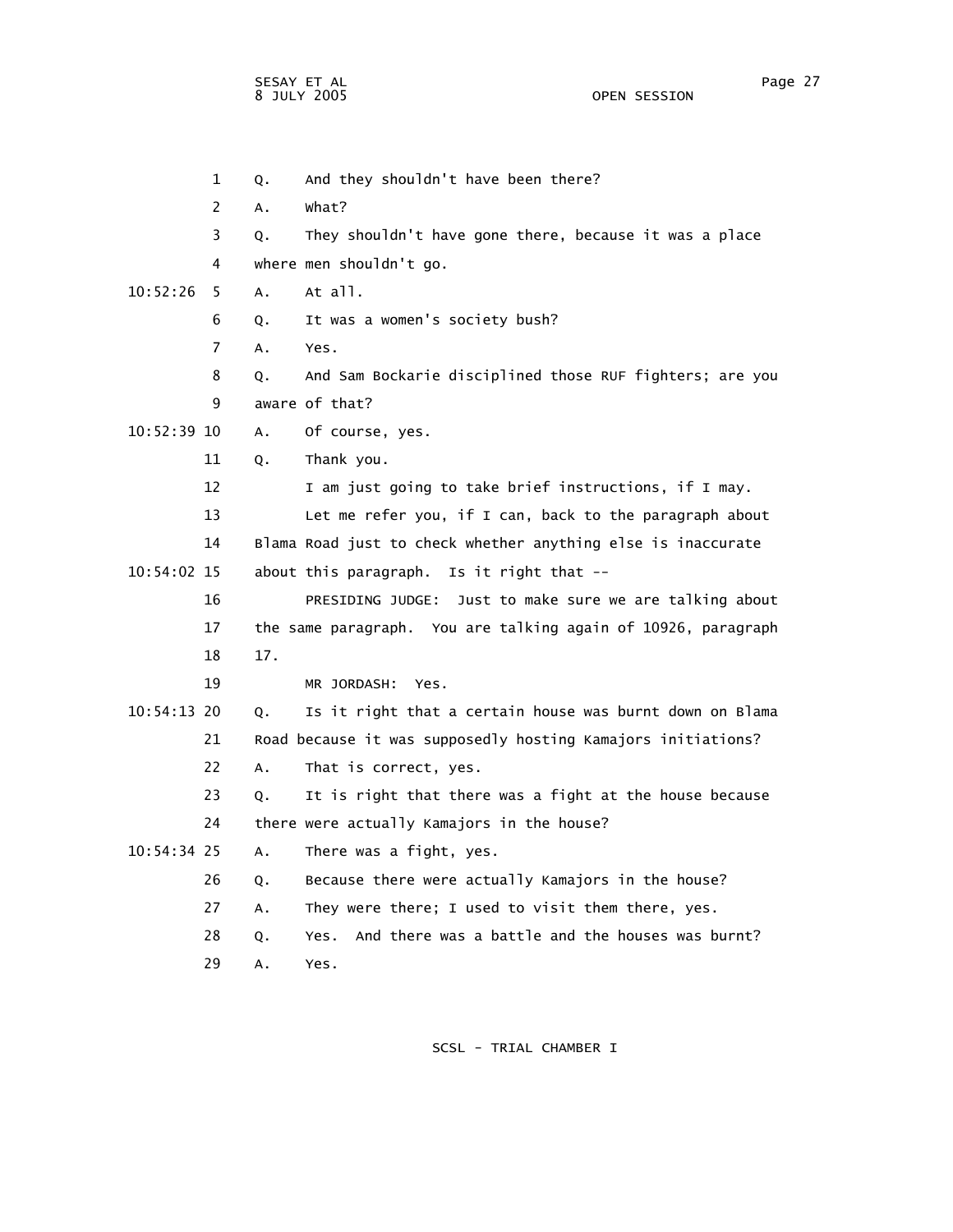1 Q. The rest of the paragraph is correct, is it, just to be 2 sure? 3 A. I only disagree with the last sentence: "This was the only 4 burning I saw with my eyes." I saw say lot of burning and I 10:55:22 5 visit all the areas. 6 Q. I think we have got that message. 7 A. And I met all the perpetrators standing there. I know all 8 of them. 9 Q. Okay, thank you. It was the owner of Blama house who had 10:55:37 10 the Mercedes which Akim kept, was it? 11 A. No, that is from Mambu Street. 12 Q. You have said, Mr Witness, that there was no evidence of BS 13 Massaquoi's involvement with the Kamajors. You couldn't find 14 any. 10:55:58 15 A. At all, no evidence. 16 Q. Right. Let me refer you to the xxxxx again, please. 17 A. Okay. 18 Q. Exhibit No. 28, page 34. 19 PRESIDING JUDGE: Which number on the -- 10:56:25 20 MR JORDASH: 34, entry number 50. 21 PRESIDING JUDGE: I know, but the Court Management number 22 at the top of the page there. 23 MR JORDASH: 0008474. 24 MR HARRISON: No, I am sorry, that is an incorrect number. 10:56:43 25 That is a number attributed by the OTP. If there is a Court 26 Management number, it is in the top right corner. 27 MR JORDASH: I don't think there is a Court Management 28 number. 29 PRESIDING JUDGE: I think there is, but we will see. This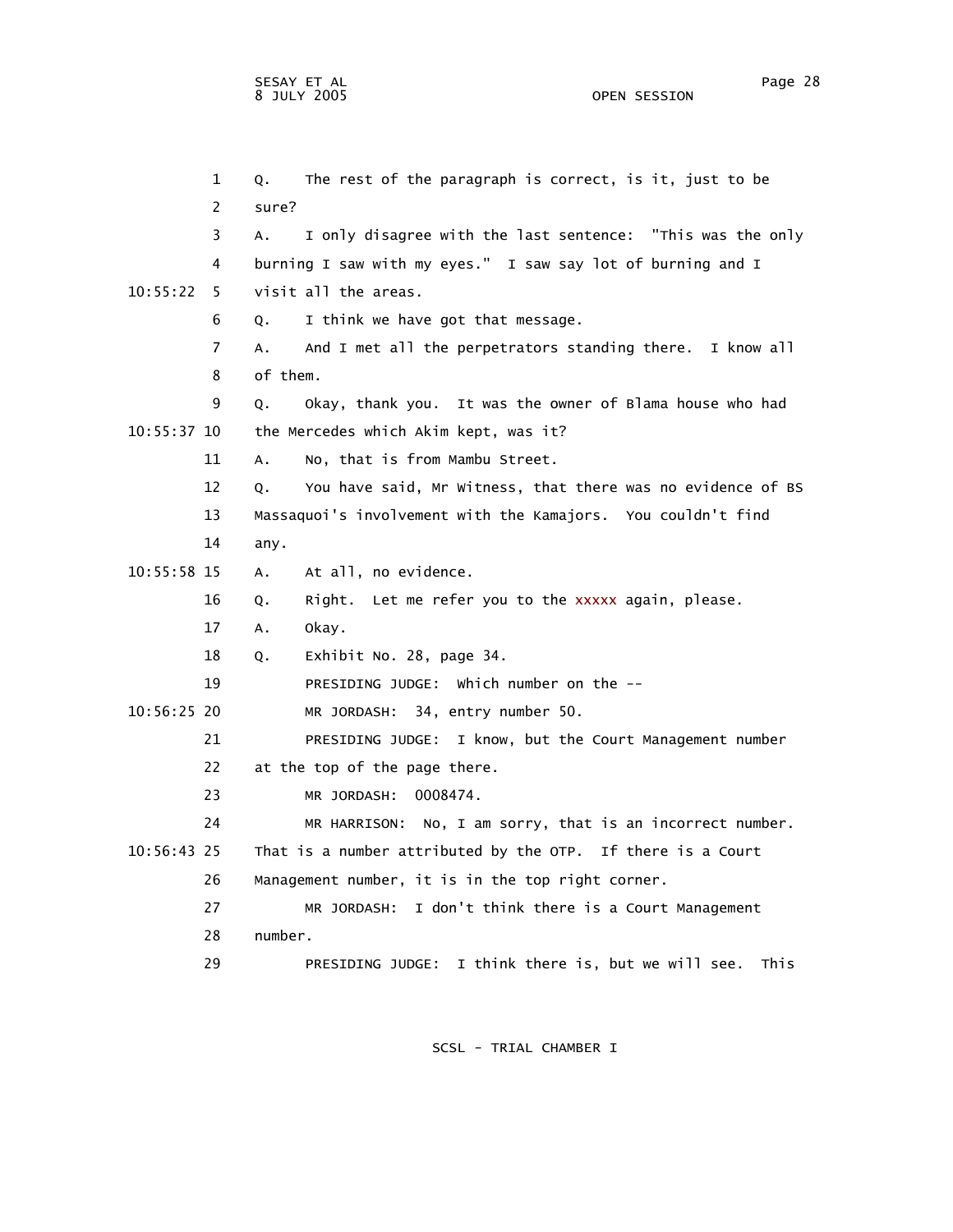1 is Exhibit No. 28 we are still talking about? 2 MR JORDASH: Your Honour, yes. 3 PRESIDING JUDGE: I have 28 but don't have numbers. What 4 is your page again? 10:57:24 5 MR JORDASH: 34, Your Honour. 6 PRESIDING JUDGE: Which is 17th of January? That is what 7 it is? 8 MR JORDASH: Yes, Saturday, 17th of January 1998. 9 Q. Do you see that, Mr Witness? 10:57:43 10 A. I have seen it, yes. 11 Q. Right. I am not interested in the names of police 12 officers, but the entry number 50 on the left column: "I 13 returned to the office with" -- these are two police officers; is 14 that right? 10:58:04 15 A. Yes. 16 Q. "From BS Massaquoi's residence and No. 3 Jenneh Road, 17 Kenema, where a search was conducted upon a warrant. In the 18 process of search, two expired pistol licences were discovered, 19 three letters and a list of contributors towards the Kamajors' 10:58:28 20 initiation were also discovered." Is that your entry? 21 A. My entry? 22 Q. Did you write this? 23 A. No, I never. 24 Q. But a police officer wrote this? 10:58:45 25 A. Yes. 26 Q. So, you don't perceive this to be evidence of some kind of 27 association with Kamajors, or were you aware of this? 28 A. I was aware. If you want me to explain that, I will 29 explain it to this Court. xxxxxxxxxxxxxxxxxxxxxxxxxxxxxxxxx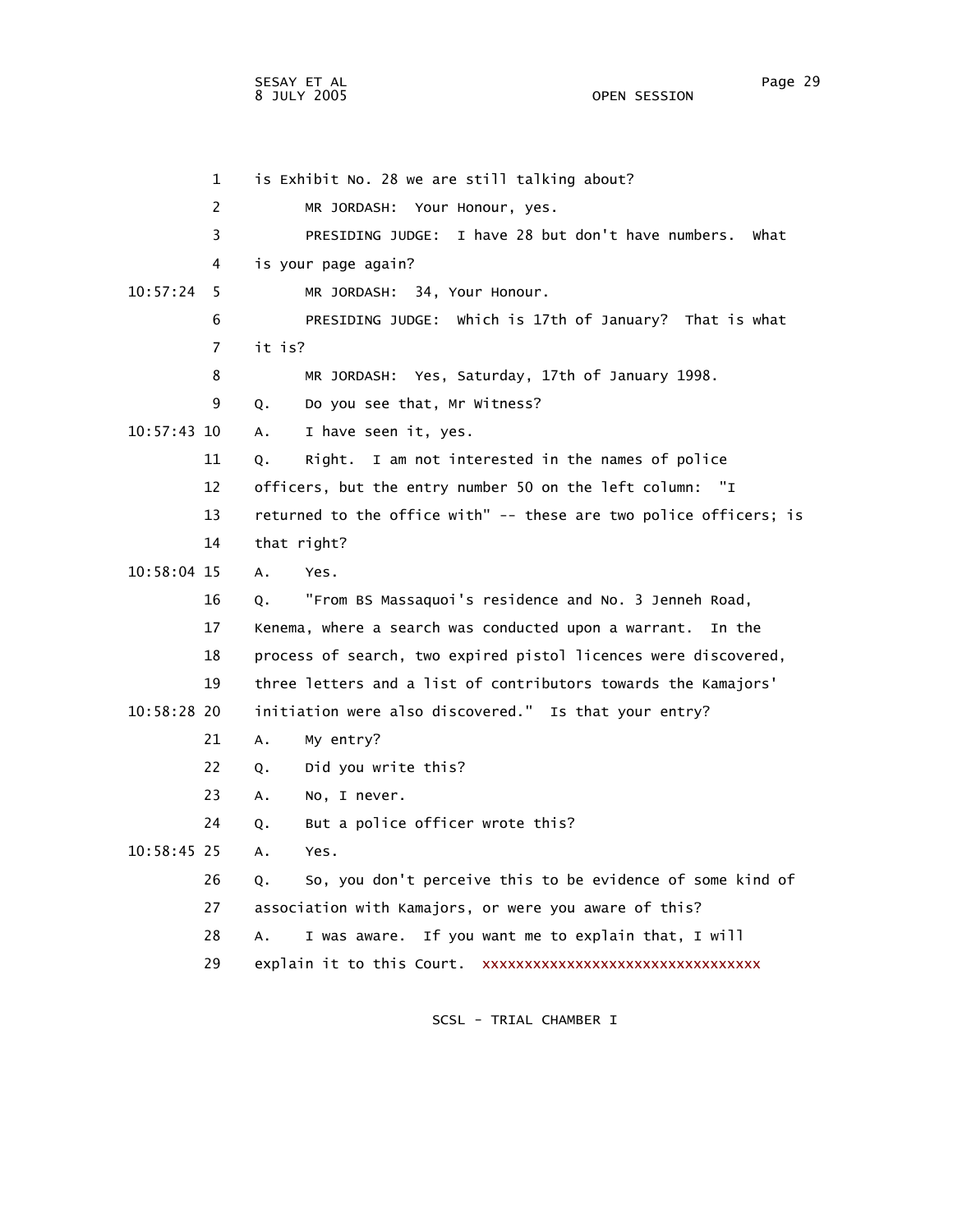1 xxxThat was the man who defected from the xxxxxxxxxx 2 to the RUF, claiming that he is the younger brother to 3 Mosquito. So, he emanated all these things. 4 Q. But, he didn't write this, though, did he? Because "I 10:59:29 5 returned with Mr X and 5604 returned from" -- this is someone 6 else writing it. 7 A. This man was trying to manufacture evidence against 8 BS Massaquoi. 9 Q. This isn't 5604. 10:59:42 10 A. So he go all out to do all kinds of rubbish. We didn't 11 even treat it seriously at that time, because he was lying. 12 Q. This is not 5604 writing, though, is it? It is somebody 13 else. 14 A. He went out of the team; he used to play all these games. 10:59:56 15 Q. Concentrate on the question. "I returned to the office 16 Mr X and 5604." This is someone else writing it, isn't it? 17 A. Yes, and I know the man who wrote that entry. 18 Q. On the face of this entry, the person who wrote it appears 19 to accept that a list of contributors towards Kamajors' 11:00:21 20 initiations was found at BS Massaquoi's house. 21 JUDGE THOMPSON: Can we have his own version of it? You 22 are asking him to interpret that from the way it is written, and 23 he, having knowledge of it himself, wants to give you the other 24 version. Shouldn't the Court be interested in hearing why he is 11:00:39 25 not agreeing with your theory? 26 MR JORDASH: Of course. 27 **JUDGE THOMPSON:** Shall we hear that? 28 THE WITNESS: 5604 is the younger brother of Mosquito and 29 he defected from the police and joined the rebels. The man who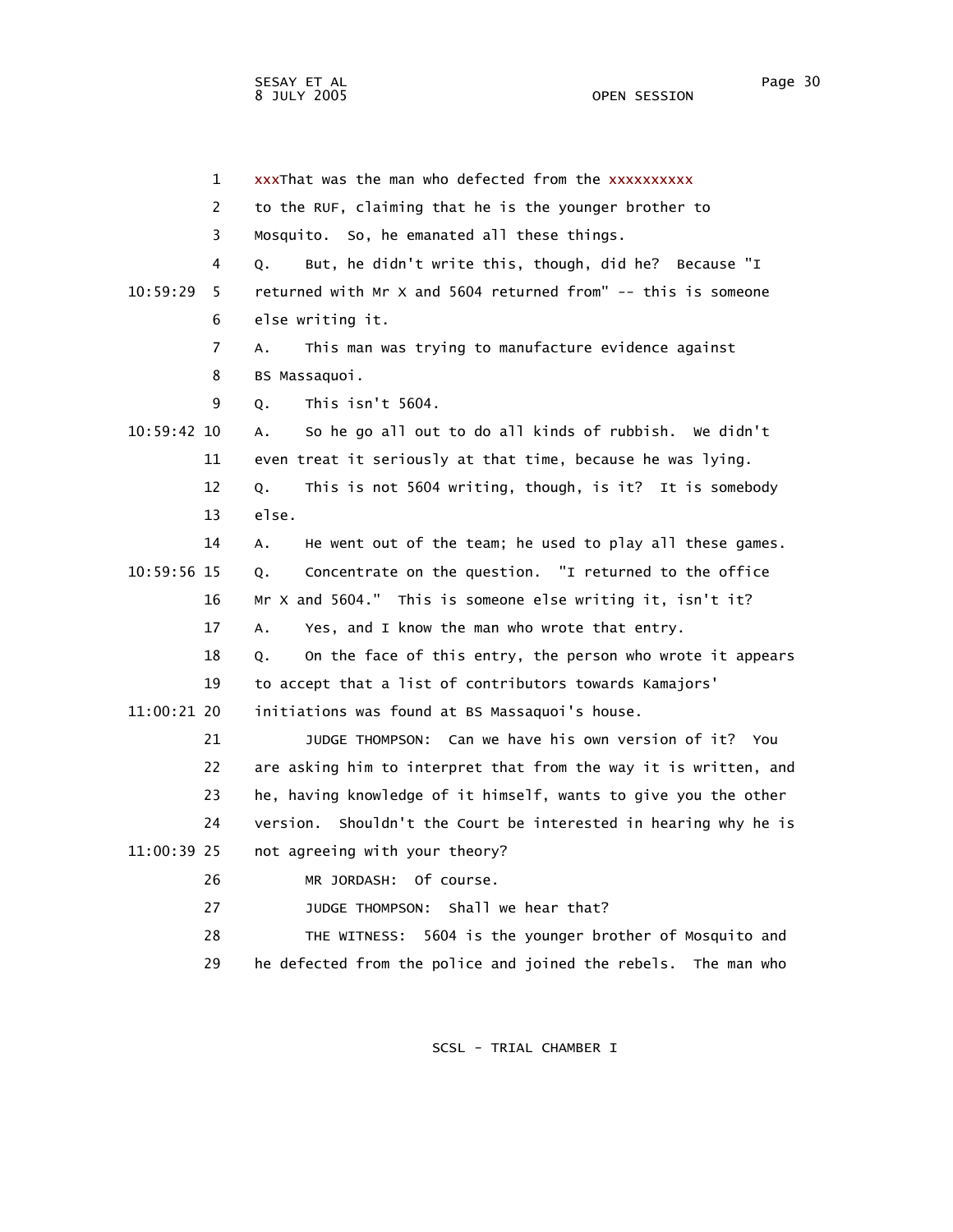| $\mathbf 1$       | made that entry, 35, he was also part of them. So, therefore, we  |
|-------------------|-------------------------------------------------------------------|
| 2                 | didn't treat it seriously. They were just lying, trying to        |
| 3                 | manufacture evidence against BS Massaquoi and others.             |
| 4                 | MR JORDASH:                                                       |
| 11:01:09<br>5.    | Can I ask the witness, please, to look at his first<br>Q.         |
| 6                 | statement, 30th of January 2003?                                  |
| 7                 | These guys were all juntas.<br>Α.                                 |
| 8                 | You looked at that yesterday, so you have already confirm<br>Q.   |
| 9                 | it's yours.                                                       |
| 11:01:39 10       | Yes, it's mine.<br>А.                                             |
| 11                | This is page 10920, third line down: "I warned my<br>Q.           |
| 12                | personnel not to be engaged active in political activities but to |
| 13                | remain as watchdogs." Correct?                                    |
| 14                | Α.<br>Yes, correct, yes.                                          |
| 11:02:06 15<br>16 | Q.<br>that he was the brother of Mosquito, the rest heeded to my  |
| 17                | advice."                                                          |
| 18                | Of course, yes.<br>А.                                             |
| 19                | Well, who is this man now suddenly materialised who is also<br>Q. |
| 11:02:25 20       | a police officer who wrote this entry who didn't also heed to     |
| 21                | your advice? Who is it?                                           |
| 22                | Well, some of them were not very active; they never took<br>А.    |
| 23                | But because of their involvement, it was clear to us that<br>qun. |
| 24                | they are supporting the junta.                                    |
| 11:02:42 25       | who was that men?<br>Q.                                           |
| 26                | His number is there, 35.<br>А.                                    |
| 27                | What is his name?<br>Q.                                           |
| 28                | His number is there, 35.<br>А.                                    |

29 Q. What is his name?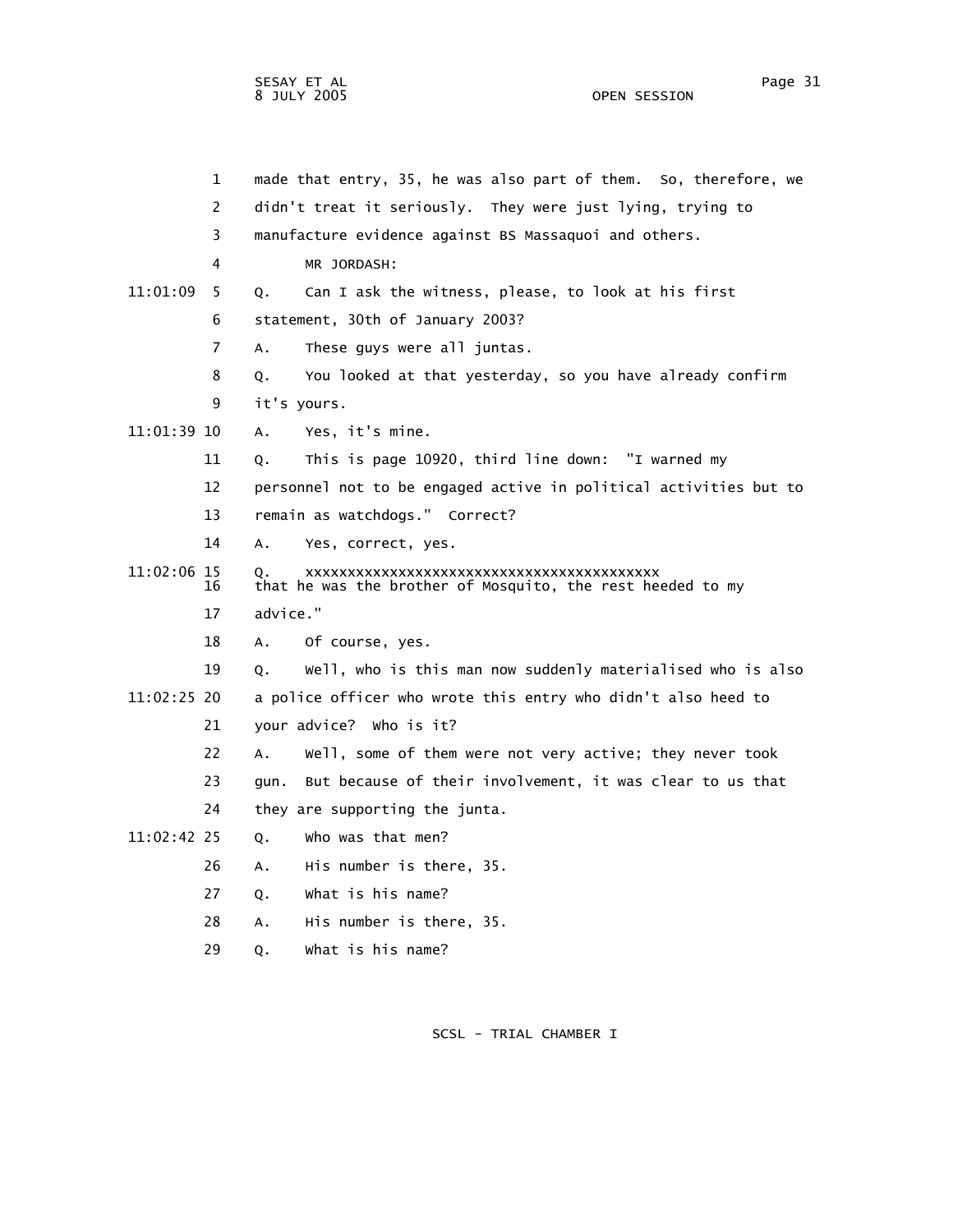|             | 1  | Α. | Foday.                                                           |
|-------------|----|----|------------------------------------------------------------------|
|             | 2  | Q. | Foday who?                                                       |
|             | 3  | Α. | Foday Kamara, DPC 35.                                            |
|             | 4  |    | JUDGE ITOE: Was that the man who made the entry?                 |
| 11:03:00    | 5  |    | THE WITNESS: That was the man who made this entry.<br>He was     |
|             | 6  |    | supporting them secretly. But he never took arms.                |
|             | 7  | Q. | Can you spell his name?                                          |
|             | 8  | Α. | Foday Kamara is F-O-D-A-Y; Kamara, K-A-M-A-R-A.                  |
|             | 9  | Q. | Do you know where he is now?                                     |
| 11:03:18 10 |    | A. | Yes.                                                             |
|             | 11 | Q. | where is he?                                                     |
|             | 12 | A. | He is working; he is still a member of the force.                |
|             | 13 | Q. | where?                                                           |
|             | 14 | А. | I don't really want to disclose his location anyway for          |
| 11:03:23 15 |    |    | security reasons.                                                |
|             | 16 | Q. | why don't you write it down? We have an investigator who         |
|             | 17 |    | can go and find him.                                             |
|             | 18 | Α. | I never wrote it down. He himself made that entry.               |
|             | 19 | Q. | why don't you write his name and location down for us so         |
| 11:03:34 20 |    |    | that we can go speak to him to see if he was a RUF collaborator? |
|             | 21 | Α. | I don't want to go that far.                                     |
|             | 22 | Q. | why not? You have accused a man of being an RUF                  |
|             | 23 |    | collaborator, why don't you give us his name and location so we  |
|             | 24 |    | can speak to him?                                                |
| 11:04:03 25 |    | Α. | He was working in Kono, Kono police station; he is working       |
|             | 26 |    | there right now.                                                 |
|             | 27 | Q. | Is there more than one police station in the Kono? Yes?          |
|             | 28 | А. | There is another one police station in Kono.                     |
|             | 29 | Q. | which one is he at?                                              |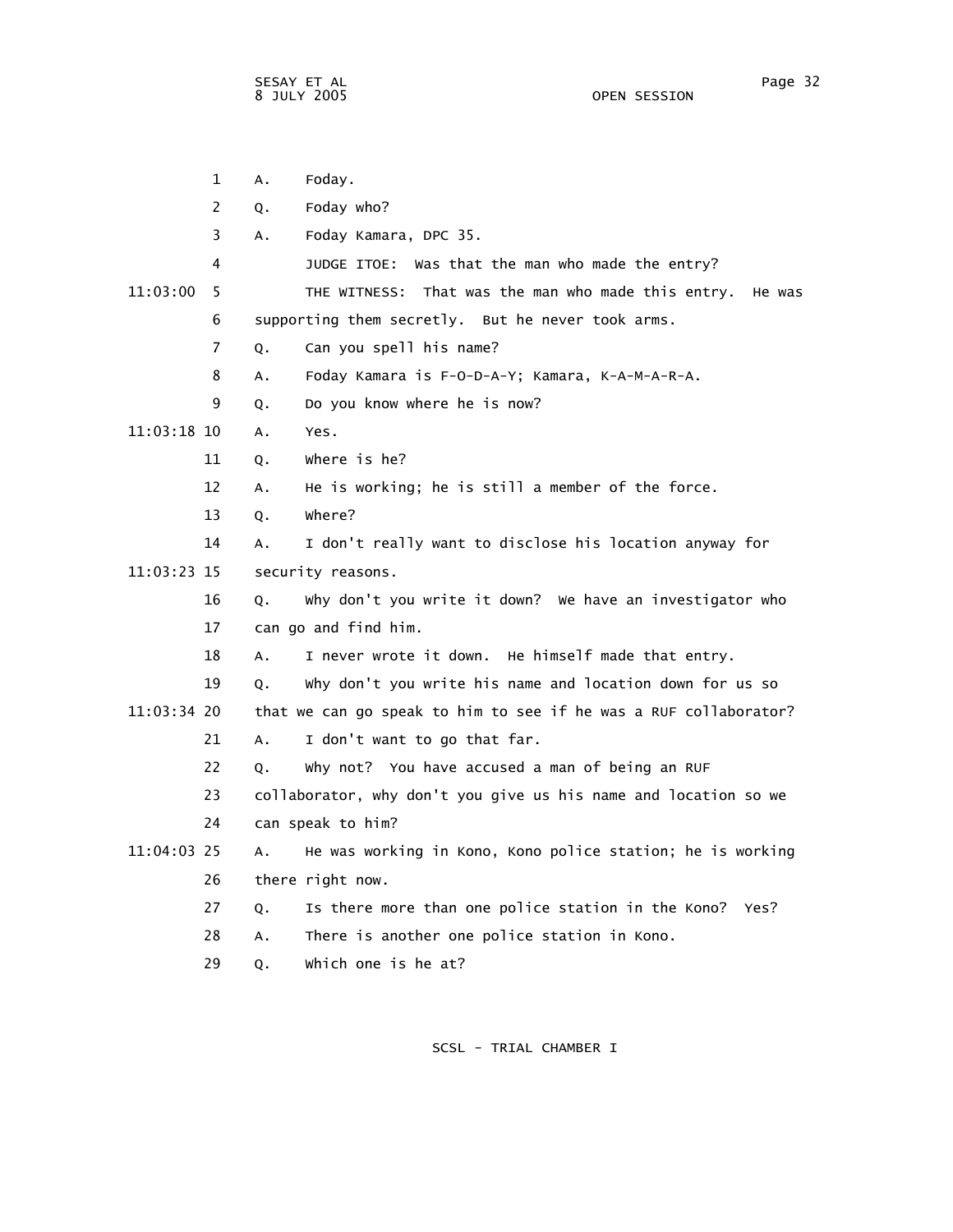1 A. When you get to Kono you ask for him and they will trace 2 him. 3 Q. You want to assist this Court with the truth, don't you? 4 A. Yes. 11:04:24 5 Q. So why don't you let us know where he is so we can ask him 6 if what you say is true? 7 A. This man was transferred to Kono police station. 8 Q. Which police station. 9 A. Mortema Police Station, Kono. 11:04:38 10 Q. Thank you very much. Is he likely to be there now? 11 A. He is there right now; he is working there. 12 Q. And he is not likely to be moving anywhere? 13 MR HARRISON: Well -- 14 MR JORDASH: 11:04:46 15 Q. He is not likely to be going anywhere? 16 JUDGE ITOE: How is he responsible for his movements, 17 Mr Jordash? 18 MR JORDASH: I don't know. Maybe he -- 19 JUDGE ITOE: He is not the police boss. 11:05:01 20 MR JORDASH: As far as he can say -- he can say whether he 21 knows -- 22 JUDGE ITOE: No, no. It is unfair to put these questions 23 to the witness. I think it is unfair. He does not control the 24 police force. He can't account for -- he maybe transferred today 11:05:13 25 and he is gone. You may go tomorrow and find that the man is 26 gone already. 27 MR JORDASH: 28 Q. As far as you are aware, you haven't heard that he is to be 29 transferred anywhere else?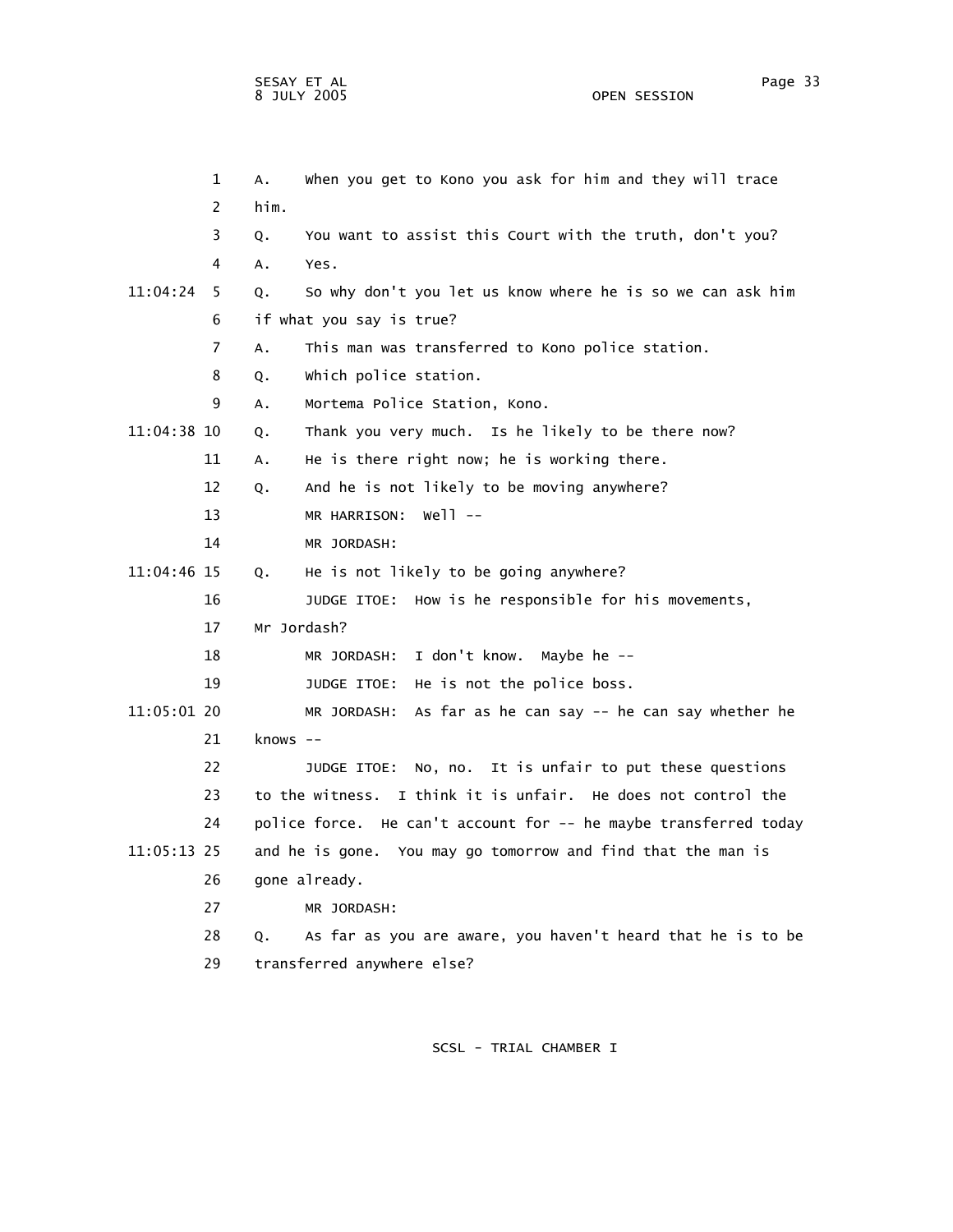1 A. At all, he is still in Kono. 2 Q. Right. Thank you, moving on. Whilst we are on this 3 statement, can I ask you about BS Massaquoi? You told us 4 yesterday that you discovered BS Massaquoi's body, yes? On the 11:06:04 5 Sunday there was a widespread rumour that BS Massaquoi had been 6 killed. 7 A. Yes. 8 Q. People of Kenema were pulling out of Kenema township. 9 A. Yes. 11:06:17 10 Q. You went to the brigade headquarters. 11 A. Yes. 12 Q. You went to the Guinea Base? 13 A. Yes. 14 Q. Then to? 11:06:34 15 A. A stream called Lambayai. 16 Q. Lambayai. 17 A. Yes. 18 Q. Why did you go to the Guinea Base to look for BS Massaquoi? 19 A. I have to because these guys occupy all those areas. 11:06:46 20 Q. Which guys? 21 A. The AFRC and the RUF rebels. They occupy all those areas. 22 It is a very big area at the government reservation. 23 Q. Why did you go to the small stream? 24 A. Why did I go to the small stream? 11:07:02 25 Q. Yes. 26 A. I was searching for BS Massaquoi and others. 27 Q. Why go there? 28 A. I want to confirm -- 29 Q. Why there?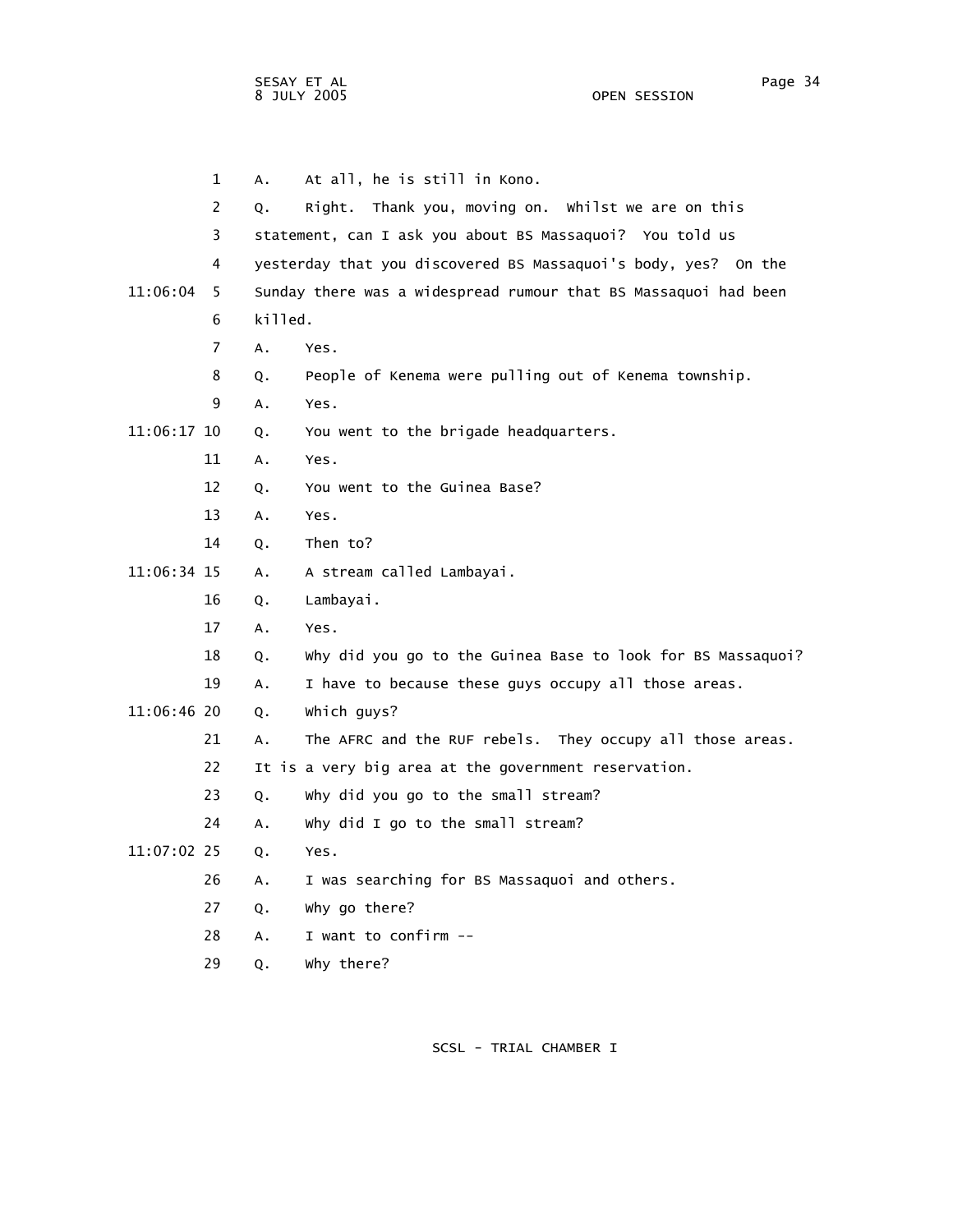OPEN SESSION

|             | $\mathbf 1$ | А.     | I want to confirm whether they are dead or alive.                 |
|-------------|-------------|--------|-------------------------------------------------------------------|
|             | 2           | Q.     | why go to the stream?                                             |
|             | 3           | Α.     | I said I wanted to confirm whether they are dead or alive.        |
|             | 4           | Q.     | what made you think they were at the stream?                      |
| 11:07:21    | 5           | Α.     | I was just moving around looking for them.                        |
|             | 6           | Q.     | You say you found BS Massaquoi and Andrew Quee.                   |
|             | 7           | Α.     | Yes.                                                              |
|             | 8           | Q.     | And was it four others?                                           |
|             | 9           | А.     | Yes.                                                              |
| 11:07:17 10 |             |        | $[RUF080705B - CR.]$                                              |
|             | 11          | Q.     | Can I ask you to look at page 10922. It's the statement of        |
|             | 12          |        | the interview we've just looked at, which is dated 30 January     |
|             | 13          | 2003.  |                                                                   |
|             | 14          | Α.     | You mean my transcript from next door?                            |
| 11:07:50 15 |             | Q.     | No, your statement. I think you might have it in your hand        |
|             | 16          | now.   | It's the one we looked at with the comment about Tarawalay        |
|             | 17          |        | taking up arms; your very first statement.                        |
|             | 18          | Α.     | Page?                                                             |
|             | 19          | Q.     | Page 10922, the last page.                                        |
| 11:08:12 20 |             | А.     | Okay. I've seen it.                                               |
|             | 21          | Q.     | The last paragraph about four lines down: "I went to              |
|             | 22          |        | Lambayai otherwise known as Doorwailah and saw his corpse" - that |
|             | 23          |        | is BS Massaquoi - "lying among several other corpses with cement  |
|             | 24          |        | blocks placed on his head." Do you see that?                      |
| 11:08:44 25 |             | А.     | Yes.                                                              |
|             | 26          | Q.     | You didn't mention there finding Andrew Quee in the same          |
|             | 27          | place. | Andrew Quee was, as you said, prominent in Kenema; was he         |
|             | 28          | not?   |                                                                   |
|             | 29          | А.     | He was.                                                           |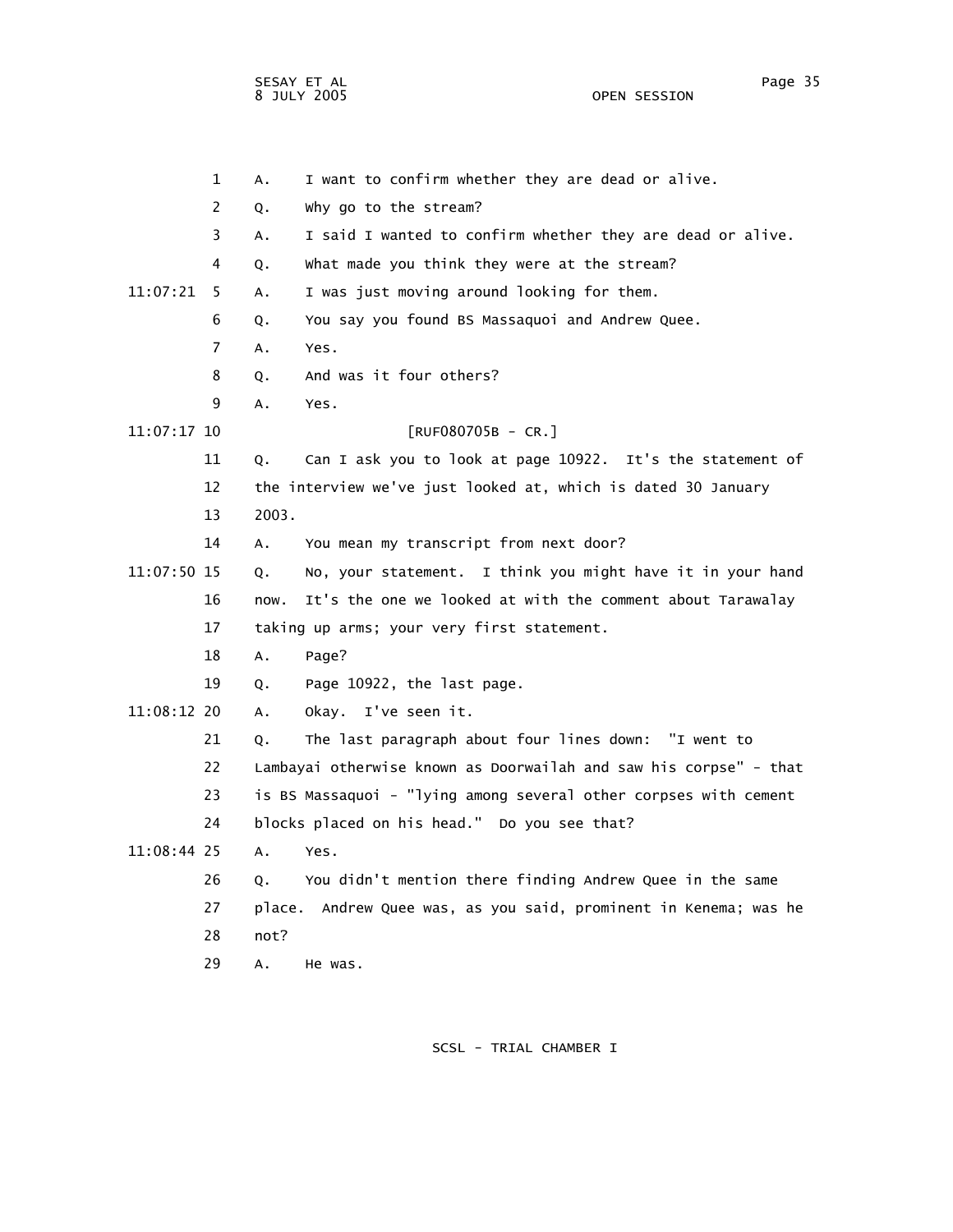1 Q. Did you just forget about finding Andrew Quee at that 2 point? 3 A. I saw BS Massaquoi, Andrew Quee and others. 4 Q. You didn't tell the Prosecution that in November -- 11:09:16 5 A. Okay, I agree, I agree, but I did see him. 6 Q. I suggest you didn't see BS Massaquoi or Andrew Quee dead? 7 A. Clearly. I saw them clearly. That is why I went in search 8 of them. 9 Q. Now, you told us yesterday that - is this right - when the 11:09:56 10 Kamajors were advancing on Kenema, coming to attack the junta, 11 the junta launched an operation called No Living Thing. Do you 12 recall saying that yesterday? 13 A. Yes. 14 Q. And for the rest of the day there was looting and burning; 11:10:24 15 is that right? 16 A. Yes. 17 Q. I think that's what you said yesterday. 18 A. Yes. 19 Q. Please, could you turn to the notes of 25 November 2004? 11:10:52 20 It is page 10924, Mr Witness. 21 A. 10924? 22 Q. Yes. Do you have it? 23 A. Yes. 24 Q. Paragraph 8. 11:11:33 25 A. 10925? 26 Q. 10925, yes. 27 A. Okay. 28 Q. The notes reflect that the Kamajors were driving out the 29 junta; do you see that in paragraph 8?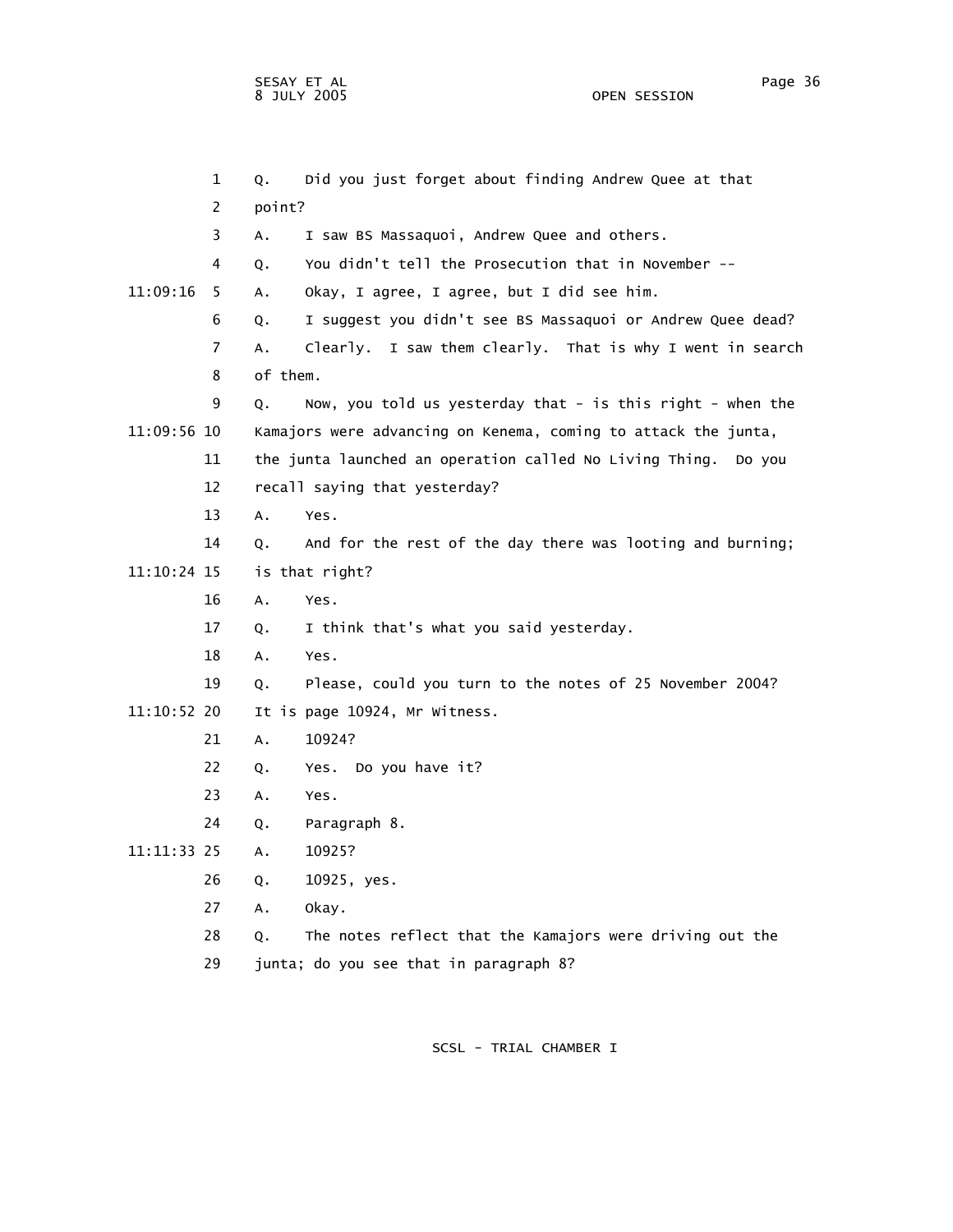1 A. Yes. 2 Q. It said there, "At this time, there was systematic looting. 3 In fact, my house was completely looted. It was empty when I 4 returned." Do you see that? 11:12:05 5 A. Yes. 6 Q. Is that correct? 7 A. Yes. 8 Q. Paragraph 9, "So when soldiers rebels pulled out of Kenema, 9 they looted everything, food, from NGO warehouses: vehicles, 11:12:20 10 food from stores." 11 A. Yes. 12 Q. Then paragraph 10, "We pulled out of Kenema in 1998, 13 because we heard about Operation Pay Yourself." Then reading 14 further down the paragraph, "We heard about this and fled to save 11:12:42 15 our lives, but our properties were all looted when we returned." 16 A. Yes. 17 Q. You have not, I suggest, mentioned Operation No Living 18 Thing before. The first time you mentioned it was yesterday in 19 this Court. The operation you mentioned was Operation Pay 11:13:06 20 Yourself. 21 A. Yes, there is Operation Pay Yourself and Operation No 22 Living Thing. 23 Q. You didn't tell the Prosecution about Operation No Living 24 Thing, though, did you? 11:13:15 25 A. Perhaps it might be a mistake. But there were two 26 operations: Operation No Living Thing and Operation Pay 27 Yourself. 28 Q. Separate days? 29 A. Yes.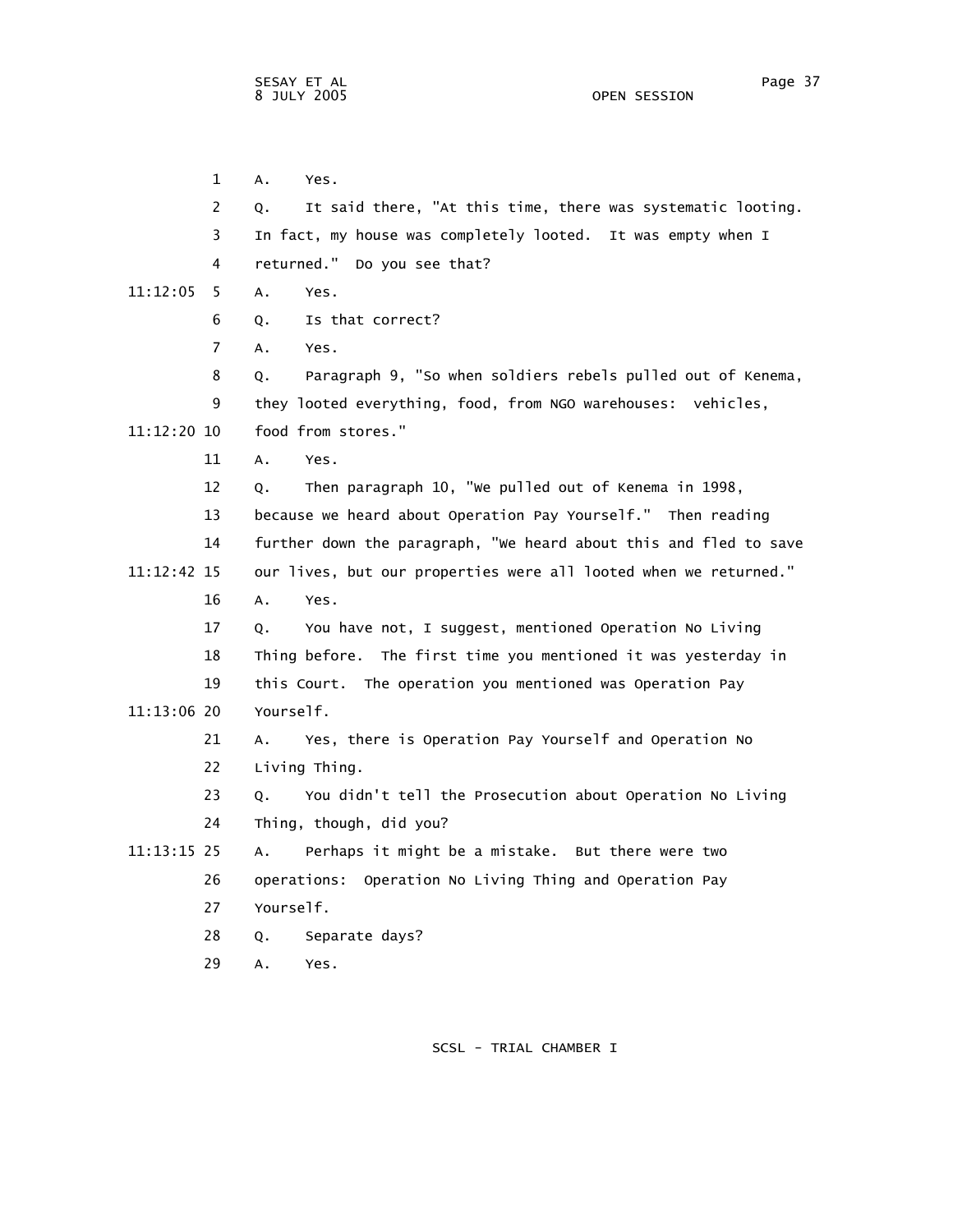SESAY ET AL Page 38 8 JULY 2005

 1 Q. Did you just forget about Operation No Living Thing? 2 A. Yes, it might be a mistake. 3 Q. It's a big thing, isn't it, Operation No Living Thing? 4 A. It's a very big thing, yes. 11:13:32 5 Q. Very big thing. You must have been petrified; no? 6 A. Of course, it's a very big thing. Operation No Living 7 Thing was very dangerous. 8 Q. Were you frightened? 9 A. Pardon? 11:13:45 10 Q. Were you frightened? Very, very, very frightened? 11 A. I was not. 12 Q. You weren't? 13 A. I was not. 14 Q. You also didn't mention, did you, that you were in your 11:13:54 15 house when AFRC junta turned up to loot your house and you 16 managed to escape, as you said yesterday, with your little 17 family. 18 A. Yes. 19 Q. You mentioned that? 11:14:01 20 A. Yes. 21 Q. When did you mention that to the Prosecution? See, I 22 suggest nowhere in your notes is that mentioned. 23 A. Okay, but I mention it now to this Court. 24 Q. But that's a big thing, too, isn't it? You run for your 11:14:21 25 lives from a house. 26 A. Yeah. 27 Q. And you don't mention it to the Prosecution, but you 28 mentioned it in the Court yesterday. 29 A. Well, the things are so many that I cannot mention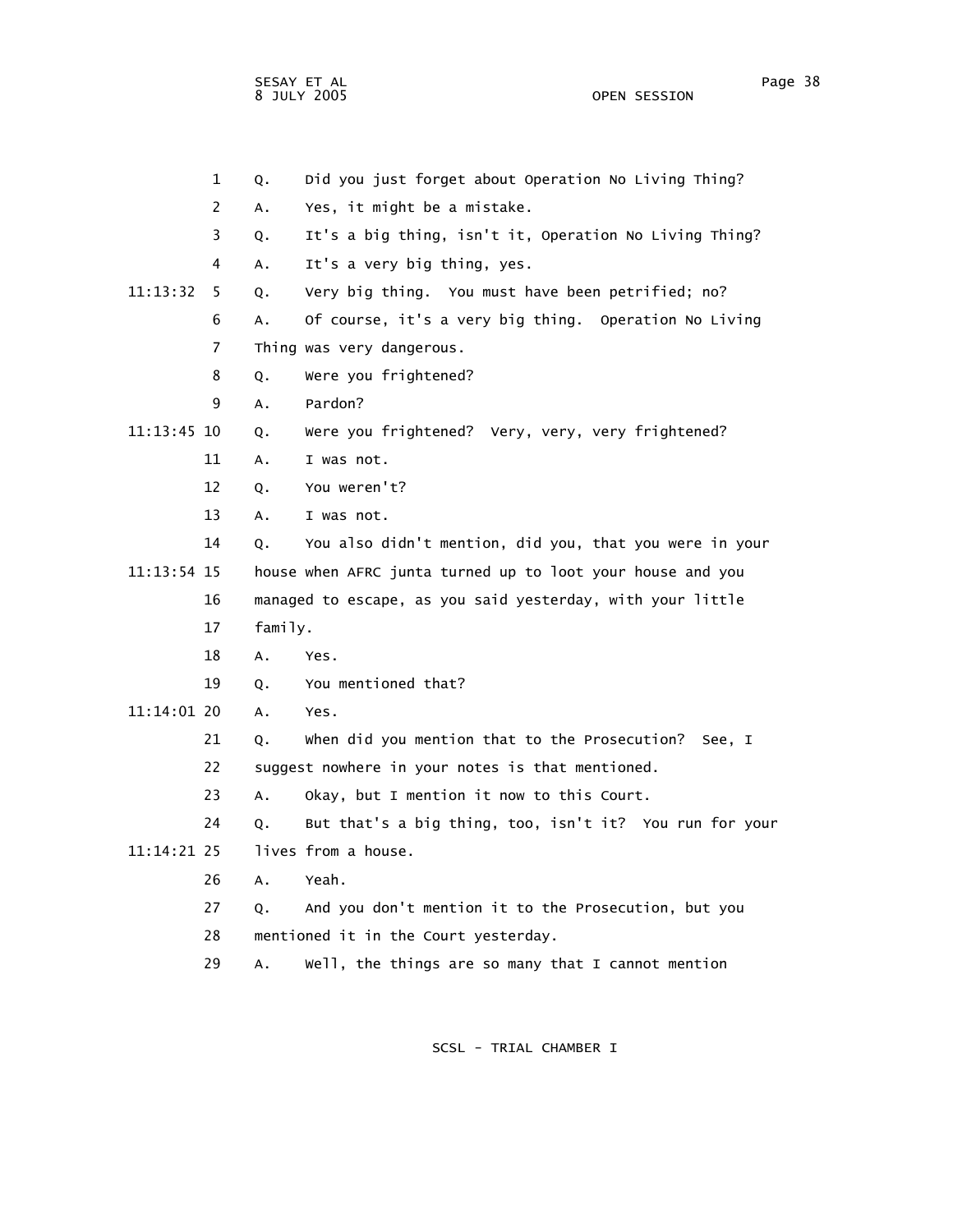1 everything, so I just pick out the most important things. 2 Q. Operation No Living Thing and your family being attacked in 3 your own house were not the most important things? 4 A. It was important, that's why I mentioned it. 11:14:42 5 MR HARRISON: I don't think it was a question of his being 6 attacked in his own house. He's never said that. 7 MR JORDASH: 8 Q. Well, your family's house being attacked while you were in 9 it was not one of the most important things? 11:14:54 10 A. That's why I mentioned it. 11 Q. Yesterday, you mean, for the first time? 12 A. I did mention that in my statement. 13 Q. Well, you can have a look, but it's not in there. 14 A. It's supposed to -- 11:15:05 15 MR HARRISON: Paragraph 10, isn't that the reference you 16 were trying to draw to the witness's attention, the final 17 paragraph about his house being looted, or the properties? 18 MR JORDASH: 19 Q. "Our properties were all looted when we returned." There 11:15:21 20 is nowhere mentioned in these notes, Mr Witness, you had to flee 21 your house from looters, it having been attacked by looters. 22 That's the point I'm making. 23 JUDGE THOMPSON: He's agreed and he has given an 24 explanation. 11:15:33 25 MR JORDASH: I'll move on. 26 JUDGE THOMPSON: Yes, he's certainly agreed. 27 MR JORDASH: 28 Q. Can I suggest it's because you're exaggerating, again. 29 A. There is no need for me to exaggerate.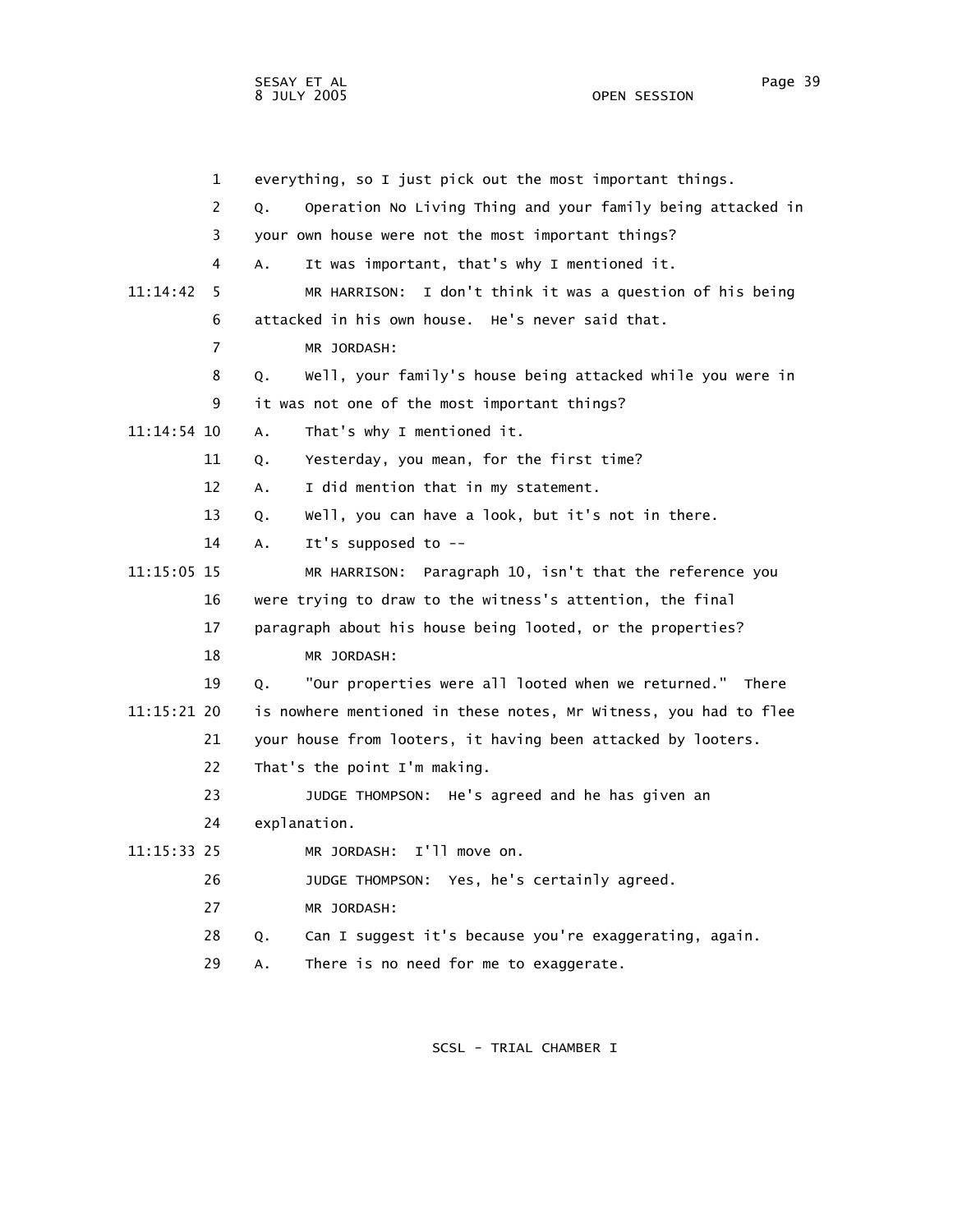1 Q. Okay, we'll see about whether you have, in relation to Mr 2 Sesay. You've told this Court, having sworn on the Bible, that 3 you saw Sesay many times in Kenema, and his fighters; yes? 4 A. Yes. 11:16:09 5 Q. Have a look at the 25 November 2004 notes, please, page 6 10924. Have you got them in front of you? 7 A. No. 8 Q. Would you like to take them up? I think they were on your 9 desk. Page 10924. 11:16:43 10 A. Okay. 11 Q. Paragraph 2, "I saw Issa Sesay in Kenema only on two 12 occasions." Who said that? 13 A. Yes, that was my first statement, but later on I recollect 14 I made a dishonest statement that I saw him on several occasions. 11:17:14 15 Q. Mr Witness, you've told this Court how Sesay's boys, how 16 Sesay was living at Hangha Road, you went there every day. 17 A. Yes. 18 Q. How do you make the mistake of saying that you only saw him 19 in Kenema on two occasions when you first talk about Sesay? 11:17:39 20 A. Well, it never occurred to me earlier. When I recollected, 21 that's why I made the additional statement, that I saw him on 22 several occasions. 23 Q. So you'd forgotten, had you, at this time, that Sesay lived 24 at Hangha Road? 11:17:55 25 A. When I recollected, yes, I made a statement. 26 Q. Had you forgotten he lived at Hangha Road in November 2004? 27 A. A lot of things were on my mind, so I must make a mistake. 28 Q. So you'd forgotten? 29 A. I must make a mistake. I'm a human being.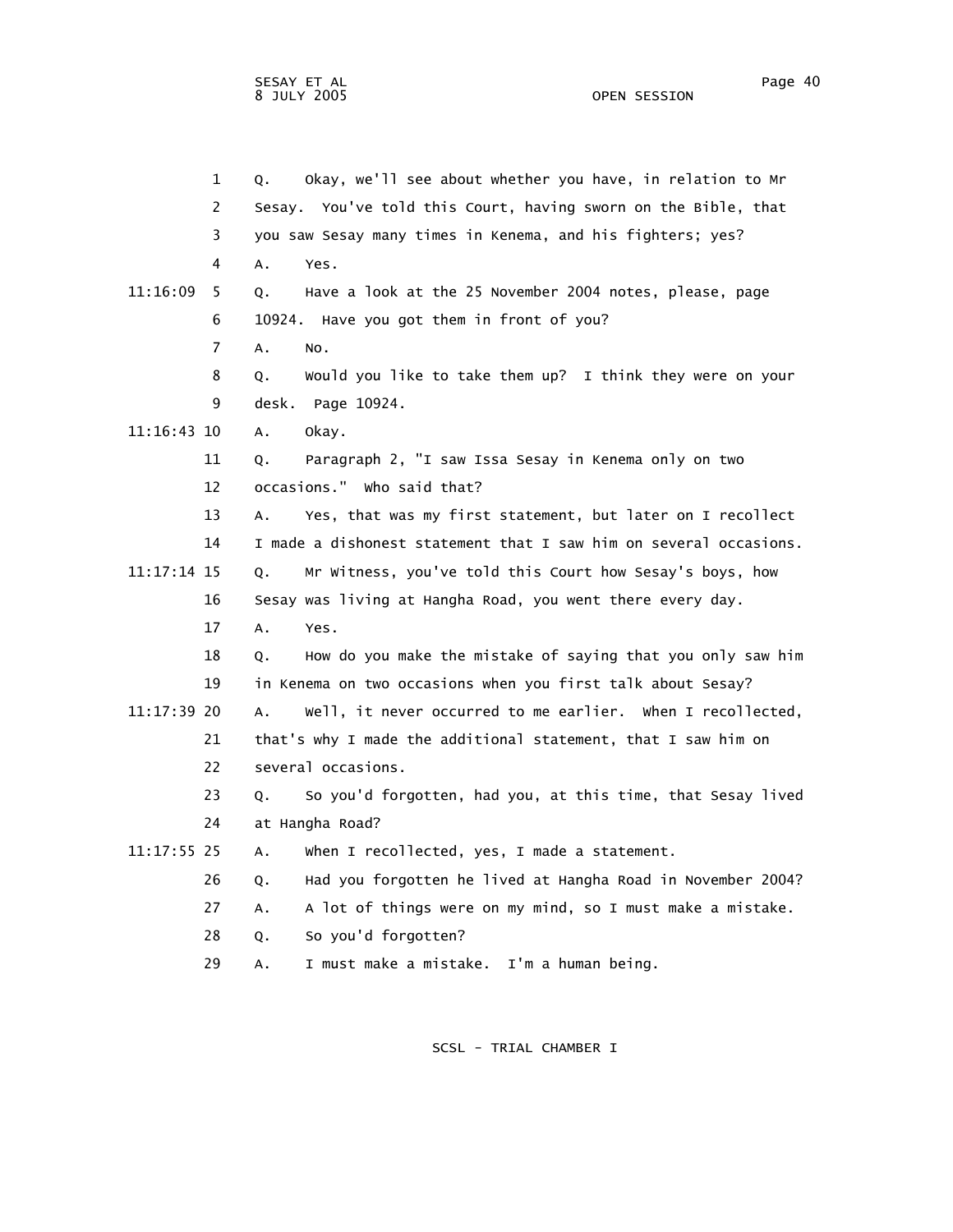1 Q. Had you forgotten?

2 A. No, I saw him several occasions.

3 Q. No, had you forgotten?

4 A. Forgotten about what?

## 11:18:19 5 Q. Had you seen him at Hangha Road when you spoke to the

6 Prosecution in November 2004. Had you forgotten at that time?

- 7 A. Yes, at that time.
- 8 Q. You'd forgotten it?
- 9 A. Yes.

## 11:18:28 10 Q. Let's read on: "At that time he was in charge of 11 operations. Whenever there were operations anywhere in the 12 country, Mosquito would send him." Yesterday, 6.00, Thursday, 13 you told this Court Mosquito was in charge of operations. Did 14 you tell the Prosecution in November that Issa Sesay was in

- 11:18:53 15 charge of operations?
	- 16 A. Which paragraph is that?
- 17 Q. Same paragraph, paragraph 2. "At that time he was in 18 charge of operations. Whenever there were operations anywhere in 19 the country, Mosquito would send him." Which is true? Well, 11:19:13 20 before I ask that question, did you tell the Prosecution that 21 Issa Sesay was in charge of operations?
	- 22 A. Yes.

 23 Q. Was, as you told us yesterday, and I recorded the time, 24 6.00pm, Thursday, yesterday, Mosquito was in charge of 11:19:34 25 operations. Now, according to what you said in November 2004, 26 Issa Sesay was in charge of operations. Which is true? 27 A. Mosquito could be in charge and dedicate the task to his

28 subcommanders.

29 Q. So Issa Sesay then, unlike what paragraph 2 says, was not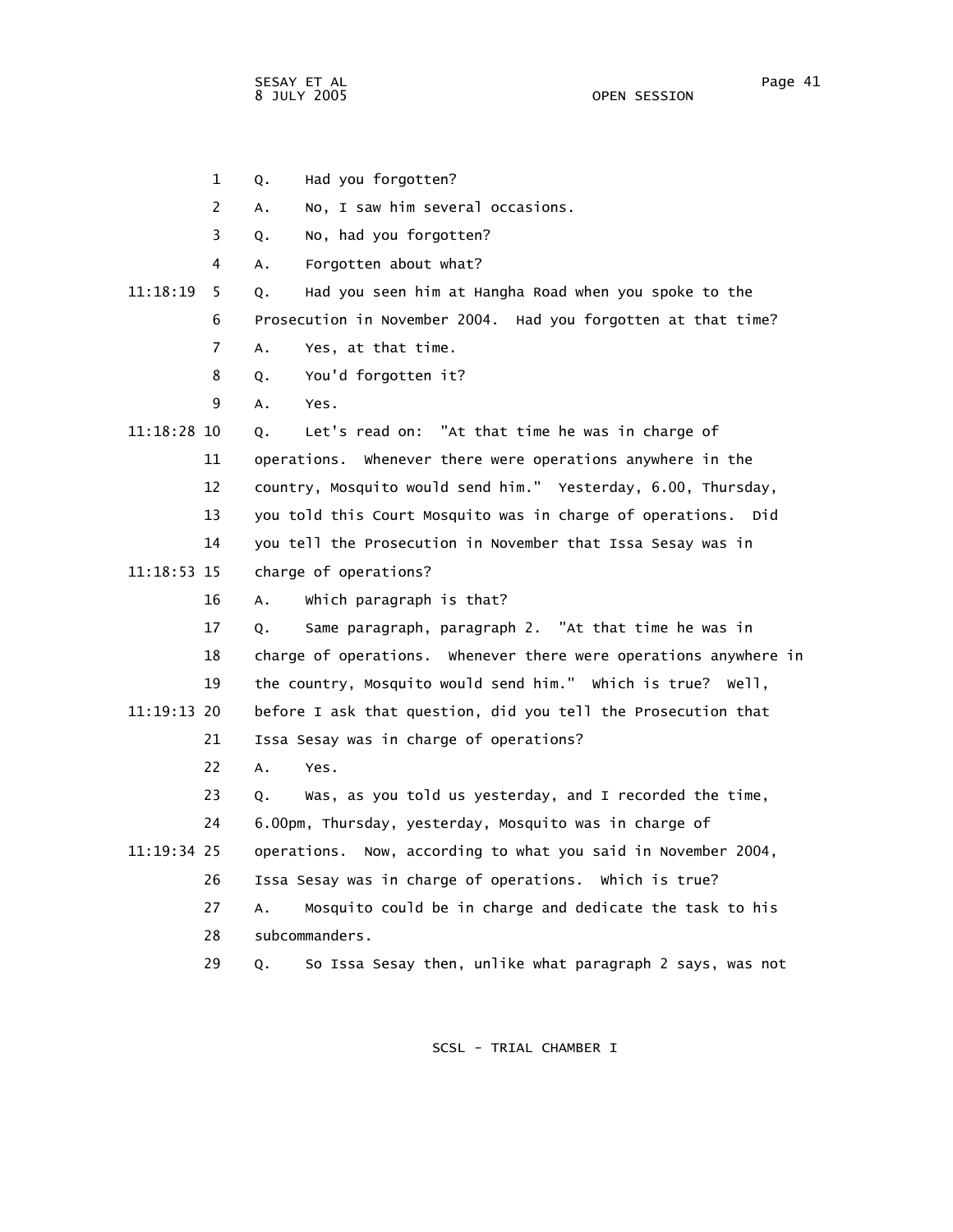1 in charge of operations? 2 A. Sometimes he lead the operation himself. 3 Q. Who does? 4 A. Issa Sesay, under the command of Mosquito. 11:20:06 5 Q. But he wasn't in charge of operations, though, was he? 6 Mosquito was. 7 A. Mosquito was in charge, but sometimes he leads, that's what 8 I'm saying. 9 Q. That's not what this note says. You understand my point, 11:20:19 10 though? 11 A. I understand your point. 12 Q. Okay, let's move on, then. "So Issa Sesay was constantly 13 travelling the country. I know that Issa Sesay was in charge of 14 operations, because people don't hide their identity here." 11:20:32 15 A. Yes. 16 Q. Did you say that? 17 A. Yes. 18 Q. Paragraph 3 and paragraph 4, these are the descriptions you 19 gave of Sesay: "The first time I saw Sesay and Mosquito, they 11:21:01 20 were holding a meeting at the forestry canteen in Kenema." Then 21 the notes go on to describe a meeting. Well, the notes go on to 22 describe events around the meeting. Paragraph 4: "The second 23 time I saw Issa Sesay was at the brigade headquarters in Kenema." 24 Did you tell the Prosecution you had seen Sesay in Kenema 11:21:34 25 twice, once at the forestry canteen in Kenema? Did you tell the 26 Prosecution that? 27 A. Yes, I did. 28 Q. And did you tell them the second time you had seen him was 29 at the brigade headquarters in Kenema?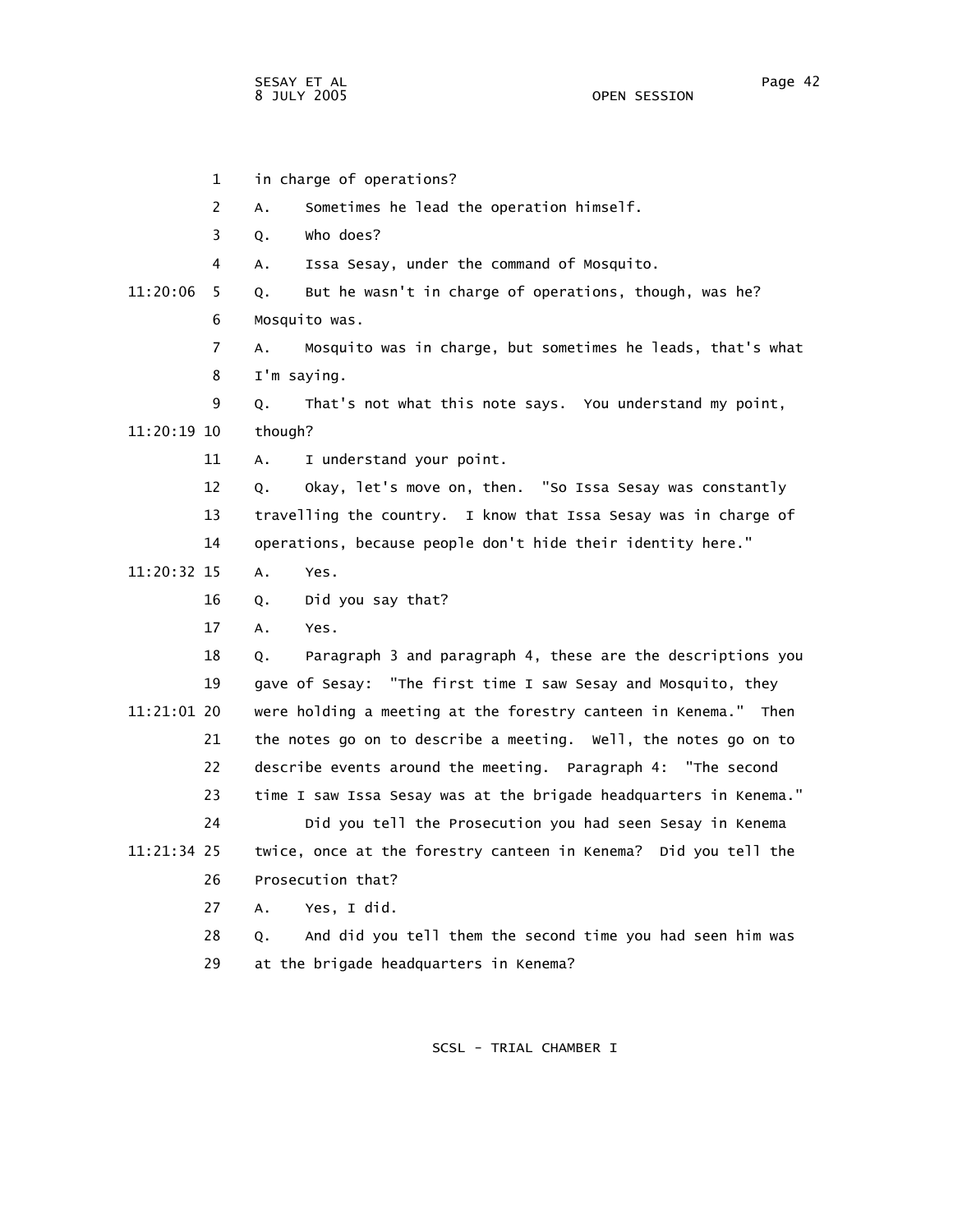1 A. Yes, I did. 2 Q. Did you, in your account of those two times, suggest at any 3 time you had spoken to him? 4 A. To whom? 11:21:58 5 Q. To Issa Sesay. 6 A. To Issa Sesay? 7 Q. Yes. 8 A. No. 9 Q. You had a clear recollection at that time, didn't you, of 11:22:12 10 only seeing Sesay twice and a clear recollection of those two 11 occasions? 12 A. Yes. 13 Q. And not once during your relating of those two occasions 14 did it occur to you that, in fact, he'd been living at 11:22:32 15 Hangha Road and his boys had been harassing people around the 16 house? 17 A. Well, when I returned from Freetown, that was at the early 18 stage of the revolution, it was the time they held that meeting 19 at forestry canteen. I saw him there once and I did see him at 11:22:55 20 the brigade headquarters. After that, I started seeing him at 31 21 Hangha Road, Kenema, with his boys. 22 Q. This is what you say now? 23 A. Yes. 24 Q. It didn't occur to you in November? 11:23:10 25 A. At all. 26 Q. No, at all. 27 A. I must make a mistake. 28 Q. Yes, must. What operations did Sesay lead? We can see

29 from paragraph 2 he would just stand in front of cars and command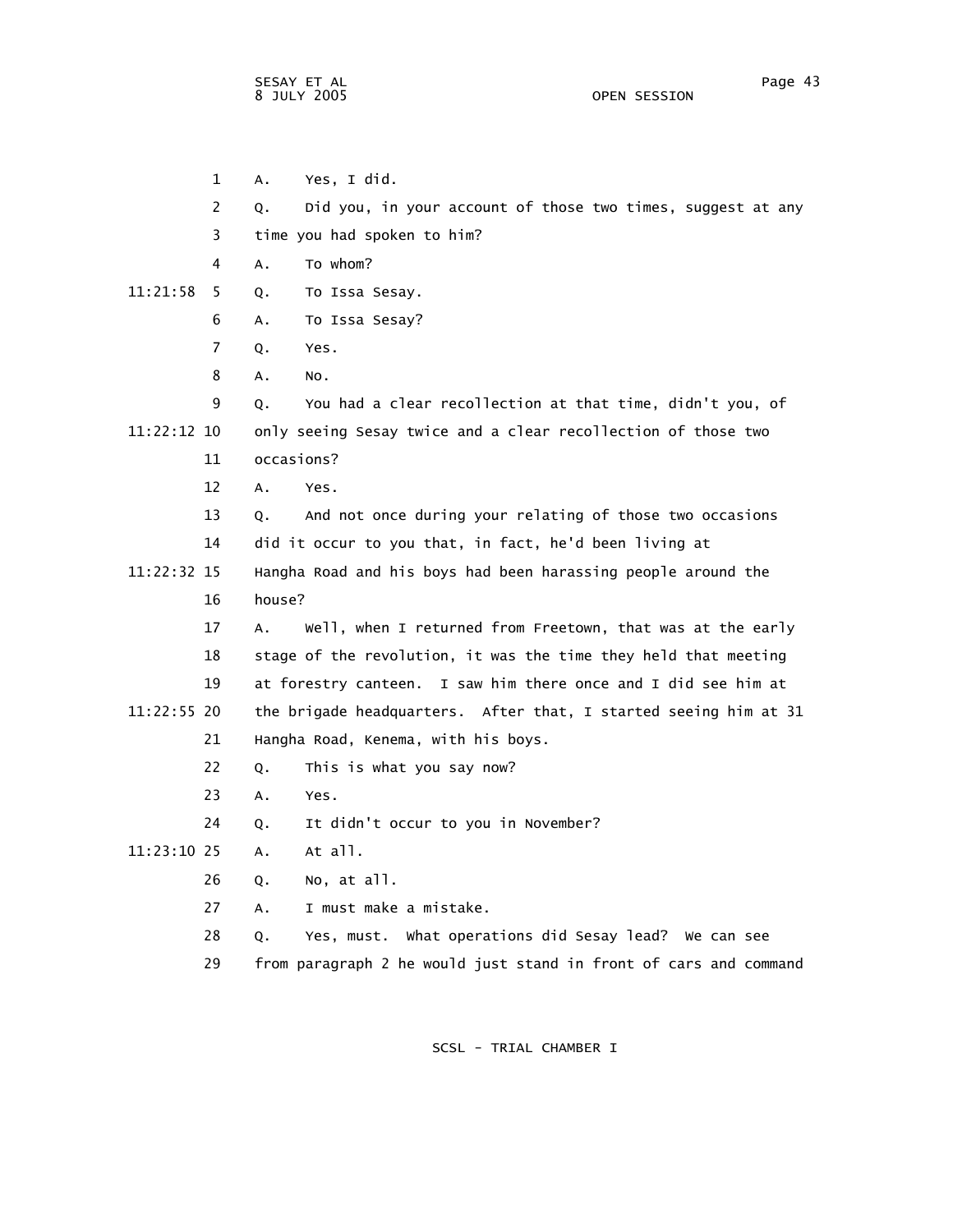1 people - not much of an operation. Which operation did he lead? 2 A. Sometimes they go to Tongo Field; they go from village to 3 village. 4 Q. You saw that, did you? 11:23:50 5 A. Yes. 6 Q. You forgot about that as well in November, did you, the 7 specifics of operations? 8 A. I cannot keep everything up head at the same time. I must 9 make a mistake. As we progress, I recollect and I will make a 11:24:15 10 statement. 11 Q. It's lies, Mr Witness, isn't it? Lies. You've made it up. 12 A. There is no need. You know I was telling the truth. 13 There's no need for me to tell lies. 14 Q. You said you were telling the truth in November. 11:24:33 15 A. You must make a mistake. 16 Q. Well, let's go on, shall we. 17 A. When you have so many other things on your mind, you must 18 make a mistake. 19 Q. Let's take a look at paragraph 25 of these notes, shall we? 11:24:56 20 PRESIDING JUDGE: Which notes? 21 MR JORDASH: 10924, the 25 November notes, paragraph 25. 22 10928 is the page with paragraph 25. 23 Q. "Both times I saw Issa Sesay in Kenema, there were small 24 boys with him." Again, you repeat that you'd only seen him 11:25:24 25 twice; do you accept that? Do you accept that you said that a 26 third time? 27 A. Yes. 28 Q. Yes? Did it not trigger your mind when you spoke of these 29 small boys that, in fact, almost every day you had seen Sesay's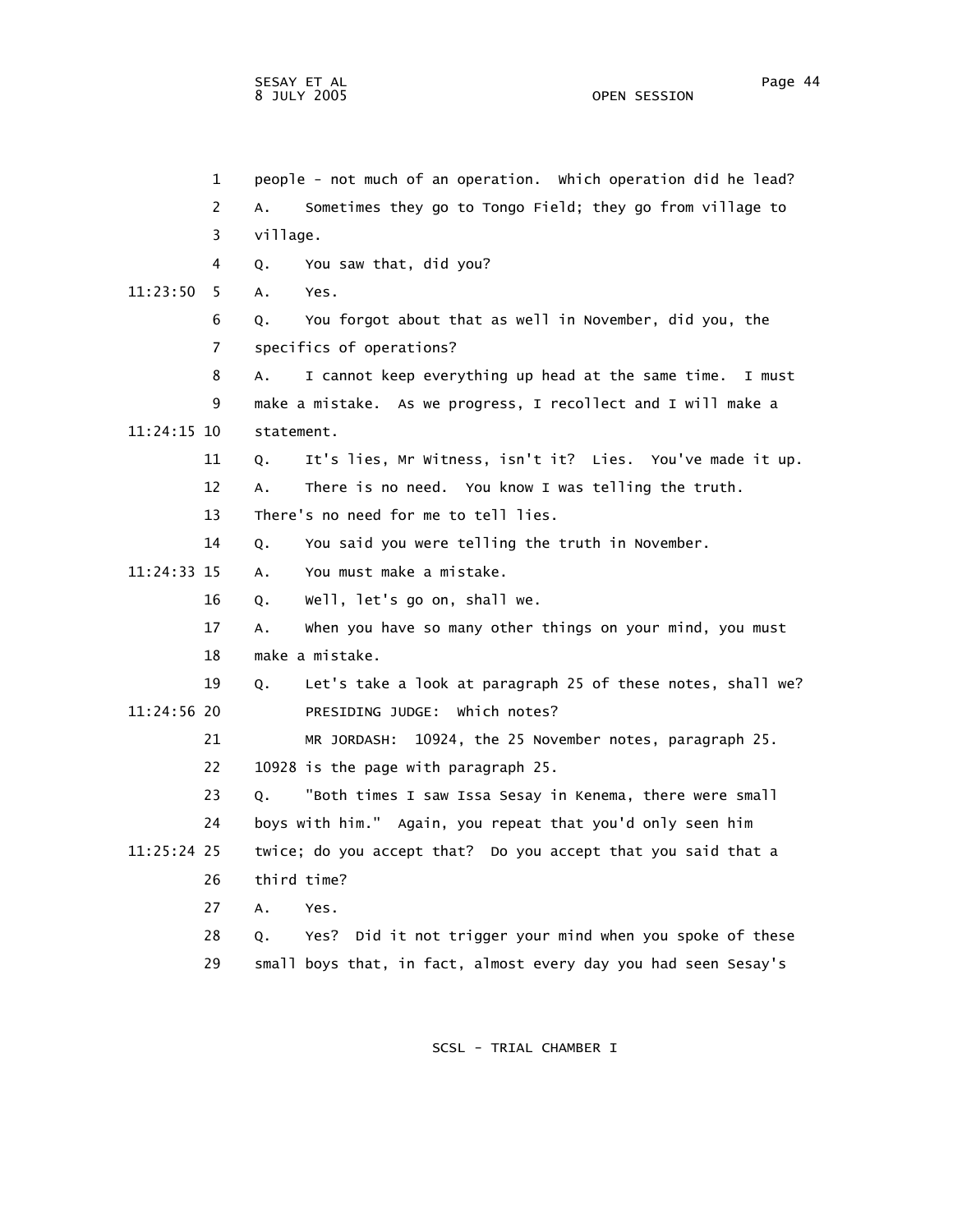|               | $\mathbf{1}$ | small boys outside of Hangha Road?                                |
|---------------|--------------|-------------------------------------------------------------------|
|               | 2            | А.<br>Yes.                                                        |
|               | 3            | Did it not occur to you when you made this remark that<br>Q.      |
|               | 4            | you'd seen Sesay twice with small boys, that, in fact, you'd seen |
| 11:25:52      | 5            | small boys every day during the junta period?                     |
|               | 6            | You see, you must make a mistake. As you progress, you<br>Α.      |
|               | 7            | recollect, and you make a statement.                              |
|               | 8            | I want to ask you about the incident you've described<br>Q.       |
|               | 9            | involving Issa Sesay and the CPO and the commissioner.            |
| $11:26:37$ 10 |              | A.<br>Yes.                                                        |
|               | 11           | That's something you didn't tell the Prosecution about<br>Q.      |
|               | 12           | until 26th May 2005; is that right?                               |
|               | 13           | Yes, you're correct, yes.<br>Α.                                   |
|               | 14           | Something else you forgot in November?<br>Q.                      |
| 11:26:52 15   |              | Yes, you must make a mistake.<br>А.                               |
|               | 16           | So the arrest of the chief police officer, the arrest of<br>Q.    |
|               | 17           | the Commissioner Kenneh, forgotten completely by you in November? |
|               | 18           | A.<br>Yes.                                                        |
|               | 19           | You remembered in May 2005?<br>Q.                                 |
| 11:27:07 20   |              | Α.<br>Yes.                                                        |
|               | 21           | Seven years later?<br>Q.                                          |
|               | 22           | A.<br>Yes.                                                        |
|               | 23           | Was it not big news when the commissioner and the CPO was<br>Q.   |
|               | 24           | arrested?                                                         |
| 11:27:16 25   |              | It was very big news. There was also some other big news<br>А.    |
|               | 26           | that I have not mentioned to this honourable Court. But I have    |
|               | 27           | it in my mind, so if the Court permits me, I can still reveal     |
|               | 28           | some big operations that were done by these guys.                 |
|               |              |                                                                   |

29 Q. I'd just like to talk about this one, if you don't mind.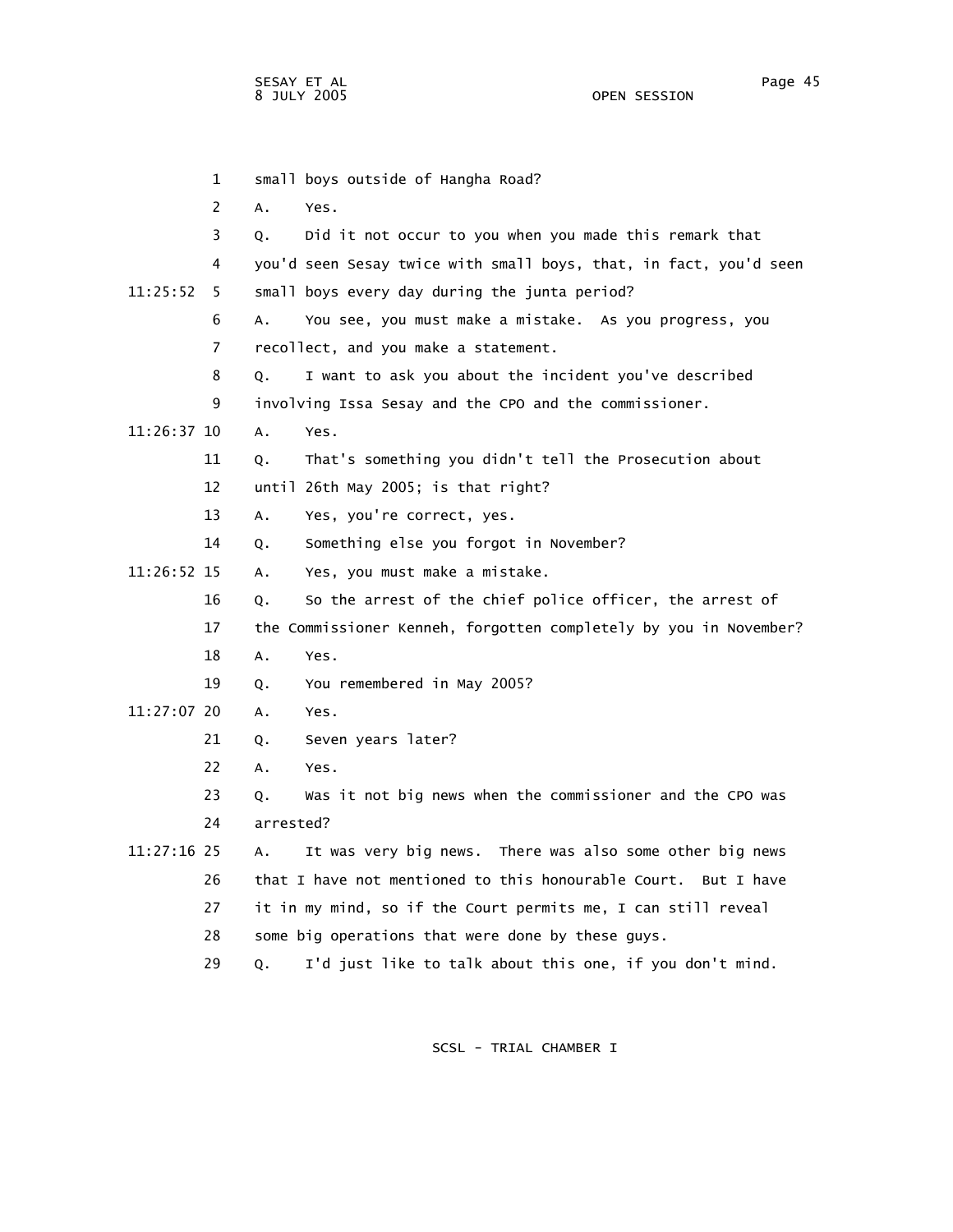|             | $\mathbf{1}$   | This was big news?                                                |
|-------------|----------------|-------------------------------------------------------------------|
|             | 2              | Very big news, yes.<br>A.                                         |
|             | 3              | Every xxxxxxxxxxxxxx knew about it?<br>Q.                         |
|             | 4              | А.<br>Yes.                                                        |
| 11:27:50    | 5.             | xxxxxxxxxxxxxxxxxxxxxxxxxxxxxxxfeared that they were next?<br>Q.  |
|             | 6              | A.<br>Yes.                                                        |
|             | $\overline{7}$ | Every xxxxxxxxxxxxxxxxxxxxxxxxxxxxx it was Issa Sesay<br>Q.       |
|             | 8              | behind it?                                                        |
|             | 9              | A.<br>Yes.                                                        |
| 11:28:08 10 |                | Yet you forgot it until May this year?<br>$Q_{\star}$             |
|             | 11             | A.<br>Yes.                                                        |
|             | 12             | Can I suggest why you mentioned it in May? Because you<br>Q.      |
|             | 13             | were well aware that xxxxxxxxxxxxxxxxxxxxxx from Kenema has given |
|             | 14             | evidence and you've spoken to thatxxxxxxxxxxxxxxx, and he's given |
| 11:28:30 15 |                | you that line.                                                    |
|             | 16             | Α.<br>No, no, no.                                                 |
|             | 17             | That's why you mention it now.<br>Q.                              |
|             | 18             | A.<br>NO.                                                         |
|             | 19             | Well, let's have a look at the details and see what you<br>Q.     |
| 11:28:39 20 |                | have to say.                                                      |
|             | 21             | I never spoke with any police officer that I've testified<br>Α.   |
|             | 22             | to this court, no.                                                |
|             | 23             | MR JORDASH: Your Honours, Mr Sesay would like to use the          |
|             | 24             | bathroom. I do apologise.                                         |
| 11:29:05 25 |                | JUDGE THOMPSON: Then we'll take a break.                          |
|             | 26             | [Break taken at 11.24 a.m.]                                       |
|             | 27             | [On resuming at $11.45$ a.m.]                                     |
|             | 28             | Mr Jordash, please continue.<br>JUDGE THOMPSON:                   |
|             | 29             | MR JORDASH:                                                       |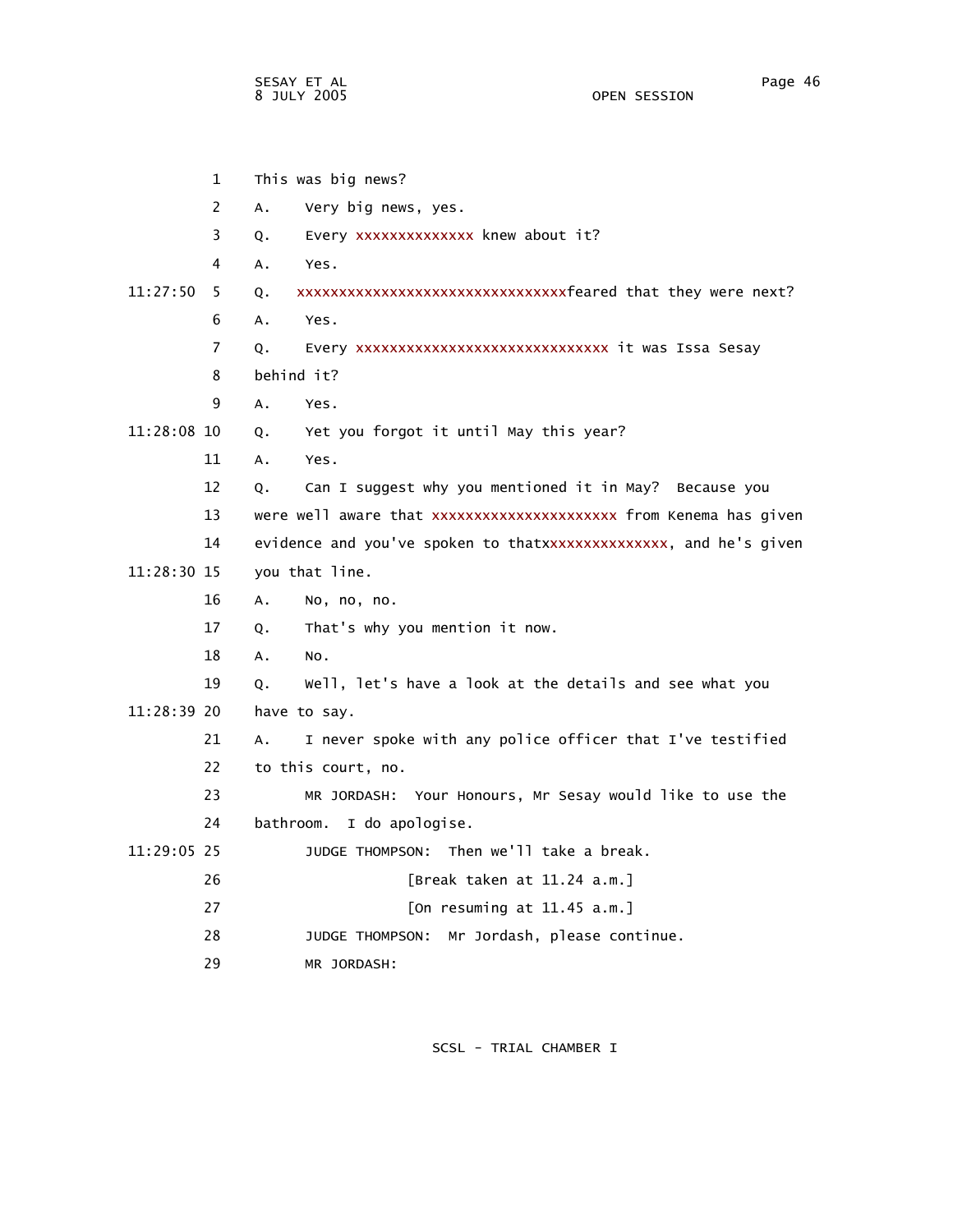sesay et al. International and the second service of the service of the service of the service of the service o 8 JULY 2005 OPEN SESSION

|  |               | $\mathbf{1}$   | Q. | Just one question before we go into the alleged incident          |
|--|---------------|----------------|----|-------------------------------------------------------------------|
|  |               | 2              |    | with the CPO and the commissioner. Who was the owner of the       |
|  |               | 3              |    | house at Mambu Road which you say was burnt?                      |
|  |               | 4              | A. | Mambu Street?                                                     |
|  | 11:50:47      | -5             | Q. | Mambu Street, sorry?                                              |
|  |               | 6              | Α. | That was one Pa Mansaray.                                         |
|  |               | $\overline{7}$ | Q. | Are you sure it wasn't Kayima -- Brima?                           |
|  |               | 8              | A. | The house on Mambu Street belonged to Pa Mansaray. I know         |
|  |               | 9              |    | him very well.                                                    |
|  | 11:51:12 10   |                | 0. | Right, the incident with CPO and commissioner. AKK, Abdul         |
|  |               | 11             |    | Karim Koroma, a police officer working in the traffic department; |
|  |               | 12             |    | is that correct?                                                  |
|  |               | 13             | A. | Yes, at that time.                                                |
|  |               | 14             | Q. | when did this incident occur?                                     |
|  | $11:51:51$ 15 |                | A. | The early stage of the revolution.                                |
|  |               | 16             | Q. | which month?                                                      |
|  |               | 17             | A. | That was supposed to be June.                                     |
|  |               |                |    |                                                                   |

- 18 Q. You say he had a quarrel with one of his colleagues?
- 19 A. Yes.
- 11:52:14 20 Q. Were you there?
	- 21 A. No, that was what I was made to understand.
	- 22 Q. What was the quarrel about?
	- 23 A. I don't know. I was not there when that quarrel took
	- 24 place.
- 11:52:23 25 Q. Who told you about the quarrel?
	- 26 A. Some of our colleagues were there.
	- 27 Q. Who?
	- 28 A. Like Mr Mansaray, the NCO crime was there that time.
	- 29 Q. Anyone else?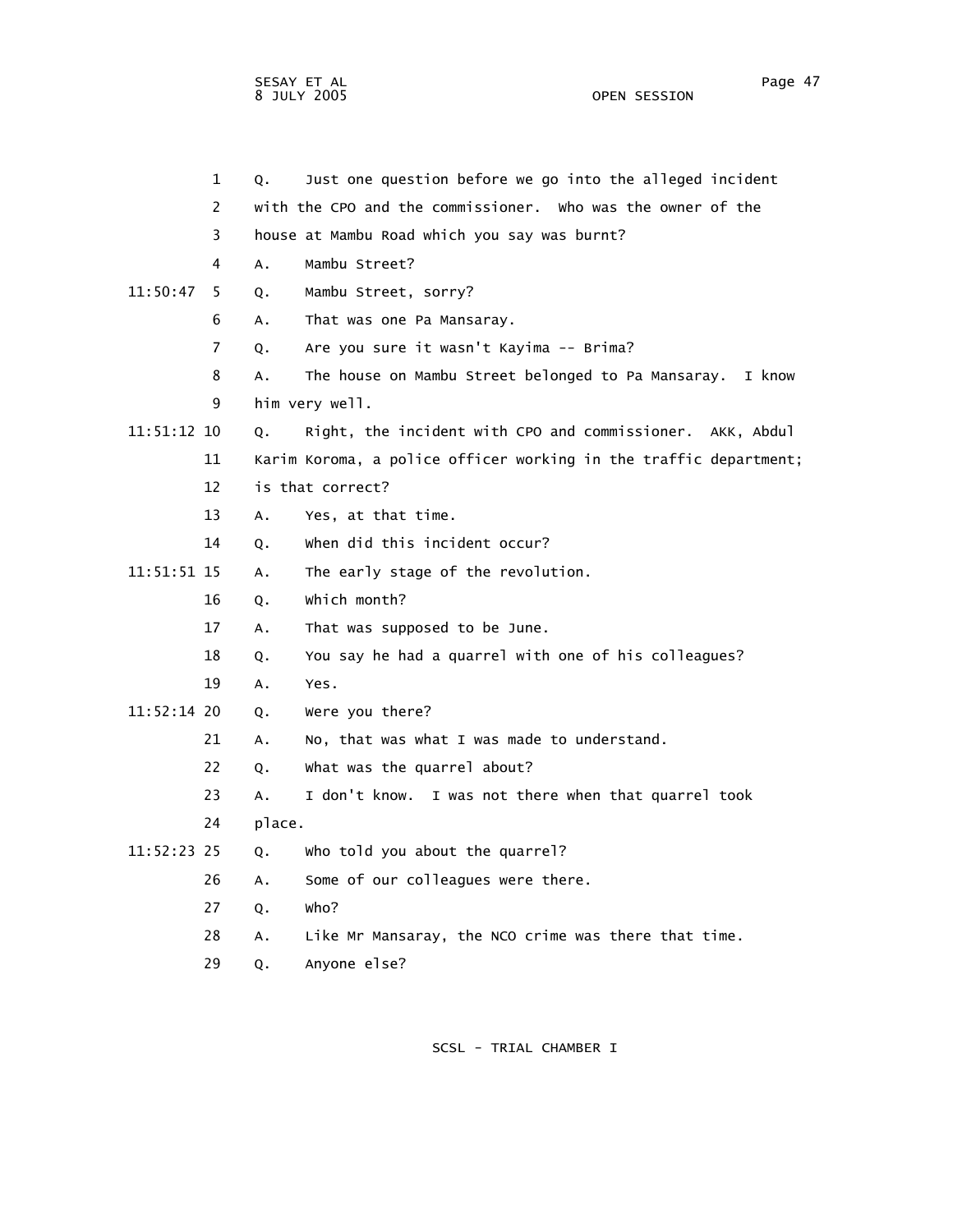1 A. Several others were there. 2 Q. Who? You understand why I'm asking you the questions? 3 What you say is one thing. What Mr Sesay says is another, and we 4 want the details so we can investigate this. So who else was 11:53:09 5 there and who told you about it? 6 A. Well, my office -- from my office to the traffic department 7 is walking distance, so I can't say who and who exactly were 8 there. 9 Q. Did you know AKK? 11:53:31 10 A. Yes. 11 Q. Did you know him well? 12 A. Yes. 13 Q. At the time of the incident, how well had you known him? 14 A. Before that incident? 11:53:44 15 Q. Yes. How long? 16 A. I've worked with that man xxxxxxxxxxxxxxxxxxxxxxxxxx for 17 about two years. 18 Q. How long did you know him -- do you still know him? 19 A. Yes. 11:53:57 20 Q. Did you speak to him after about the incident? 21 A. Yes. 22 Q. Did he not tell you what the quarrel was about? 23 A. He told me. 24 Q. What was it about? 11:54:09 25 A. He told me he was beaten up by his colleague. 26 Q. That's what ended up in the quarrel. What made the fight, 27 the beating up develop? What caused it? 28 A. I don't know, I was not there.

29 Q. But you spoke to AKK.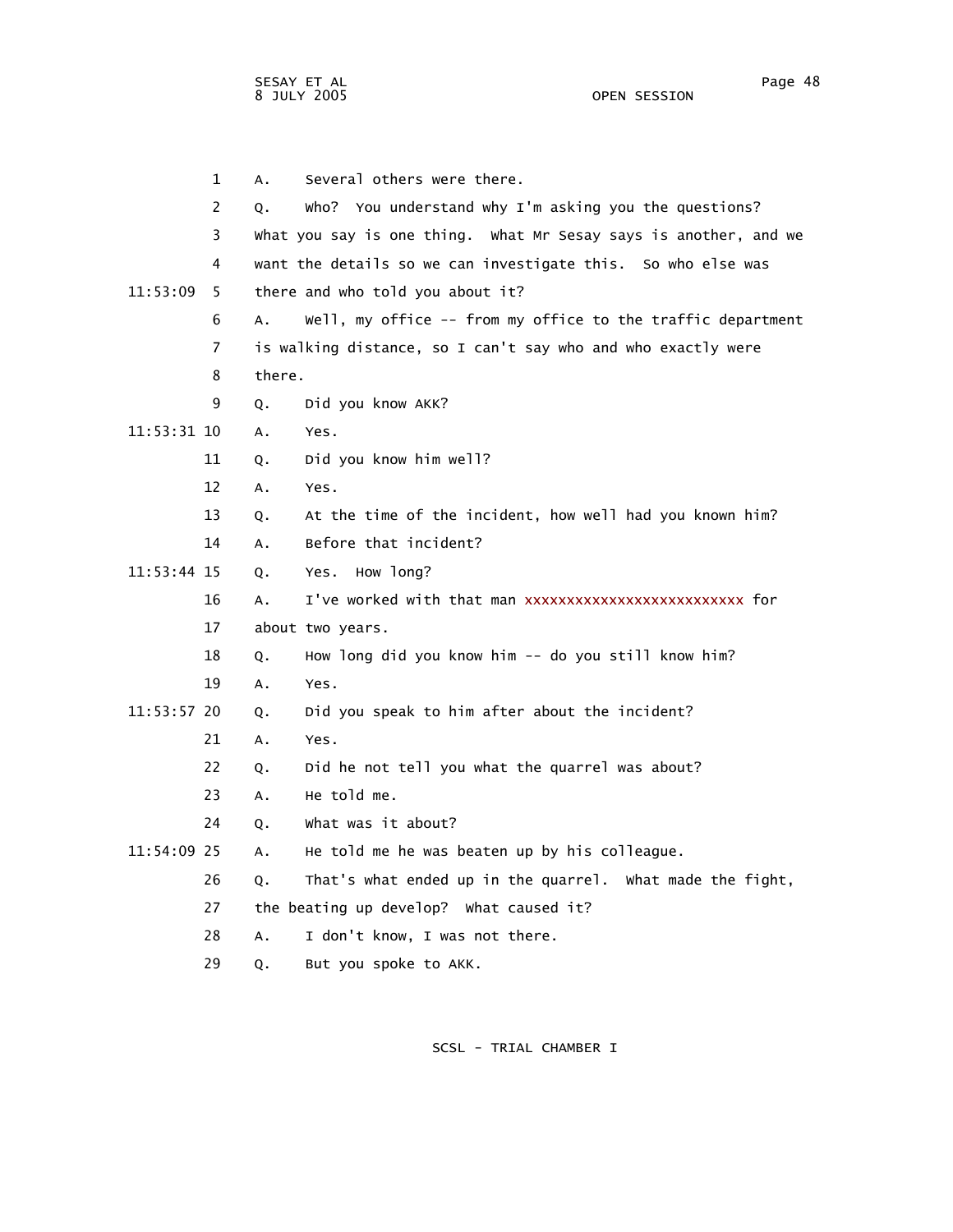1 A. Yeah. He said there was a quarrel between himself and his 2 colleague. 3 Q. That's it? 4 A. So which resulted in a fight, so his colleague beat him up. 11:54:31 5 Q. Okay. You don't know the nature of the quarrel, then? 6 A. At all. 7 Q. You don't know the colleague's name? 8 A. At all. 9 Q. Did AKK not tell you the colleague's name? 11:54:46 10 A. I really know the particular colleague, but I've forgotten 11 his name, because it was a very long time ago. 12 Q. This was big news, no - big news? 13 A. There was a lot of big news, not only this. 14 Q. Who beat who up then? Was it AKK who beat the colleague, 11:55:13 15 or the colleague -- 16 A. AKK said he was beaten up by one of his colleagues. 17 Q. Any signs of that? 18 A. Well, that is what he told me. 19 Q. Any signs on his person that he'd been beaten up? 11:55:26 20 A. Well, I did not actually have a close look at him at that 21 time. 22 Q. Well, how long --

 23 A. But it was confirmed by some colleagues that indeed he was 24 beaten up.

- 11:55:36 25 Q. We'll come to that. When did you see AKK after this 26 incident?
	- 27 A. Immediately after he has been beaten up.
	- 28 Q. Right.
	- 29 A. He came to our office.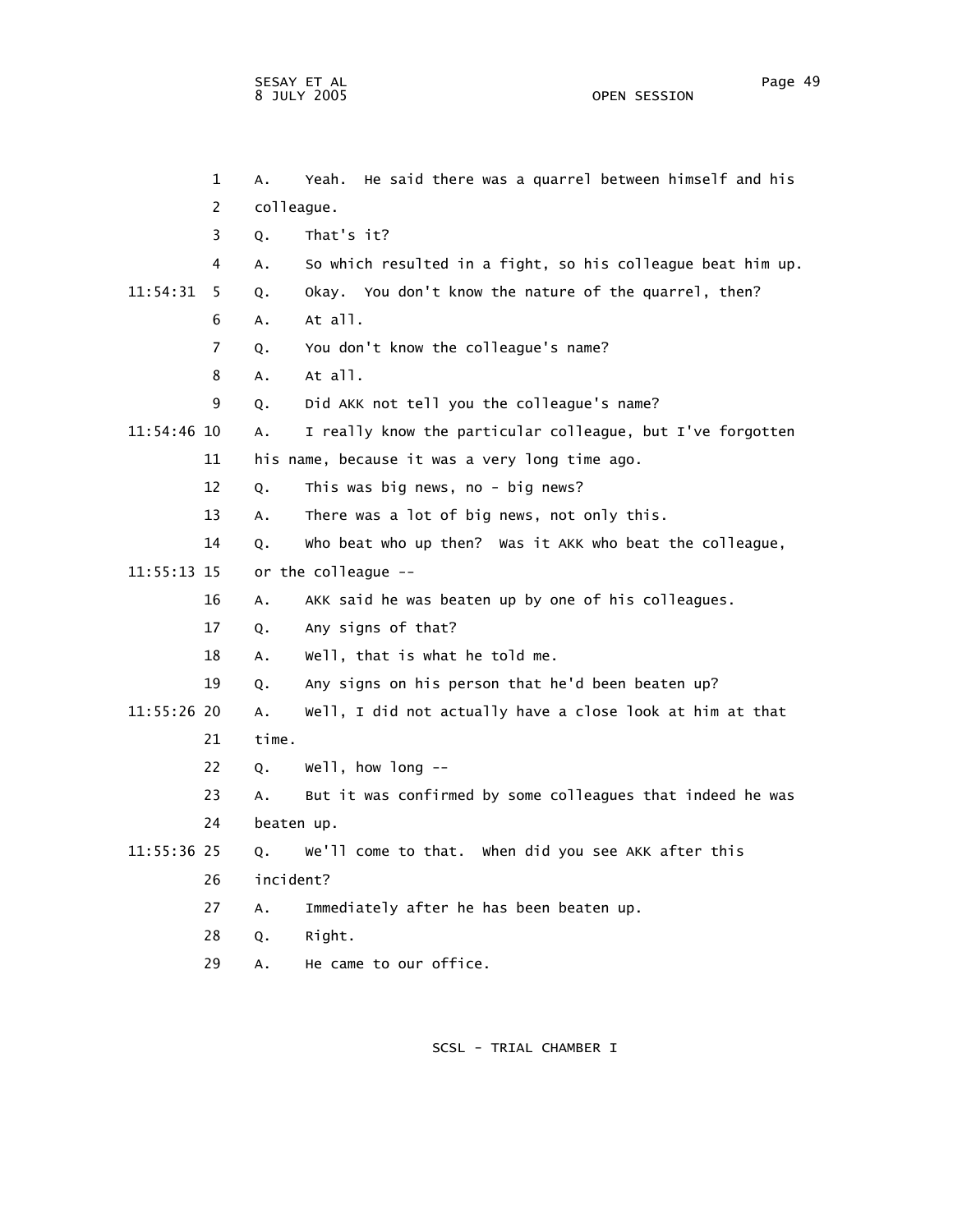OPEN SESSION

|             | $\mathbf{1}$   | Q.            | On the same day?                                              |
|-------------|----------------|---------------|---------------------------------------------------------------|
|             | 2              | A.            | Yes.                                                          |
|             | 3              | Q.            | Now, the day $-$                                              |
|             | 4              | Α.            | That very morning he came to our office.                      |
| 11:55:53    | 5              | Q.            | To complain?                                                  |
|             | 6              | Α.            | well, yes.                                                    |
|             | $\overline{7}$ | Q.            | Now, did you see AKK that week afterwards?                    |
|             | 8              | Α.            | Yes.                                                          |
|             | 9              | Q.            | Any signs on him that he'd been beaten up?                    |
| 11:56:06 10 |                | Α.            | Well, I didn't actually have a close look at him.             |
|             | 11             | Q.            | Right. You couldn't see anything on his person which          |
|             | 12             |               | indicated he'd been hit?                                      |
|             | 13             | Α.            | I didn't have a close watch at him, but, indeed, some of      |
|             | 14             |               | our colleagues confirmed that he was beaten up.               |
| 11:56:29 15 |                | Q.            | So the answer is no, you didn't see any signs?                |
|             | 16             | A.            | Well, I didn't look for signs, anyway. I don't want to        |
|             | 17             | lie.          |                                                               |
|             | 18             | Q.            | I'm not asking did you look, did you see any?                 |
|             | 19             | $A_{\bullet}$ | I didn't see.                                                 |
| 11:56:43 20 |                | Q.            | Thank you. Now, you said yesterday that AKK then              |
|             | 21             |               | disappeared?                                                  |
|             | 22             | Α.            | Yes.                                                          |
|             | 23             | Q.            | After a while he came in with Issa Sesay?                     |
|             | 24             | Α.            | Yes.                                                          |
| 11:56:55 25 |                | Q.            | when you say "after a while", how long after?                 |
|             | 26             | A.            | He was in our office trying to make a report on the           |
|             | 27             |               | incident, and I was busy doing some other work, so after some |
|             | 28             |               | time I didn't see him again.                                  |
|             | 29             | Q.            | Did Issa Sesay turn up on the same day this happened?         |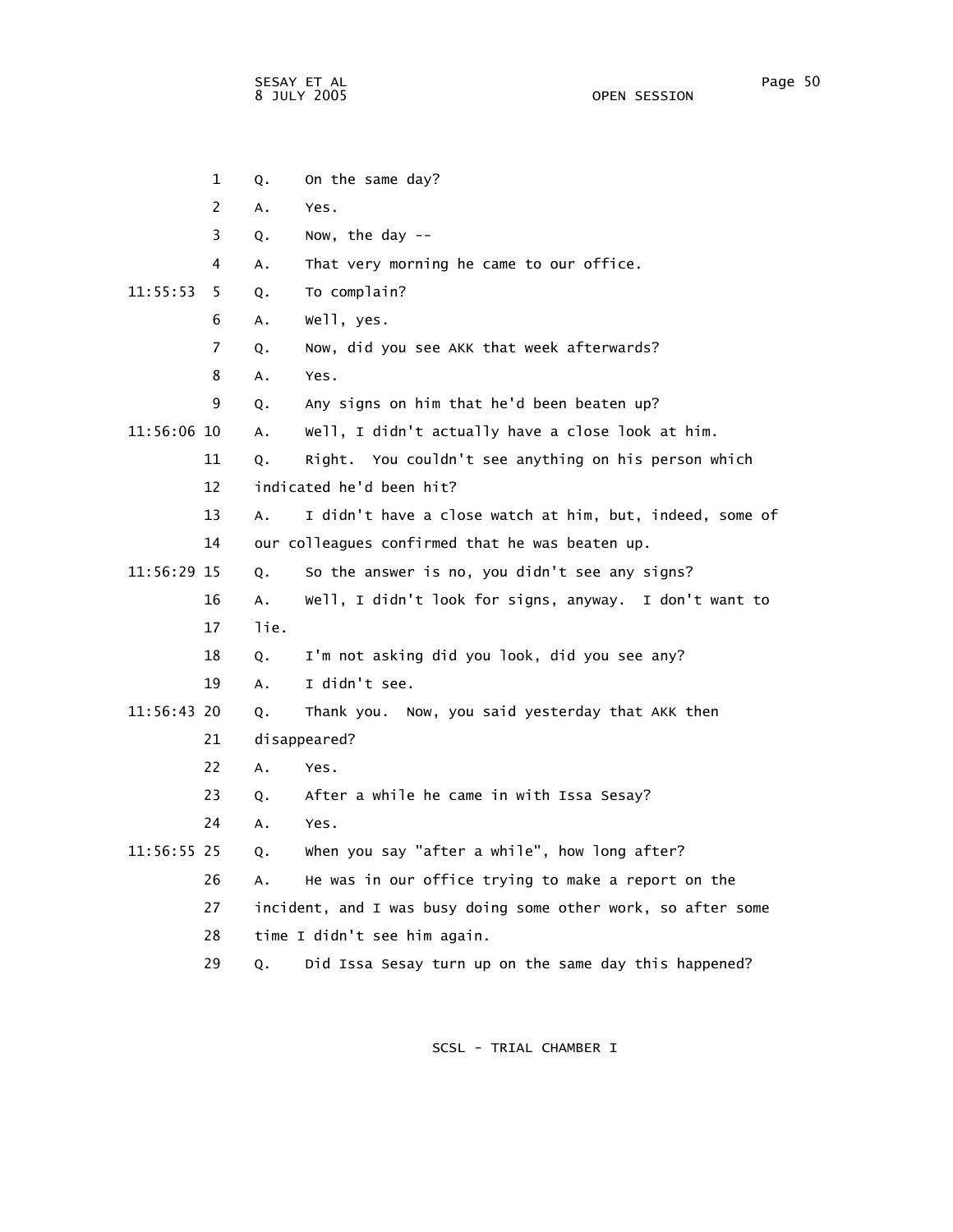OPEN SESSION

 1 A. That same day. 2 Q. The same day, okay. Now, the quarrel then takes place in 3 the morning, does it? 4 A. Yes. 11:57:33 5 Q. Do you know what time, thereabouts, it took place? 6 A. About 9.30 a.m. to 10.00. 7 Q. 9.30 to 10.00, AKK then comes into your office at about 8 what time? 9 A. About 10.00. 11:57:52 10 Q. He's in your office for how long? 11 A. Just about 15 minutes. 12 Q. Then he disappears for a while? 13 A. Yes. 14 Q. When did Sesay turn up with AKK? 11:58:09 15 A. Around 11.00. 16 Q. Around 11.00 Sesay turns up. Were the CPO and the 17 commissioner in their office at that time? 18 A. They were there, yes. 19 Q. Had they been there all morning? 11:58:28 20 A. Yes, they were there. 21 Q. They'd been there all morning? 22 A. Yes. 23 Q. Who does Sesay turn up with? 24 A. With AKK and some of his men. 11:58:48 25 Q. Can you remember how many and whom? 26 A. No, I cannot remember. 27 Q. You don't know? 28 A. At all. 29 Q. You said yesterday, "After some while, the men came outside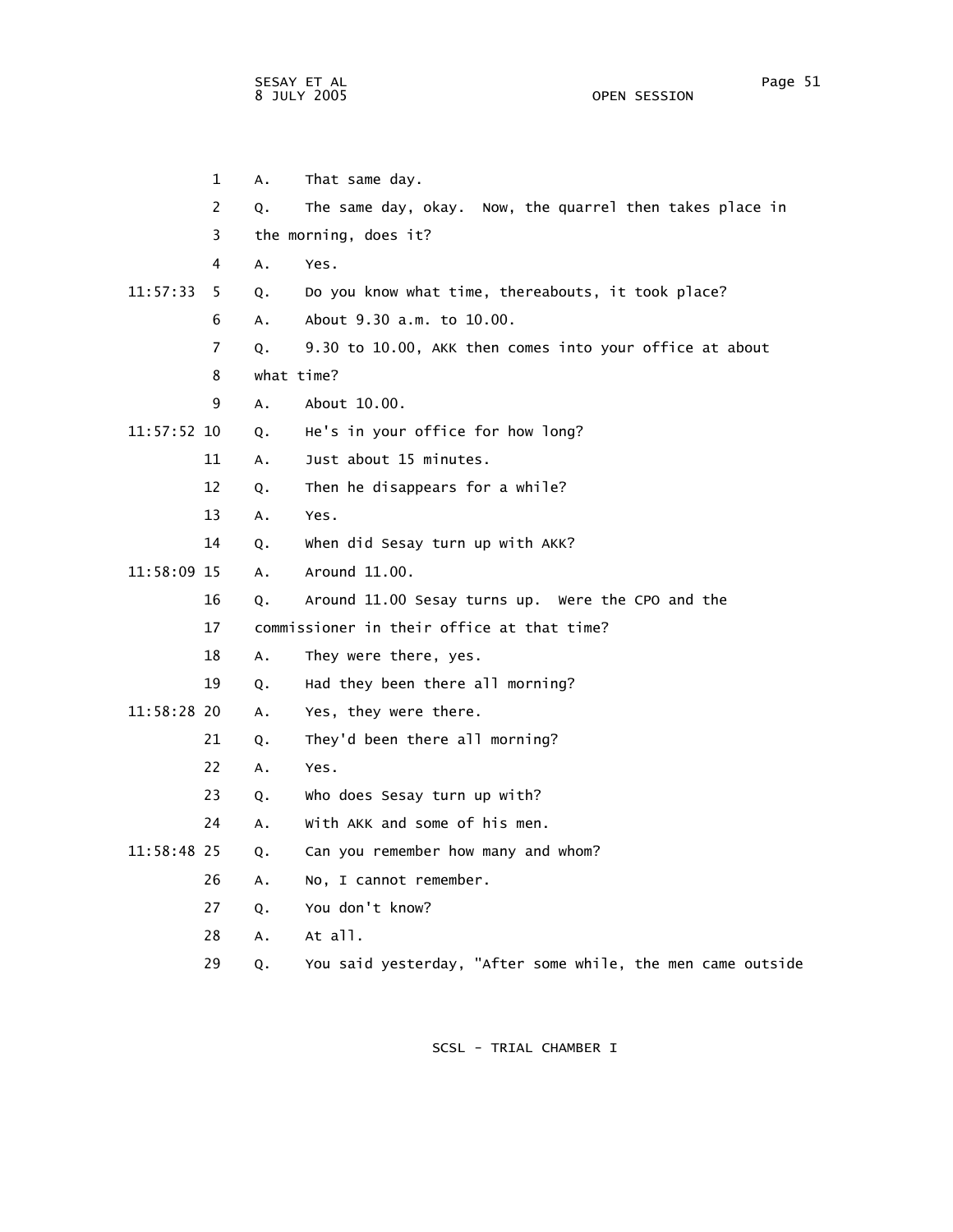1 with Kenneh and CPO." 2 A. That's correct, yes. 3 Q. So Sesay is turning up at 11.00; what time is he leaving? 4 A. I think roughly about 15 or 20 minutes. 11:59:20 5 Q. So sometime around half past 11.00 he leaves with -- 6 A. Okay. 7 Q. Where does he go, do you know? 8 A. No, I do not know. 9 Q. You never heard where he went? 11:59:35 10 A. At all. 11 Q. You never spoke to the CPO or commissioner about where they 12 went? 13 A. Well, I did not. 14 Q. You never spoke to anybody who had spoken to the CPO or 11:59:50 15 commissioner? 16 A. Some senior police officer told us that the CPO and the 17 commissioner were taken away by Issa and his men and they were 18 humiliated. 19 Q. Yes, we know that. 12:00:06 20 A. That was my information. 21 Q. Is this a fair summary of what you can tell this Court: a 22 quarrel; a man and a nameless man; taken somewhere; kept 23 somewhere - that's it. Is that it? Any other details? 24 A. That's the only information I had. 12:00:25 25 Q. Now, if it's true, it was about a personal issue, anyway, 26 wasn't it? 27 A. I don't know. 28 Q. Well, if you say Sesay was the brother of AKK, he was 29 protecting his brother following a personal quarrel between AKK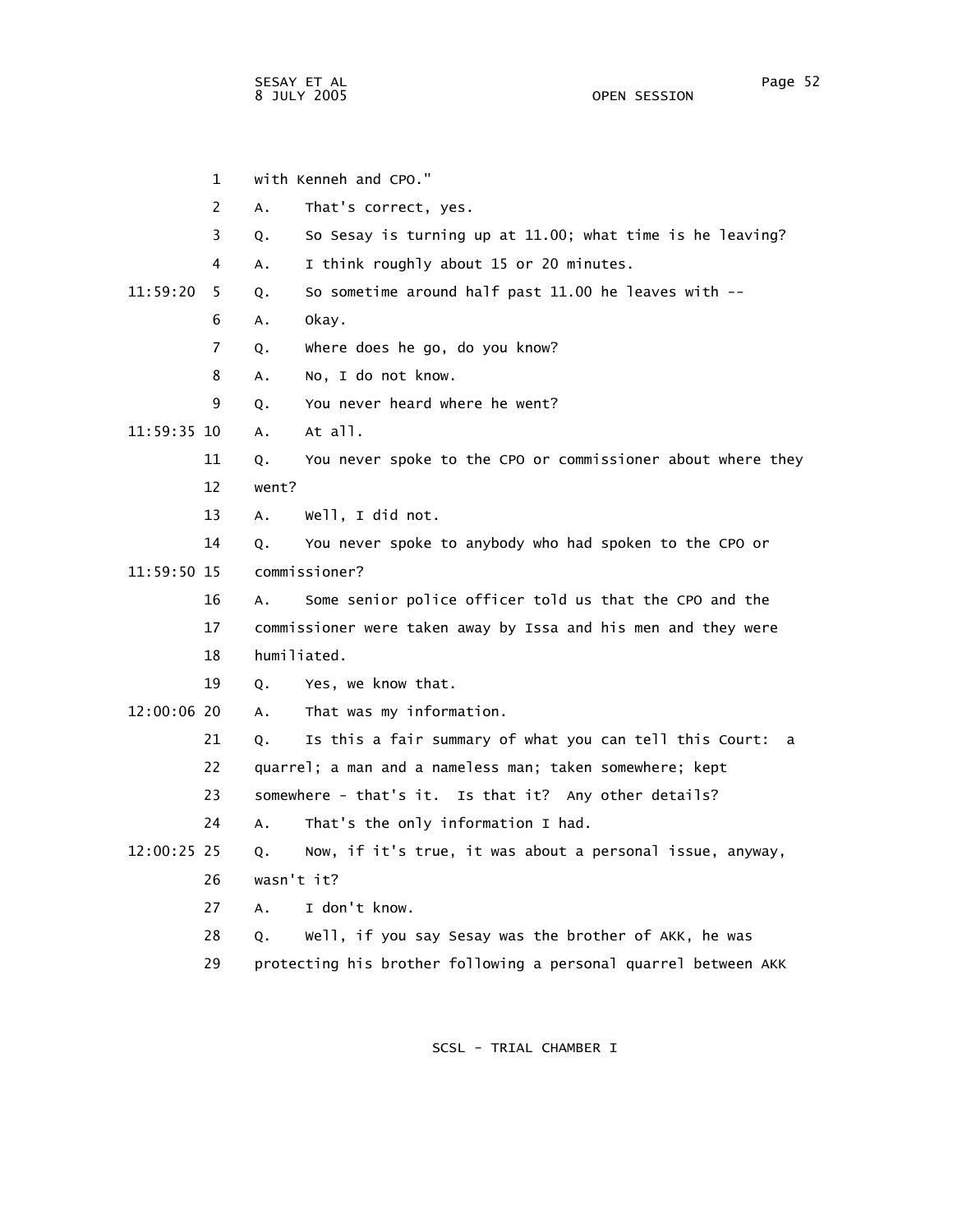1 and a colleague? 2 A. That is what AKK told us. 3 Q. Right. That's what the incident was about, a personal 4 enmity, if you like? Do you accept that? 12:01:06 5 A. Well, I was only concerned about the CPO and the 6 commissioner, actually. 7 Q. What you're saying is that Sesay intervened in a personal 8 dispute between two colleagues; correct? 9 A. Well, yes, he did intervene. 12:01:31 10 Q. Right, in a personal dispute, that's what it is, that's 11 what it amounts to? 12 A. Well, I don't really know how personal that was. 13 Q. Now, how long after they'd left the office around 11.30 was 14 it before Sesay came back -- or did he come back, sorry? 12:01:58 15 A. He came back in the evening, around 5.00. 16 Q. Thank you. Now, was there any follow-up? Was there any 17 occurrence after the CPO and the commissioner had returned to the 18 office in relation to this incident, as far as you're aware? 19 A. No, way, not to my own knowledge. 12:02:34 20 Q. So there was no arrest of the parties? 21 A. Which parties? 22 Q. Either AKK or the colleague? 23 A. No, not to my knowledge. 24 Q. No investigation by CID or General Duties? 12:02:58 25 A. CID was about to investigate the case when AKK miraculously 26 disappeared from the office. 27 Q. And never -- what do you mean miraculously disappeared? 28 A. We didn't take notice of him. He just disappeared without 29 the notice of --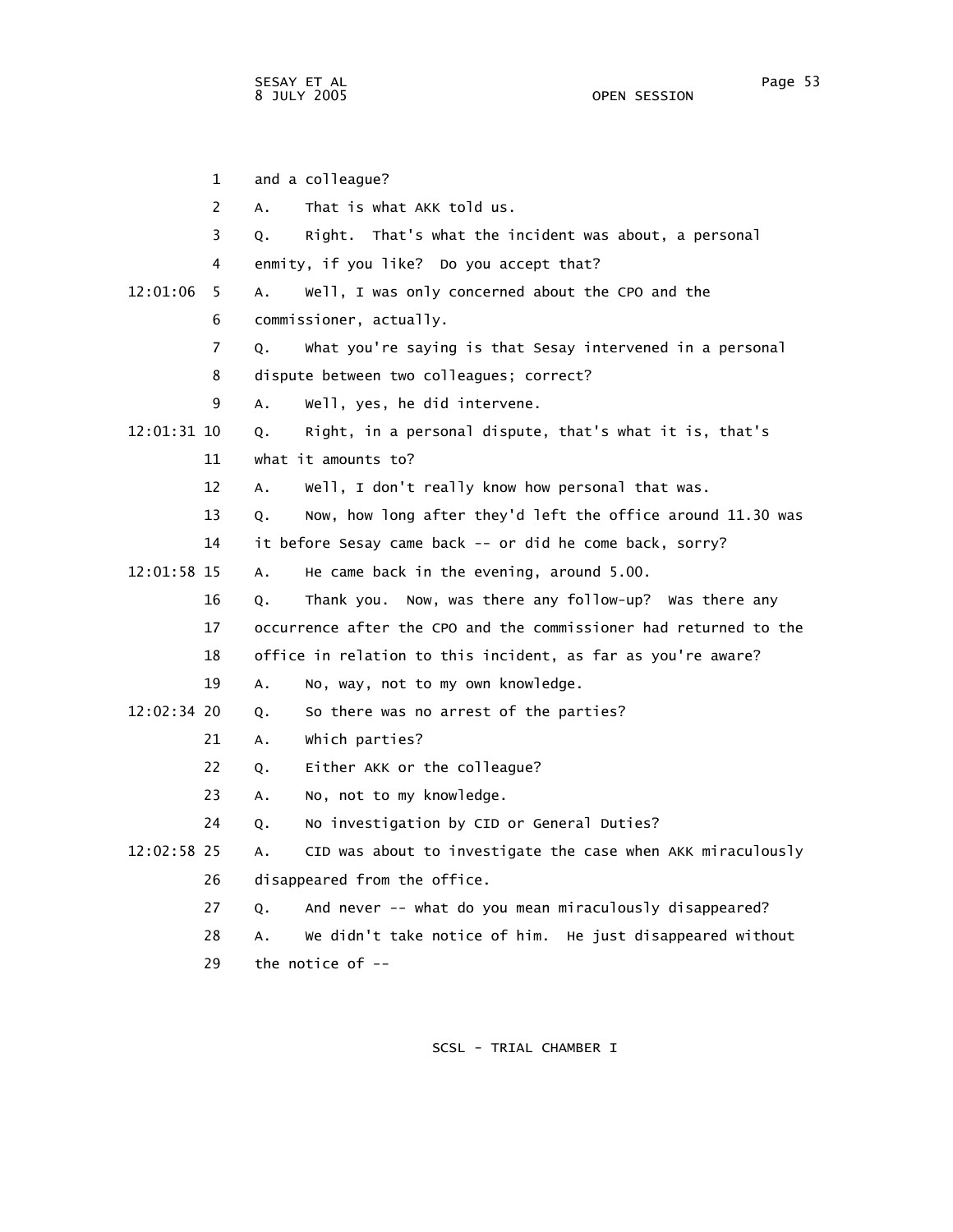1 Q. What, and never came back? 2 A. He only came back later with Issa Sesay and his men. 3 Q. Well, why didn't the investigation happen after that? 4 A. He has to cooperate. When you report, you cooperate and 12:03:28 5 make a statement, you come along with your witnesses, but he 6 never turned up, so we can't force him. 7 Q. So because of his lack of participation, there was no 8 investigation; am I right? 9 A. You're right, yes. 12:03:49 10 Q. Thank you. I'm going to move on from this incident, but I 11 suggest you've been given some bare details by the police officer 12 who gave evidence in this Court a few months ago and from that 13 you've constructed a version of events, haven't you? 14 A. They themself know that I'm saying the truth. 12:04:10 15 Q. Well, we'll be able to see when we look at the two 16 accounts. I'll move on. Now, the final subject, I think, or the 17 last two. You spoke about mining at Tongo Field. 18 A. Yes. 19 Q. You've told us that you spoke with lots of people and the 12:04:41 20 information that they gave you was that lots of able-bodied men 21 had been captured to do mining? 22 A. Yes. 23 Q. That's pretty much what you said yesterday about it? 24 A. Yes. 12:04:54 25 Q. Do you regard that as a fair summary of what you know about 26 the mining in Tongo? 27 A. Yes, I later visited Tongo for myself. 28 Q. Do you regard what you told this Court yesterday in your 29 capacity as a witness of truth to be a fair summary of what you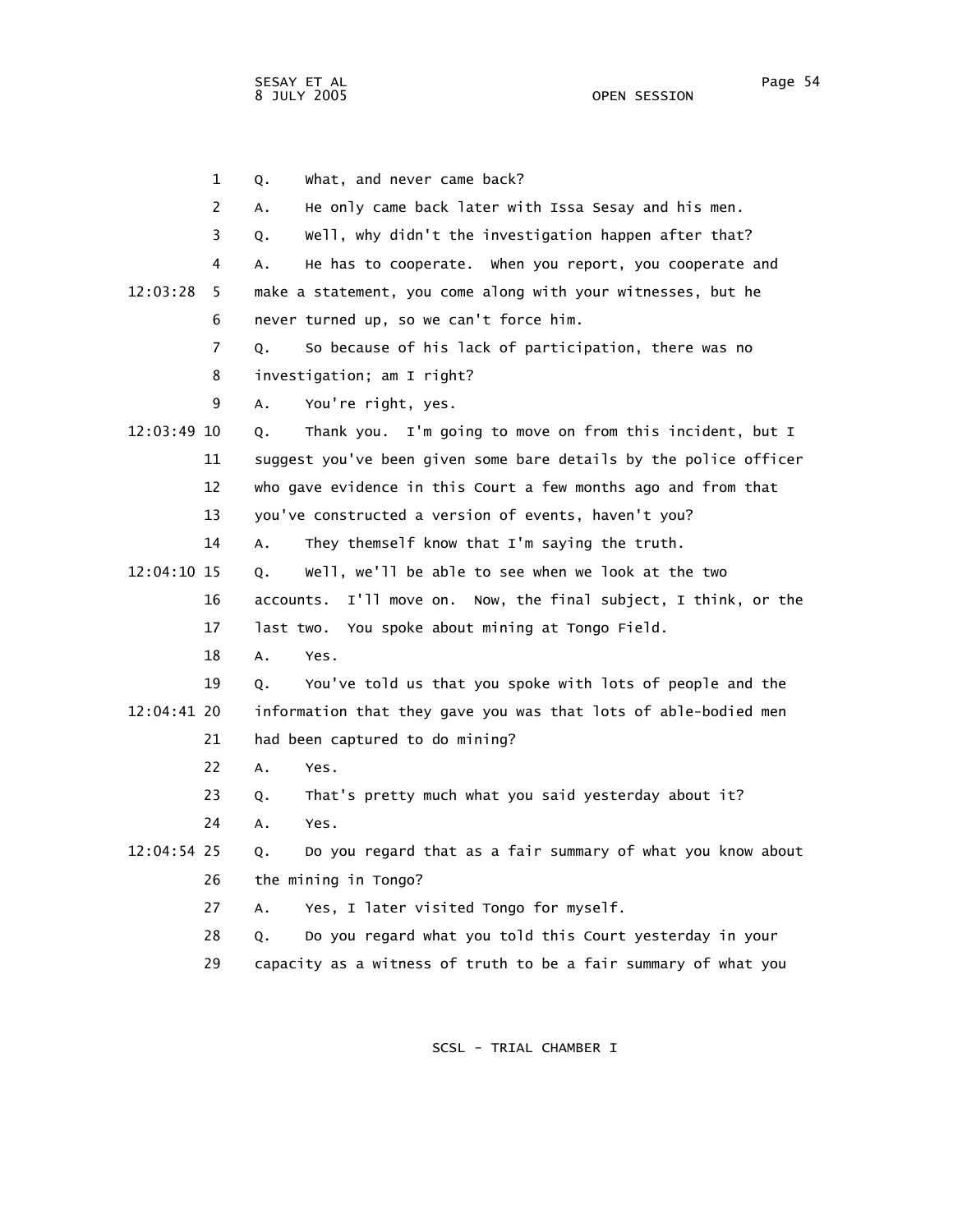|             | $\mathbf{1}$ | know about the mining?                                           |
|-------------|--------------|------------------------------------------------------------------|
|             | 2            | No, it's not fair.<br>А.                                         |
|             | 3            | It's not a fair summary. What else do you know about it,<br>Q.   |
|             | 4            | then?                                                            |
| 12:05:23    | 5.           | What else do I know about the incident?<br>Α.                    |
|             | 6            | What I'm asking you is this: you've come here to tell the<br>Q.  |
|             | 7            | truth, the whole truth and nothing but the truth.                |
|             | 8            | Of course.<br>Α.                                                 |
|             | 9            | What you've said to us about mining, is that a fair and<br>Q.    |
| 12:05:35 10 |              | impartial version of what you know about mining in Tongo?        |
|             | 11           | Well, it is my information from the displaced people who<br>Α.   |
|             | 12           | were coming from Tongo that they killed a lot of civilians and   |
|             | 13           | captured a lot of able-bodied men to do mining for them.         |
|             | 14           | Do you have any other information about mining?<br>О.            |
| 12:05:56 15 |              | You are not supposed to mine in our country without a<br>А.      |
|             | 16           | licence, yes, that is my information. If you want to do mining,  |
|             | 17           | you obtain a licence.                                            |
|             | 18           | Anything else you would like to assist this Court with<br>Q.     |
|             | 19           | about mining?                                                    |
| 12:06:11 20 |              | Mining?<br>A.                                                    |
|             | 21           | Yes.<br>Q.                                                       |
|             | 22           | I think that is all I can assist this Court.<br>А.               |
|             | 23           | Okay. Let's have a look at Exhibit 28. It's the diary.<br>О.     |
|             | 24           | I'm particularly interested in page 47. Have you got that,       |
| 12:07:14 25 |              | Mr Witness?                                                      |
|             | 26           | A.<br>Yes.                                                       |
|             | 27           | I just want to ask you if this has got anything to do with<br>Q. |
|             | 28           | The left-hand column says, I think, 40. This is the --<br>you.   |
|             | 29           | actually, the most extreme left-hand column says 36, do you see  |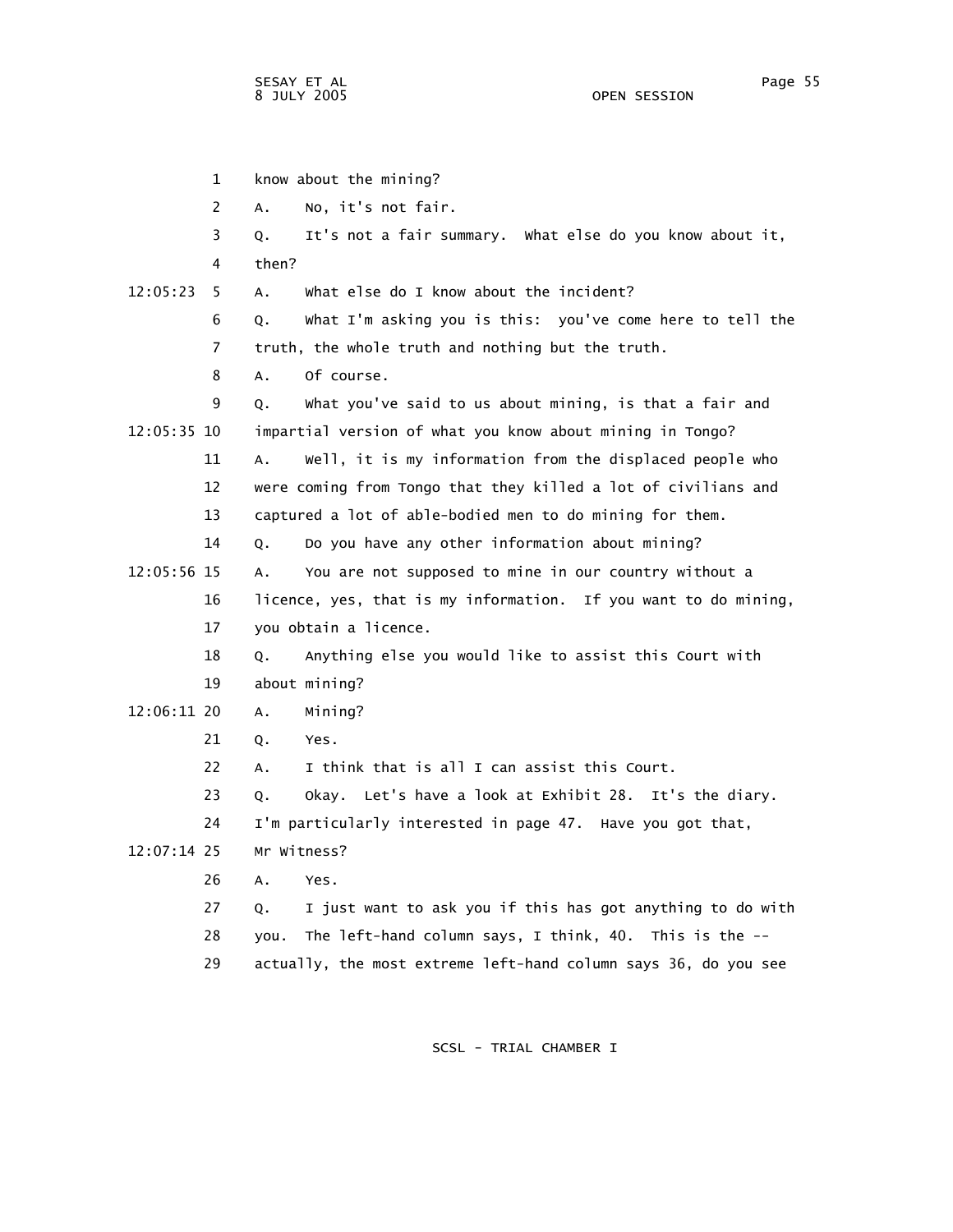|             | $\mathbf{1}$ | that?                                                            |
|-------------|--------------|------------------------------------------------------------------|
|             | 2            | Α.<br>Yep.                                                       |
|             | 3            | Entry 36, Alie Kamara arresting some Obai Turay and Amara<br>Q.  |
|             | 4            | Koroma at the same address, reporting that "In January 1998 the  |
| 12:07:49    | 5.           | latter stole a piece of diamond from him at Tongo Field. Value   |
|             | 6            | to follow." Is that your writing?                                |
|             | 7            | It's not my writing, but it is the writing of one of my<br>Α.    |
|             | 8            | personnel.                                                       |
|             | 9            | Do you know anything about this?<br>Q.                           |
| 12:08:07 10 |              | Well, actually, I didn't know about this report.<br>А.<br>NO.    |
|             | 11           | This is, is it not, a report of a civilian stealing<br>Q.        |
|             | 12           | diamonds from another civilian?                                  |
|             | 13           | Yes, that is a report.<br>A.                                     |
|             | 14           | So am I right then in thinking in January 1998, civilians<br>Q.  |
| 12:08:38 15 |              | were able to xxxxxxxxxxxxxxxxxxxxxxxxxxxx report thefts of       |
|             | 16           | diamonds by other civilians?                                     |
|             | 17           | A.<br>Yes.                                                       |
|             | 18           | Page 46, please, one page back, number 30: "Arim Marks<br>Q.     |
|             | 19           | Kanu" - of an address - "brought in one baby child and reported  |
| 12:09:13 20 |              | that on Wednesday 14 January 1998" - or maybe 19 January 1998 -  |
|             | 21           | "found the said child in Tongo Field whilst going towards" - can |
|             | 22           | you read that word, something area? Dondoma? Do you see that?    |
|             | 23           | Yes, it was Landoma area.<br>Α.                                  |
|             | 24           | Right. Did you write this entry?<br>Q.                           |
| 12:09:42 25 |              | Α.<br>NO.                                                        |
|             | 26           | Does this appear that this is a civilian coming from Tongo<br>Q. |
|             | 27           | Field to Kenema?                                                 |
|             | 28           | Yes, this report was written by xxxxxxxxxxxxxxxxxx.<br>А.        |
|             | 29           | 19 January, civilians were able to leave Tongo to come to<br>Q.  |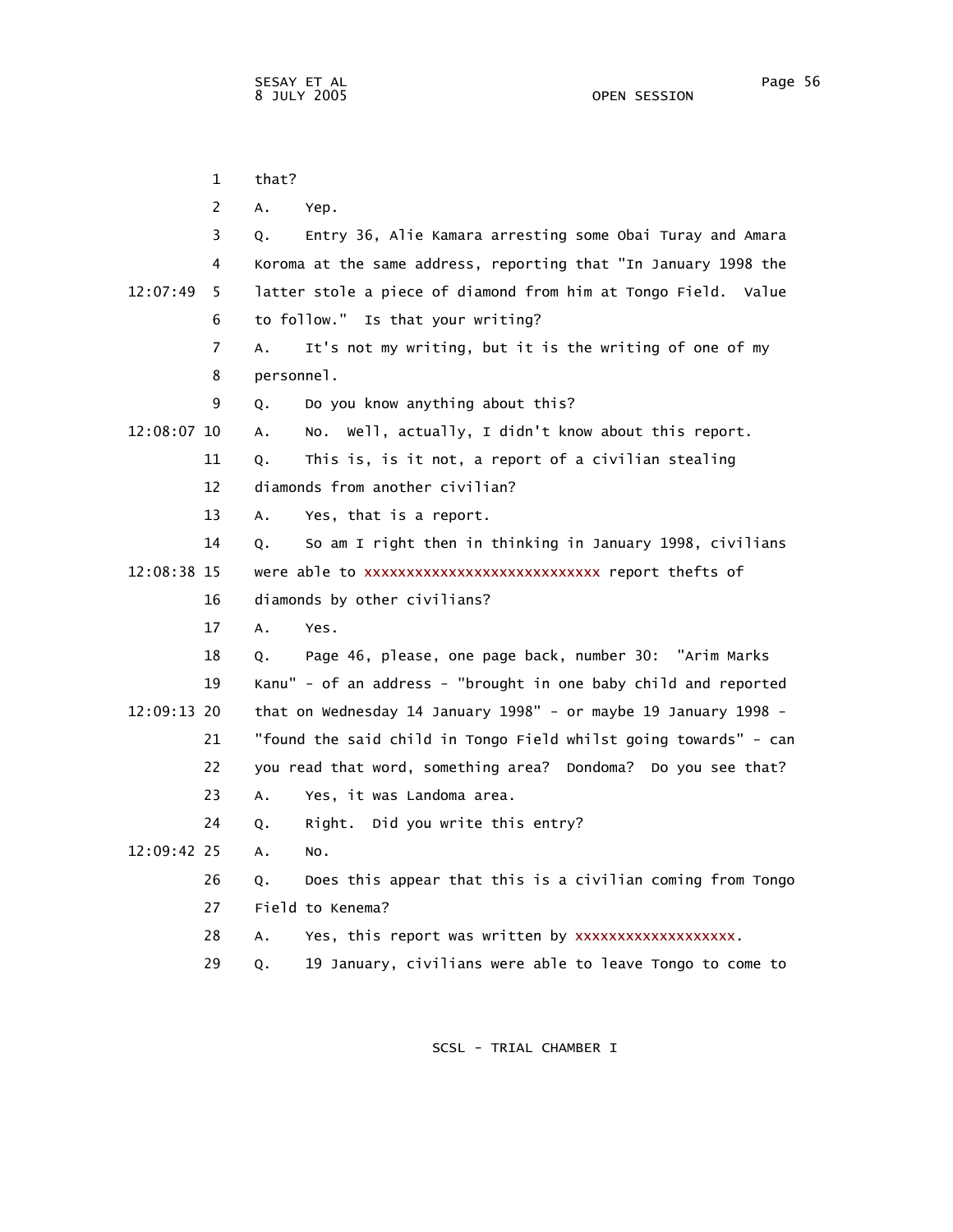1 the police station to report such things? 2 A. Yes. Because there were still civilians there escaping, 3 trying to escape. 4 Q. So you claim that this civilian escaped, having found a 12:10:11 5 baby child? 6 A. No, not this in particular, but some civilians were still 7 there escaping to Kenema. 8 Q. But the civilian we saw on the page after this -- 9 A. I'm not talking in terms of this particular civilian. But 12:10:25 10 other civilians used to escape from Tongo intermittently and come 11 to Kenema. That is what I'm saying. 12 Q. This isn't an escape though, is it? This is a civilian 13 coming with a baby child? 14 A. Yes. 12:10:38 15 Q. Can I ask you to turn to page 54, please? I beg your 16 pardon, my mistake - page 30, please. Entry number 21 is: "One 17 Abdul Tarrawallie of 50 Circular Road, Kenema arrived in the 18 office and reported that sometime in November 1997 whilst at 19 Tongo Field with one lady called Porshell who was based at 12:11:47 20 Tongolah, Tongo Field she forcefully seized his Robin Three" - 21 something - "water pump machine; valued the sum of 520,000 which 22 the latter had fraudulently converted same to her use and 23 benefit. DCI informed and I am dealing." Is this another 24 civilian reporting -- 12:12:18 25 A. Yes. 26 Q. -- theft of a water pump machine, presumably used for 27 diamond mining? 28 A. Yes.

SCSL - TRIAL CHAMBER I

29 Q. Which happened in November?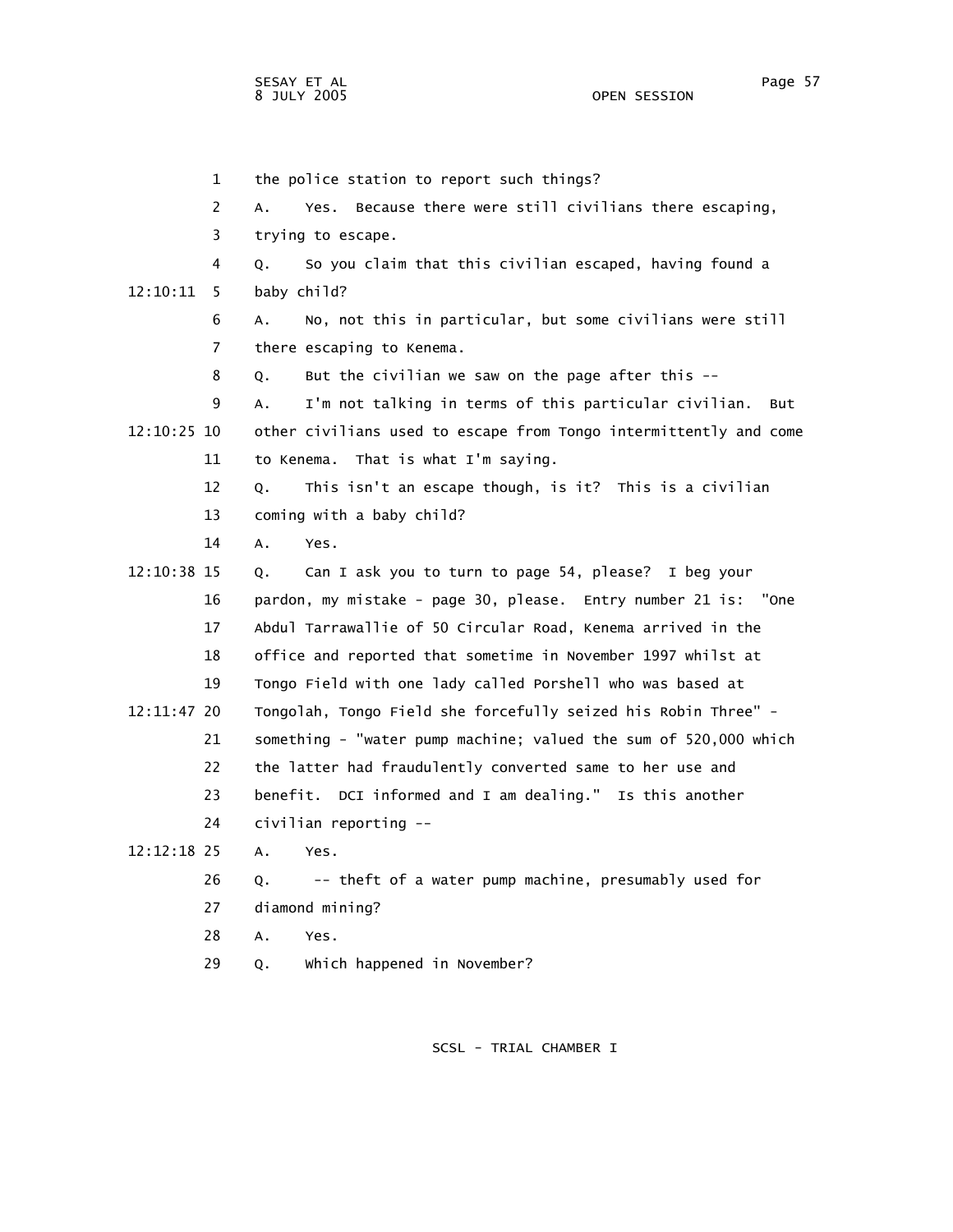1 A. Yes, according to this report. 2 Q. Did that not make you question whether there'd been forced 3 mining if civilians were seemingly in possession of their own 4 equipment? 12:12:51 5 A. Well, perhaps some of them were collaborators, some of them 6 were forced. 7 Q. Or perhaps there weren't any? 8 A. There was. Some were forced; some were collaborators. 9 Q. Was that person referred to just then a collaborator? 12:13:10 10 A. Well, I don't know. 11 Q. You don't know. If there were collaborators, why would 12 they need to come and report it to the police station? They 13 would just be able to call on the likes of Sesay, no, to retrieve 14 it by arms. It doesn't make sense, does it, Mr Witness? 12:13:29 15 A. It makes sense. Perhaps he's not, or perhaps he's a 16 collaborator. I don't know. 17 Q. When you say "collaborator" you mean somebody who is 18 working with the rebels? 19 A. Of course. 12:13:42 20 Q. Who can call on the rebels to exert their military power to 21 retrieve such things as stolen items; yes? 22 A. Suppose the thief is also a strong collaborator. 23 Q. Can I ask you to turn, please, to the notes of November 24 2004 - away from the diary, if you would, Mr Witness. 12:14:18 25 A. Okay. Page? 26 Q. Page 10927. 27 MR JORDASH: Your Honours, page 10927 and I'm coming to a

- 28 close.
- 29 PRESIDING JUDGE: Is this related to Tongo Field as well?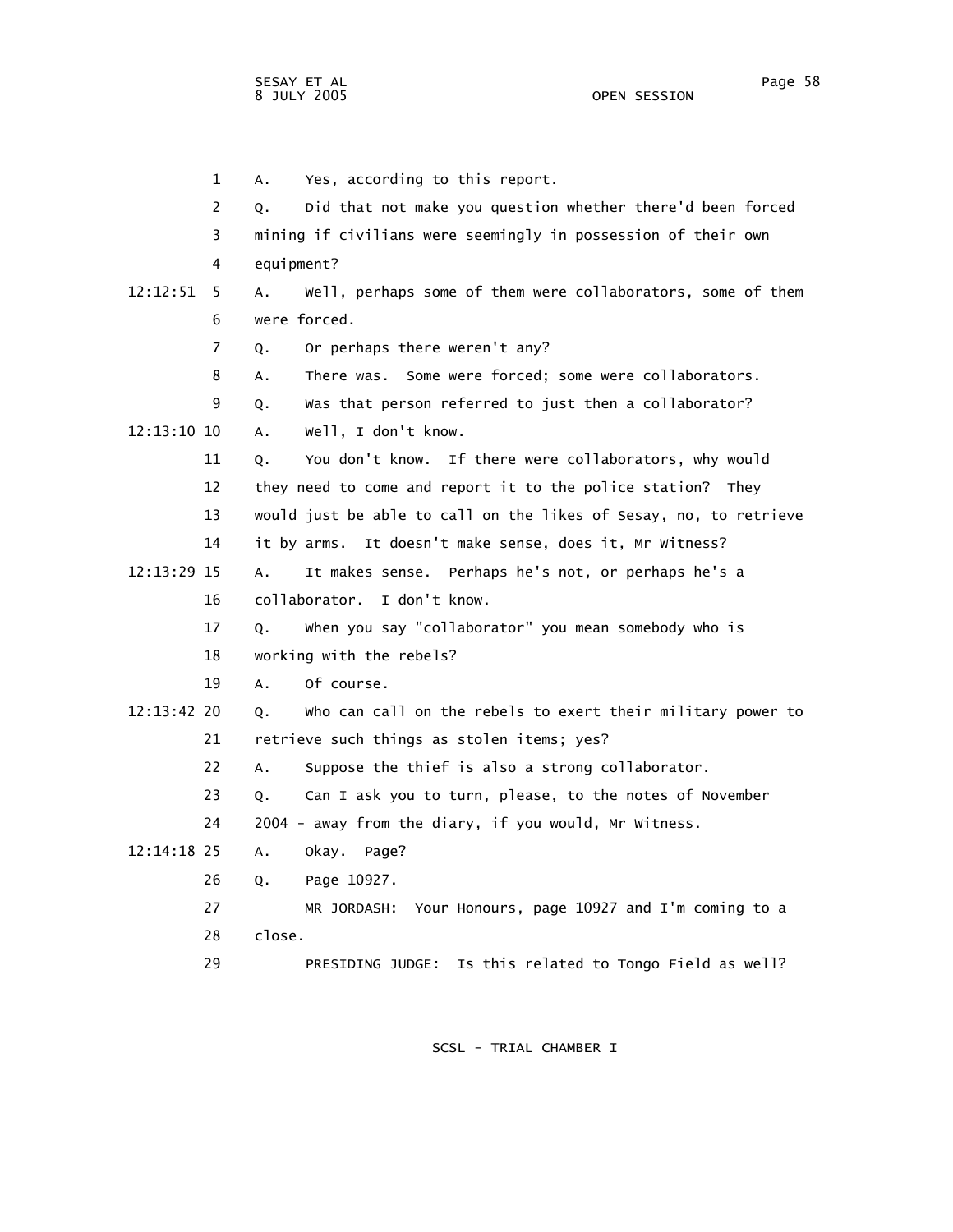|               | $\mathbf{1}$ | Are we still in Tongo Field?                                      |
|---------------|--------------|-------------------------------------------------------------------|
|               | 2            | MR JORDASH: Still in Tongo Field.                                 |
|               | 3            | 10927, paragraph 22. I'll read the paragraph: "I used to<br>Q.    |
|               | 4            | hear information that civilians were forced to mine diamonds for  |
| 12:15:01      | 5            | the soldiers' rebels. For instance, my father had a house in      |
|               | 6            | Tongo and his house was burnt down by the soldiers' rebels.       |
|               | 7            | Afterwards, my cousin was forced to mine under where our compound |
|               | 8            | had been. I went to Tongo after all the instances and saw that    |
|               | 9            | our compound had been destroyed. People told me that my cousin    |
| 12:15:23 10   |              | was forced to mine under the house. Later, I also heard that my   |
|               | 11           | cousin had worked with the rebels to burn the house and wanted to |
|               | 12           | mine underneath. My cousin told me this wasn't true, but I don't  |
|               | 13           | know who to believe, because many people have told me both        |
|               | 14           | stories. I don't know where my cousin is now."                    |
| $12:15:45$ 15 |              | Yes, I made that statement.<br>А.                                 |
|               | 16           | Is it right that you, in fact, heard both stories, that<br>Q.     |
|               | 17           | some people were saying there was forced mining; some people were |
|               | 18           | saying there wasn't?                                              |
|               | 19           | Yes, I heard both stories.<br>А.                                  |
| $12:16:04$ 20 |              | You don't actually know which is true, do you, but you<br>Q.      |
|               | 21           | would prefer -- well, you don't, do you? You don't know which is  |
|               | 22           | true?                                                             |
|               | 23           | I am quite convinced people were forced to mine diamonds,<br>Α.   |
|               | 24           | I'm quite convinced.                                              |
| $12:16:18$ 25 |              | why didn't you yesterday, in the spirit of truthfulness,<br>Q.    |
|               | 26           | say to this Court: "I've heard stories of forced mining, but      |
|               | 27           | I've also heard people say it wasn't true." Why didn't you say    |
|               | 28           | that?                                                             |
|               | 29           | My cousin is not going to admit to me. He must deny it.<br>А.     |
|               |              |                                                                   |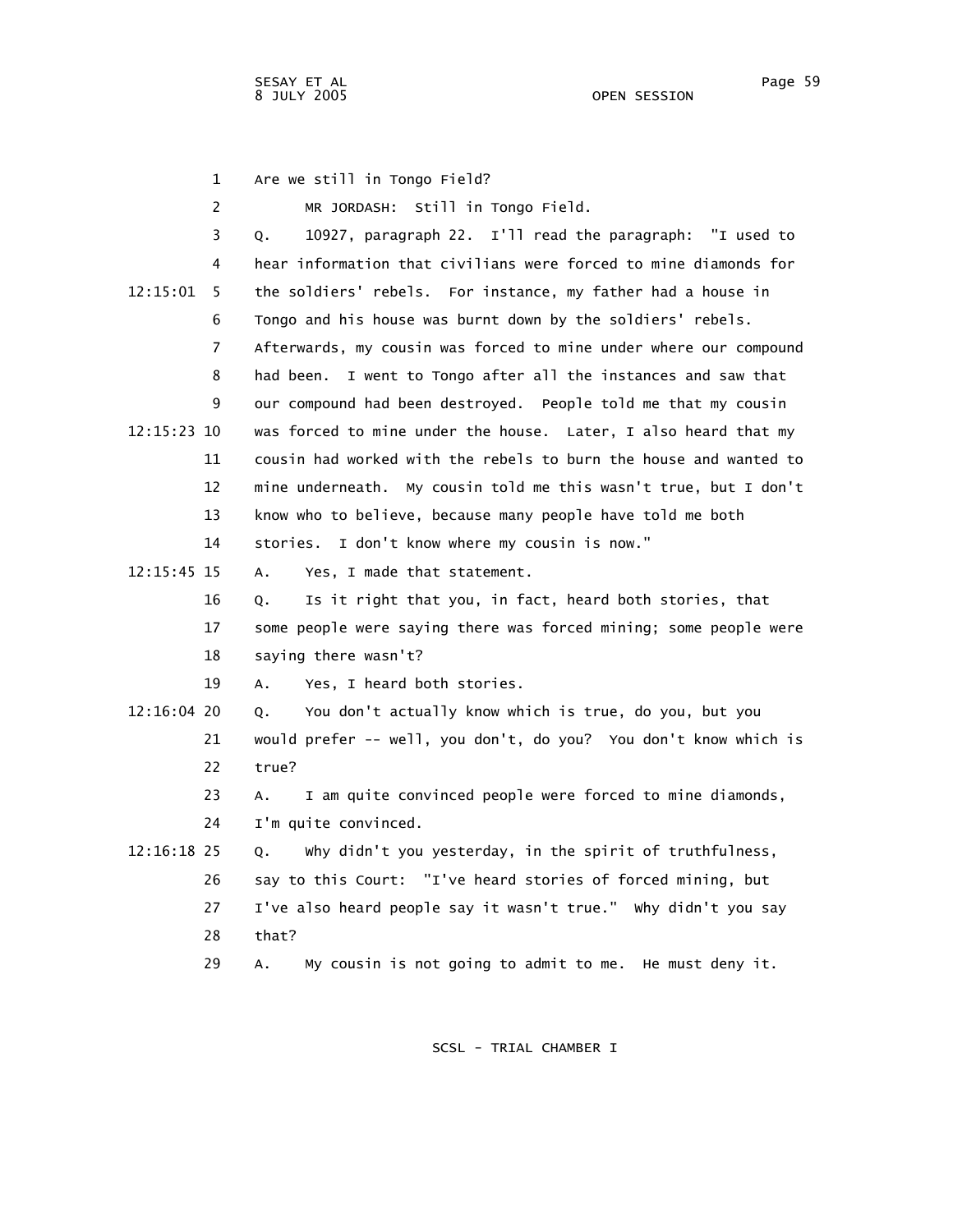OPEN SESSION

 1 Q. Why didn't you say that? You want to be truthful in this 2 Court, you want to give the whole picture, don't you? 3 A. Yes, I want to. 4 Q. You don't want Mr Sesay to be convicted on the basis of 12:16:46 5 incomplete evidence; I can presume that? 6 A. It's left for this Court. 7 Q. Why didn't you tell them the other side of the story which 8 might have assisted him? 9 A. You don't have to say everything. You must keep some 12:17:05 10 facts. 11 Q. Well, you have to tell the truth, Mr Witness. 12 A. Yes, you have to tell the truth. I'm saying the truth, but 13 you cannot say everything, you must keep some facts. 14 Q. Did the Kamajors kill police officers when they came into 12:17:21 15 Kenema at the end of the junta period? 16 A. That was my information. 17 Q. Were there any police officers missing, presumed dead after 18 your return to Kenema? 19 A. Yes. 12:17:34 20 Q. The information was that the Kamajors had killed them? 21 A. Yes. 22 Q. Can you name any police officers killed by the rebels 23 during the junta period? 24 A. Yes. 12:17:43 25 Q. Who? 26 A. My next-door neighbour, that is SI Mimoh. 27 Q. One police officer killed by the rebels. 28 A. By the rebels? 29 Q. Sorry, by the --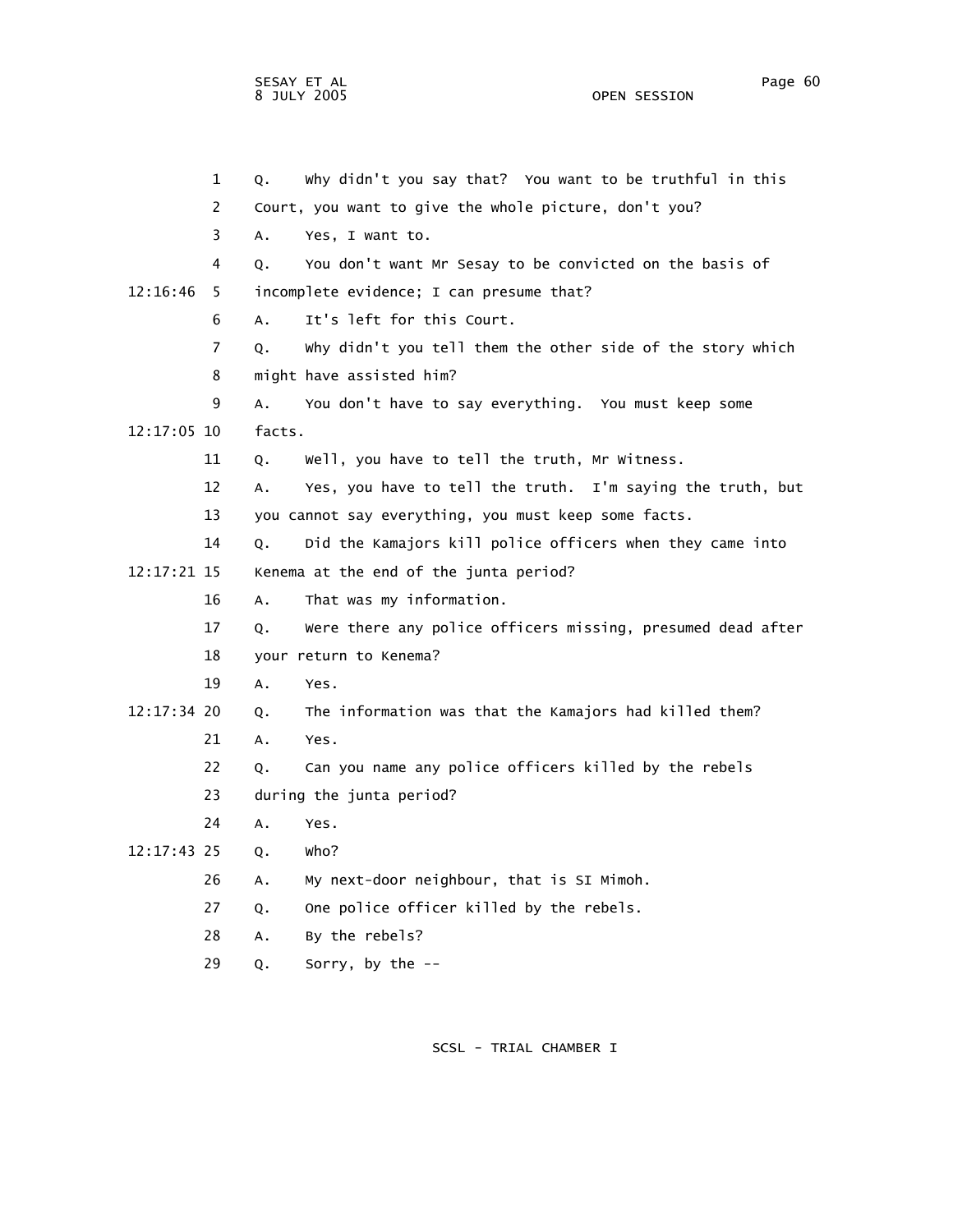1 A. Kamajors. 2 Q. This was a police officer killed by the Kamajors? 3 A. That was my information. 4 PRESIDING JUDGE: So your question was if the witness could 12:18:10 5 name any police officer in Kenema killed by the rebels, not by 6 the Kamajors. 7 MR JORDASH: Not the Kamajors. 8 THE WITNESS: By the rebels? 9 MR JORDASH: 12:18:26 10 Q. Yes. 11 A. In Kenema? 12 Q. Yes. 13 A. I only heard about 300 policemen killed by the rebels under 14 the AFRC in Freetown here, not in Kenema. 12:18:28 15 Q. Not in Kenema. 16 A. At all. 17 Q. Police officers were killed in Kenema by Kamajors, not by 18 the rebels? 19 A. Yes, you're correct. 12:18:35 20 Q. Thank you very much, Mr Witness. 21 A. Yes. 22 MR JORDASH: I've got nothing further, Your Honour. 23 JUDGE THOMPSON: Counsel for the second accused, are you 24 ready to proceed? 12:18:57 25 MR TAKU: Yes, Your Honour. 26 JUDGE THOMPSON: Please do. 27 CROSS-EXAMINED BY MR TAKU: 28 Q. Good afternoon, witness. 29 A. Good afternoon.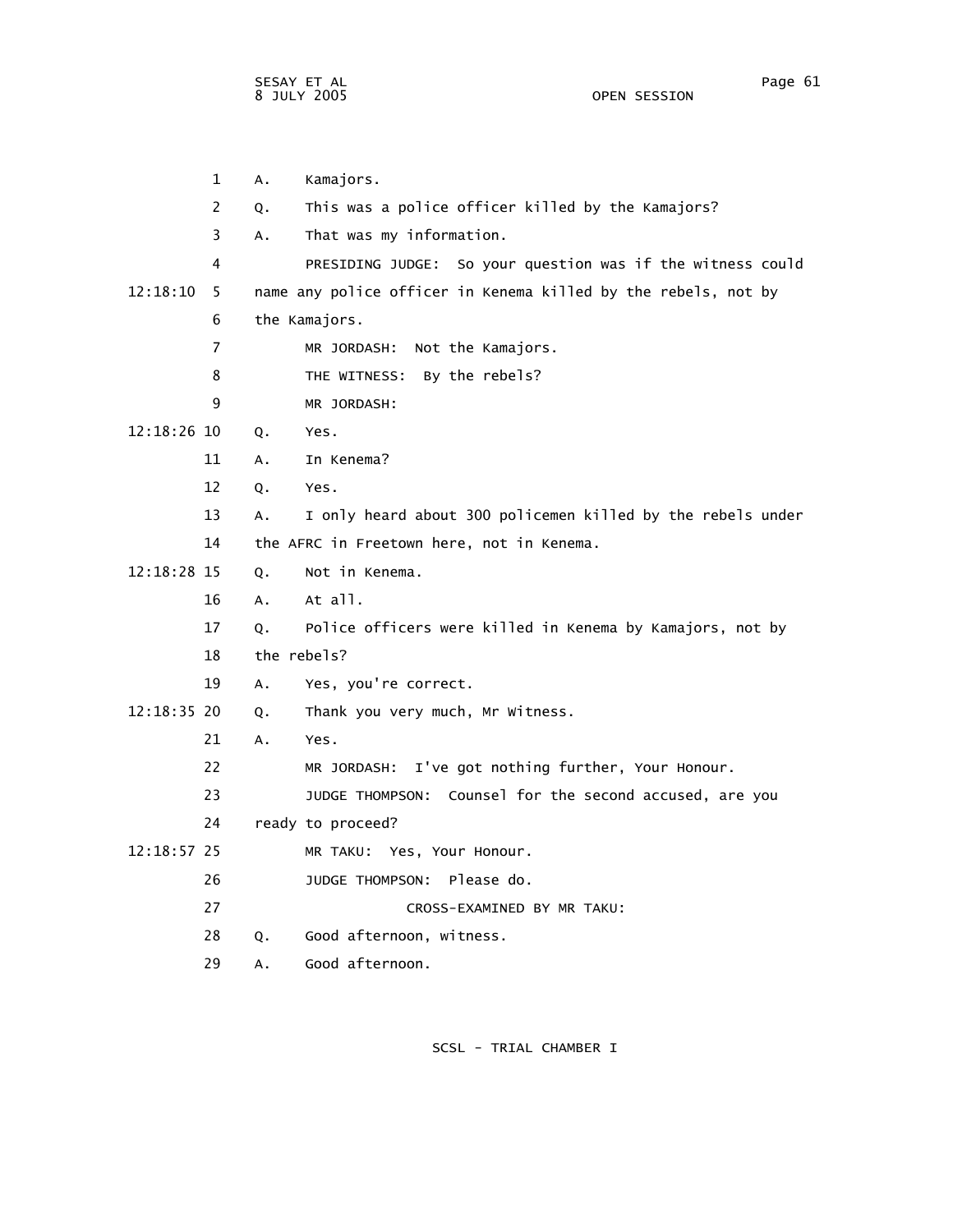|             | $\mathbf{1}$   | Q. | I will ask you some questions based on your experience xxxxxx     |
|-------------|----------------|----|-------------------------------------------------------------------|
|             | 2              |    | xxxxxxxxxxxxxxfor these 25 years, you understand? I will ask      |
|             | 3              |    | you questions based on the two exhibits you've identified; namely |
|             | 4              |    | Exhibit 28 and Exhibit 31; you understand?                        |
| 12:20:18    | 5.             | А. | okay.                                                             |
|             | 6              | Q. | I will ask you questions about Tongo Field and Kenema.            |
|             | $\overline{7}$ | А. | okay.                                                             |
|             | 8              | Q. | Now, Witness, you informed the Court yesterday that you           |
|             | 9              |    | were in Freetown on 25 May 1997 when the government was toppled;  |
| 12:20:52 10 |                |    | is that correct?                                                  |
|             | 11             | А. | Yes, you're correct.                                              |
|             | 12             | Q. | You stated that you saw some persons you identified as            |
|             | 13             |    | rebels in the street of Freetown jubilating and looting?          |
|             | 14             | А. | Yes.                                                              |
| 12:21:21 15 |                | Q. | And committing various crimes?                                    |
|             | 16             | А. | Yes.                                                              |
|             | 17             | Q. | Now, when you talk about rebels, what did you mean? Can           |
|             | 18             |    | you tell the Court what, in fact, you meant by the rebels?        |
|             | 19             | А. | I meant the RUF rebels of Sierra Leone.                           |
| 12:22:14 20 |                | Q. | Prior to seeing these RUF rebels in Freetown on 25 May            |
|             | 21             |    | 1997, had you had an opportunity of seeing them elsewhere in      |
|             | 22             |    | Sierra Leone?                                                     |
|             | 23             | Α. | Yes.                                                              |
|             | 24             | Q. | Where in Sierra Leone did you see them?                           |
| 12:22:46 25 |                | А. | I saw them at Masiaka when I was going back to Kenema.<br>I.      |
|             | 26             |    | saw them at Mile 91, I saw them in Bo, I saw them in Kenema.      |
|             | 27             | Q. | Did you understand my question?                                   |
|             | 28             | Α. | Yes.                                                              |
|             | 29             | Q. | I said prior to seeing them on 25 May 1997, jubilating in         |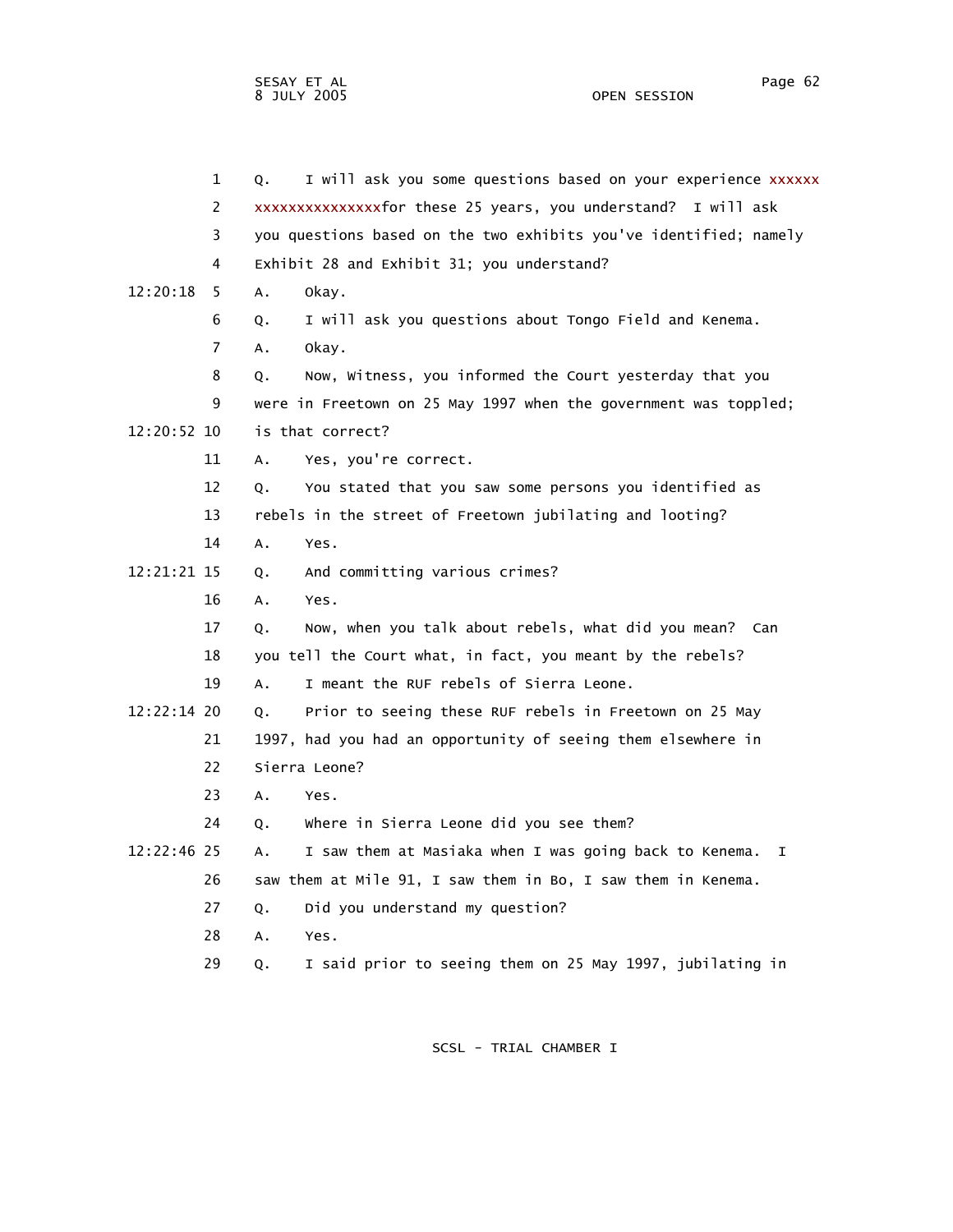1 the street of Freetown and committing the crimes you stated 2 yesterday, had you had an opportunity of seeing them elsewhere in 3 Sierra Leone? 4 A. Yes. 12:23:28 5 Q. Where in Sierra Leone? 6 A. I saw them manning the checkpoint at Masiaka, Mile 91, Bo 7 Town and Kenema. 8 Q. When did you see them for the first time, what date? 9 A. 25 May 1997. 12:23:51 10 Q. Witness, did you understand the question? Do you have any 11 difficulty in understanding the question? Please, ask me. I 12 will repeat. 13 A. Okay. 14 Q. Prior to seeing the RUF that we'll refer to as rebels? 12:24:15 15 A. Yes. 16 Q. Jubilating in Freetown on 25 May 1997 and committing the 17 crimes you specified yesterday, had you had an opportunity of 18 seeing them elsewhere in Sierra Leone? 19 A. Before May 1997? 12:24:35 20 JUDGE ITOE: Yes. 21 MR TAKU: 22 Q. Exactly. 23 JUDGE ITOE: Before May, yes. 24 THE WITNESS: Yes, they used to attack us on the highway, 12:24:51 25 they set ambush, kill people. There was an ambush on three 26 occasions. 27 JUDGE ITOE: You said there was ambush on how many 28 occasions? 29 THE WITNESS: Three.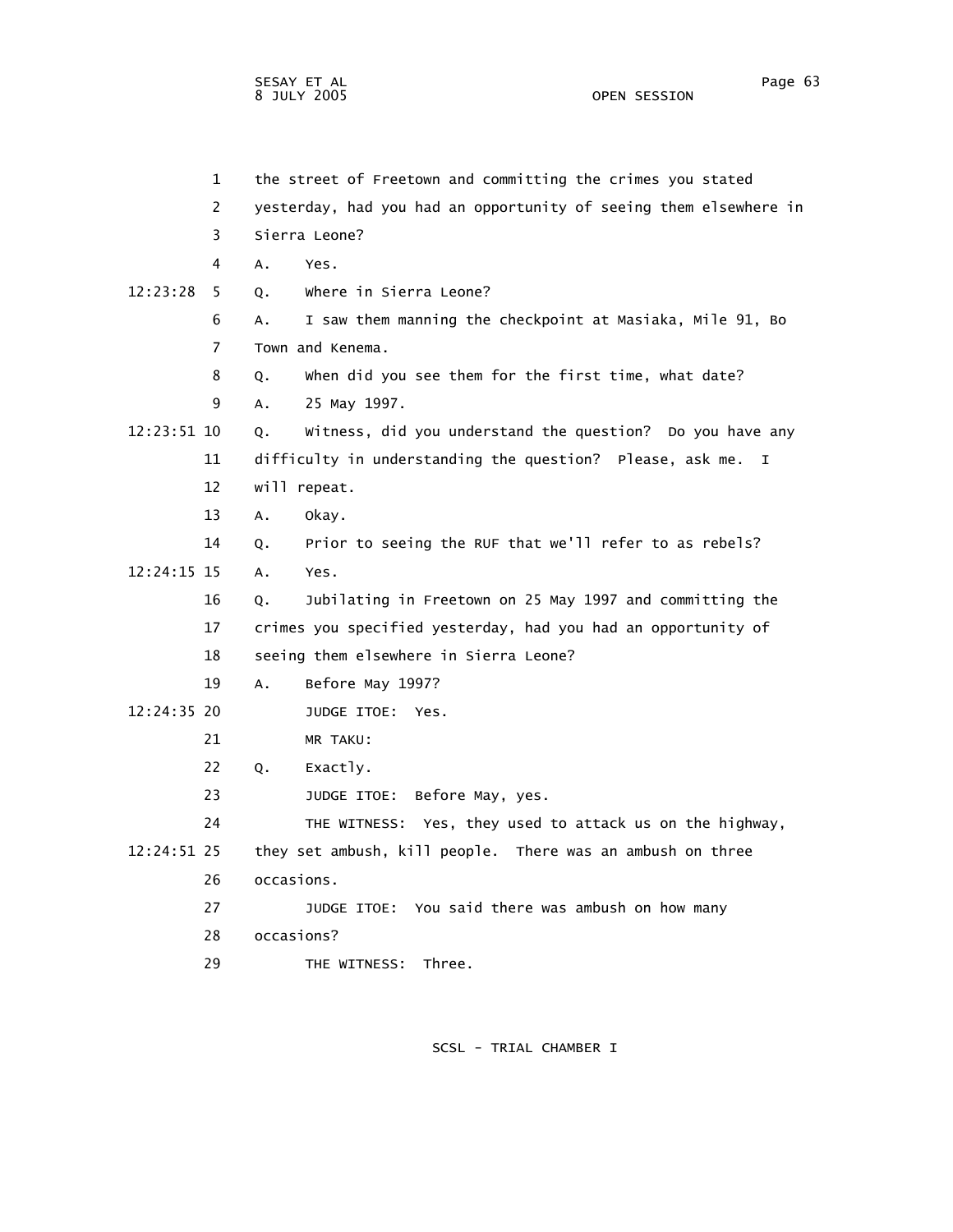1 JUDGE ITOE: Two? 2 THE WITNESS: Three. 3 MR TAKU: 4 Q. Prior to 25 May 1997, had you seen the RUF in any operation 12:25:55 5 with elements of the Sierra Leone Army? 6 A. Yes. 7 JUDGE ITOE: That's prior to the 25th, before the 25th 8 of May 1997. 9 THE WITNESS: Yes. 12:26:13 10 JUDGE ITOE: Did you see RUF elements in operation with SLA 11 elements? 12 THE WITNESS: Yes. 13 MR TAKU: 14 Q. Where did you see them? 12:26:23 15 A. At Magbossie. 16 Q. When was that? 17 A. That was way back in 199 -- 18 JUDGE ITOE: What's the town to begin with? Magbossie? 19 THE WITNESS: Magbossie. 12:26:47 20 JUDGE ITOE: Can you spell it, please? 21 THE WITNESS: M-A-G-B-O-S-S-I-E. 22 MR TAKU: 23 Q. When was that? 24 A. That was in 1995, early 1995. 12:27:15 25 Q. Who was the President of Sierra Leone then? 26 A. That was between Strasser and Bio. 27 Q. Who was the commanding chief of the Sierra Leone Army then? 28 A. That was - I can't recall it now, actually. 29 JUDGE ITOE: Mr Witness, well, I'm not saying you should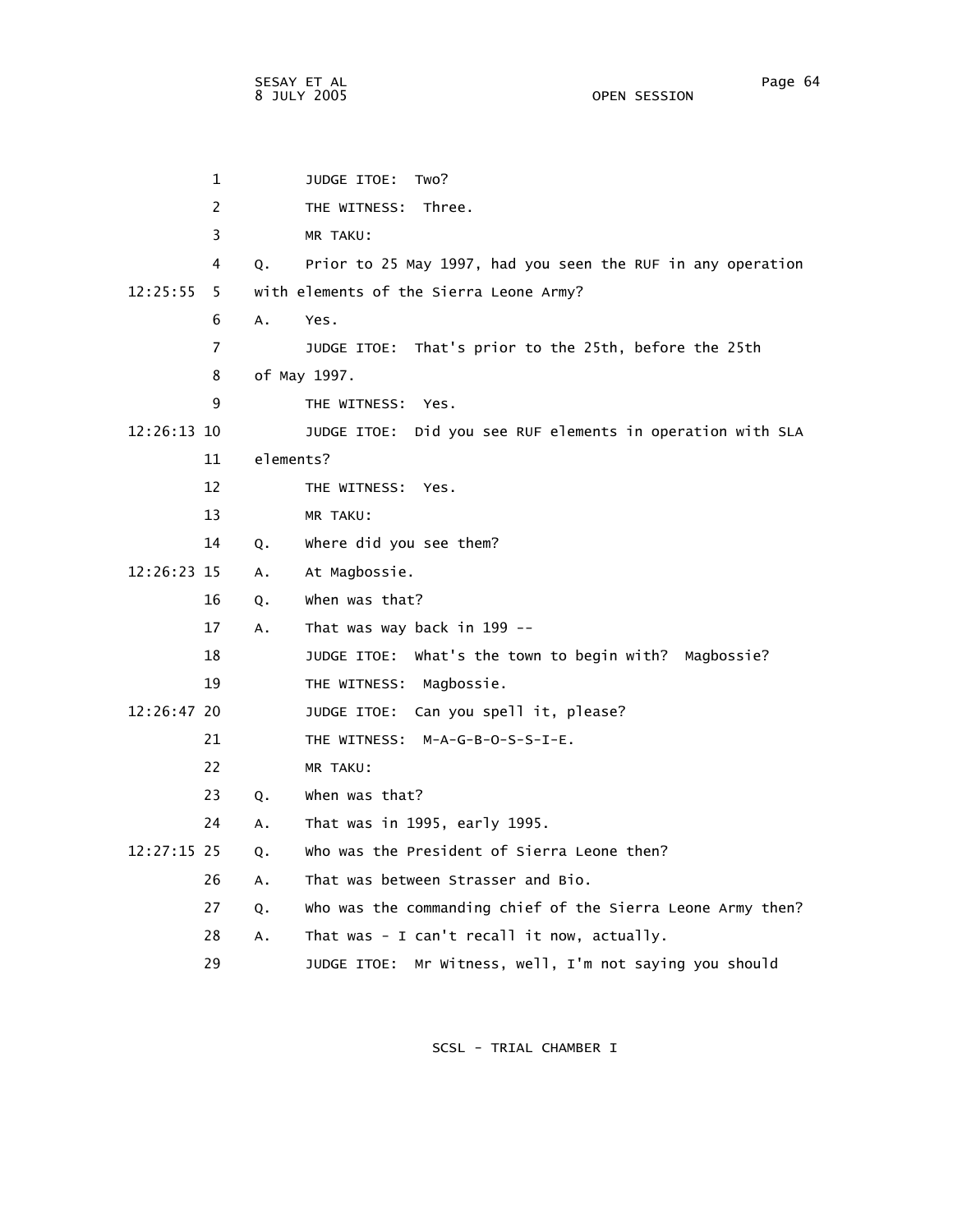OPEN SESSION

 1 know, but under the Sierra Leonean constitution, who was the 2 commanding chief of the armed forces? 3 THE WITNESS: '95. 4 JUDGE ITOE: No, I mean under the constitution. If you 12:28:14 5 don't know, I won't take you to task? 6 THE WITNESS: Now? 7 JUDGE ITOE: No, no. 8 THE WITNESS: At that time? 9 JUDGE ITOE: Yes. 12:28:22 10 THE WITNESS: I cannot remember, actually. 11 MR TAKU: 12 Q. Now I will try to read out some names to you. If you know 13 anything about those names, you tell the Court. If you don't 14 know, you tell the Court. 12:28:45 15 A. Okay. 16 Q. You at sometime in May 1997, did you ever hear the name of 17 any group, combatants, called Donsos? 18 A. Yes. 19 Q. Who were they? 12:29:14 20 A. They were local militias. 21 Q. And they were operating in Sierra Leone? 22 A. Yes, alongside the Sierra Leone Army. 23 Q. What about vigilantes? 24 A. Yes. 12:29:42 25 Q. Who were they? 26 A. They were militia men assisting the Sierra Leone Army to 27 prosecute the war.

28 Q. Were they assisting the Sierra Leone Army in the district

29 of Kenema in May 1997?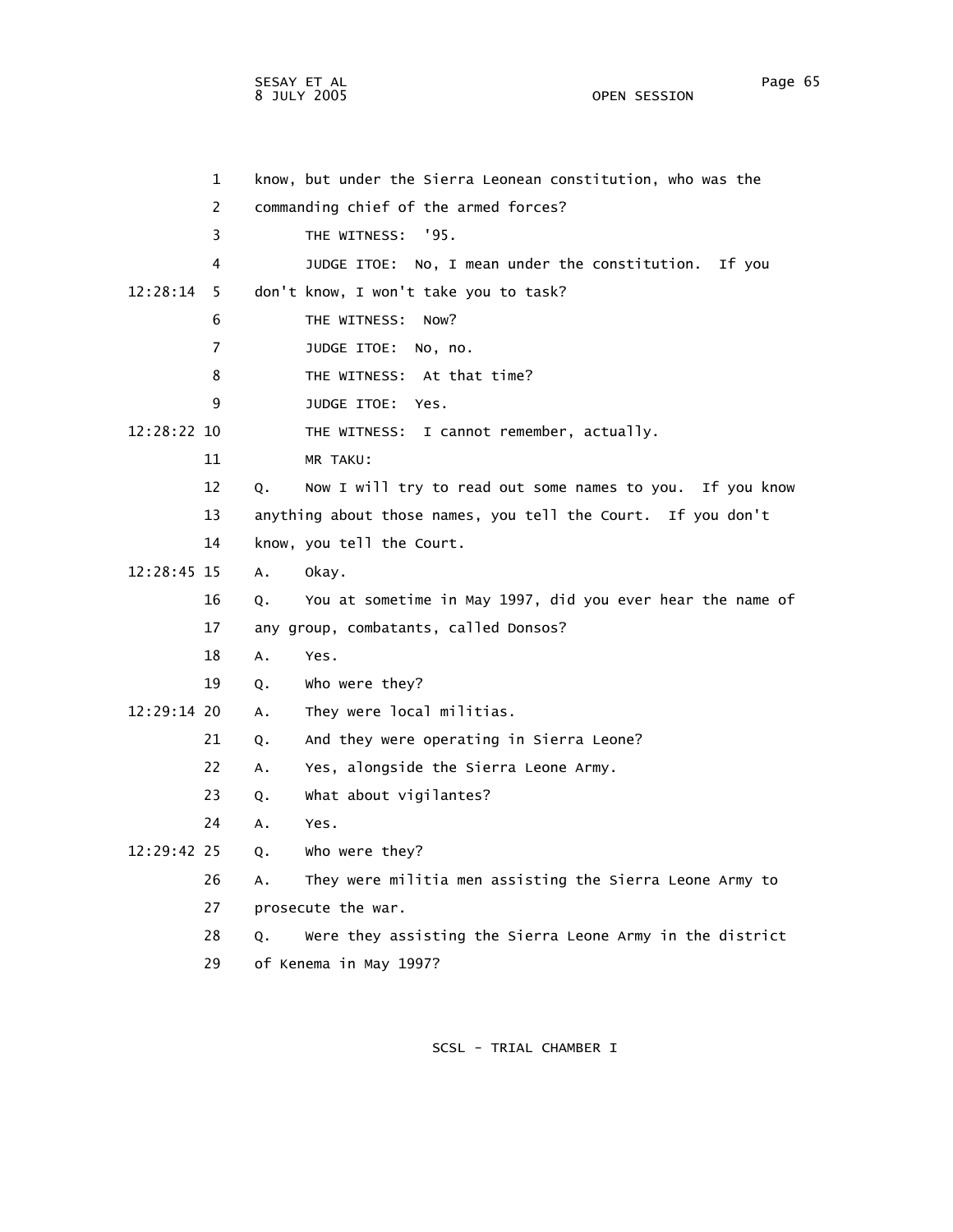|               | 1              | Α.<br>Yes.                                                        |  |
|---------------|----------------|-------------------------------------------------------------------|--|
|               | $\overline{2}$ | What's your answer, witness?<br>Q.                                |  |
|               | 3              | Yes, the vigilantes were with the Sierra Leone Army.<br>А.        |  |
|               | 4              | PRESIDING JUDGE: Mr Taku, when you're talking of May 1997,        |  |
| 12:30:34      | 5              | do you make the difference before or after 25 May, or May 1997?   |  |
|               | 6              | May 1997, Your Honour.<br>MR TAKU:                                |  |
|               | $\overline{7}$ | What about the Civil Defence Unit; you've heard about them?<br>Q. |  |
|               | 8              | Α.<br>Yes.                                                        |  |
|               | 9              | who were they?<br>Q.                                              |  |
| 12:30:48 10   |                | They were also the Civil Defence Forces called the Kamajors<br>А. |  |
|               | 11             | fighting alongside with the Sierra Leone Army.                    |  |
|               | 12             | Do you know, Witness, or you don't, whether these groups,<br>Q.   |  |
|               | 13             | these combatants, received special training; they were trained by |  |
|               | 14             | the Sierra Leone Army prior to fighting alongside the Sierra      |  |
| 12:31:32 15   |                | Leone Army against prosecuting the war, to use your words?        |  |
|               | 16             | Yes, they had basic training from the Sierra Leone Army.<br>Α.    |  |
|               | 17             | Do you remember, Witness, that yesterday you talked about<br>Q.   |  |
|               | 18             | some 2,000 Kamajors, armed Kamajors, that you assisted to flee    |  |
|               | 19             | from Kenema Town or the Kenema District, can you remember?        |  |
| $12:32:17$ 20 |                | Yes, I remember. Yes, I can remember that very well.<br>Α.        |  |
|               | 21             | who armed these 2,000 Kamajors?<br>Q.                             |  |
|               | 22             | These were local hunters. They had their shotguns,<br>A.          |  |
|               | 23             | licensed by the police. They were not fighting Kamajors, but      |  |
|               | 24             | local hunters. That is the name in Mende. Hunter is Kamajor.      |  |
| 12:32:44 25   |                | They were not fighting Kamajors, but local hunters.               |  |
|               | 26             | Witness, were you in the position to know if upon issuing<br>Q.   |  |
|               | 27             | these licences to these 2,000 individuals, were you in a position |  |
|               | 28             | to know to what use they put the weapons?                         |  |
|               | 29             | A.<br>Yes.                                                        |  |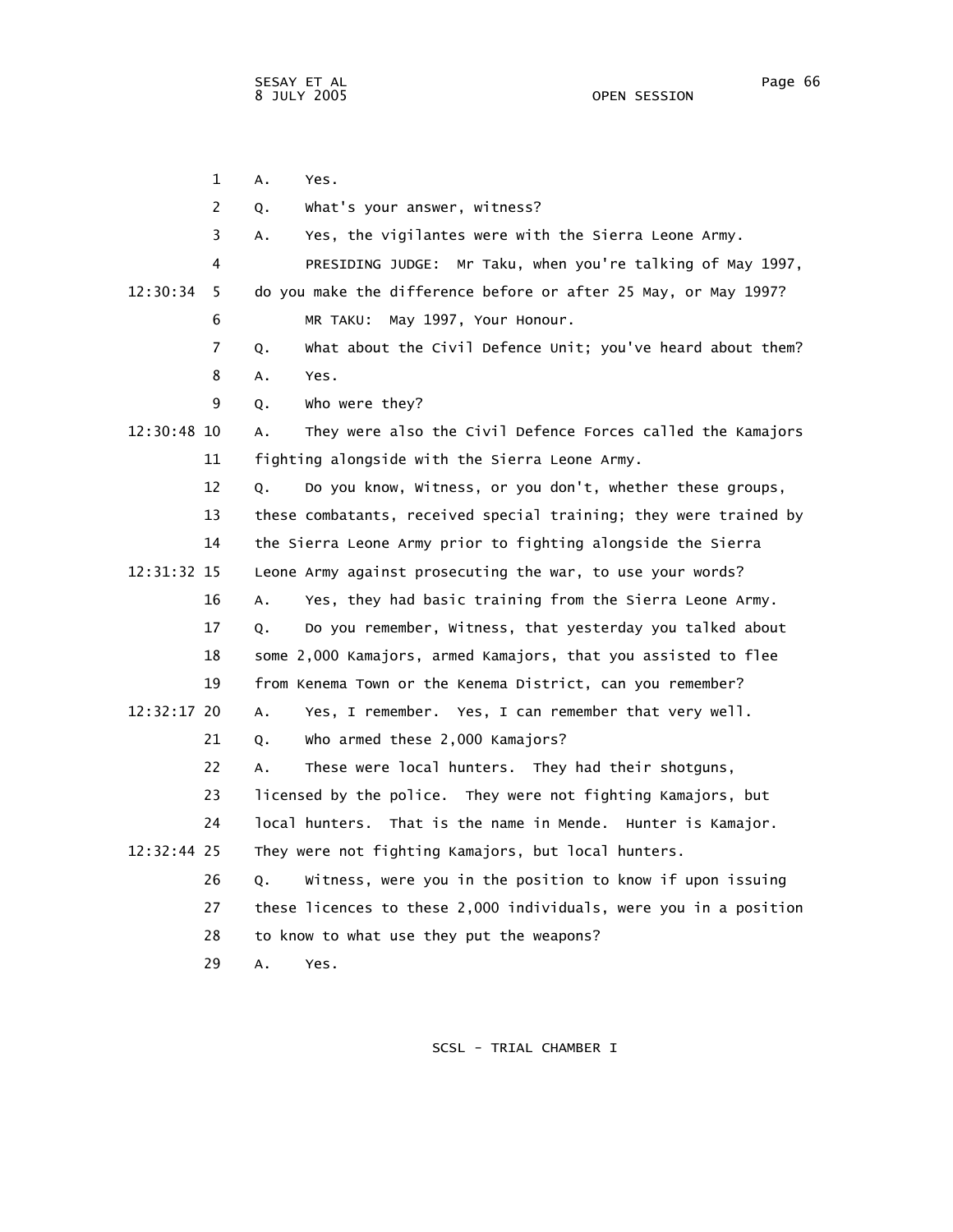OPEN SESSION

 1 Q. Were you in a position to know, for example? 2 A. Yes, to protect their farms from wild animals. They had 3 their guns before the war. These are farmers who are going to 4 farm like wild monkeys, baboons who destroy their crops. So they 12:33:29 5 used the shotguns to protect their crops. 6 Q. When the war started, what did they do with the shotguns? 7 A. Well, they were still having it for protecting their crops. 8 Q. Witness, was it part of your duty in protecting the men and 9 women, in fact, the civilian population of Kenema to control the 12:34:05 10 proliferation of weapons in the hands of members of the public? 11 A. Yes. 12 Q. Were you concerned that some of these weapons -- some of 13 these weapons that issue licences with the Kamajors could end up 14 in the hands of the wrong members of the population? That they 12:34:47 15 would use them to steal, to loot? 16 A. No, I don't know that. 17 Q. Did you receive reports at the Kenema xxxxxxxxxxxxxxxxx of 18 armed men, unidentified armed men, breaking into houses, looting 19 and harassing the civilian population within the period of 25 May 12:35:24 20 1997 to February 1998? 21 A. Yes. 22 Q. Witness, as we sit here today, are you in a position to 23 account for the use of each of the weapons you issued the 24 licences to, to the 2,000 Kamajors to possess in the period 12:36:17 25 of May 1997 to February 1998? 26 A. Yes, we have a record of that. We have collected all those 27 arms from them and we given them receipts. We have them in our 28 custody. 29 Q. Why have you collected the weapons from them?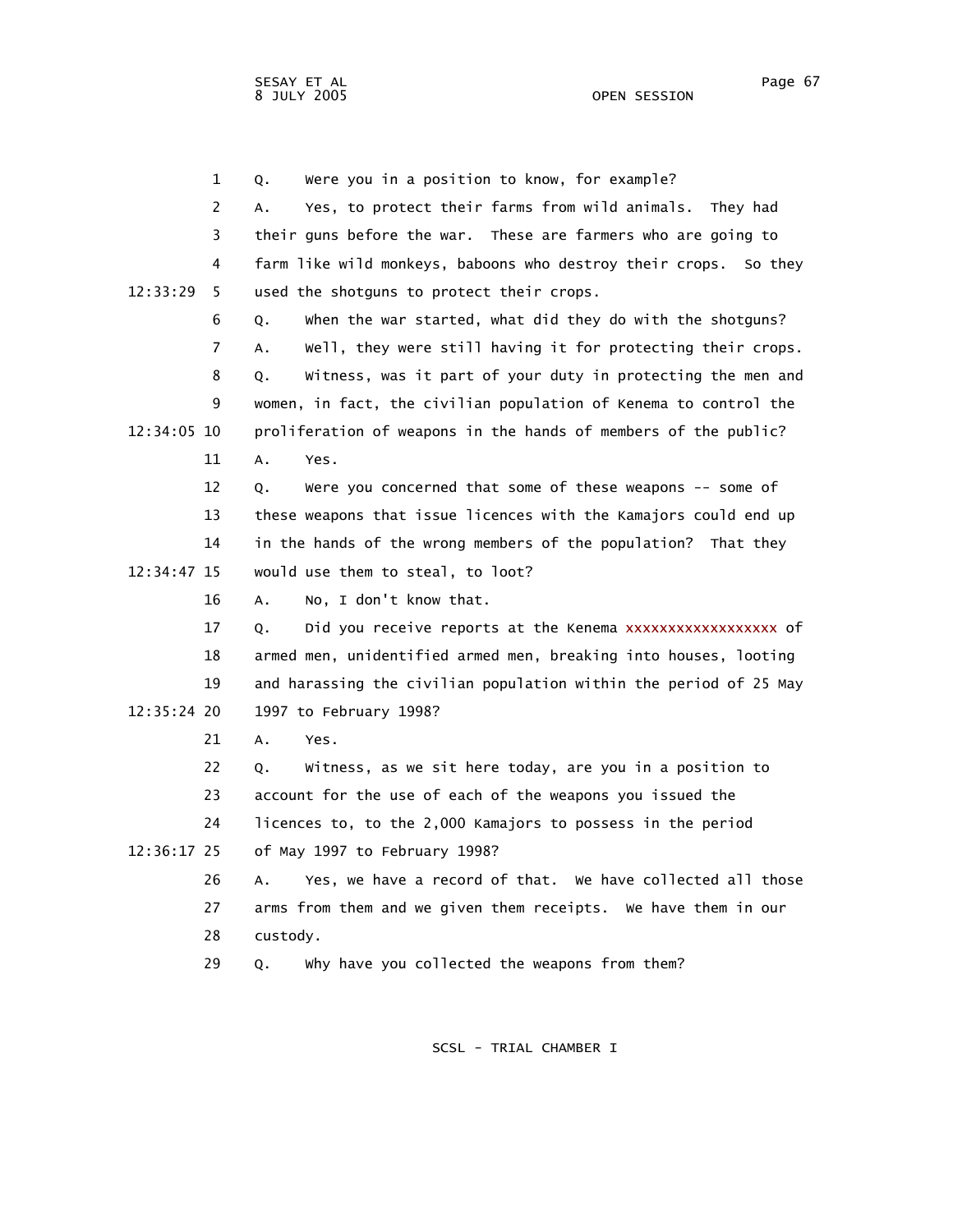|             | $\mathbf 1$ | Because of the disarmament process. We did that during the<br>А.  |
|-------------|-------------|-------------------------------------------------------------------|
|             | 2           | disarmament process. We did it jointly with the United Nations.   |
|             | 3           | Why would the United Nations be concerned with withdrawing<br>Q.  |
|             | 4           | weapons from hunters whose sole purpose was to protect their      |
| 12:37:03    | 5           | farms from monkeys and other animals?                             |
|             | 6           | Because we want total peace in our country. After total<br>А.     |
|             | 7           | peace, we will consider returning their weapons back to them.     |
|             | 8           | Now listen to this question very carefully, Witness.<br>Q.        |
|             | 9           | А.<br>okay.                                                       |
| 12:37:41 10 |             | As you sit here today, are you in a position to tell this<br>Q.   |
|             | 11          | Court what each of those 2,000 people did with the weapons issued |
|             | 12          | to them within the period 5th May 1997 to February 1998?          |
|             | 13          | Let me get the question clearly.<br>А.                            |
|             | 14          | Are you in a position to account for the use for which each<br>Q. |
| 12:38:09 15 |             | of the 2,000 Kamajors who were issued licences to possess arms,   |
|             | 16          | what they did with those arms within the period 25th May 1997     |
|             | 17          | to February 1998?                                                 |
|             | 18          | Well, I didn't personally issue -- I don't work at the<br>А.      |
|             | 19          | licence department. xxxxxxxxxxxxxxxxxxxxxxxxxxxxxxxxxx            |
| 12:38:37 20 |             | xxxxxxxxxx. Those licences were issued to them by the licensing   |
|             | 21          | department, so they are in the better position to give account of |
|             | 22          | that, and not me at all.                                          |
|             | 23          | Thank you so much.<br>Q.                                          |
|             | 24          | JUDGE ITOE: Now, Mr Witness, it's a question of -- the            |
| 12:38:54 25 |             | issue is not whether the guns were issued or not, whether they    |
|             | 26          | were licensed to carry those guns or not. The question, the way   |
|             | 27          | I understand it, is: Are you able to give an account of how       |
|             | 28          | those arms were used between 25th May 1997 up to -- what was the  |
|             | 29          | date, February 1998?                                              |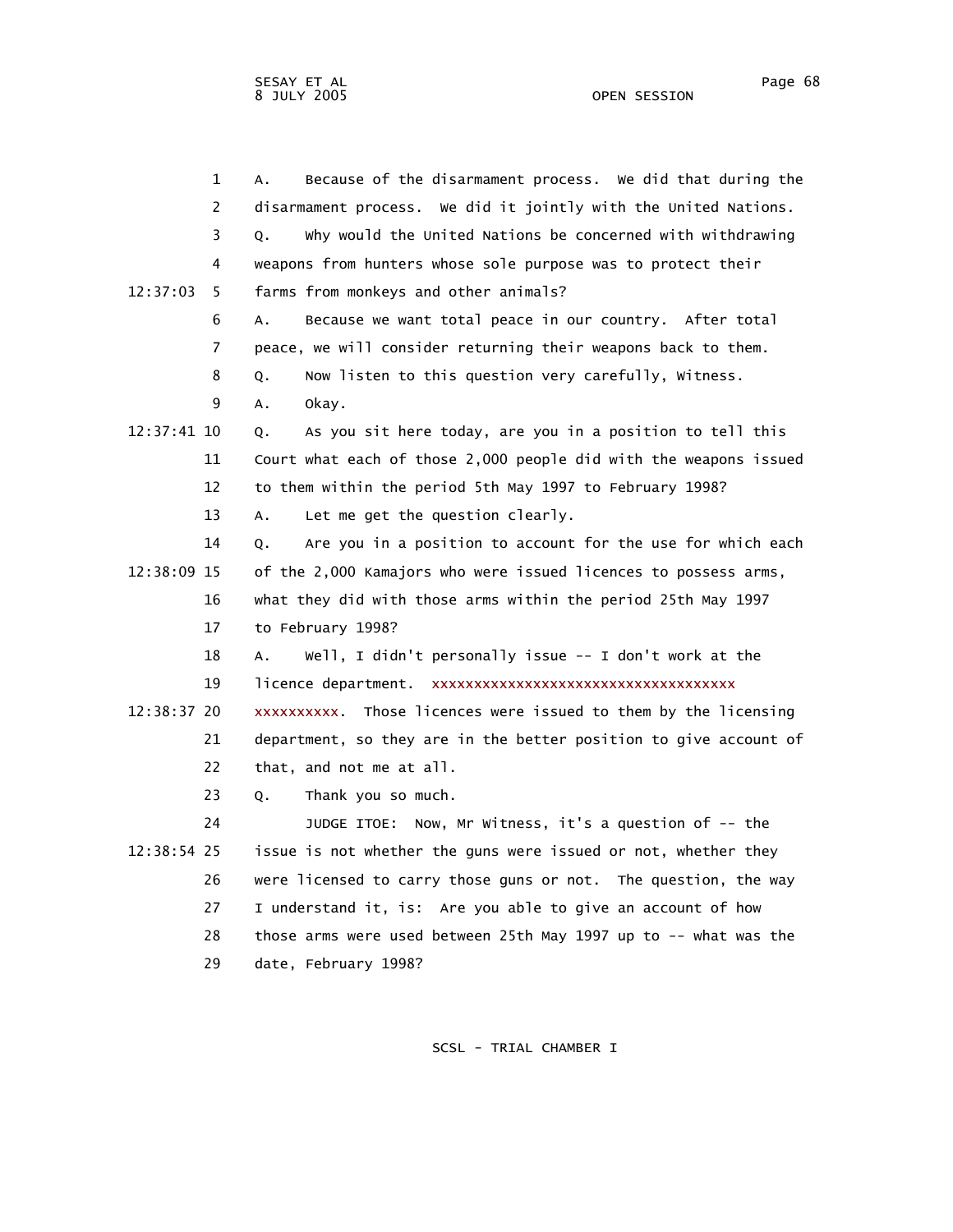| 1              |         | No, I cannot.<br>THE WITNESS:                               |
|----------------|---------|-------------------------------------------------------------|
| 2              |         | MR TAKU:                                                    |
| 3              | Q.      | Mr Witness, you say you never worked in the licensing       |
| 4              |         | department of the police.                                   |
| 12:39:51<br>5. | Α.      | At all.                                                     |
| 6              | Q.      | How then did you know that there were 2,000 Kamajors for    |
| 7              |         | whom licences were issued?                                  |
| 8              |         | JUDGE ITOE: That's an unfair question, learned counsel. A   |
| 9              |         | list was given to him by $-$                                |
| 12:40:08 10    |         | MR TAKU: XXXXXXX.                                           |
| 11             |         | JUDGE ITOE: By the -- yes, it was given to him, 2,000, you  |
| 12             |         | know, they own licences, they own guns, go and seize them.  |
| 13             |         | That's the state of the evidence.                           |
| 14             |         | MR TAKU:                                                    |
| 12:40:28 15    | Q.      | Now, you stated that some of the Kamajors became combatants |
| 16             |         | on the side of the Sierra Leone Army to combat the RUF.     |
| 17             | A.      | Yes, you're correct. Yes.                                   |
| 18             | Q.      | Did you know some of the leaders of these Kamajors in       |
| 19             | Kenema? |                                                             |
| 12:40:56 20    | Α.      | Yes.                                                        |
| 21             | Q.      | Can you give their names?                                   |
| 22             | A.      | We have Arthur Koroma, Eddie Mansaray, Hassan Jalloh.       |
| 23             | Q.      | Were you aware that some prominent citizens of Kenema       |
| 24             |         | actively took part in the recruiting of Kamajors?           |
| 12:41:59 25    | A.      | Yes.                                                        |
| 26             | Q.      | Like the late Alpha Lavalie. He was in charge of that?      |
| 27             | Α.      | [No audible response]                                       |
| 28             | О.      | In fact, some of them solicited funds from the public for   |
| 29             |         | Kamajors' initiation?                                       |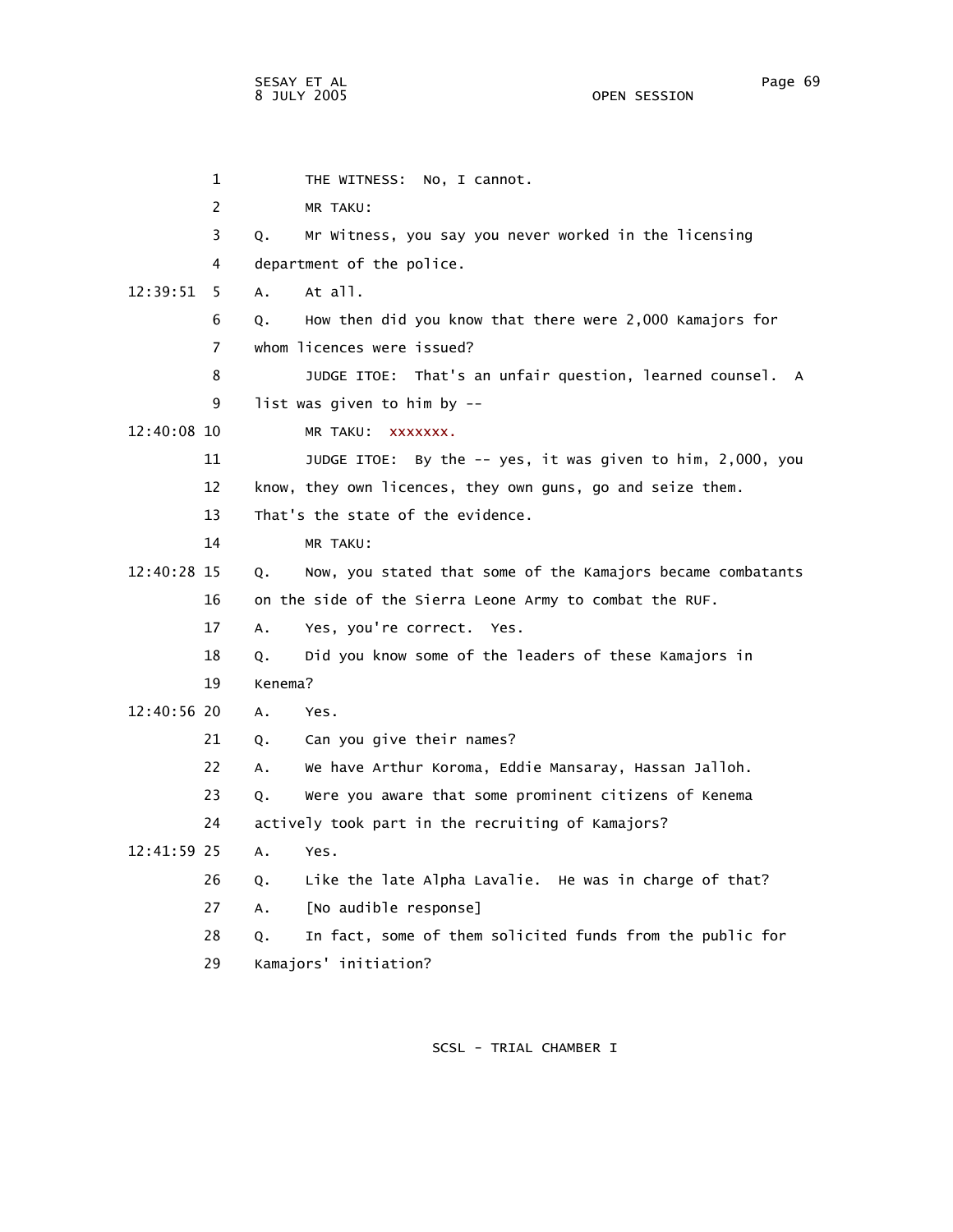OPEN SESSION

 1 A. Yes, you're correct. To fight alongside the Sierra Leone 2 Army. Yes, you're correct. 3 Q. Prior to 25th May 1997, the Kamajors were operating freely 4 in Kenema District; true or false? 12:43:23 5 A. I did not see much activities on the side of the Kamajors 6 because they were driven out of Kenema Township. I don't know of 7 elsewhere, but as far as Kenema Township was concerned, they were 8 driven out by the rebels and the juntas. 9 Q. When was that? 12:43:47 10 A. Immediately after the coup. 11 Q. Did you understand the question, Witness? Prior to the 12 coup on 25th May 1997, is it true or not that the Kamajors were 13 operating freely and publicly in Kenema Town? 14 A. On their own? 12:44:15 15 Q. Yes. 16 A. After the coup? 17 Q. Before. 18 A. Before the coup? 19 Q. Yes. 12:44:20 20 A. They were operating under the command of the Sierra Leone 21 Army. 22 Q. In Kenema District? 23 A. Yes. 24 Q. Including Tongo Field? 12:44:33 25 A. Yes, they were under the strict supervision of the Sierra 26 Leone Army. 27 Q. Were elements of ECOMOG also present in Kenema District

28 within this period?

29 A. Yes, we had a lot of them there.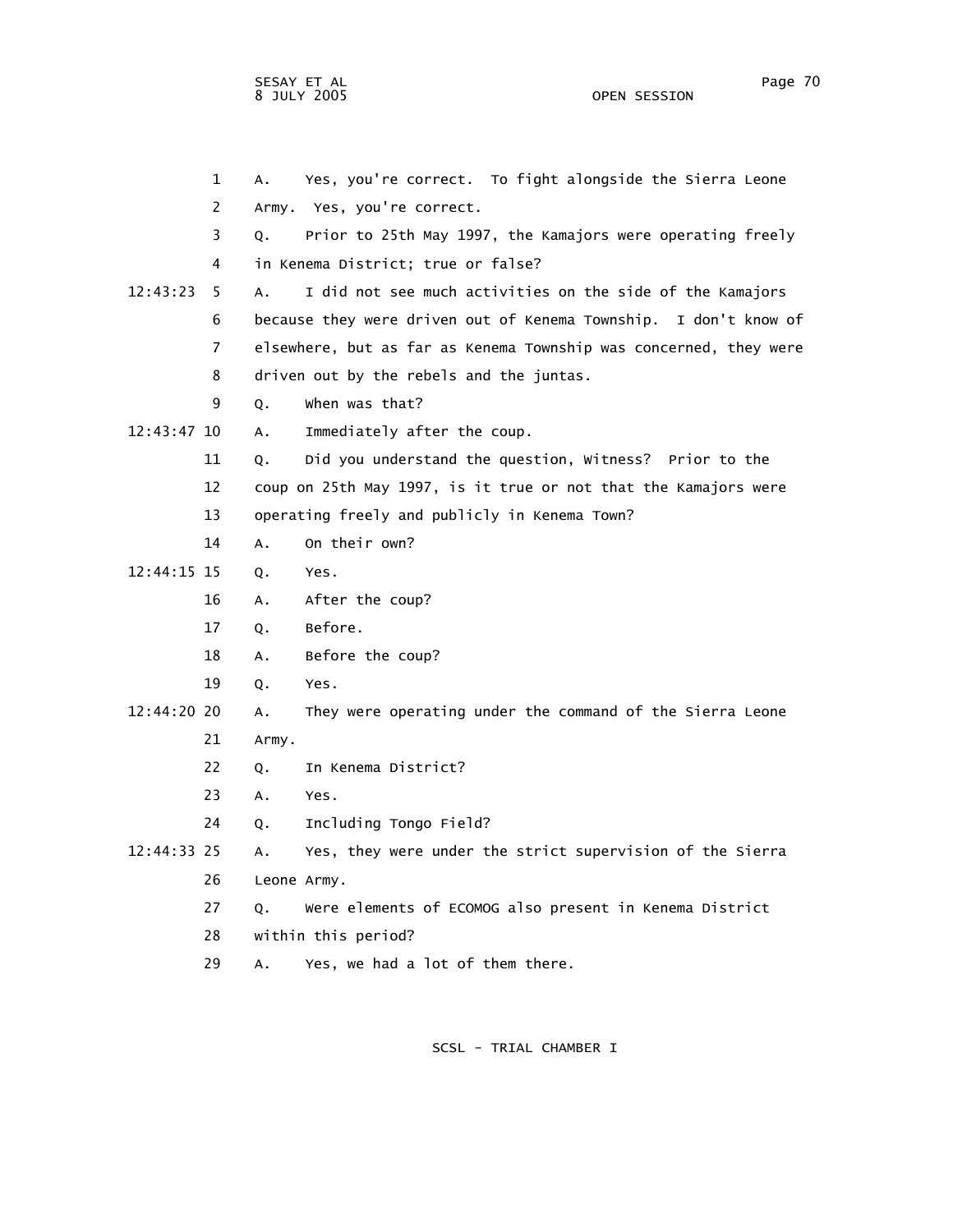1 Q. Now, concentrate your mind a bit on Tongo Field. 2 A. Okay. 3 Q. Your office, your jurisdictional office extended to Tongo 4 Field? 12:45:38 5 A. Yes. 6 Q. Indeed, you received situation reports from Tongo Field? 7 A. Every day, yes. 8 Q. Before the coup, the Kamajors were in charge of the mining 9 operations in Tongo Field; is it true or false? 12:46:26 10 A. The Kamajors? 11 Q. Yes. 12 A. I don't have that kind of information at all. 13 Q. But some of the miners in Tongo Field were Kamajors? Do 14 you know that as a fact? 12:46:46 15 A. I do not want to pre-empt. I was not in Tongo. 16 Q. You were not in Tongo? 17 A. I was not in Tongo, I was based in Kenema. 18 Q. In fact, you know very little about Tongo Field? 19 A. Of course. 12:47:00 20 JUDGE ITOE: Mr Witness, base yourself on the situation 21 reports that you received. From the situation reports, did you 22 have an indication that Kamajors were involved in mining in Tongo 23 Field? You were not there, we know. 24 THE WITNESS: I was not there, but during that time, when 12:47:25 25 you have a licence, they allow you to do mining in Tongo Field. 26 So we didn't have any advance reports on Kamajors doing this 27 mining in Tongo Field at all. We know that mining was going on 28 in Tongo. 29 MR TAKU: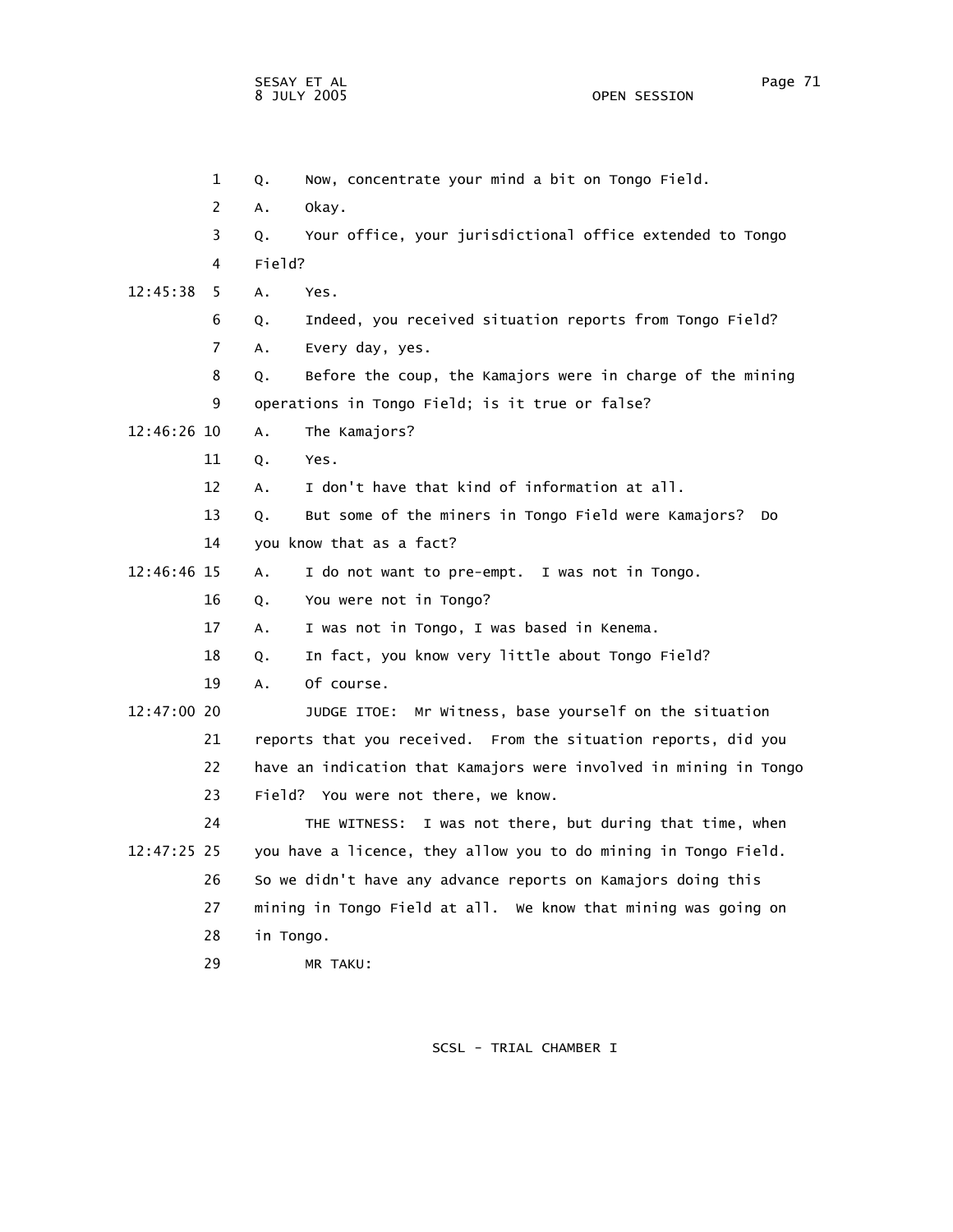OPEN SESSION

 1 Q. But from your situation report, you were aware that the 2 Kamajors were present in Tongo Field? 3 A. Yes, they were there. 4 Q. Now, you told the Court yesterday that one week after the 12:48:57 5 coup you came back to Kenema from Freetown? 6 A. Yes. 7 Q. Do you know how long after that the RUF came to Kenema? 8 A. I met them in Kenema. On my return from Freetown, I met 9 the RUF and the AFRC junta in Kenema. 12:49:28 10 Q. So you cannot testify before this Court as to whether there 11 was any combat between the RUF and the Kamajors at the time of 12 the RUF taking over Kenema? You cannot testify about that, 13 because you were not present? 14 A. No, I can testify that. 12:49:55 15 Q. Testify. 16 A. Because I mentioned that in my statement. They fought 17 along Blama Road. Kamajors were based at a certain house along 18 Blama Road, so they went and drove in there. They fought and the 19 Kamajors were beating and the house was burnt down by the junta 12:50:15 20 and the rebels. 21 Q. And the Kamajors withdrew from Kenema Town? 22 A. Yes, exactly. 23 Q. You know to where they withdrew? 24 A. No. 12:50:35 25 Q. But they didn't go far, they were somewhere in the bushes 26 in Kenema District? 27 A. According to my information, I heard about them at Bo 28 Waterside, that is the boundary between Sierra Leone and Liberia, 29 so they went far off.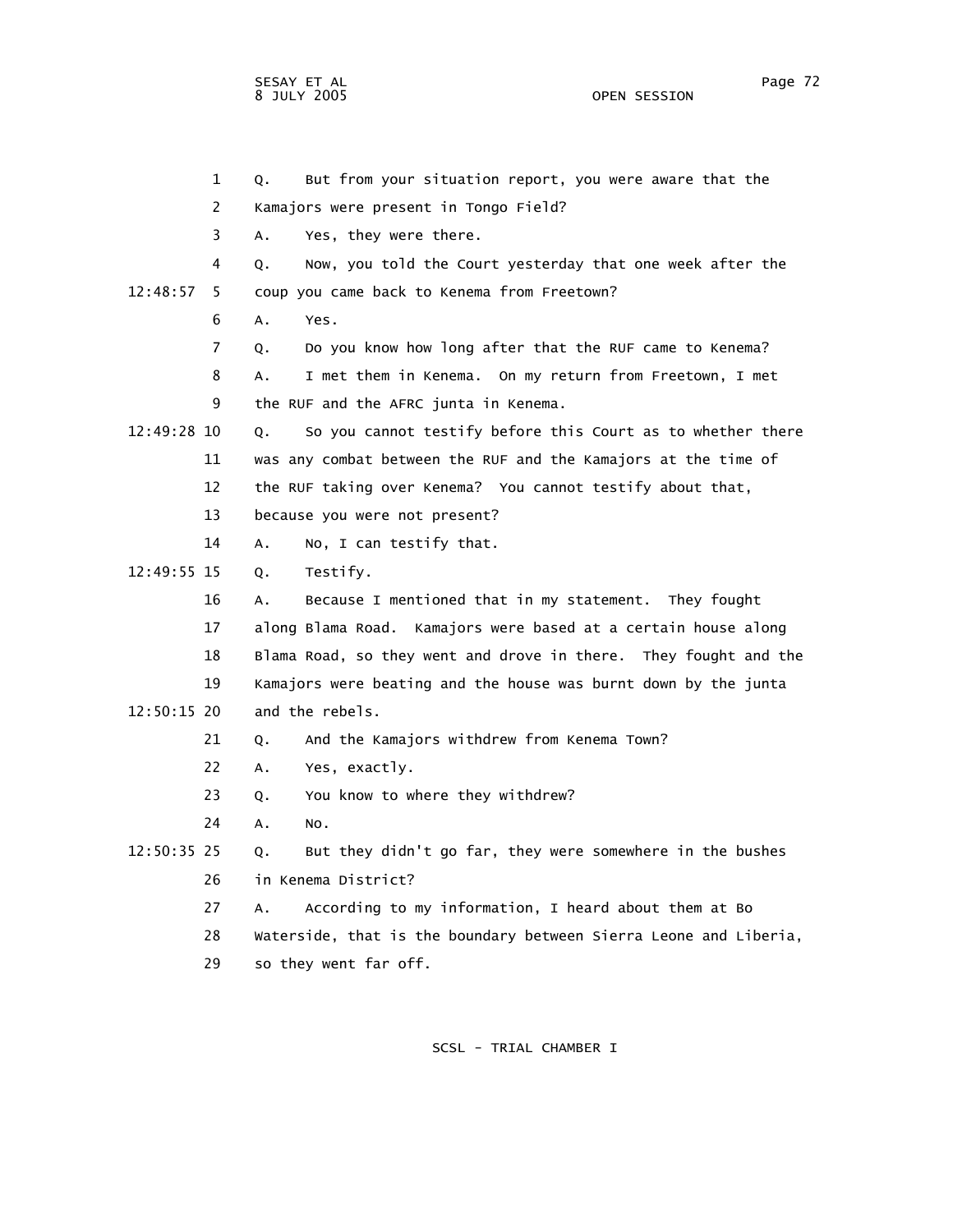1 Q. What about ECOMOG? 2 A. ECOMOG was still with us in Kenema. But they themselves 3 were later attacked by the rebels and the juntas and they were 4 driven out of Kenema Township, so we were left alone in the mercy 12:51:15 5 of the juntas and the rebels. 6 Q. What about elements of the Sierra Leone Army? 7 A. Some of them went on surrender at Lungi. Some of them were 8 still with the rebels and the AFRC. 9 Q. And the fact they were split: some were against the junta 12:51:37 10 and some were -- 11 A. Yes, of course. 12 Q. Witness, did you ever, within that same period, did you 13 ever hear something called People's Army? 14 A. Yes. 12:52:04 15 Q. Who were they? 16 A. The RUF rebels called themselves People's Army. 17 Q. So they didn't call themselves AFRC, they called themselves 18 People's Army? 19 A. They called themselves People's Army and the military 12:52:28 20 called themselves AFRC. 21 Q. Within the period 25 May 1997 to February 1998, did some 22 elements of the People's Army come to the police station, the CID 23 at Kenema, to lay complaints about various -- whenever they felt 24 aggrieved? 12:53:09 25 A. That is not to my knowledge at all. 26 Q. Maybe you would like to refresh your memory later from your 27 records? 28 A. Okay. 29 Q. Well, let us do that. Sometime from now, we'll do that.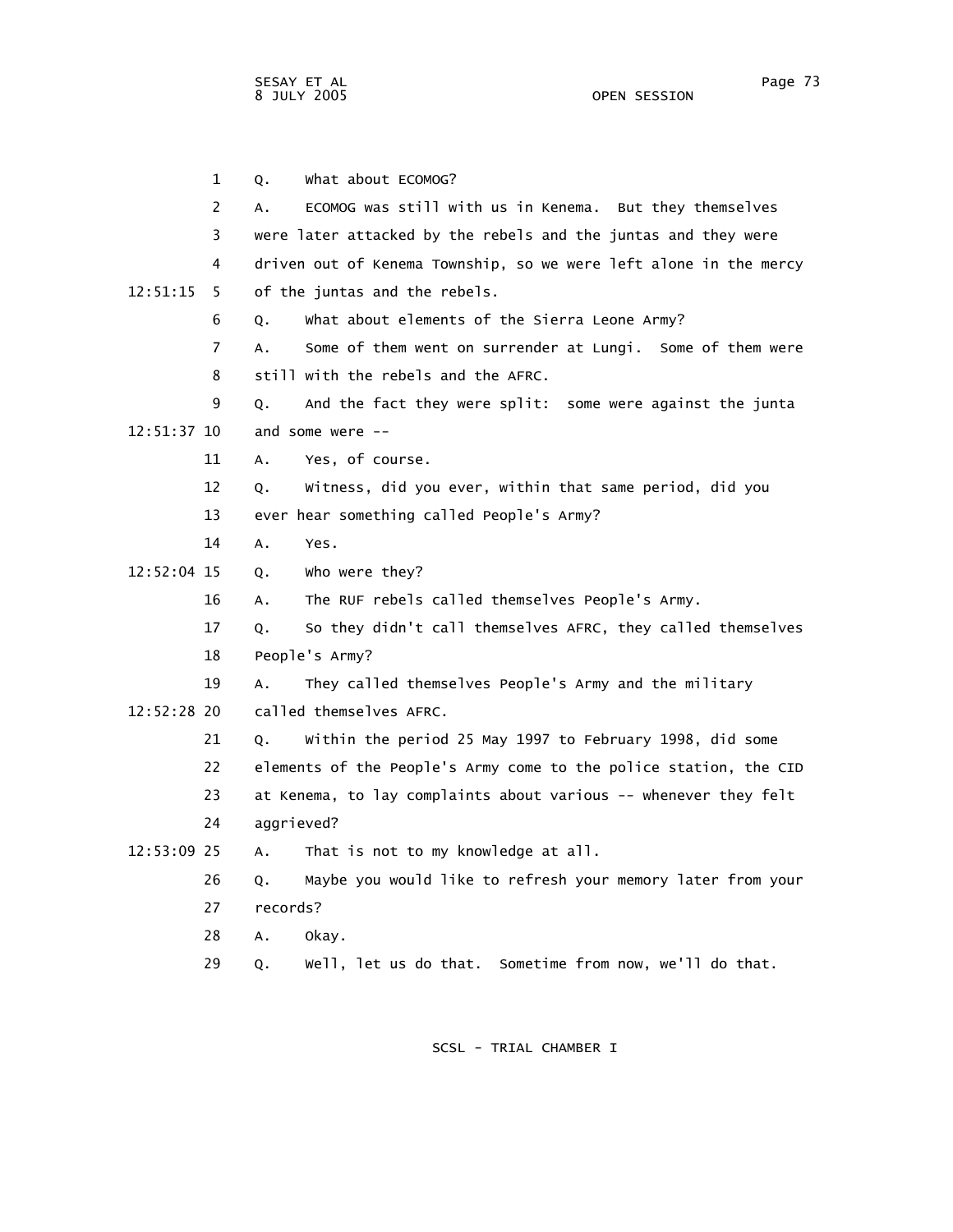OPEN SESSION

|             | $\mathbf{1}$ | Now, Witness, let us go over very quickly to what happened to    |
|-------------|--------------|------------------------------------------------------------------|
|             | 2            | BS Massaquoi and others.                                         |
|             | 3            | Α.<br>okay.                                                      |
|             | 4            | We would like to save judicial time.<br>Q.                       |
| 12:53:56    | 5.           | A.<br>All right.                                                 |
|             | 6            | That's why I want to go to the questions directly, and I<br>Q.   |
|             | 7            | want very direct answers.                                        |
|             | 8            | Α.<br>okay.                                                      |
|             | 9            | You stated, in fact, you can remember that some officer<br>Q.    |
| 12:54:16 10 |              | from the military police came xxxxxxxxxxxxxxxxxxxxxxxxxx         |
|             | 11           | xxxxxxxxxxxxxxxx. Did you say that?                              |
|             | 12           | Yes, you're correct.<br>A.                                       |
|             | 13           | What was the name of the officer again?<br>Q.                    |
|             | 14           | Α.                                                               |
| 12:54:38 15 |              | Okay. We'll come to that.<br>0.                                  |
|             | 16           | Α.<br>okay.                                                      |
|             | 17           | Indeed, throughout the period that BS Massaquoi was<br>Q.        |
|             | 18           | apprehended, it was the military police that was conducting an   |
|             | 19           | investigation with the Sierra Leone police. In fact, it was the  |
| 12:55:00 20 |              | military police that was collaborating, coming to the police     |
|             | 21           | constantly to give statements to inquire about BS Massaquoi.     |
|             | 22           | Could that be the situation that happened?                       |
|             | 23           | The military police used to come to the police station, as<br>А. |
|             | 24           | well as members from the RUF, including Mosquito. They all used  |
| 12:55:21 25 |              | to come to the police station.                                   |
|             | 26           | PRESIDING JUDGE: But that's not the question.<br>The             |
|             | 27           | question was, if I'm not mistaken, police were coming to the     |
|             | 28           | station on a regular basis to conduct an investigation, more or  |
|             | 29           | less jointly with your organisation.                             |
|             |              |                                                                  |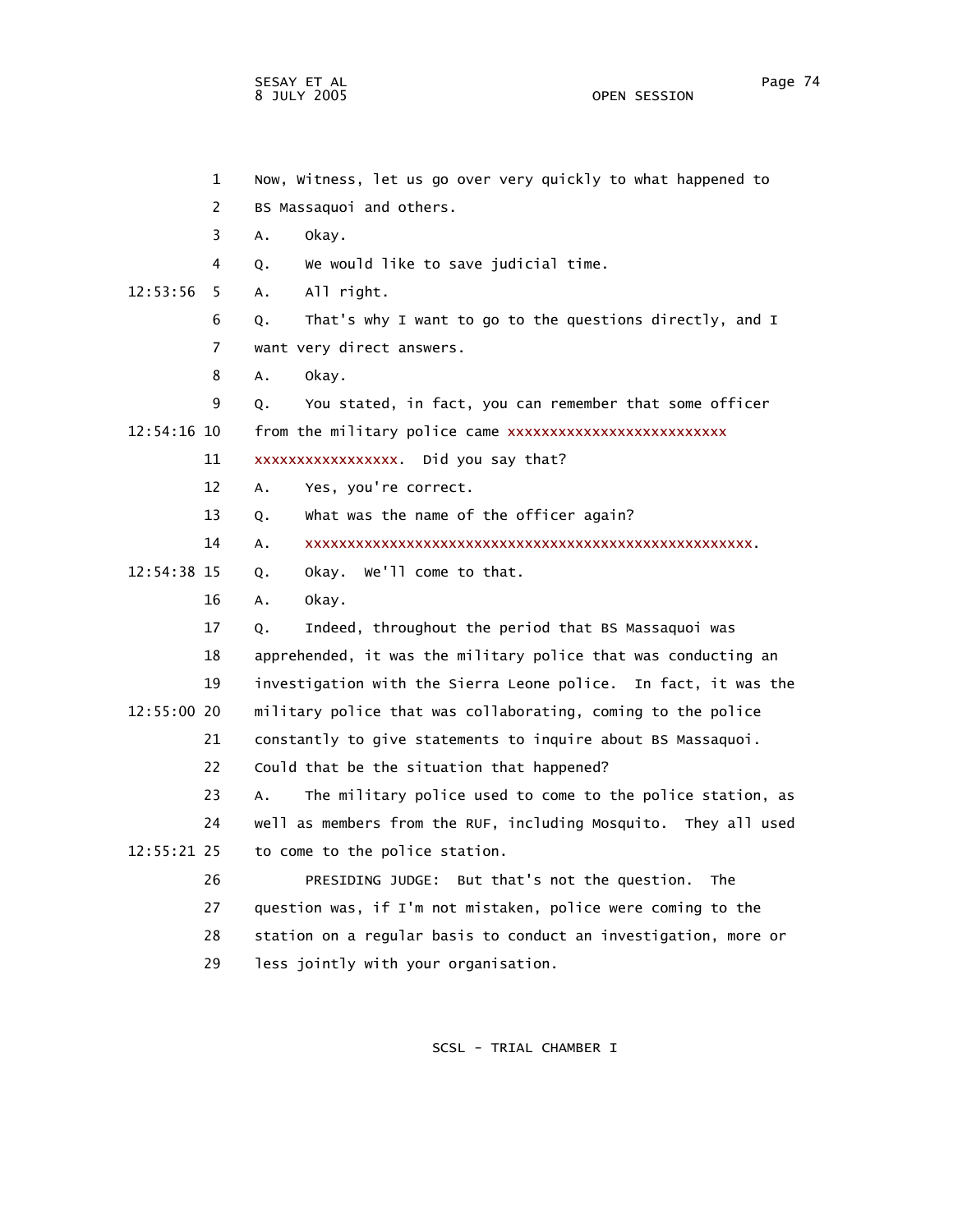|             | 1              | THE WITNESS: After they have conducted their own                    |
|-------------|----------------|---------------------------------------------------------------------|
|             | $\overline{2}$ | investigation, they transferred the matter to the police,           |
|             | 3              | together with the case and inquiry file, their own case and         |
|             | 4              | inquiry file. So we also started our own investigation. We          |
| 12:55:57    | 5.             | opened our own case and inquiry file and we started our own         |
|             | 6              | investigation. But they used to come and check to know the          |
|             | 7              | outcome of the matter on a daily basis.                             |
|             | 8              | MR TAKU:                                                            |
|             | 9              | And that was the military police?<br>Q.                             |
| 12:56:13 10 |                | Military police, yes.<br>Α.                                         |
|             | 11             | Q.                                                                  |
|             | 12             | Exhibit 28; true or false?                                          |
|             | 13             | No, I cannot say so, because I am not the desk officer.<br>Α.<br>we |
|             | 14             | have a desk officer who is responsible for the recording of those   |
| 12:57:20 15 |                | events.                                                             |
|             | 16             | But was it your normal practice that if they came to the<br>Q.      |
|             | 17             | police station, they were entered in the station diary?             |
|             | 18             | Yes, I only saw the entry when they brought the case and<br>А.      |
|             | 19             | inquiry file and handed it over to the police for further           |
| 12:57:39 20 |                | investigation.                                                      |
|             | 21             | Yes. This 50 men that you controlled --<br>Q.                       |
|             | 22             | Fifty-four.<br>A.                                                   |
|             | 23             | The 54 men you controlled, you instructed them to keep an<br>Q.     |
|             | 24             | entry of every action that the police took in Kenema?               |
| 12:57:56 25 |                | Α.<br>Yes.                                                          |
|             | 26             | Including the period from 25 May 1997 to February 1998?<br>Q.       |
|             | 27             | Yes.<br>А.                                                          |
|             | 28             | To teach by example, you yourself would make the entries<br>Q.      |
|             | 29             | whenever you yourself had any contact during the conversation?      |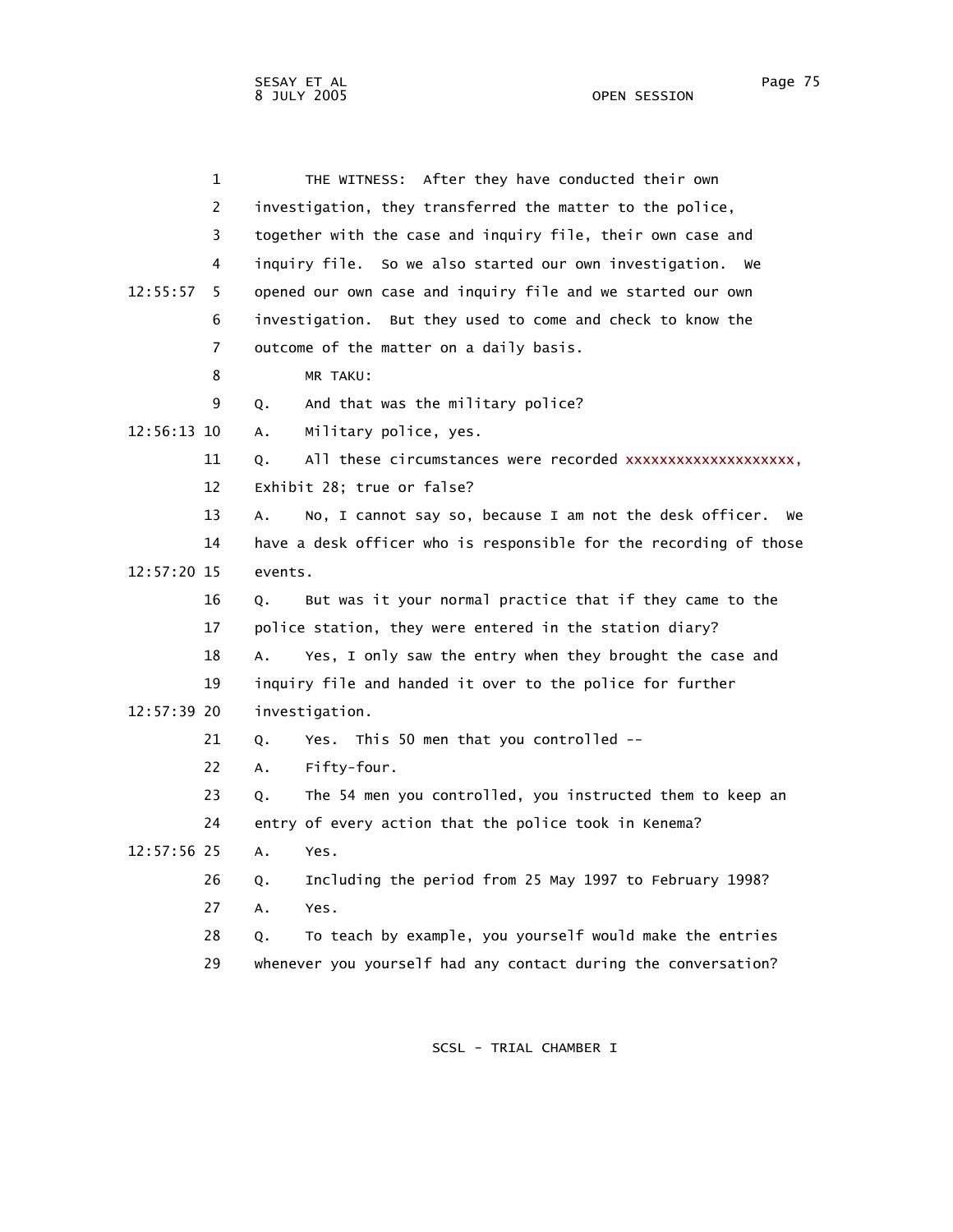OPEN SESSION

|             | $\mathbf 1$ | Of course. All of us make entry in this diary, all of us.<br>А.   |
|-------------|-------------|-------------------------------------------------------------------|
|             | 2           | If anybody from the People's Army came to the police<br>Q.        |
|             | 3           | station, they were entered into that diary - the offence was      |
|             | 4           | entered into that diary for any purpose whatsoever?               |
| 12:59:15    | 5.          | Well, if they are deemed an important issue, they do make<br>Α.   |
|             | 6           | But if they only pop in to just have a look, I mean, we<br>entry. |
|             | 7           | don't bother ourself to make such an entry.                       |
|             | 8           | If any of you, that's you or your 54 men, had any contact<br>0.   |
|             | 9           | with any member of the People's Army about a matter that concerns |
| 13:00:01 10 |             | the security of people and their goods in Kenema, an entry will   |
|             | 11          | be made in the station diary?                                     |
|             | 12          | Α.<br>Yes.                                                        |
|             | 13          | I need not go through the procedure again, because you have<br>Q. |
|             | 14          | identified the station diary.                                     |
| 13:00:29 15 |             | Α.<br>Yes.                                                        |
|             | 16          | Do you have a copy there?<br>Q.                                   |
|             | 17          | Yes, I have it here.<br>А.                                        |
|             | 18          | PRESIDING JUDGE: You're making reference to Exhibit 28?           |
|             | 19          | MR TAKU: Exhibit 28, Your Honour.                                 |
| 13:00:42 20 |             | Now, look at page 30.<br>Q.                                       |
|             | 21          | Yes, I have seen page 30.<br>А.                                   |
|             | 22          | That's Saturday, 17 January 1998. Look at that entry. Far<br>Q.   |
|             | 23          | left is 18. You see that?                                         |
|             | 24          | Α.<br>Yes.                                                        |
| 13:01:15 25 |             | Now, you see that entry - with permission, Your Honour, may<br>Q. |
|             | 26          | I read that out - "I left for Colonel Sam Bockarie on inquiry."   |
|             | 27          | Α.<br>Yes.                                                        |
|             | 28          | That's the type of entry you will make if you met any other<br>Q. |
|             | 29          | officer of the People's Army?                                     |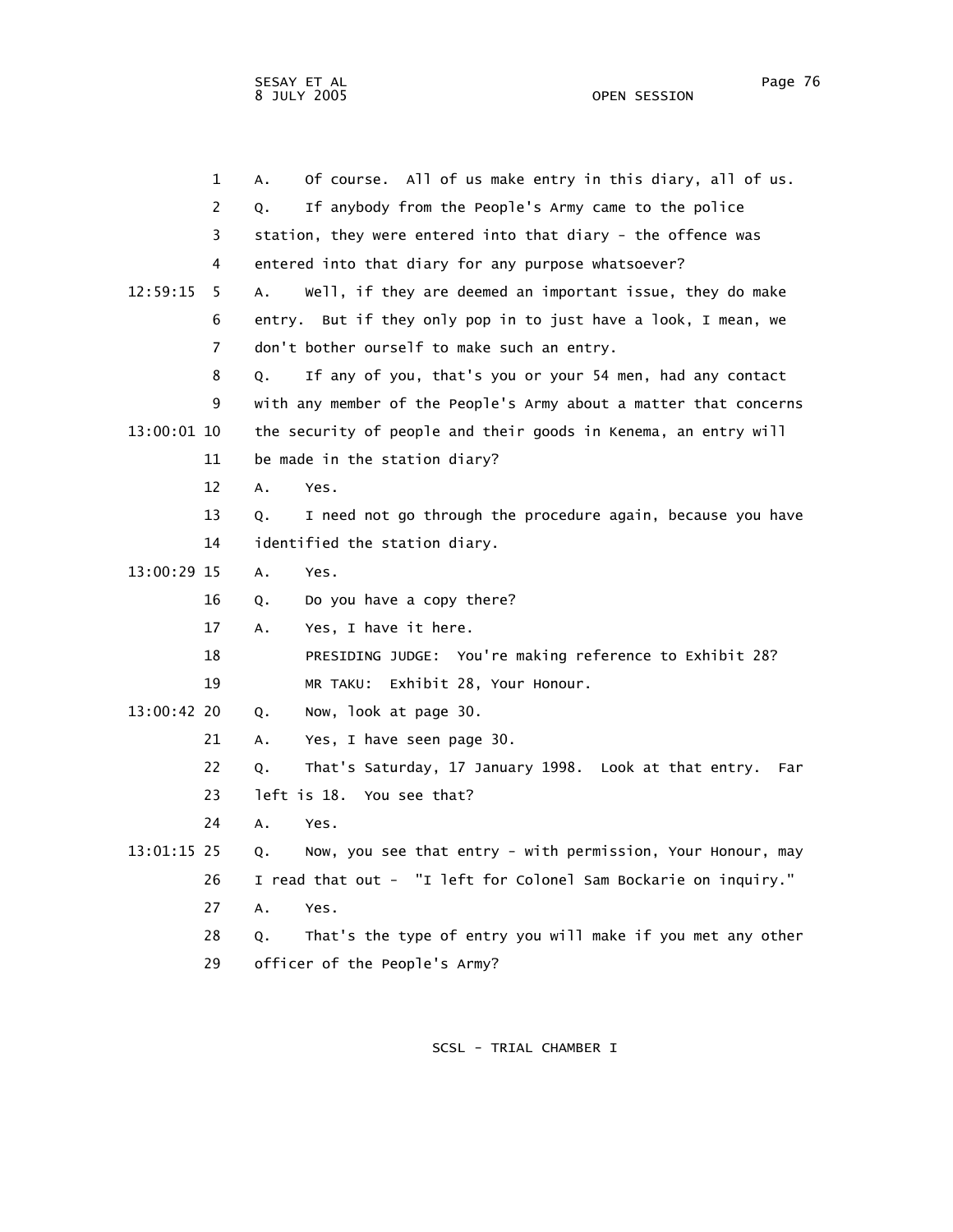1 A. Yes. 2 Q. Now, who made this entry officially? 3 A. That entry was made by my staff. 4 Q. Can you remember the event that is stated in this entry? 13:01:58 5 A. Well, no. 6 Q. You cannot? 7 A. At all. 8 Q. Now, Witness, teaching by example, as I said earlier, these 9 contacts that you made, these instances that you wanted to 13:02:28 10 admonish Sam Bockarie for intimidating, harassing civilians, you 11 will have appropriately made an entry like this in Exhibit 28; 12 true or false? 13 A. That is true. 14 Q. Did you make any? 13:03:02 15 A. No, I did not. I did not make an entry in respect of that. 16 Q. I'm putting to you that you made no such entry because 17 those events never took place. 18 A. That's why I always make references, some of the people are 19 alive, they are still in Kenema. 13:03:29 20 Q. Witness, we're talking about the diary, Exhibit 28, we're 21 not talking about -- 22 A. Those are events that took place in the diary. Those were 23 not normal days. We do things under difficult constraint. We 24 have to be careful. 13:03:45 25 Q. Yes, Mr Witness, it is because they are not normal days, 26 that's why you made an entry in Exhibit 28, an intelligent police 27 officer who made an entry in Exhibit 28. I'm putting to you that 28 you did not because those events never took place? 29 A. They took place. A lot of entries were in the other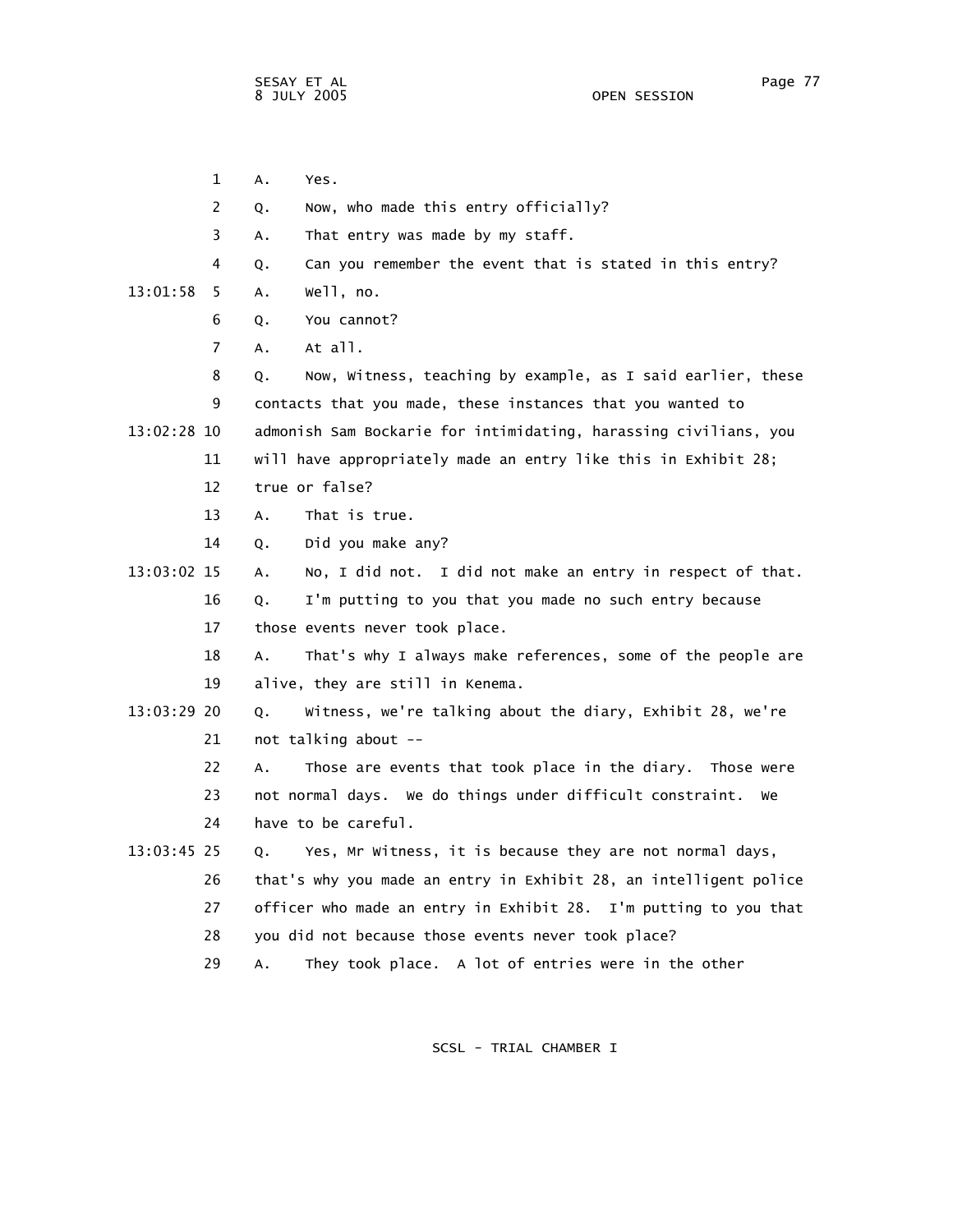1 diaries. All the entries of all the killings are made in our 2 diaries, all the killings. 3 Q. Mr Witness, I'm talking about the diary, Exhibit 28, not 4 other diaries. 13:04:18 5 A. This diary is the last diary to their reign. We have 6 diaries from the beginning of their reign. This is just the last 7 diary. Even this diary, there are some important entries that we 8 made. 9 Q. That you didn't make; is that what you are saying? 13:04:38 10 A. There are some important entries that we made in this diary 11 as well. 12 Q. If I were to refer to other entries, we will spend a week 13 here, Mr Witness. I want to refer you to the most important 14 here. 13:04:50 15 A. Every killing that was done in Kenema, the entry is in our 16 diary. We record everything; every important event, we record 17 it. 18 Q. Now, Witness, if I heard you correctly, you stated 19 yesterday, and perhaps today, that Mr BS Massaquoi was 13:05:24 20 re-arrested by a team led by a police officer called Fofanah? 21 A. Yes. 22 Q. Are you sure that's what happened? 23 A. I'm quite sure. The instruction came from xxx commissioner 24 after consulting with the brigade commander. They were giving 13:05:46 25 instructions to go and re-arrest them. 26 Q. Do you know who others they arrested? 27 A. Mosquito. He put the commissioner under gun point. 28 Q. Are you sure it was not the SOS, Secretary of State, 29 Kanneh?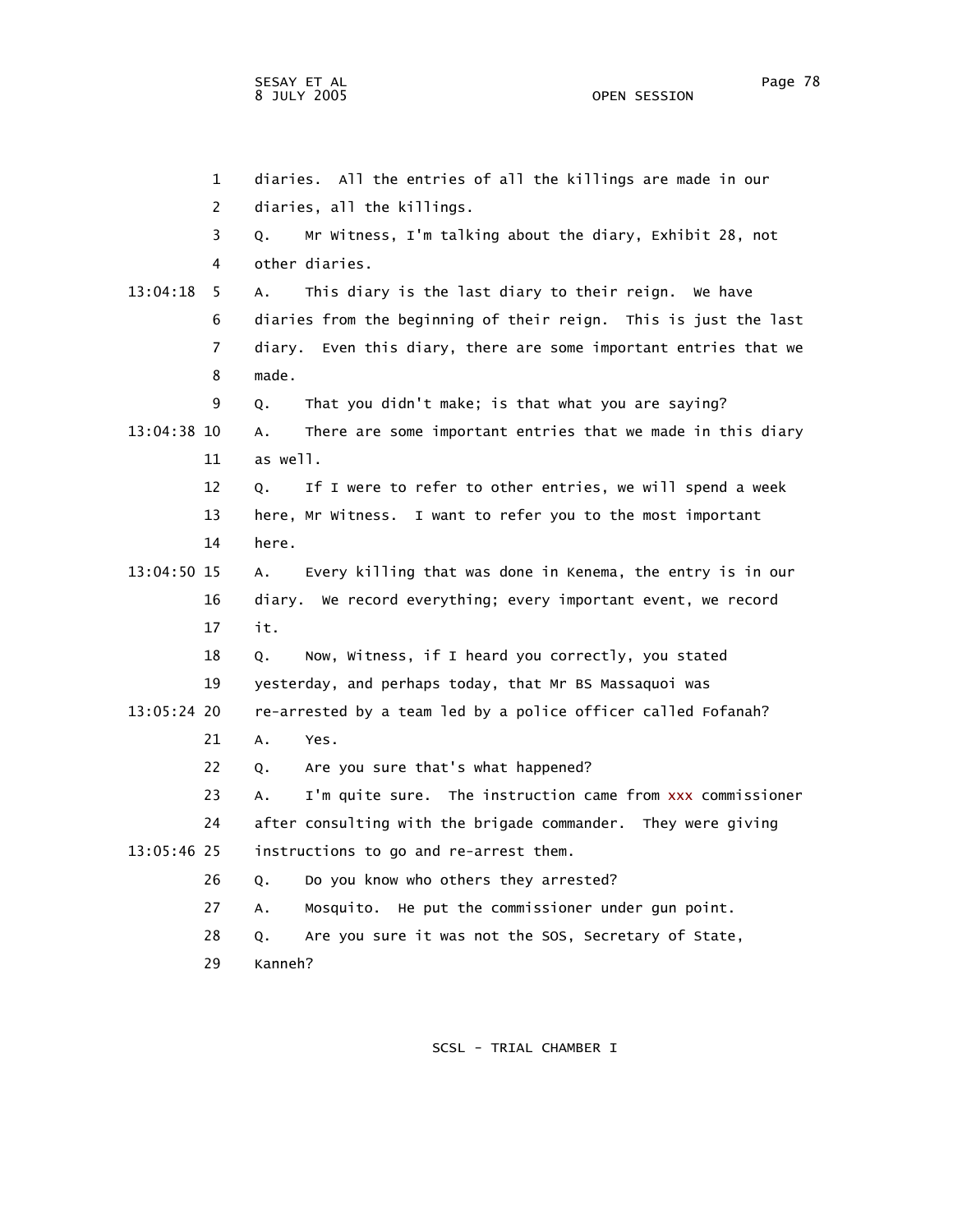OPEN SESSION

| 1             | Mosquito ordered the re-arrest of BS, otherwise he would<br>А.      |
|---------------|---------------------------------------------------------------------|
| 2             | blow up the commissioner and the police station.                    |
| 3             | JUDGE ITOE: Learned counsel, are you moving to a new                |
| 4             | episode or are you continuing on this?                              |
| 13:07:02<br>5 | MR TAKU: I'm continuing on this now.                                |
| 6             | JUDGE ITOE: I'm looking at the time.                                |
| 7             | MR TAKU: I'm continuing on this, Your Honour.                       |
| 8             | PRESIDING JUDGE: We're trying to find out if it is a                |
| 9             | suitable time to pause for lunch. We're not trying to cut you       |
| 13:07:17 10   | off.                                                                |
| 11            | MR TAKU: It is, Your Honour.                                        |
| 12            | JUDGE ITOE: Yes.                                                    |
| 13            | PRESIDING JUDGE: Very well. The Court will adjourn until            |
| 14            | 2.30.                                                               |
| 13:07:27 15   | [Luncheon recess taken at 1.04 p.m.]                                |
| 16            | $[RUF08JUL05D-RK]$                                                  |
| 17            | [On resuming at 2.43 p.m.]                                          |
| 18            | Mr Jordash, information has reached us<br>JUDGE THOMPSON:           |
| 19            | that your client is indisposed.                                     |
| 14:48:58 20   | MR JORDASH: I spoke to Mr Sesay at the end of the morning.          |
| 21            | He wasn't feeling very well at that stage. I asked him whether      |
| 22            | he was willing to proceed in the afternoon if he wasn't well        |
| 23            | enough to return, and he said he was happy for that to happen.      |
| 24            | The next witness is unlikely to be a contentious one and, I         |
| 14:49:21 25   | think, Mr Sesay was content therefore for that witness to           |
| 26            | My legal assistant Ms Shackleford -- could I just have<br>continue. |
| 27            | a brief moment, please?                                             |
| 28            | [Defence counsel confer]                                            |
| 29            | JUDGE THOMPSON:<br>Yes.                                             |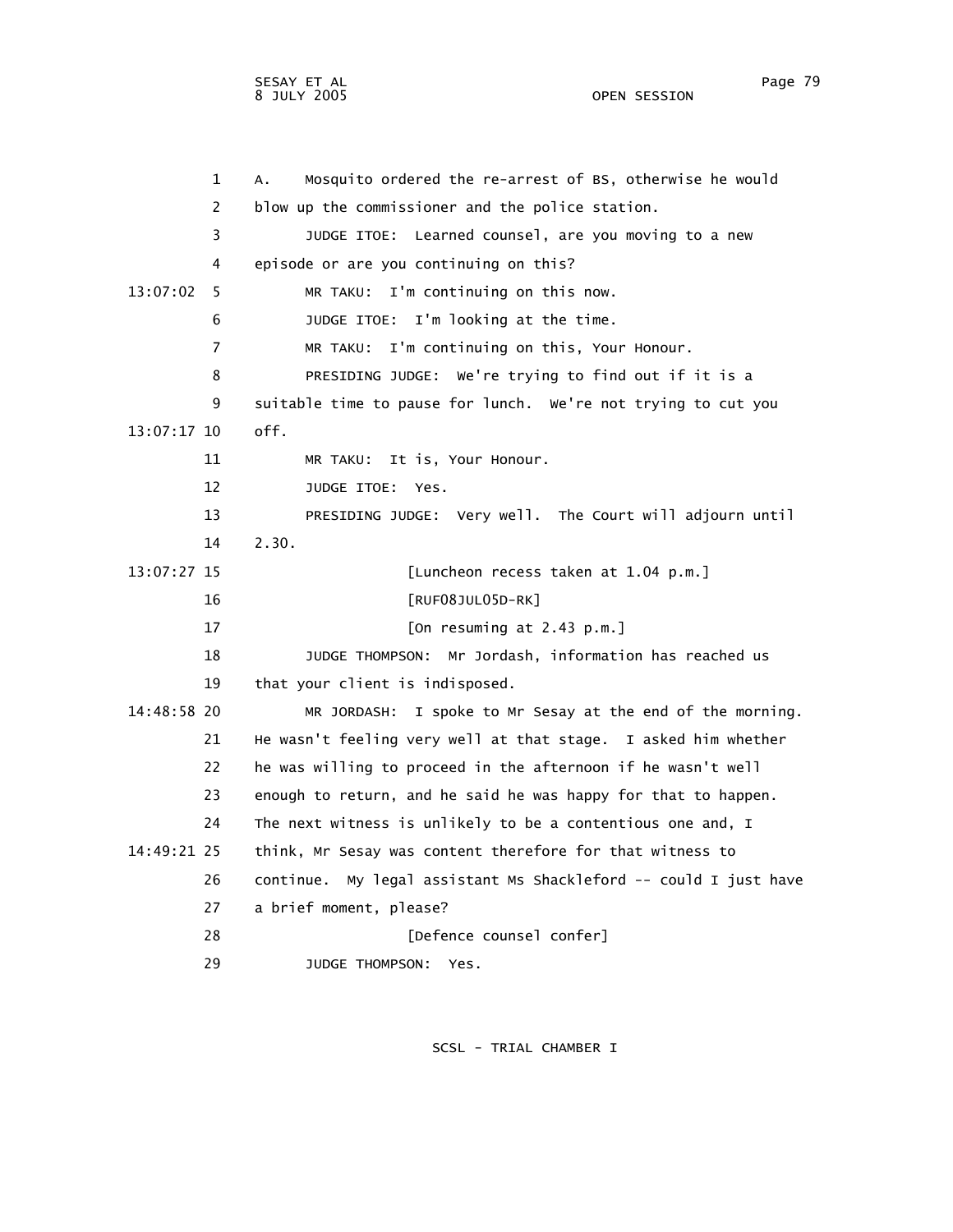1 MR JORDASH: He has a bad stomach. He is fine, but not fit 2 to attend court this afternoon. 3 JUDGE THOMPSON: Given the temporary indisposition, the 4 records will reflect this. You guarantee we can proceed in his 14:50:12 5 absence without invoking any special authority? 6 MR JORDASH: I have clear instructions that he is happy to 7 proceed in these circumstances. 8 JUDGE THOMPSON: Okay, then we will proceed. Learned 9 counsel for the second accused, will you continue your 14:50:17 10 cross-examination, please. 11 MR TAKU: Thank you, Your Honour. 12 Q. Good afternoon, Mr Witness. Before going on the break you 13 informed the Court that Mosquito came to the CID police station 14 in Kenema and pointed a gun in the head of the commissioner and 14:50:45 15 asked that Mr BS Massaquoi and his friends and others be 16 re-arrested and brought to him? 17 A. Yes. 18 Q. Are you sure that is what transpired, witness? 19 A. Exactly. 14:51:08 20 Q. So you're saying, to be very clear, that Mr BS Massaquoi 21 and the others were re-arrested and handed over to Mosquito. Is 22 that what you're saying? 23 A. Only BS Massaquoi was re-arrested and handed over to the 24 police for safe custody. He was still in the custody of the 14:51:39 25 police. Mr Brima Kpaka was sick and admitted at the Government 26 hospital Kenema. And the suspects were in the police custody.

27 Q. Eventually, if I'm right, they were handed over to

28 Mosquito?

29 A. Not to Mosquito, to the police when they were re-arrested.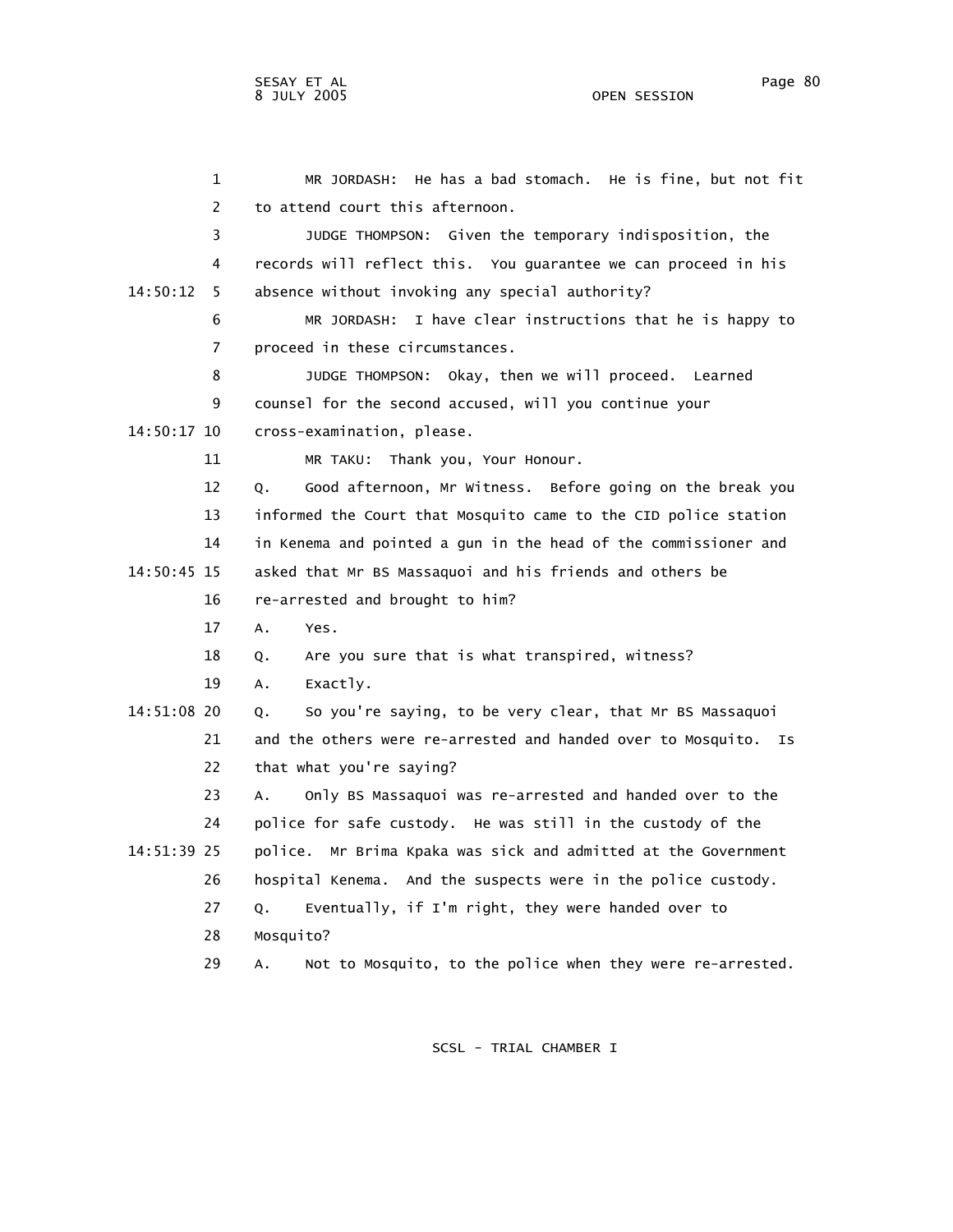OPEN SESSION

|             | $\mathbf{1}$   | They were in the custody of the police when the SOS East - that          |  |  |  |
|-------------|----------------|--------------------------------------------------------------------------|--|--|--|
|             | 2              | is, after two days - sent to collect all of them, and they were          |  |  |  |
|             | 3              | taken to the brigade headquarters.                                       |  |  |  |
|             | 4              | So just to confirm what you're saying can you -- you have<br>$Q_{\star}$ |  |  |  |
| 14:52:27 5  |                | Exhibit 28 before you, Witness?                                          |  |  |  |
|             | 6              | JUDGE THOMPSON: Mr Walker, would you make available                      |  |  |  |
|             | $\overline{7}$ | Exhibit 28 to the witness?                                               |  |  |  |
|             | 8              | THE WITNESS: Yes, I have it now.                                         |  |  |  |
|             | 9              | MR TAKU:                                                                 |  |  |  |
| 14:52:54 10 |                | Q. Do you see the date February, 6th Friday 1998?                        |  |  |  |
|             | 11             | PRESIDING JUDGE: Which page?                                             |  |  |  |

- 12 MR TAKU: Page 181, Your Honour.
- 13 JUDGE ITOE: And what entry?
- 14 MR TAKU: The entry is on the left, number eighth. The
- 14:53:17 15 date is February 6, 1998, Your Honour.

16 PRESIDING JUDGE: Entry number 6.

17 MR TAKU: Yes, from SN 8.

 18 Q. Let me try to read: "Lieutenant AB Touray, OC" - that is 19 officer in charge - "Military police and party arrived in the 14:53:49 20 office. Following suspects Andrew Quee, Issa Ansumana, 21 Abdulai Bockarie, Abdulai Saidu Quee, Brima S Massaquoi and John

- 22 Swaray are handed over to Lieutenant AB Touray on the orders of
- 23 Secretary of State East?
- 24 A. Yes.

## 14:54:27 25 Q. Does that reflect accurately what happened in that

- 26 instance?
- 27 A. Exactly.
- 28 Q. So, Witness, this entry does not say that these people were 29 handed over on the order of Mosquito?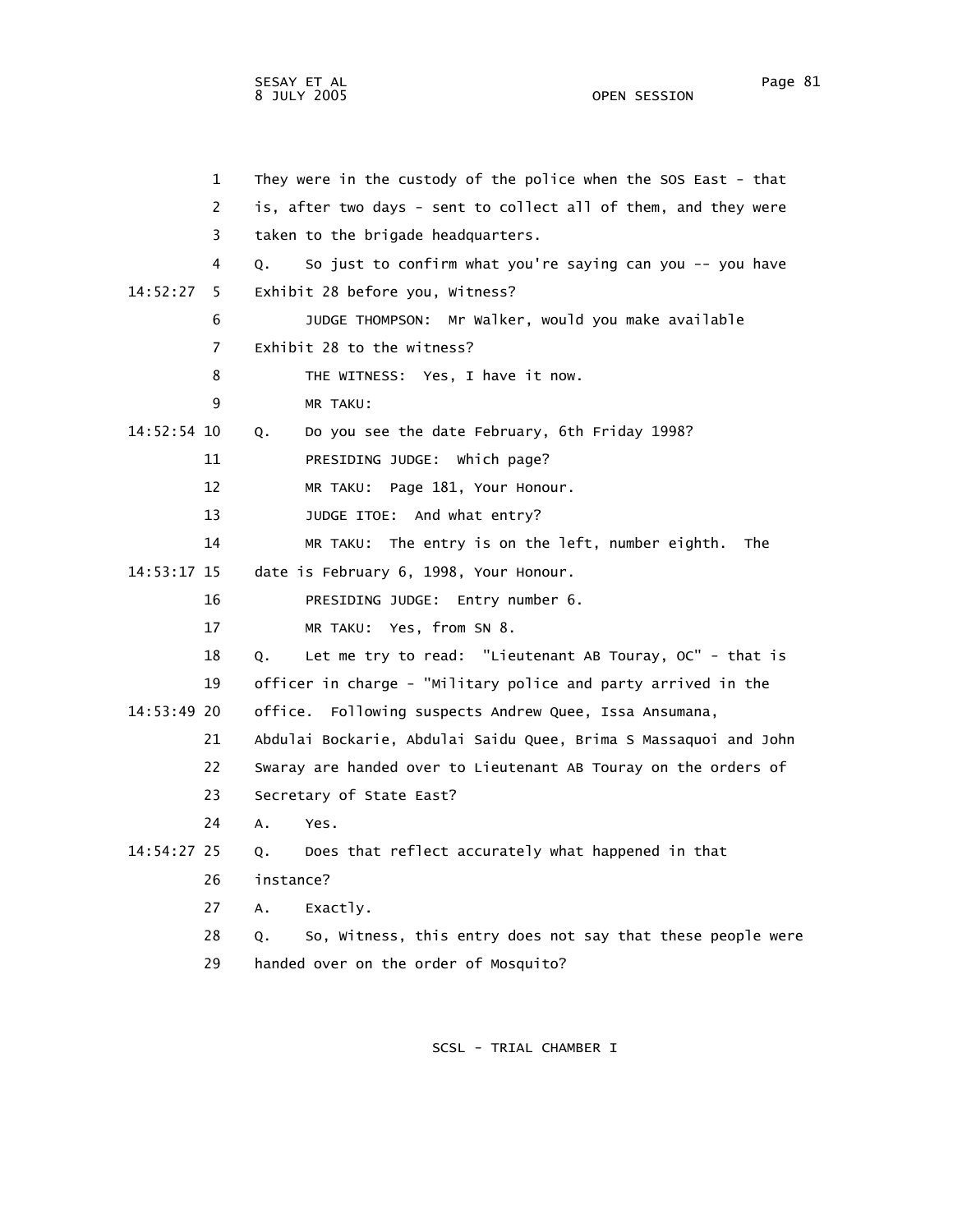|             | $\mathbf 1$    | PRESIDING JUDGE: This is not the evidence of the witness.           |
|-------------|----------------|---------------------------------------------------------------------|
|             | 2              | The witness has just told you that they re-arrested Massaquoi on    |
|             | 3              | the order of Mosquito. Once they had been re-arrested then they     |
|             | 4              | were transferred to the police as a result of the order of that     |
| 14:55:01    | 5              | SOS. He is not disputing what you are saying. This is exactly       |
|             | 6              | his evidence.                                                       |
|             | $\overline{7}$ | MR TAKU:                                                            |
|             | 8              | Now, Witness, this Secretary of State East, can you tell<br>Q.      |
|             | 9              | the Court his name again?                                           |
| 14:55:15 10 |                | This time around, they've already changed Eddie Kanneh.<br>А.<br>It |
|             | 11             | was now one Mr Mansaray. I still remember.                          |
|             | 12             | One Mr Mansaray?<br>Q.                                              |
|             | 13             | А.<br>Yes.                                                          |
|             | 14             | Do you know when that change took place?<br>Q.                      |
| 14:55:33 15 |                | I don't know the exact dates, but Eddie Kanneh was<br>А.            |
|             | 16             | subsequently changed and he was sent to Freetown and one            |
|             | 17             | Mr Mansaray came down to Kenema and he was there as Secretary of    |
|             | 18             | State until this time.                                              |
|             | 19             | Could it be sometime in January 1998?<br>Q.                         |
| 14:55:53 20 |                | Yes, he was there until that time.<br>Α.                            |
|             | 21             | who appointed him?<br>Q.                                            |
|             | 22             | Johnny Paul Koroma.<br>А.                                           |
|             | 23             | Do you know who appointed Mosquito as an operational<br>Q.          |
|             | 24             | commander?                                                          |
| 14:56:17 25 |                | A. No, I don't know.                                                |
|             | 26             | But surely he was not appointed by Johnny Paul Koroma?<br>Q.        |
|             | 27             | Maybe he was appointed by Johnny Paul Koroma.<br>Α.                 |
|             | 28             | But you do not know?<br>Q.                                          |
|             | 29             | well, he was their leader, perhaps he was appointed by him.<br>Α.   |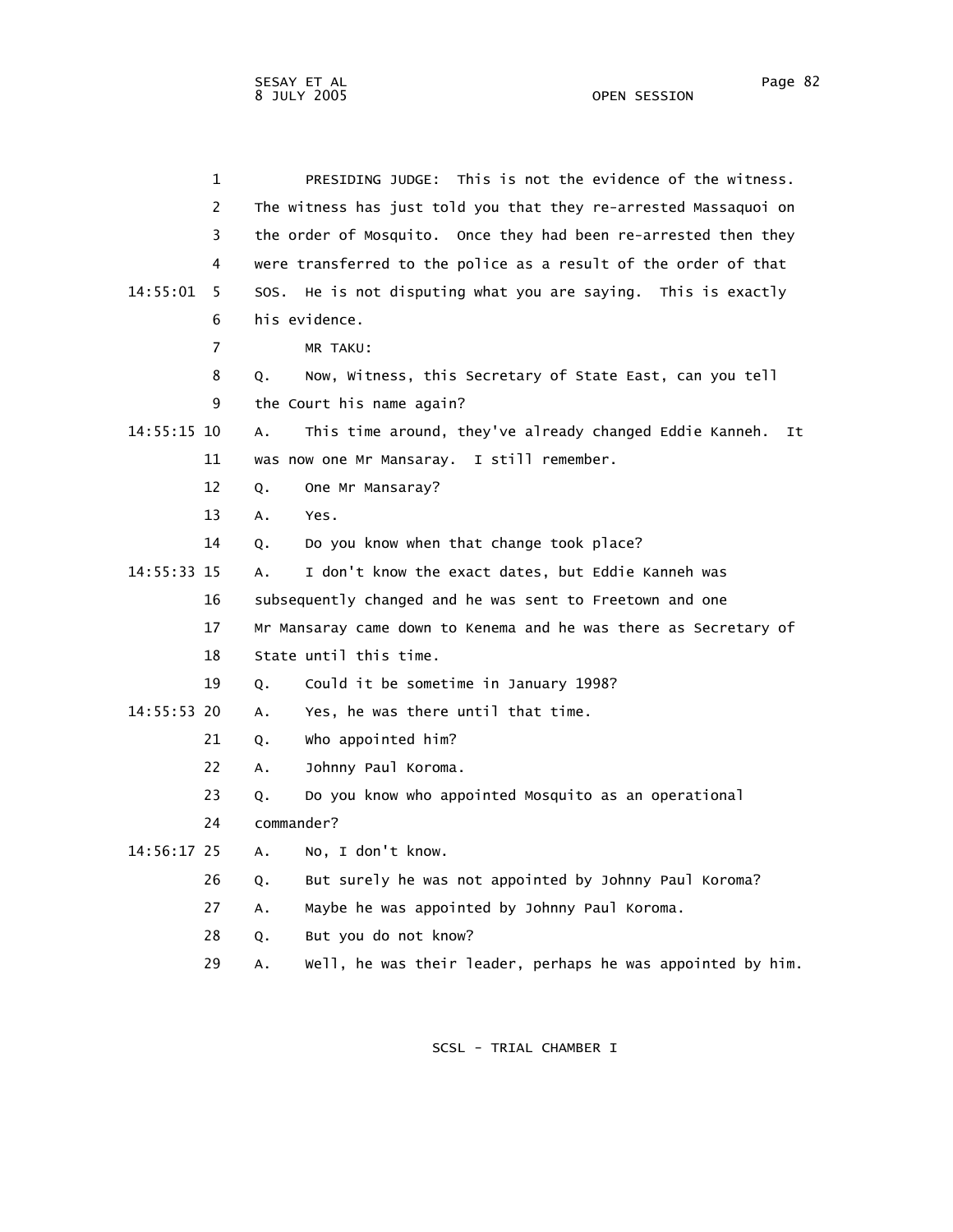OPEN SESSION

 1 Q. I want to be very sure. Was he appointed by him or not? 2 A. [Inaudible] I don't know. 3 Q. Witness, let's just clarify one point. Within this period, 4 from the 25th of May 1997 to February 1998, you said the market 14:56:59 5 in Kenema was functioning normally? 6 A. Not normally; the market was functioning, but not in that 7 normal form anyway. 8 Q. Vehicles were circulating? 9 A. Sometimes people go to the markets to sell their goods, 14:57:18 10 sometimes they are shooting all over the towns and you don't see 11 any market women in the market. 12 Q. In effect, these people, these combatants who instituted 13 the flag trick when they seized the money from the passers-by, 14 they went to buy provisions for themselves the market? 14:57:55 15 A. Yes. 16 Q. And there was normal circulation by vehicles around Kenema 17 Town? 18 A. Normal what? 19 Q. Vehicles. 14:58:03 20 A. On and off, yes. 21 Q. And vehicles would leave Tongo Field and come to Kenema 22 Town? 23 A. Yes, on and off. 24 Q. You stated earlier today -- you testified today about 14:58:46 25 looting in Kenema Town. 26 A. Yes. 27 Q. And other [indiscernible] admitted that some armed men from 28 time to time broke into certain houses and looted property? 29 A. Yes.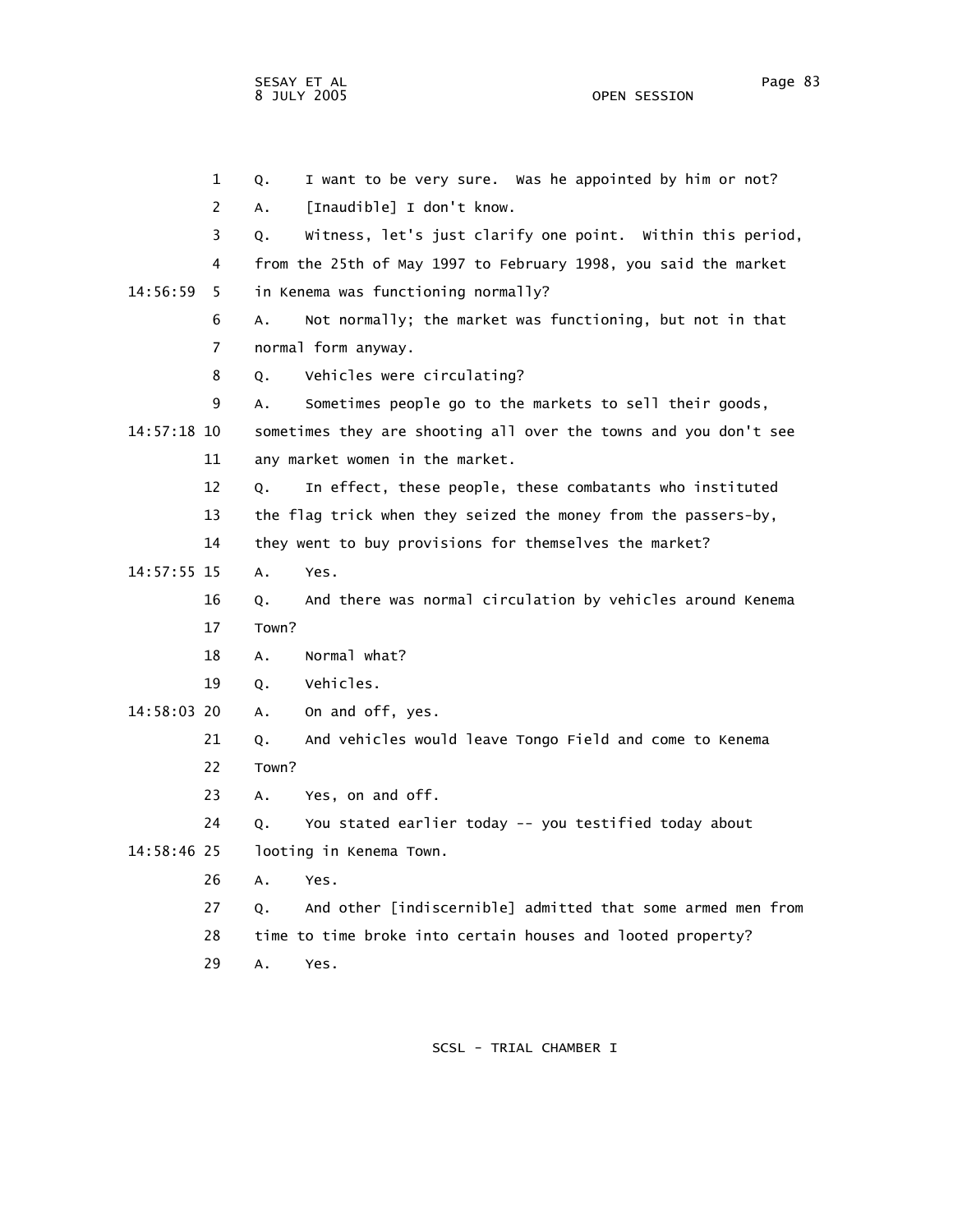1 Q. And some of those cases were reported to the police? 2 A. Yes. 3 Q. Now, Witness, you will help us to identify some -- those 4 cases that were reported to police were recorded in the station 14:59:33 5 diary? 6 A. Of course. 7 Q. Let's go to page 22. Before we look at that page, I'm 8 sorry, Witness. Now, these people you identified today as 9 People's Army, how were they normally dressed? 15:00:01 10 A. They were dressed in mufti, the plain cloth, jean trousers, 11 T-shirt, well armed with AK-47 rifles, sometimes with RPG, and so 12 forth. 13 Q. On the other day you testified that some of the people were 14 killed, who died, on the assault on the house belonging to the 15:00:26 15 Kamajors, that they were not dressed in Kamajor uniform? 16 A. In the house along Mambu Street, they were all dressed in 17 plain cloth, no Kamajor uniform at all. 18 Q. Can you tell the Court how the Kamajor uniform looked like? 19 A. Yes. 15:00:46 20 Q. Tell the Court. 21 A. The Kamajor uniform contained some talisman. Sometimes 22 they all wear blue, sometimes green, sometimes brown, and they 23 put talisman all over their bodies with horns, cowries. They 24 just dressed like that. 15:01:16 25 Q. What about members of the AFRC, Sierra Leonean Army, how 26 were they dressed? 27 A. They dress in their full combat uniforms. Sometimes they 28 wear the trousers, the boots, the hat, the T-shirt. Sometimes 29 they wear the full combat.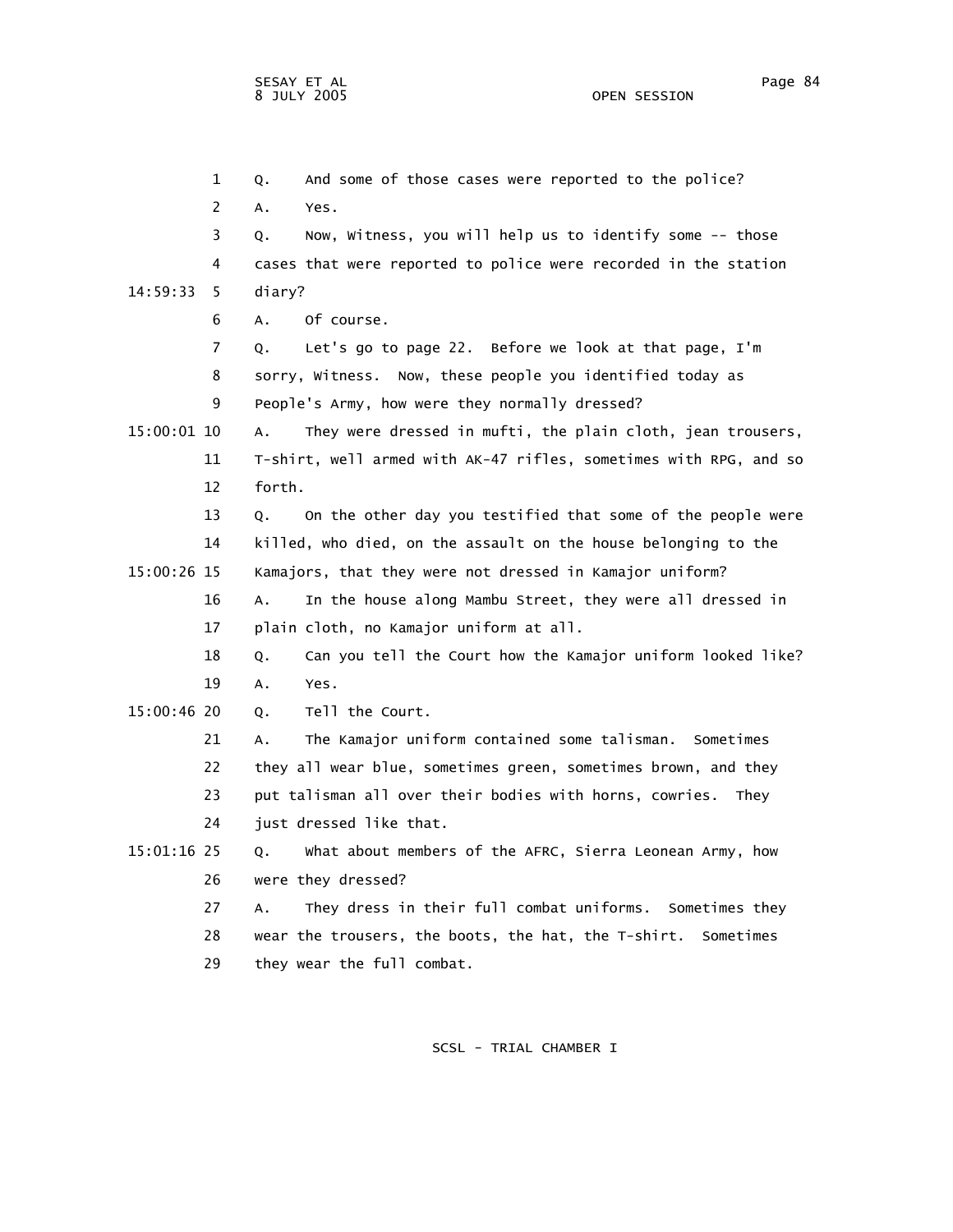OPEN SESSION

|               | $\mathbf{1}$ | What about members of the Sierra Leone Army that remained<br>Q.   |
|---------------|--------------|-------------------------------------------------------------------|
|               | 2            | loyal to the ousted government; how were they dressed?            |
|               | 3            | They escaped to Lungi, so they were there with ECOMOG.<br>Α.      |
|               | 4            | Were all these groups armed, Kamajors, for example?<br>Q.         |
| 15:02:04      | 5            | Initially they were armed, yes. But they were driven out<br>А.    |
|               | 6            | of the Kenema township. Some of the rebels were armed, some were  |
|               | 7            | without arms. But the majority were armed.                        |
|               | 8            | And you told the Court yesterday that in Kenema Town the<br>Q.    |
|               | 9            | AFRC had their headquarters different from the RUF; in fact, they |
| 15:02:39 10   |              | were at No. 41 Hangha Street.                                     |
|               | 11           | No, that is not my statement.<br>А.                               |
|               | 12           | JUDGE THOMPSON: That is a misrepresentation of his                |
|               | 13           | evidence.                                                         |
|               | 14           | MR TAKU: That is why I am asking him to confirm or to deny        |
| $15:02:54$ 15 |              | it.                                                               |
|               | 16           | PRESIDING JUDGE: No, you said, "You said yesterday in your        |
|               | 17           | evidence" that they had two definite headquarters. That is not    |
|               | 18           | his evidence.                                                     |
|               | 19           | MR TAKU:                                                          |
| 15:02:59 20   |              | Now, tell me, Guinea Base who were the persons, which group<br>Q. |
|               | 21           | was based at the Guinea Base?                                     |
|               | 22           | Guinea Base, both the RUF rebels and the AFRC juntas were<br>A.   |
|               | 23           | there. Even the very brigade headquarters was manned by both      |
|               | 24           | AFRC and the rebels. They resident at the NIC building at along   |
| $15:03:30$ 25 |              | Dama Road, Kenema, where Mosquito stayed you could find the       |
|               | 26           | rebels there as well as the AFRC juntas. The secretariat along    |
|               | 27           | 14 Hangha Road, you can find the RUF rebels and the AFRC juntas   |
|               | 28           | there as well.                                                    |
|               | 29           | There was no separate headquarters; both<br>PRESIDING JUDGE:      |
|               |              |                                                                   |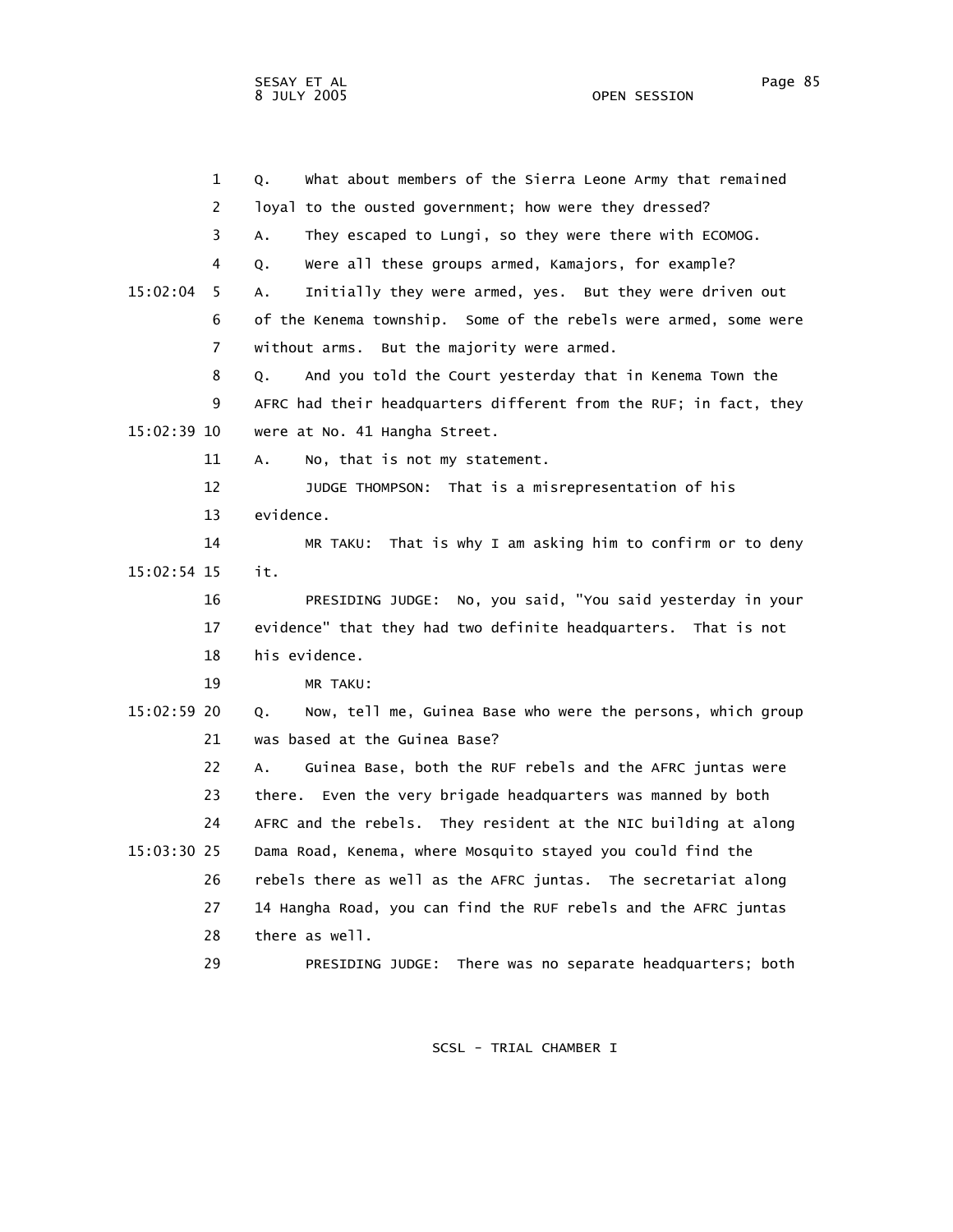1 AFRC/RUF at all of these locations. 2 THE WITNESS: You find them at all locations, you find them 3 together doing things in common. 4 MR TAKU: 15:04:02 5 Q. Now, Witness, is it your understanding that the AFRC 6 secretariat was for civilian administration? 7 A. Yes that was my understanding. 8 Q. And who was in control of that office? 9 A. There was a lieutenant, I cannot remember his name offhand. 15:04:30 10 There were some civilians there working there. 11 JUDGE ITOE: The question was who was in control of that 12 office. 13 THE WITNESS: One lieutenant whose name I cannot remember 14 now. 15:04:49 15 Q. And the military police, where was their office? 16 A. At the brigade headquarters at the Government reservation, 17 Kenema. 18 Q. Who was in control of that office? 19 A. It was one captain, one captain was in charge of the -- 15:05:12 20 Captain Kellie was in charge of the military police. 21 Q. Of the military police? 22 A. Yes. 23 PRESIDING JUDGE: What is the name of the captain. 24 MR TAKU: Captain Kellie, K-E-L-L-I-E. 15:05:29 25 Q. Within this period, the time frame from the 25th of May to 26 February were some of the policemen promoted by the junta? 27 A. Yes, yes. 28 Q. How many from there? 29 A. I don't know the number, but some of them were promoted.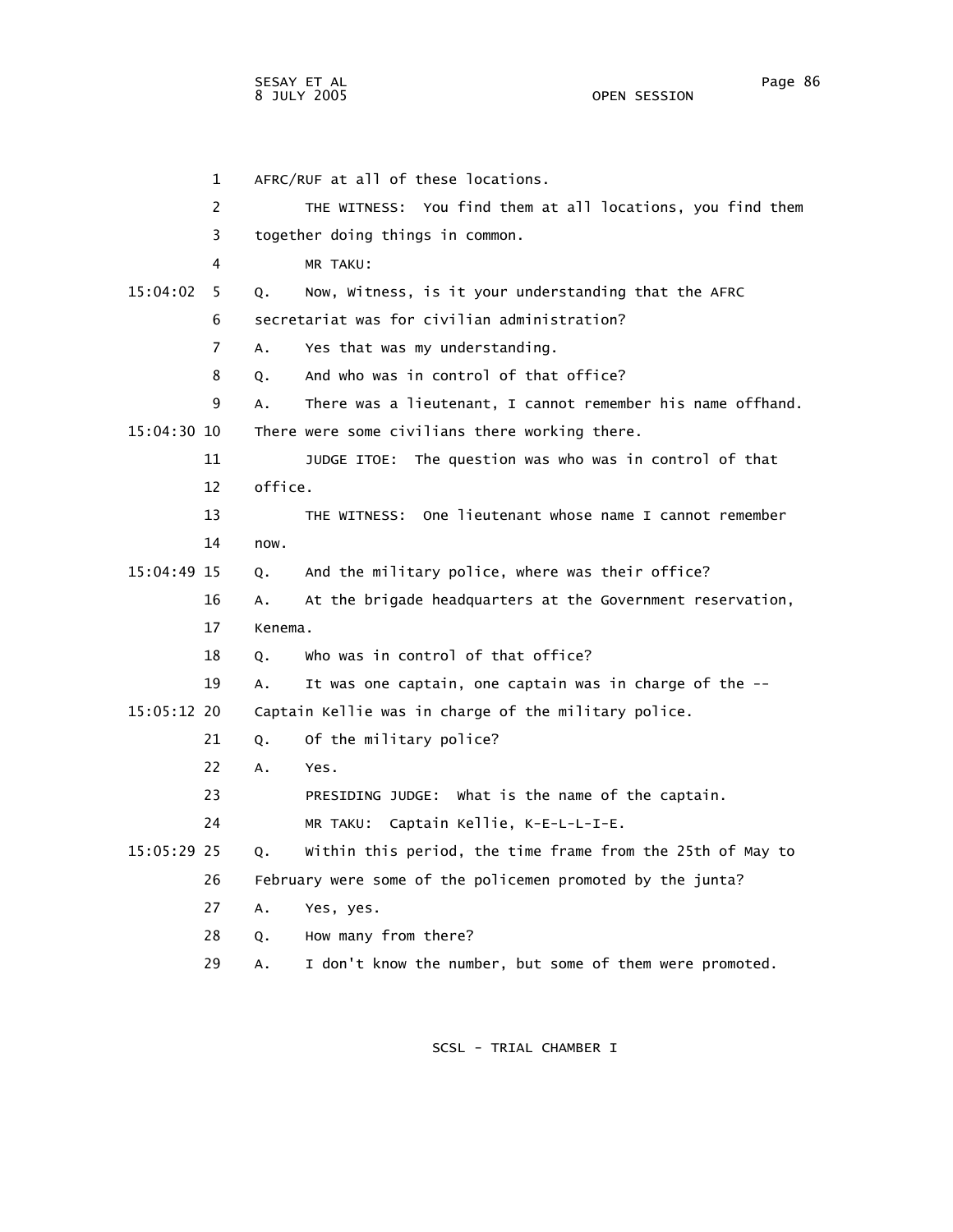|               | $\mathbf{1}$   | Q.         | By whom?                                                         |
|---------------|----------------|------------|------------------------------------------------------------------|
|               | $\overline{2}$ | Α.         | By the AFRC junta.                                               |
|               | 3              | Q.         | Do you know who in the AFRC junta that effected this             |
|               | 4              | promotion? |                                                                  |
| 15:06:03      | 5.             | Α.         | That is the authorities of the AFRC junta.                       |
|               | 6              | Q.         | And within this period you received your monthly salary          |
|               | $\overline{7}$ |            | without any difficulties?                                        |
|               | 8              | Α.         | We received salary under hard constraint.                        |
|               | 9              | Q.         | Now, back this time to this Exhibit 28. When complaints          |
| 15:06:43 10   |                |            | were made, you or your men mentioned that you recorded           |
|               | 11             |            | accurately?                                                      |
|               | 12             | A.         | Yes.                                                             |
|               | 13             | Q.         | The complaints that were made?                                   |
|               | 14             | А.         | Yes.                                                             |
| 15:06:56 15   |                | Q.         | For example, if a complaint was made against the People's        |
|               | 16             |            | Army you would make that recording?                              |
|               | 17             | A.         | Yes.                                                             |
|               | 18             | Q.         | If it was made against unidentified armed men that               |
|               | 19             |            | recording would be reflected?                                    |
| $15:07:08$ 20 |                | A.         | Yes.                                                             |
|               | 21             | Q.         | Now look at page 22 of Exhibit 28. The entry is 19.              |
|               | 22             | А.         | Yes, I've seen it.                                               |
|               | 23             | Q.         | Can you read it out, please for the Court?                       |
|               | 24             | Α.         | "David Lahai of No. 17 Hindowa street, Kenema arrived in         |
| 15:07:40 25   |                |            | the office and reported that on the 5th January 1998 at about    |
|               | 26             |            | 11.40 p.m. a gang of armed men surrounded the house at the above |
|               | 27             |            | address, damaged the doors and entered the rooms, stole various  |
|               | 28             |            | articles, including one Yamaha 100 with registration W29789,     |
|               | 29             |            | value to follow.<br>CPO informed.<br>D Corporal 6006 dealing."   |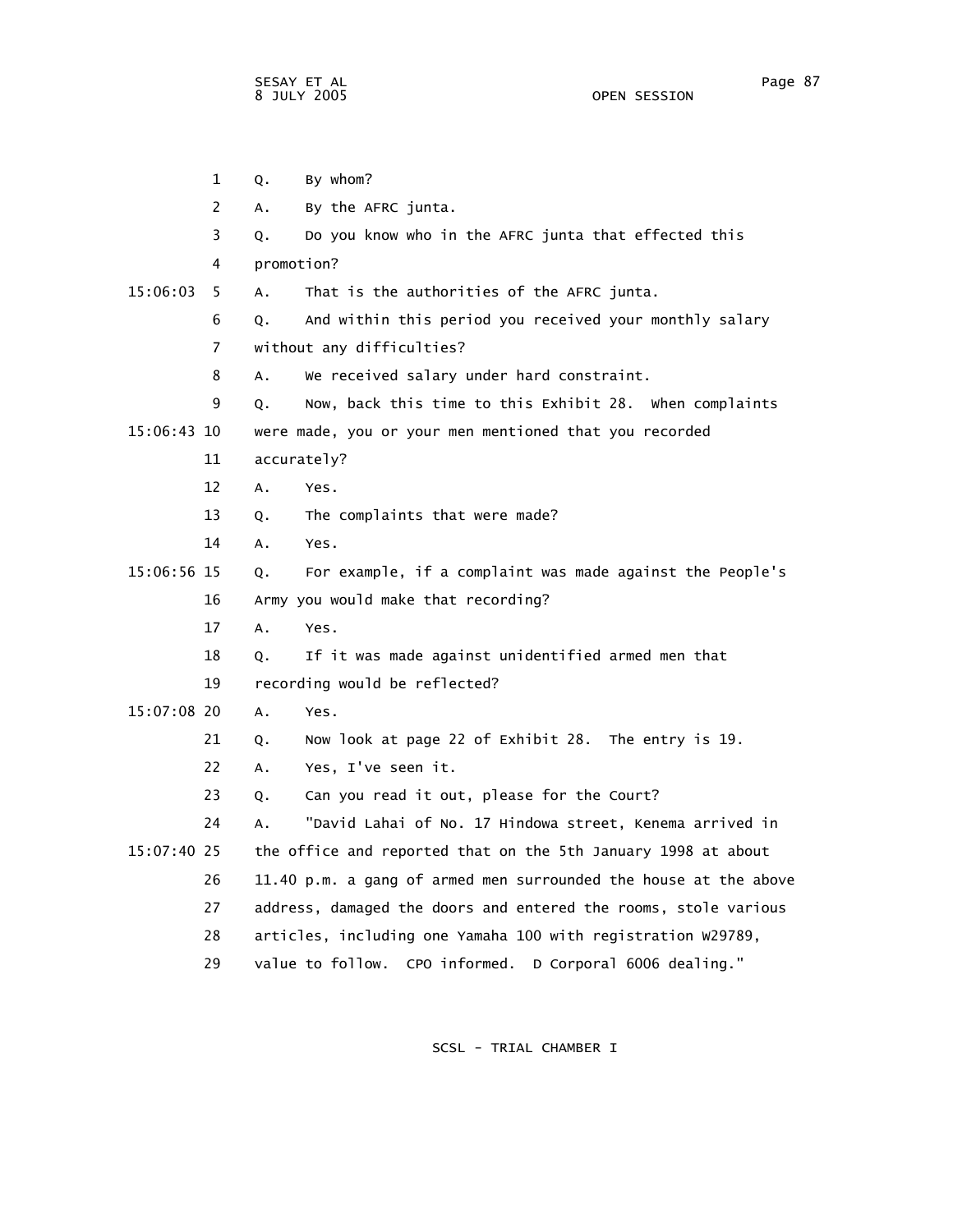1 Q. Does that reflect accurately the complaint that was made? 2 A. Yeah. 3 Q. Turn to page 43. Entry 11, can you read that out? 4 A. Okay. 15:09:09 5 "Hassan Jalloh of 10 Olu Williams Street, Kenema arrived 6 and reported that on today's date, 19 January 1998, at about 0326 7 hours, armed men dressed in military fatigues broke and entered 8 into his house and made away with various articles, value to 9 follow. OC informed." 15:09:54 10 Q. Page 45, please. This is 20, entry number 20. 11 A. Mm-hmm. 12 Q. Yes, can you read that out? 13 A. "James Sankoh of 15 Kaisamba Terrace, Kenema arrived in the 14 office and reported that on Sunday during the afternoon hours 15:10:27 15 armed men dressed in combat took his vehicle, vehicle tire, 750 16 by SD and went with it; value 180,000 Leones. SO CID, Inspector 17 Hyde informed." 18 Q. Page 51. I can't read the entry right here, but the third 19 entry from the top. 15:11:07 20 A. "PC 5060 Dauda Turay of Kenema Police Station arrived in 21 the office and reported that on today's date, 19 January 1998, at 22 about 2000 hours, 9 Ngombulango Street, Kenema he was threatened 23 to be killed with a rifle by one Mustapha attached at the 24 military police branch, brigade headquarters. NCO in charge 15:11:45 25 shift informed." 26 Q. Now, Witness, you listened to all these entries, you've 27 read them out. In fact, these do not talk about People's Army. 28 They talk about particular, groups of persons, described in the 29 entries.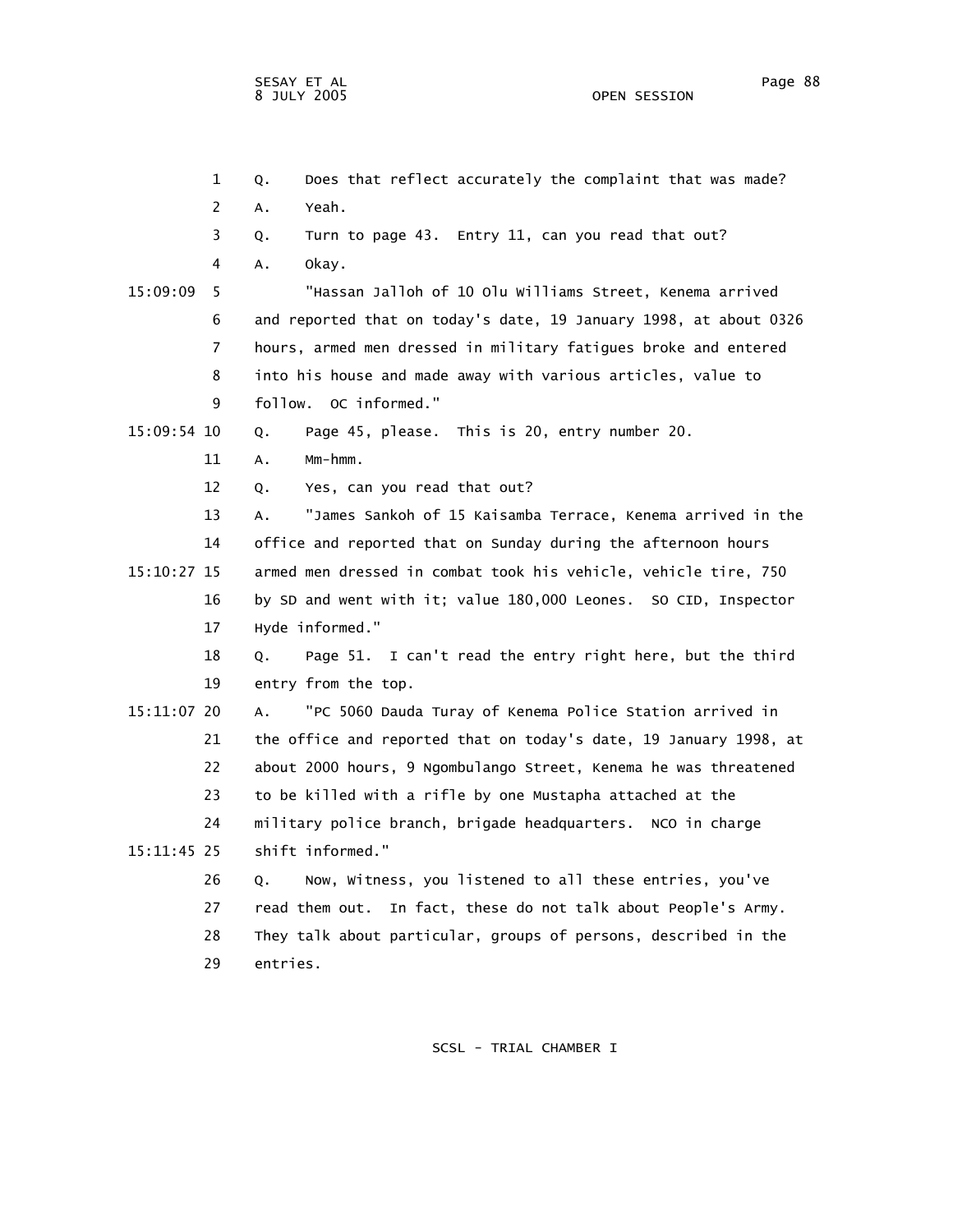|             | $\mathbf 1$ | Some armed men dressed in fatigue. Armed men dressed in<br>А.     |
|-------------|-------------|-------------------------------------------------------------------|
|             | 2           | combat.                                                           |
|             | 3           | Exactly. That is what it says.<br>Q.                              |
|             | 4           | А.<br>Yes.                                                        |
| 15:12:16    | 5           | Now, you also stated today that there were complaints<br>Q.       |
|             | 6           | brought by the People's Army to the police station and they       |
|             | 7           | record it. A complaint brought against the People's Army, you     |
|             | 8           | also record it. Do you remember that?                             |
|             | 9           | Complaint against the RUF rebels, yes.<br>Α.                      |
| 15:12:39 10 |             | Now, let's look through entry -- look at page 47. No, I'm<br>Q.   |
|             | 11          | sorry, page 131. I'm sorry, I'm sorry. Page 131.                  |
|             | 12          | Α.<br>One.                                                        |
|             | 13          | 131.<br>Yes, Witness. Can you look at the very first entry<br>Q.  |
|             | 14          | on Friday, 30 January 1998?                                       |
| 15:13:23 15 |             | A.<br>Yes.                                                        |
|             | 16          | I think it starts from page 130. Friday 13th January 1998,<br>Q.  |
|             | 17          | the entry is from 53, can you read that out, right at the bottom? |
|             | 18          | "Lieutenant Augustine L Momoh of Guinea Base, Kenema<br>Α.        |
|             | 19          | arrested and brought in Musu Jalloh of No. 82 Hangha Road, Kenema |
| 15:14:01 20 |             | and reported on Wednesday 28 January 1998 at about 9.00 a.m. to   |
|             | 21          | 10.00 p.m. along Hangha Road, Kenema he entrusted one Robin 3     |
|             | 22          | inches bailing machine to the latter, value 500,000 Leones, for   |
|             | 23          | the purpose of safe-keeping which latter converted to her own use |
|             | 24          | and benefit. CPO and OC CID informed."                            |
| 15:14:33 25 |             | Look at page 70, entry number 34. Can you see that?<br>Q.         |
|             | 26          | Yeah.<br>Α.                                                       |
|             | 27          | Can you read that out for the Court?<br>Q.                        |
|             | 28          | "One Idrissa Koroma of No. 8 Koker Street, Kenema, arrived<br>А.  |
|             | 29          | in the office and reported that on today's date, 22nd January     |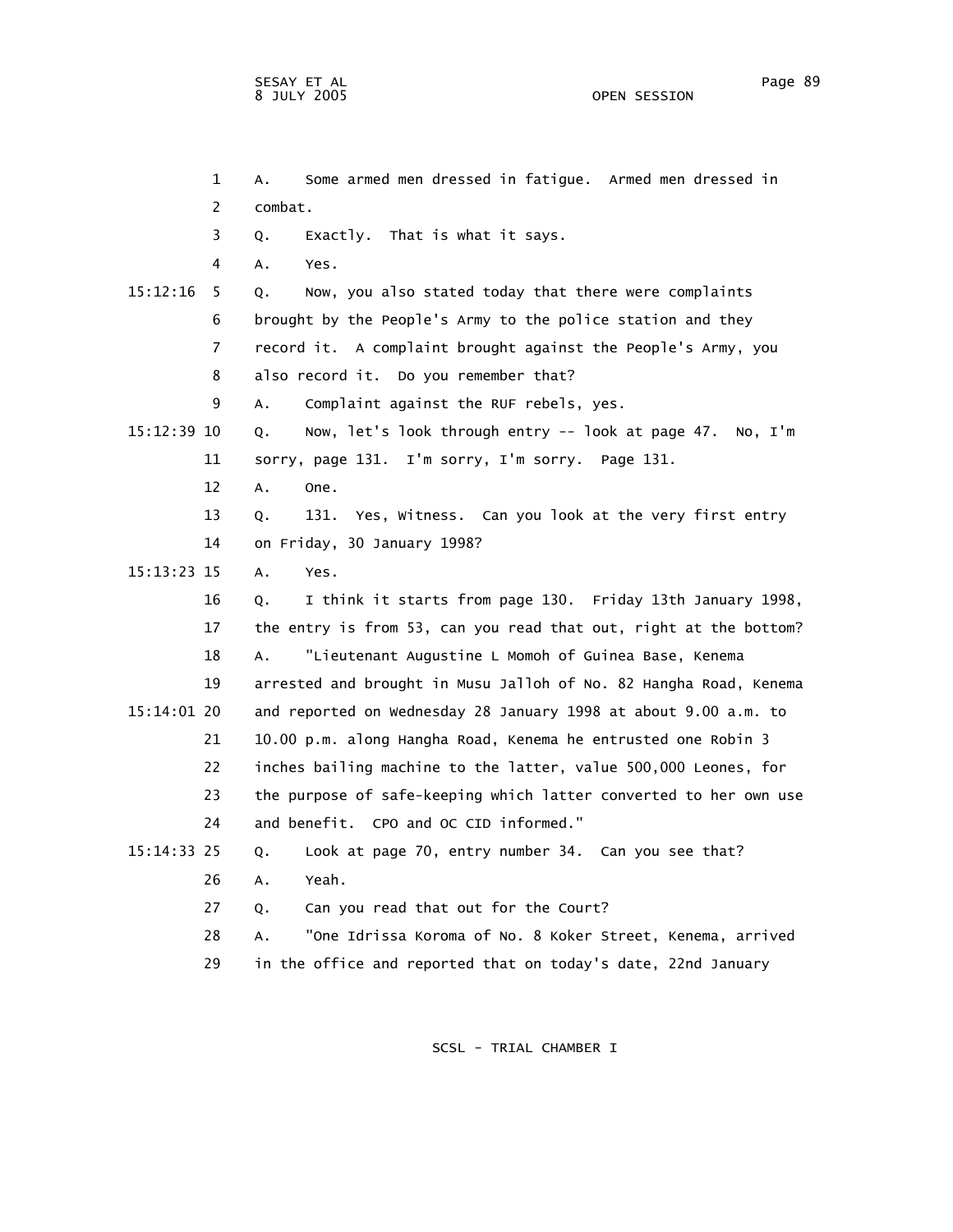1 1998, one Sergeant Morison, a member of the People's Army 2 threatened to kill him. OC CID informed." 3 Q. And look at page 78. The entry 30. 4 A. One Prince Moiwa George of No. 4 George Street, Kenema 15:15:56 5 arrived in the office and reported that on 21/1/98 about 7.30 6 p.m. Hawa Richy of 5 Johnny Lane led one Mustapha and another 7 man, both of People's Army, to beat him or kill him. SO and OC 8 CID informed. 9 Q. Let's look at 134. 15:16:49 10 PRESIDING JUDGE: Open your mic, please. 11 MR TAKU: 12 Q. Just one minute. Gentlemen, page 70. 13 A. 70. 14 Q. Yes. 134. That is on the Thursday 22nd January 1999, the 15:17:36 15 entry 134. Please read it out. 16 PRESIDING JUDGE: He just read it. 17 MR TAKU: Okay, yes. My understanding is that he has not 18 completed reading, Your Honour. 19 Q. So why don't you read again? 15:17:55 20 JUDGE THOMPSON: How many samples are you using? 21 PRESIDING JUDGE: What do you mean he didn't read it? I 22 was following what he was saying. He read it all. 23 JUDGE THOMPSON: How many samples do you intend to use? 24 Because we've had about three or four samples and we're awaiting 15:18:16 25 the question. 26 Counsel. Please sit down, Mr -- 27 MR JORDASH: Could I just assist my learned friend? "Am 28 dealing" -- "CID informed, I am dealing" were left out. 29 JUDGE THOMPSON: Counsel, do you accept that?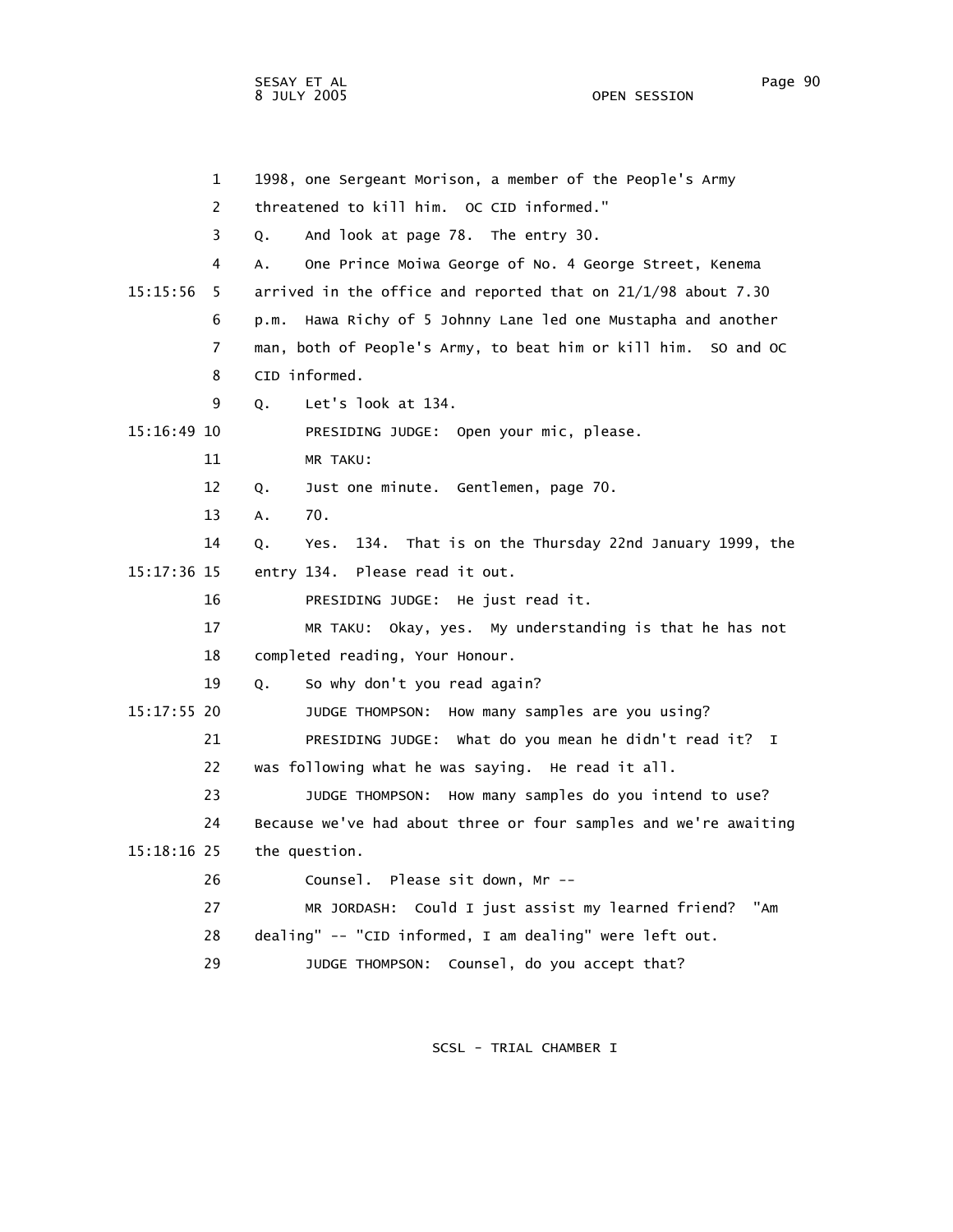|             | $\mathbf 1$    | MR TAKU: Yes, Your Honours. Thank you very much.                 |
|-------------|----------------|------------------------------------------------------------------|
|             | $\overline{2}$ | No, left out by the witness, I meant.<br>MR JORDASH:             |
|             | 3              | JUDGE THOMPSON:<br>I see, thanks.                                |
|             | 4              | MR TAKU:                                                         |
| 15:18:44    | 5<br>Q.        | Now, witness, from all the entries you've read, you've seen      |
|             | 6              | the complaints against the People's Army were brought to the     |
|             | 7              | police?                                                          |
|             | 8<br>Α.        | Yes.                                                             |
|             | 9<br>Q.        | And the police investigated?                                     |
| 15:19:00 10 | А.             | Yes.                                                             |
|             | 11<br>Q.       | And is there any entry here that these people refused to         |
|             | 12             | cooperate with the police in the course of the investigation?    |
|             | 13             | I'm not sure I understood who he meant by<br>MR HARRISON:        |
|             | 14             | "these people".                                                  |
| 15:19:41 15 |                | I mean the People's Army.<br>MR TAKU:                            |
|             | 16             | I have to object to the form of the question.<br>MR HARRISON:    |
|             | 17             | He is asking the witness to review the whole exhibit and then    |
|             | 18             | respond and it is not an exercise the witness has gone through.  |
|             | 19             | My concern really is that the three or<br>JUDGE THOMPSON:        |
| 15:20:03 20 |                | four samples have been read out by the witness and the           |
|             | 21             | presumption here is that there is a common theme, Counsel.<br>So |
|             | 22             | the question really is what?                                     |
|             | 23             | MR TAKU: The question really is that --                          |
|             | 24             | JUDGE THOMPSON: Using those samples that he has read out,        |
| 15:20:18 25 |                | what is the common thread or theme that you're trying to put     |
|             | 26             | across or question him on?                                       |
|             | 27             | MR TAKU: It is that the People's Army submitted themselves       |
|             | 28             | to the rule of law.                                              |
|             | 29             | JUDGE THOMPSON: Submitted themselves. Well, put it to            |
|             |                |                                                                  |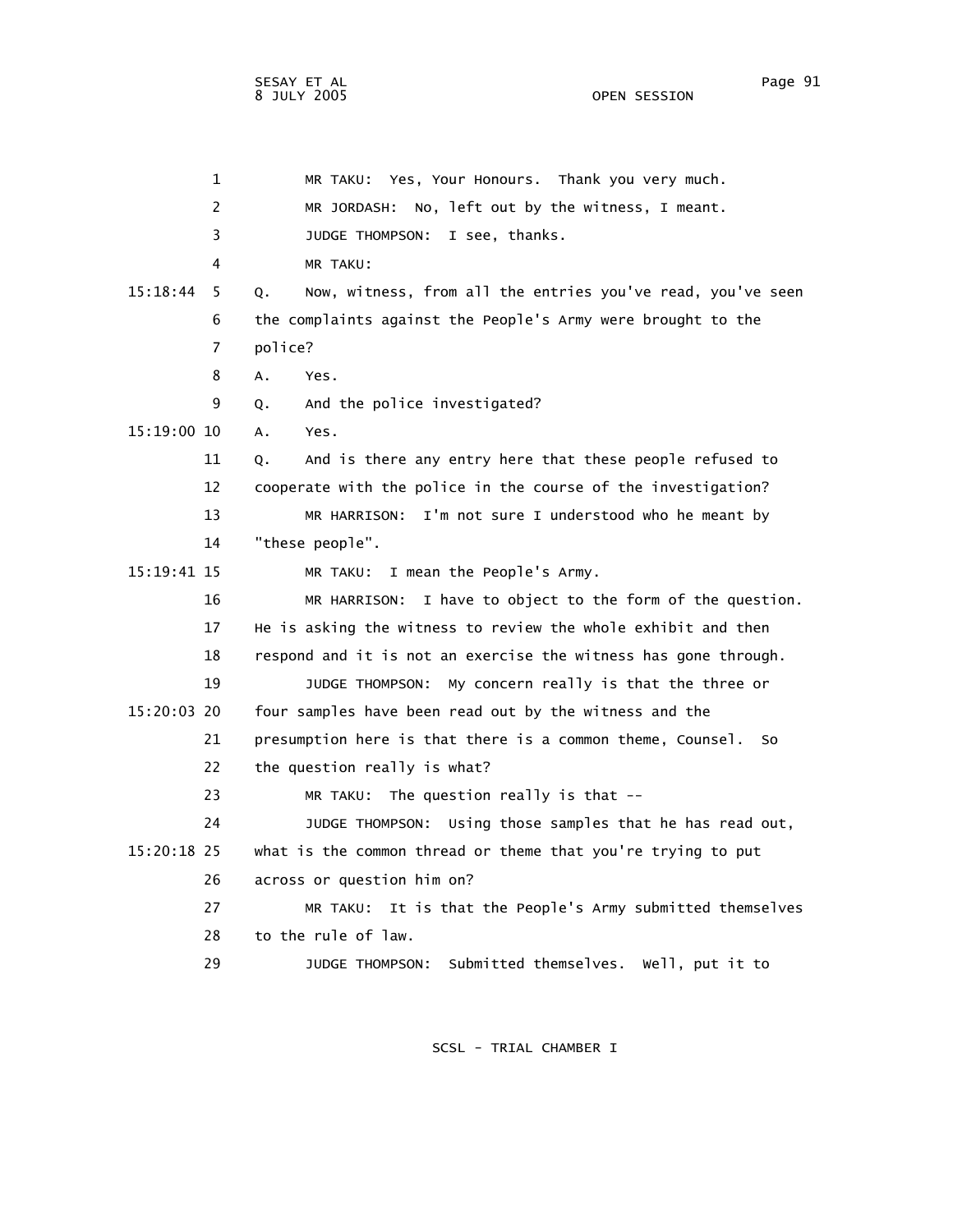|             | $\mathbf 1$    | him.                                                                             |
|-------------|----------------|----------------------------------------------------------------------------------|
|             | 2              | MR TAKU:                                                                         |
|             | 3              | I put to you that the People's Army within this period in<br>Q.                  |
|             | 4              | Kenema, submitted themselves to the rule of law?                                 |
| 15:20:49    | 5              | Α.<br>NO.                                                                        |
|             | 6              | PRESIDING JUDGE: I think there is a huge margin between                          |
|             | $\overline{7}$ | reporting an incident and then submitting to the rule of law.                    |
|             | 8              | We've got an answer. He said no, he<br>JUDGE THOMPSON:                           |
|             | 9              | disagrees with you.                                                              |
| 15:21:03 10 |                | MR TAKU:                                                                         |
|             | 11             | Now, witness, let me move to an entirely different area.<br>Q.                   |
|             | 12             | You remember that this morning and yesterday you talk about one                  |
|             | 13             | -- whom did you say was in charge of the mining fields in Tongo                  |
|             | 14             | Field?                                                                           |
| 15:21:26 15 |                | In charge of the mining field?<br>Α.                                             |
|             | 16             | Banya, do you remember that name, Banya?<br>Q.<br>Yes.                           |
|             | 17             | Yeah, I remember that name but I didn't say he was in<br>Α.                      |
|             | 18             | charge of the mining field.                                                      |
|             | 19             | Yes. What was he in charge of?<br>Q.                                             |
| 15:21:45 20 |                | He was in charge of the RUF rebels in Tongo.<br>А.                               |
|             | 21             | Did you know him personally?<br>Q.                                               |
|             | 22             | Later when he visited Kenema, I saw him in Kenema.<br>$\mathbf{I}$<br>А.<br>Yes. |
|             | 23             | don't know him personally.                                                       |
|             | 24             | When did he visit Kenema?<br>Q.                                                  |
| 15:22:09 25 |                | After they have driven him out of power, when they were<br>Α.                    |
|             | 26             | trying to negotiate, he used to visit Kenema. That was the time                  |
|             | 27             | I saw him.                                                                       |
|             | 28             | Do you now, witness, whether he was in charge of the RUF<br>Q.                   |
|             | 29             | operations in Tongo between the 25th of May and February -- May                  |
|             |                |                                                                                  |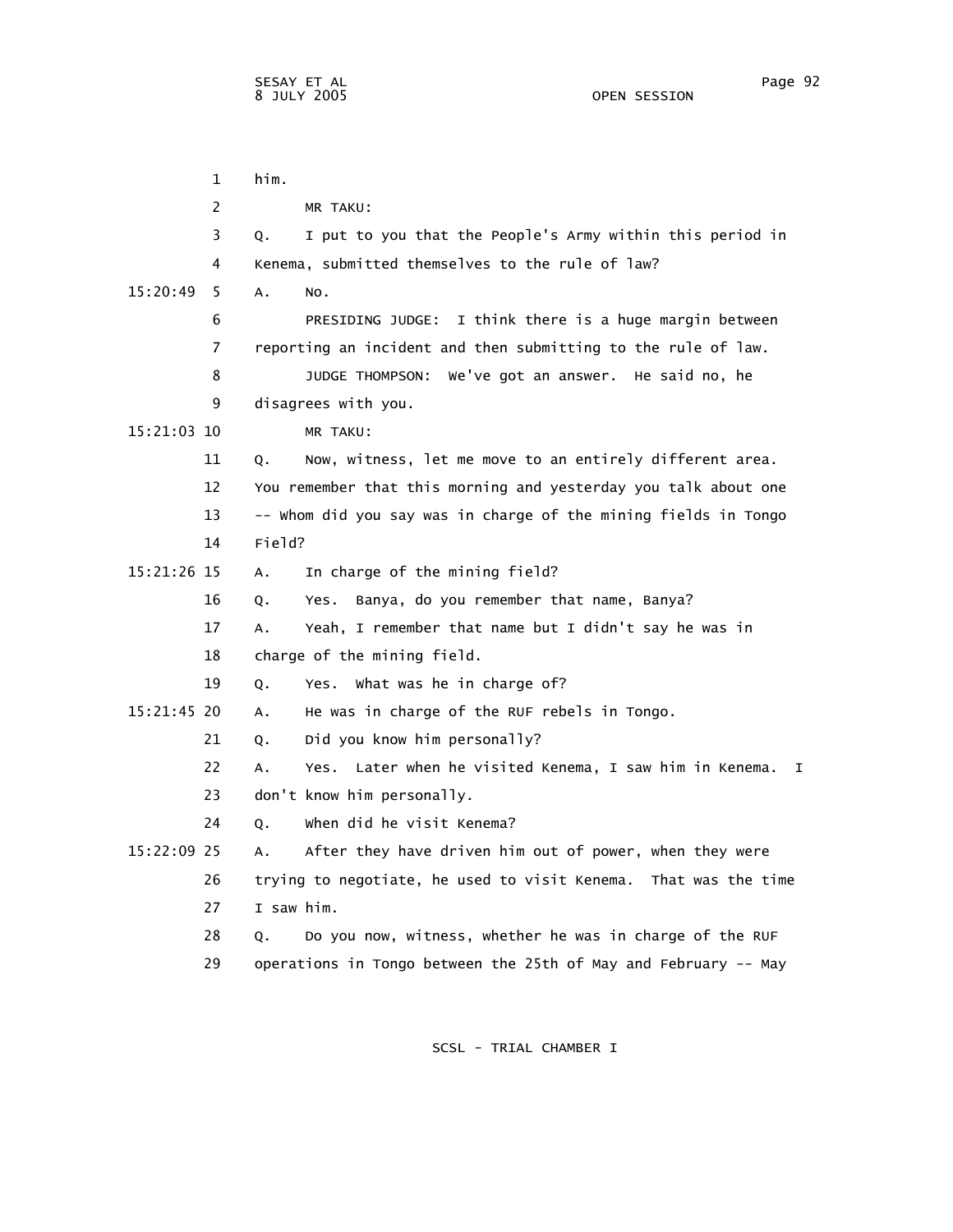1 1997 and February 1998? 2 A. No, I don't know that. 3 Q. What period was he in charge of the operations? 4 A. Later part, I came to now he was in charge. Even when we 15:22:58 5 were trying to negotiate peace with them he used to come to 6 Kenema to represent the RUF as commander in charge of Tongo 7 Field. 8 Q. So you did not know him in 1997? 9 A. At all. 15:23:27 10 Q. Now, Witness, let me read out, if I may, since you've been 11 asked to identify the statements you made. I want to go through 12 the process again. 13 A. Okay. 14 Q. Now, do you have in front of you the interview notes dated 15:23:55 15 25th of November 2004? 16 A. Yes, I have them with me here. 17 Q. Turn to page 10925. 18 JUDGE THOMPSON: Please give the date again. 19 MR TAKU: Your Honours, it is the 25th of November 2004. 15:24:18 20 JUDGE THOMPSON: Page? 21 MR TAKU: Page 10925. 22 Q. And before I ask the question, Witness, you've said several 23 times that in the course of your profession you recorded 24 statements from suspects all these 25 years? 15:24:45 25 A. Yes. 26 Q. And therefore, you have no difficulty in acknowledging your 27 own statements, do you? 28 A. No. 29 Q. Now, let me read paragraph 5, that statement, part of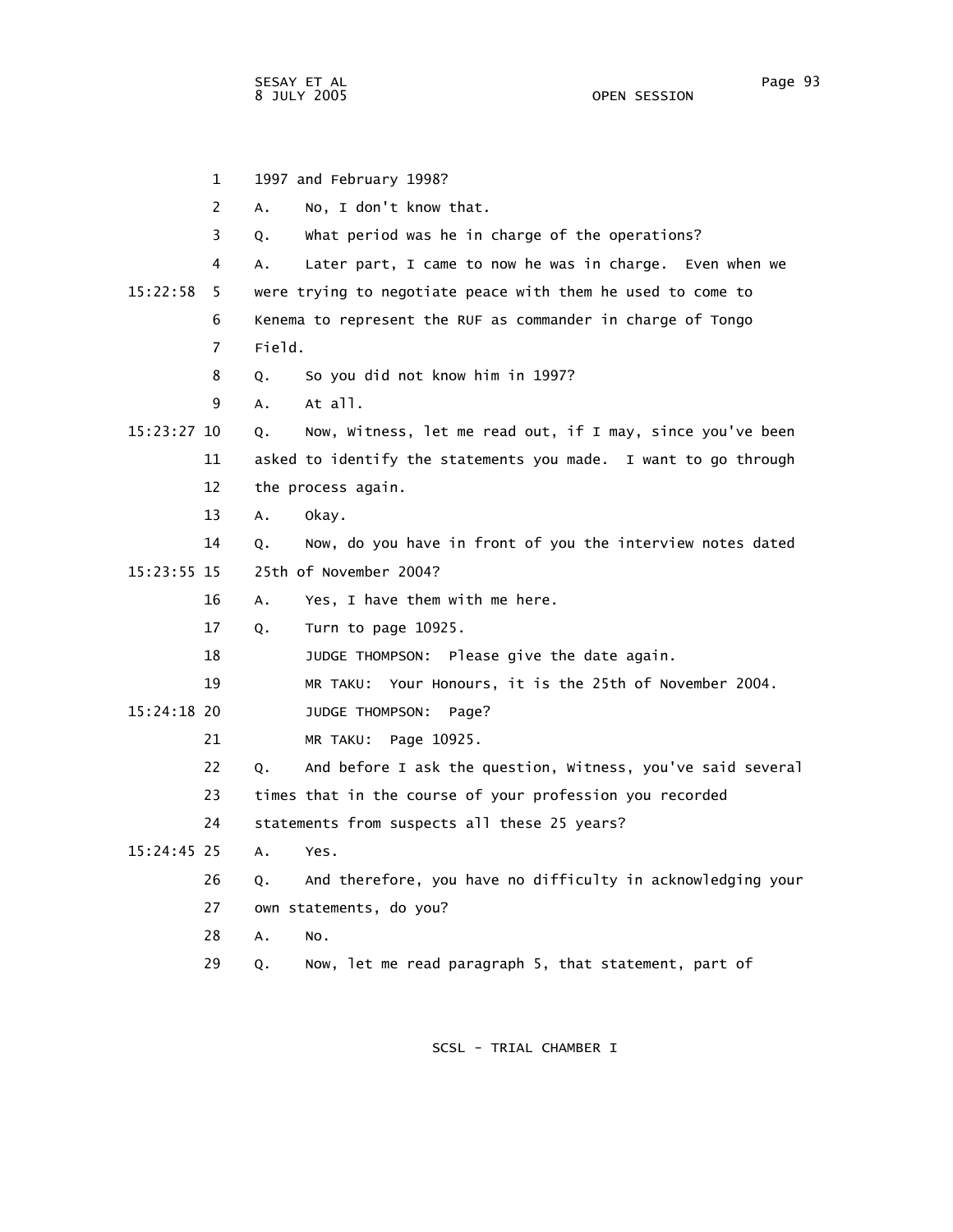1 paragraph 5 of that statement. "I saw Morris Kallon in Kenema. 2 I saw Morris Kallon on several occasions. Kallon wasn't that 3 active at that time. He was actually very friendly with the 4 civilians at the time. I saw him stop soldiers from harassing 15:25:38 5 civilians. For instance, one time when some soldiers were 6 putting up the national flag, they saw a woman passing by. The 7 soldiers, one named Junior, the others I don't remember, stopped 8 her and took her money. Kallon saw this and intervened to help 9 the woman. I don't know Kallon's functions." Does that reflect 15:26:15 10 what you told the Prosecutor in the instance, witness? 11 A. Yes, that is my statement. 12 MR TAKU: That is all for the witness, no more questions. 13 JUDGE THOMPSON: Thanks you, counsel. Mr Cammegh, do you 14 want to proceed now? 15:26:33 15 MR CAMMEGH: Thank you, Your Honour, yes. And I've got no 16 questions. 17 JUDGE THOMPSON: Thank you. Mr Werner, were there any 18 questions in re-examination? 19 MR WERNER: None, Your Honour. 15:26:50 20 PRESIDING JUDGE: So, Mr Witness, that concludes your 21 evidence. We thank you very much for coming to this Court. You 22 shall be released shortly. Thank you. Mr Prosecutor, do you 23 have another witness ready to proceed? Based on the comments by 24 Mr Jordash, it is likely to be a short witness. 15:27:14 25 MR HARRISON: Yes, TF1-212 and I'm confident that this 26 witness will complete this afternoon. 27 PRESIDING JUDGE: Let's see what we can achieve. So let's 28 proceed with that next witness. 29 JUDGE THOMPSON: Mr Harrison, will you repeat that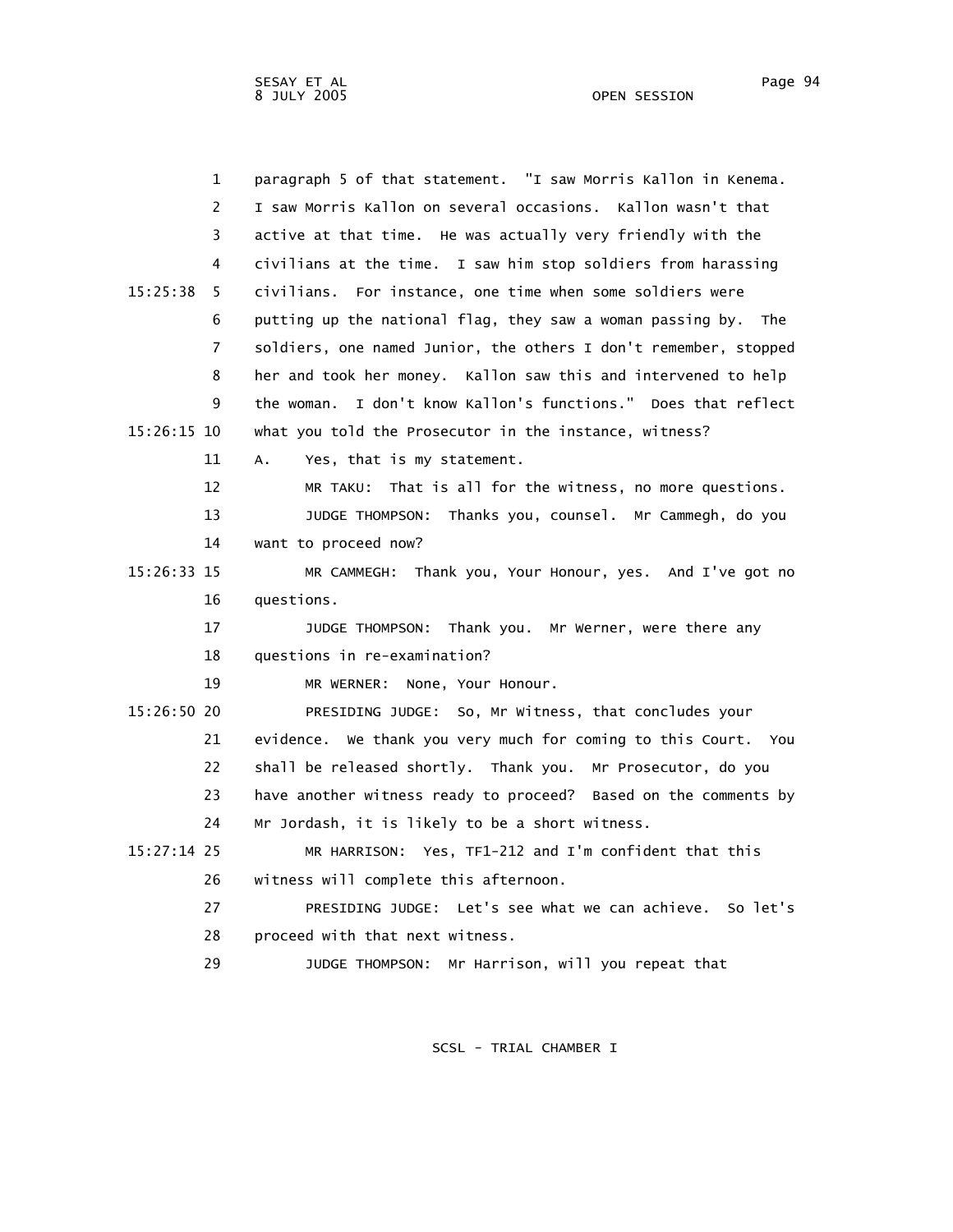1 pseudonym for us again. 2 MR HARRISON: The number was TF1-212. 3 **Example 2** [The witness withdrew] 4 [The witness entered court] 15:30:52 5 MR HARRISON: I believe this witness will be the 38th to be 6 called to trial. 7 JUDGE THOMPSON: Thank you. Mr Walker, let the witness be 8 sworn. 9 JUDGE ITOE: Witness is TF1-212. 15:31:19 10 MR HARRISON: No. Sorry, yes. I thought there was an 11 extra "1" there for a minute. 12 JUDGE THOMPSON: Proceed, Mr Walker. 13 WITNESS: TF1-212 [Sworn] 14 **14** [The witness answered through interpretation] 15:31:48 15 JUDGE THOMPSON: Mr Harrison, your witness. 16 EXAMINED BY MR HARRISON: 17 Q. Witness, do you have any difficulty with hearing my voice 18 or the voice of the interpreter? 19 A. Yes. 15:32:02 20 Q. Are you able to hear the interpreter? 21 A. Yes, yes. 22 Q. I would like you to try to remember to give your answers 23 slowly, because members of the court will be trying to write down 24 your comments as you say them. 15:32:38 25 A. You want me to talk now? 26 Q. I'll put the question to you now. Can you tell the Court 27 how old you are? 28 A. I am 44 years old. 29 Q. Have you ever lived in Tongo Field?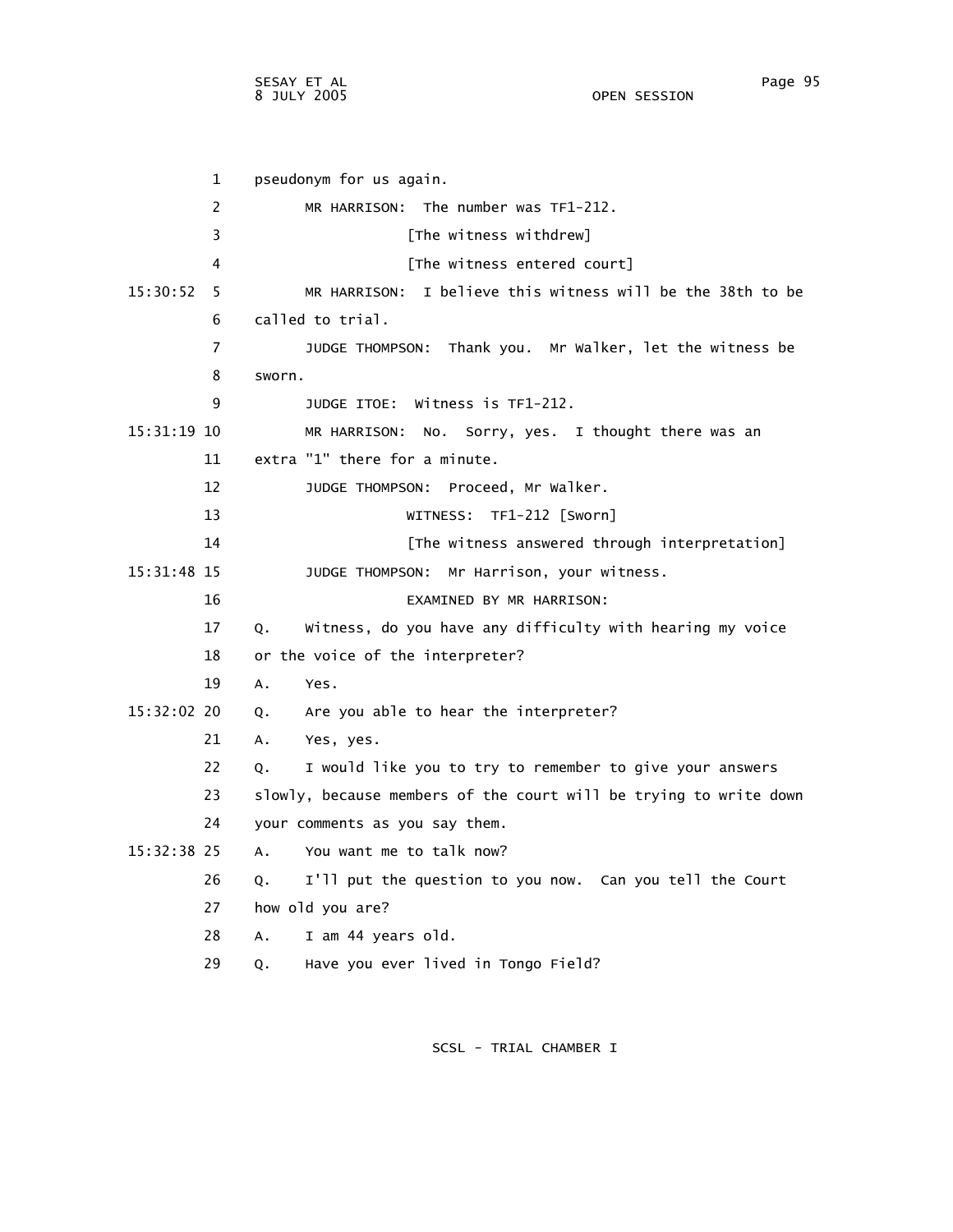|               | $\mathbf{1}$ | Α. | Yes.                                                           |
|---------------|--------------|----|----------------------------------------------------------------|
|               | 2            | Q. | when was that?                                                 |
|               | 3            | A. | I went to Tongo from 1982.                                     |
|               | 4            | Q. | Did you leave?                                                 |
| 15:33:30      | 5            | Α. | Yes, I did leave in 1992.                                      |
|               | 6            | Q. | And where did you go?                                          |
|               | 7            | A. | When I left there I came here in Freetown and from here I      |
|               | 8            |    | went back to Kabala in the Koinadugu district.                 |
|               | 9            | Q. | Did anything happen when you were in Koinadugu?                |
| $15:34:12$ 10 |              | A. | Yes.                                                           |
|               | 11           | Q. | What happened?                                                 |
|               | 12           | A. | In 1994 when I was in Koinadugu, the rebels came but they      |
|               | 13           |    | couldn't reach the village where I was. They just reached the  |
|               | 14           |    | surrounding villages. But they came to Kabala and burnt houses |
| 15:34:35 15   |              |    | there. That was in 1994.                                       |
|               | 16           | Q. | Did you stay in Koinadugu?                                     |
|               | 17           | Α. | Yes.                                                           |
|               | 18           | Q. | Until when?                                                    |
|               | 19           | Α. | I was there in 1994. In 1996 I left for Kono.                  |
| 15:35:09 20   |              | Q. | where did you go in Kono?                                      |
|               | 21           | A. | Tombodu.                                                       |
|               | 22           | Q. | why did you go to Tombodu?                                     |
|               | 23           | A. | Well, I went after my husband, because at that time my         |
|               | 24           |    | husband was a diamond miner.                                   |
| 15:35:49 25   |              | Q. | Did you see anything happen at Tombodu?                        |
|               | 26           | Α. | Yes.                                                           |
|               | 27           | Q. | What did you see?                                              |
|               | 28           | Α. | I saw rebels. I saw rebels.                                    |
|               | 29           | Q. | Did you see them do anything?                                  |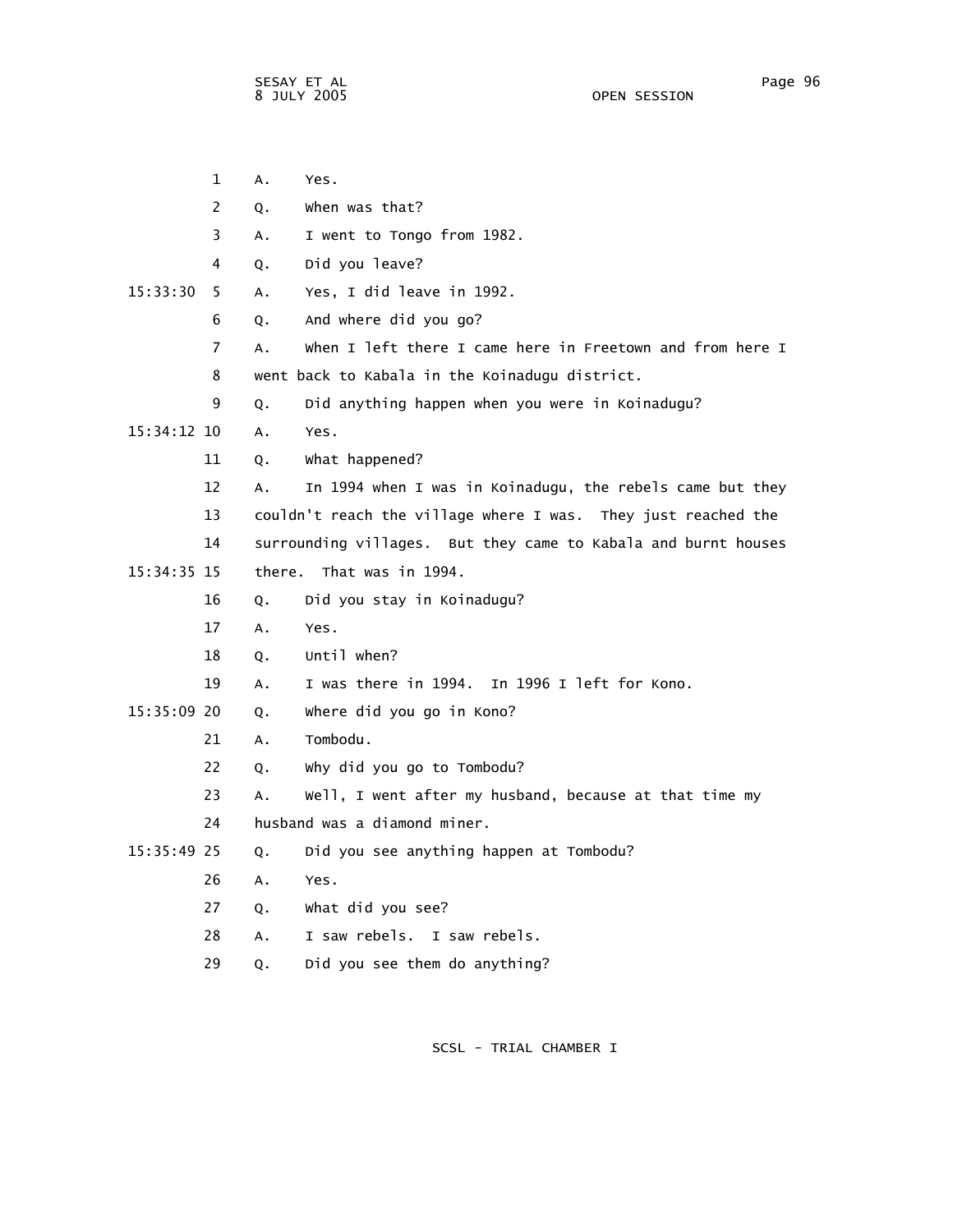OPEN SESSION

 1 A. Yes. Staff Alhaji was at number 11 -- Number 11 Camp. 2 That is where he was in Kono. I saw him cutting people's hands. 3 JUDGE ITOE: Staff Alhaji was in -- 4 MR HARRISON: At Number 11 Camp. 15:36:44 5 JUDGE ITOE: Camp? 6 PRESIDING JUDGE: They're still in Tombodu. 7 MR HARRISON: Perhaps I should help the Court by asking 8 that question. 9 Q. Can you tell the Court what you mean by Number 11 Camp? 15:36:59 10 A. Yes. What I mean by Number 11 Camp is that because they 11 had camps where they were. They had number 12, they had number 6 12 were the miners stayed. Police and securities, where they 13 stayed. They had different places where they were. 14 Q. Do you know the distance from Number 11 Camp to Tombodu? 15:37:47 15 A. No, but the distance is not that far. 16 Q. If you were to walk, how long would it take you? 17 A. If it is somebody who is walking, he wouldn't take one 18 hour. 19 Q. You said that you saw people's hands being cut, who were 15:38:29 20 those people? 21 A. Those whose hands were cut off or those who cut the 22 people's hands, which ones are you talking about? 23 Q. Those whose hands were cut off. 24 A. The rebels cut off Mohamed S Kamara's hand, Muktar Jalloh 15:39:04 25 and Mr Bah. 26 JUDGE ITOE: Could the witness give the names again, 27 please. Muktar Jalloh? 28 THE WITNESS: Muktar Jalloh, Mohamed S, Bah. 29 JUDGE ITOE: Mohamed S Bah and --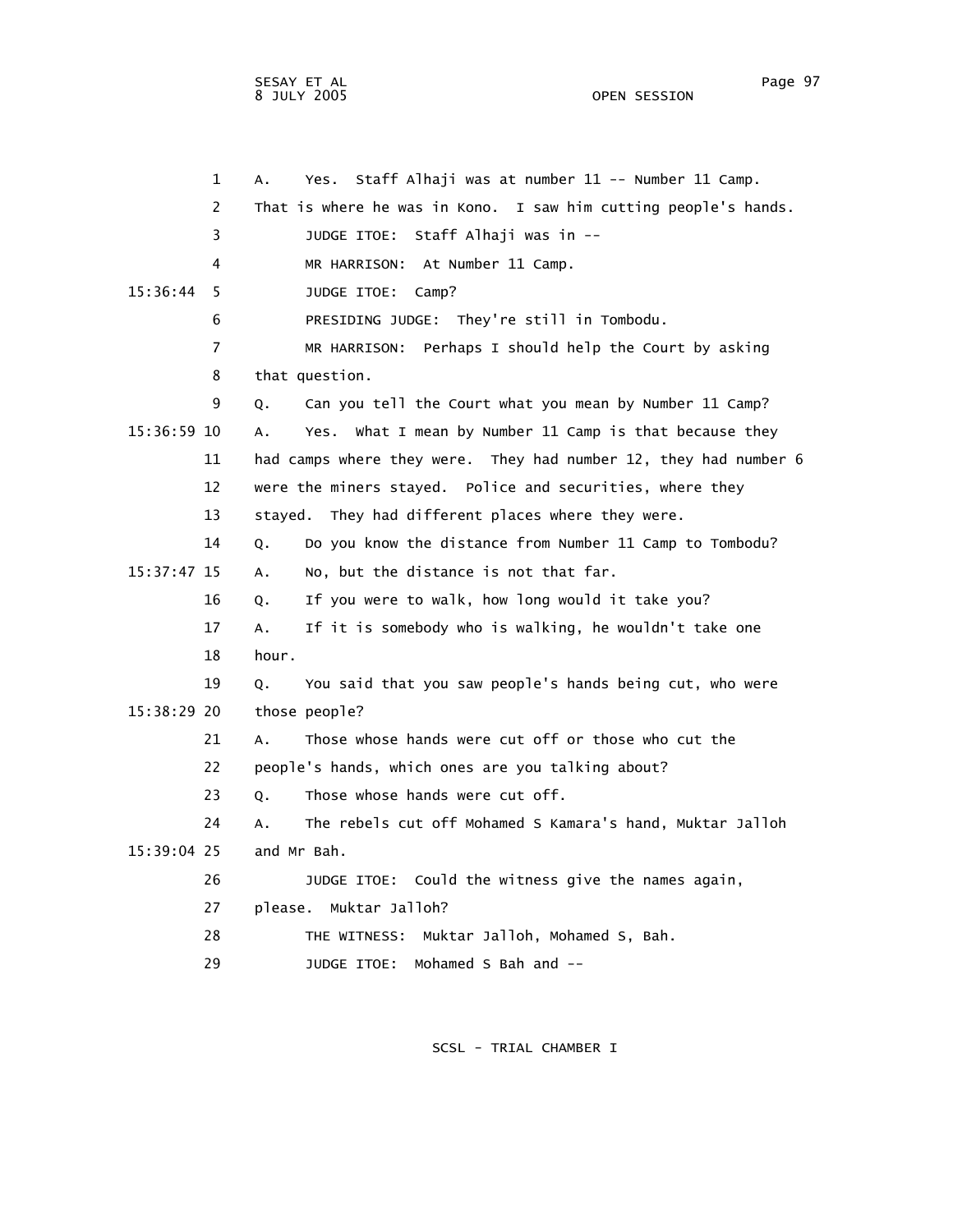|               | 1              |      | Mohamed S Kamara. Muktar Jalloh, Mohamed S<br>THE WITNESS:     |
|---------------|----------------|------|----------------------------------------------------------------|
|               | 2              |      | Kamara and Mr Bah, Mr Bah.                                     |
|               | 3              |      | MR HARRISON:                                                   |
|               | 4              | Q.   | Who were Mohamed Kamara, Muktar Jalloh and Mr Bah?             |
| 15:40:04      | 5              | Α.   | They were civilians.                                           |
|               | 6              | Q.   | when did this happen?                                          |
|               | $\overline{7}$ | A.   | The year?                                                      |
|               | 8              | Q.   | Yes.                                                           |
|               | 9              | A.   | 1998, in April.                                                |
| 15:40:46 10   |                | Q.   | Did anything happen after these people's hands had been cut    |
|               | 11             | off? |                                                                |
|               | 12             | A.   | So I and my family decided to go back to Kabala.               |
|               | 13             | Q.   | And did you do that?                                           |
|               | 14             | Α.   | Yes.                                                           |
| 15:41:28 15   |                | Q.   | How did you travel?                                            |
|               | 16             | А.   | We travelled on foot.                                          |
|               | 17             | Q.   | Tell the Court where you went to.                              |
|               | 18             | Α.   | I went back to Koinadugu village.                              |
|               | 19             | Q.   | Did anything happen when you got back to Koinadugu village?    |
| 15:42:16 20   |                | Α.   | Yes.                                                           |
|               | 21             | Q.   | What happened?                                                 |
|               | 22             | Α.   | From there we were sleeping one night when we saw a soldier    |
|               | 23             |      | truck come and stop by. From there SAJ Musa, SAJ Musa alighted |
|               | 24             |      | the truck and said he had come to seek refuge.                 |
| $15:42:57$ 25 |                | Q.   | Did SAJ Musa come with others?                                 |
|               | 26             | Α.   | Yes.                                                           |
|               | 27             | Q.   | who did he come with?                                          |
|               | 28             | Α.   | with soldiers.                                                 |
|               | 29             | Q.   | And did they stay in Koinadugu village?                        |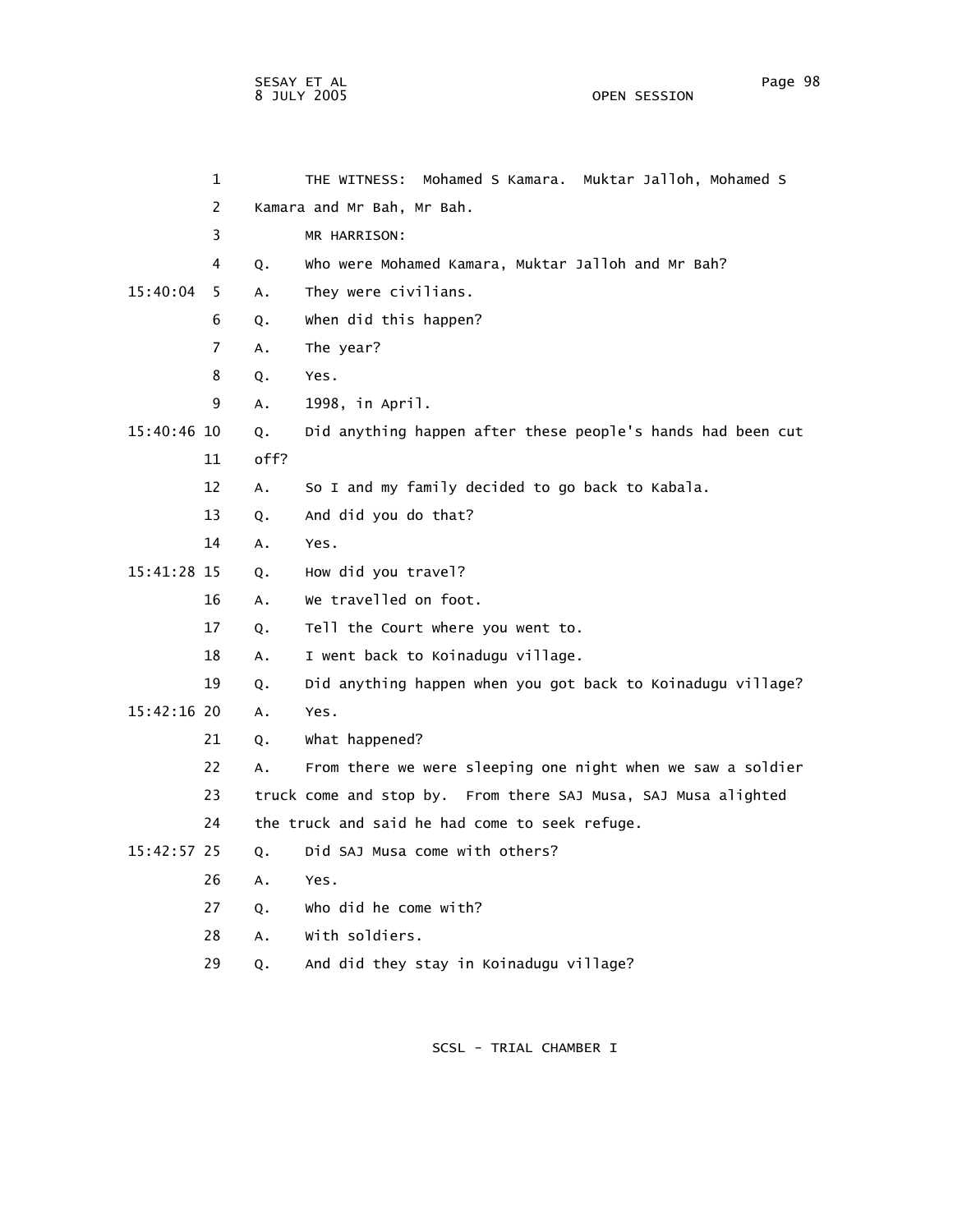OPEN SESSION

|             | $\mathbf{1}$ | А.    | They slept and they returned the other day. It was not up         |
|-------------|--------------|-------|-------------------------------------------------------------------|
|             | 2            |       | to one week when we saw smoke from the Dankawalie end.            |
|             | 3            | Q.    | where is Dankawalie?                                              |
|             | 4            | А.    | Dankawalie is in the Koinadugu District.                          |
| 15:43:58    | 5            |       | JUDGE ITOE:<br>Smoke?                                             |
|             | 6            |       | THE WITNESS:<br>Yes.                                              |
|             | 7            | Q.    | What happened at Dankawalie?                                      |
|             | 8            | Α.    | We saw smoke from Dankawalie and in the morning my brothers       |
|             | 9            |       | and my cousins came from there and said that Dankawalie had burnt |
| 15:44:31 10 |              |       | down, that the rebels had burnt down Dankawalie.                  |
|             | 11           | Q.    | when you say rebels, who are you talking about?                   |
|             | 12           | Α.    | Those who were killing people. Those who had come to              |
|             | 13           |       | destroy our country.                                              |
|             | 14           | Q.    | Was there a name for them?                                        |
| 15:45:24 15 |              | Α.    | The name that I heard was RUF and AFRC junta.                     |
|             | 16           | Q.    | After you saw the smoke from Dankawalie, what did you do          |
|             | 17           | next? |                                                                   |
|             | 18           | А.    | So the following morning when we heard this message we took       |
|             | 19           |       | all our belongings and went into the bush.                        |
| 15:46:26 20 |              | Q.    | How long did you stay in the bush?                                |
|             | 21           | А.    | We left the bush in July when it was raining. That was $-$        |
|             | 22           |       | because it was raining, we left the bush.                         |
|             | 23           |       | Was the question answered? How long did she<br>JUDGE ITOE:        |
|             | 24           |       | stay in the bush?                                                 |
| 15:47:06 25 |              |       | Three months.<br>THE WITNESS:                                     |
|             | 26           |       | MR HARRISON:                                                      |
|             | 27           | Q.    | what is the next thing that you remember happening?               |
|             | 28           | А.    | During the three months when we were in the bush?                 |
|             | 29           | Q.    | Yes, can you tell the Court the next thing that you can           |
|             |              |       |                                                                   |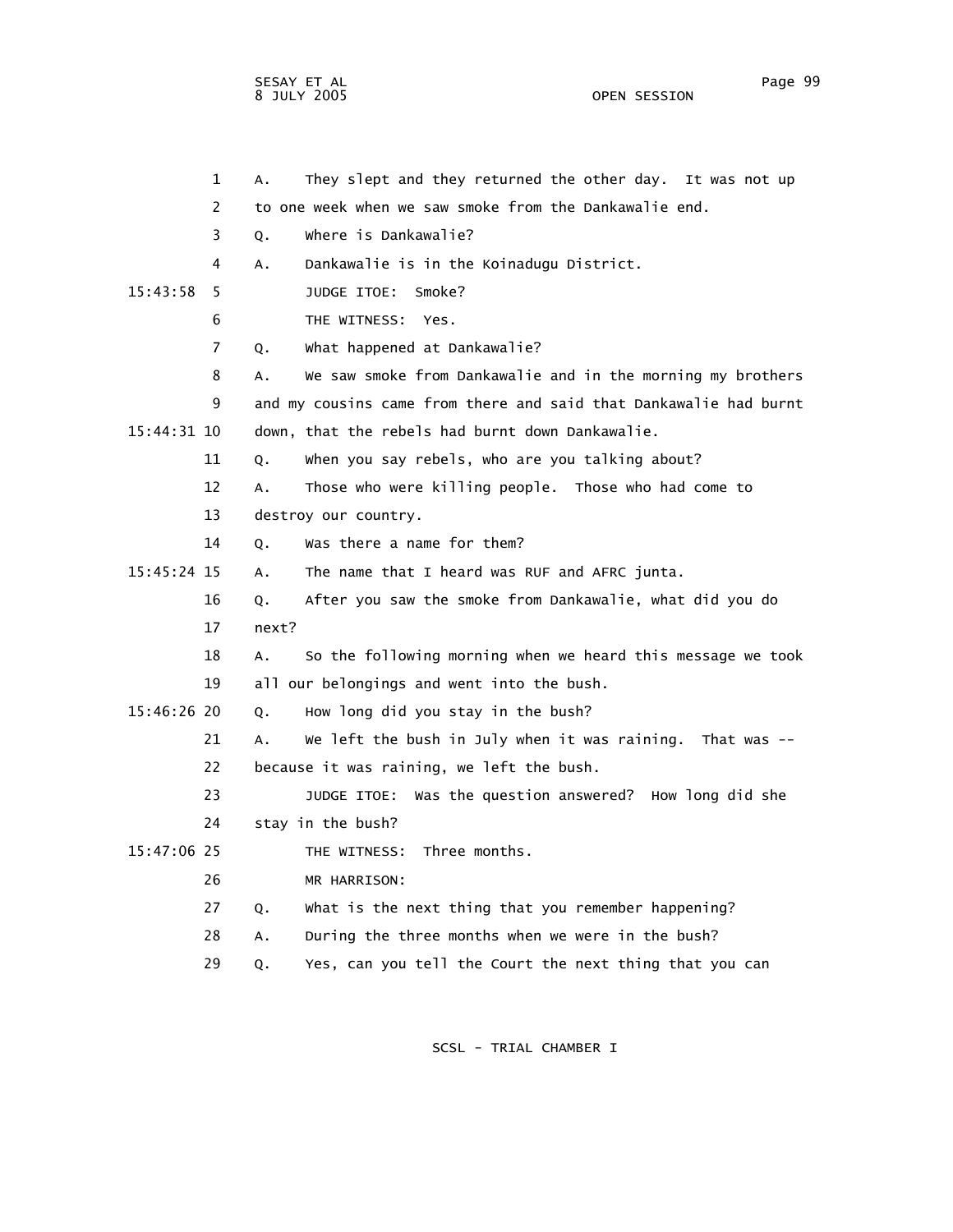1 recall taking place? 2 A. After July when it was raining and we had left the bush, we 3 came and we concluded that rebels didn't travel in the rainy 4 season, so we returned to the town. We were going to our swamp 15:48:03 5 to transplant our rice, we were there when we heard a gunshot. 6 My husband -- 7 Q. Let me stop you there. You heard a gunshot and you talked 8 about a swamp. Is that swamp near a town? 9 A. Yes. It is nearer the town. 15:48:28 10 Q. Which town? 11 A. We called the swamp Komgbesefeh. 12 Q. And the town that it's near is called what? 13 A. Koinadugu village. 14 Q. I stopped you just after you had referred to a gunshot, 15:49:04 15 could you please continue with your answer. 16 A. Yes. So when we heard this gunshot, my husband said that, 17 "Aren't those the rebels who have come?" And we said, "It is the 18 young boys who are probably shooting at monkeys." 19 Q. What happened next? 15:49:50 20 A. So from there my sister-in-law came running and she met my 21 husband and said, "Brother, the rebels have entered xxxxxxxxxxxxx 22 23 Q. Now you mentioned Sorie. Witness, I don't want you to give 24 any other name but can you say who Sorie was, what relation that 15:50:38 25 person was? 26 A. He was my husband's xxxxxxxxxxxxxxxxxxxx 27 Q. So you received that news of Sorie being shot in the foot. 28 What happened next? 29 A. From there all of us ran into the bush because the swamp xxxxxxxxxxxxxxxxxxxxx."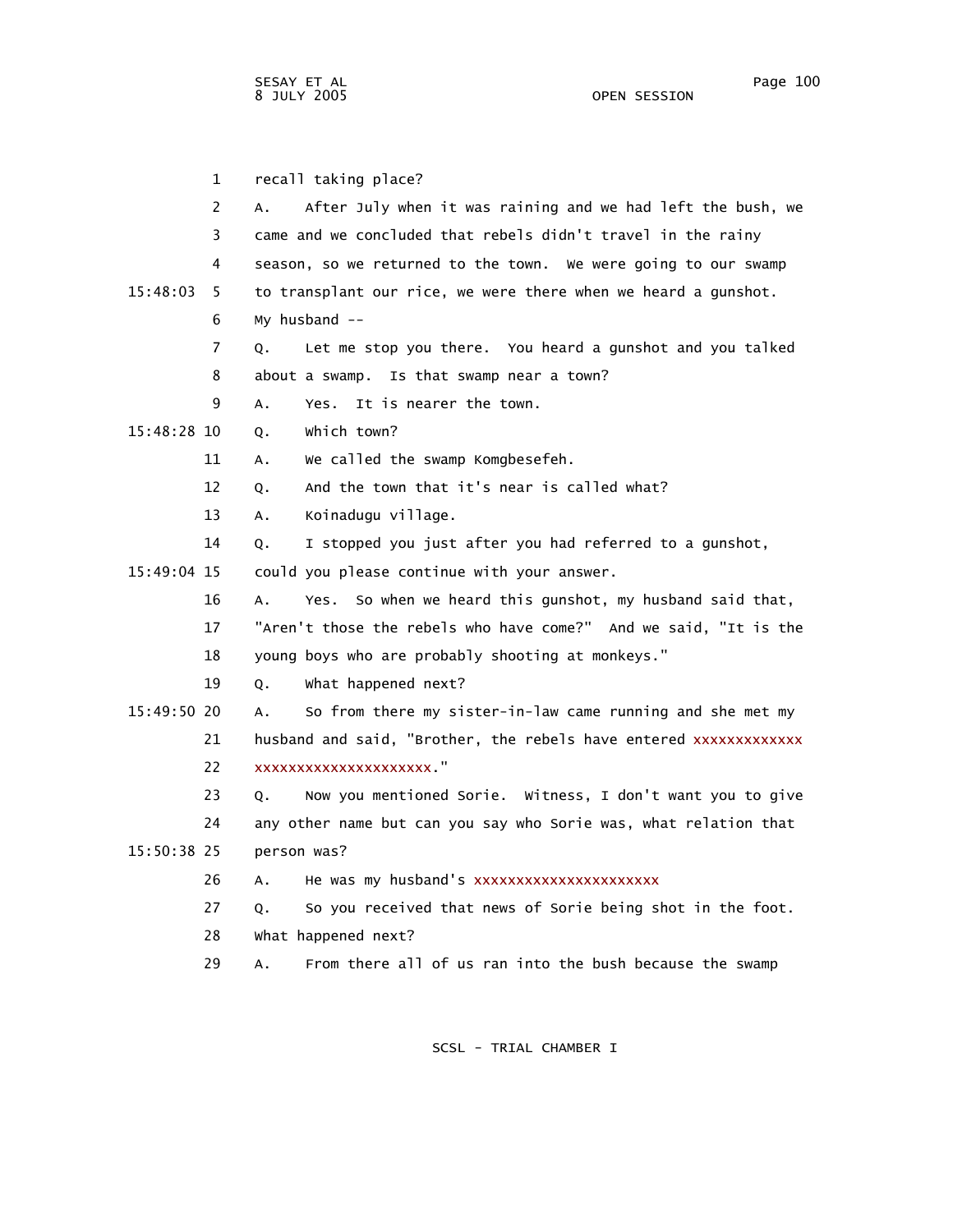OPEN SESSION

SESAY ET AL Page 101

 1 was there until the time so we decided to go into the bush. 2 Q. Continue with what happened next. 3 A. So in the morning we came to town. Somebody came first and 4 said the rebels have gone, so we decided to go back to take our 15:51:53 5 belongings but before we could reach there all of our belongings 6 have been carted away and they have been defecating all over the 7 place. So we decided to return to the bush. 8 JUDGE ITOE: What happened to their belongings? 9 MR HARRISON: I think the word used was: "They were carted 15:52:27 10 away". 11 Q. What do you mean by the term "your belongings were carted 12 away"? 13 A. Our clothes, our rice, they took everything away and they 14 defecated in the entire village. 15:52:59 15 Q. When you say "they," who are you referring to? 16 A. The rebels. 17 Q. Do you know if the rebels had any commanders? 18 A. Yes. 19 Q. Do you know their names? 15:53:29 20 A. Yes. 21 Q. Can you tell the Court, please. 22 A. Yes. Superman, SAJ Musa and Brigadier Mani. 23 Q. What happened next after you saw the defecation that took 24 place and the belongings that were taken away? 15:54:34 25 A. We returned to the bush. So we were there and we continued 26 to plant our rice and we had the feeling that they would never 27 return but that they would just pass through. 28 Q. What is the next thing you remember happening? 29 A. So in August we were at our farm hut when a child came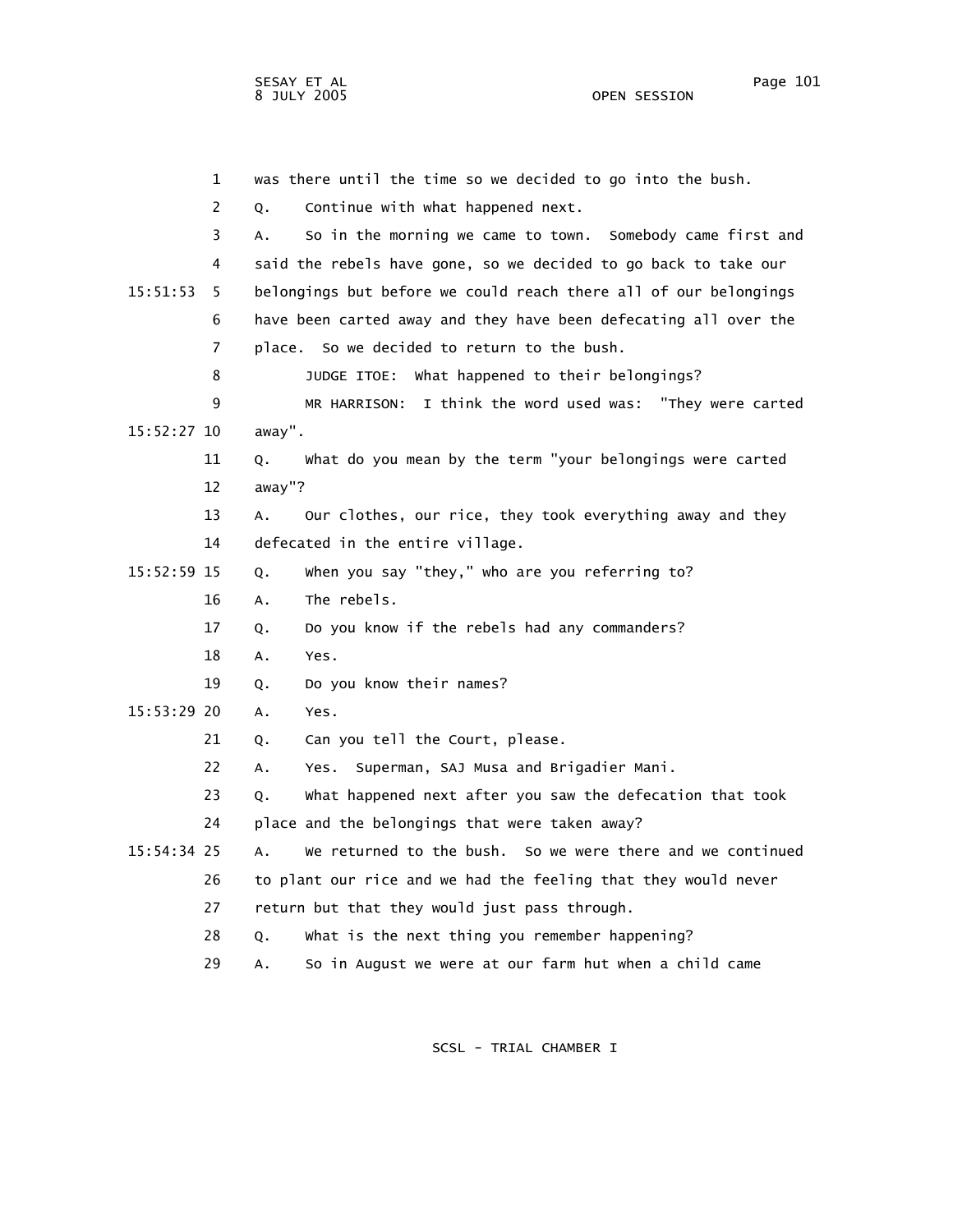1 running called Kumba and she said "Uncle, the rebels have 2 returned." 3 Q. You said this was August, can you tell us what year it was? 4 A. In 1998. 15:55:53 5 Q. After this child came, what happened next? 6 A. So we decided to go. My husband said, well, he would stay 7 to find out if it is true, so in the evening he confirmed that it 8 is true and that he himself was arrested and they told him, 9 "Poppay, poppay, stay with us, we will not harm you.~ 15:56:30 10 Q. When you say, "Poppay, poppay," that is a name that was 11 used referring to your husband? 12 JUDGE ITOE: At what stage did they address themselves to 13 him? He's in a hut, he's now been told by a child that the 14 rebels -- a child, Kumba that the rebels have come. So at what 15:56:51 15 time then? Clarification, please. 16 MR HARRISON: 17 Q. Let me take you back. The child came, Kumba, and announced 18 the rebels had come? 19 A. Yes. 15:57:05 20 Q. Continue on and tell the Court what happened next. 21 A. When Kumba came, she told her uncle that "Uncle, the rebels 22 have returned to the village," the Koinadugu village, that they 23 have returned. 24 Q. Then what happened? 15:57:39 25 A. So my husband told me that we should take the children and 26 go into the bush and he would stay behind to see if it's true. 27 So in the evening my husband went and met us and confirmed that 28 it is true that the rebels have come and that he was caught and 29 told, "Poppay, don't go anywhere, be with us."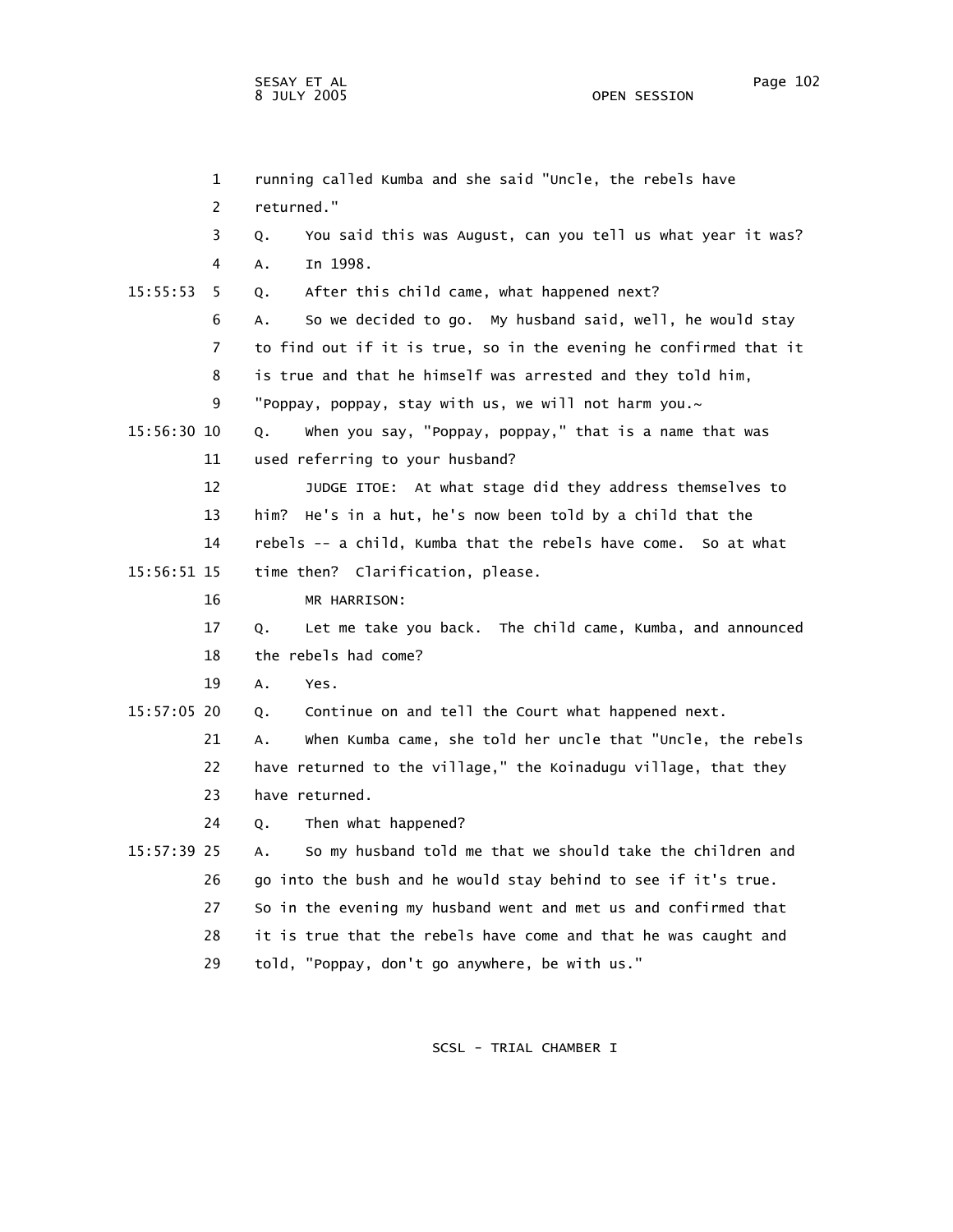1 Q. After they said, "Poppay, be with us," did your husband 2 remain with the rebels? 3 A. He ran to us in the bush and explained to us. He didn't 4 stay with them. 15:58:54 5 Q. What happened next? 6 A. So he told us that we should go into the bush. I had a one 7 year, two months old baby. When that child was walking around, 8 looking around and whilst the child was jubilating, he said they 9 were not going to kill him for the sake of a child and a wife. 15:59:15 10 So he left, he abandoned us and went away. 11 Q. When you say, "He abandoned us," who are you referring to? 12 A. I said, my husband left us with the children and went, 13 saying that the rebels would not kill him for the sake of 14 women -- for a woman and children. Then I said, well, the 15:59:41 15 children are mine. I couldn't run and leave them behind. If 16 they're going to kill me they will kill me together with the 17 children. But I cannot run away and leave the children behind. 18 Then I said, "You go ahead." 19 Q. What happened next? 16:00:13 20 A. After two days, I came and my children were crying of 21 starvation and I went to pluck some guava for them. As I was 22 plucking the guava, when I raised my head, I saw rebels coming 23 with red piece of cloth tied around their heads and they were 24 just wearing briefs, just tied a piece of cloth around their 16:00:51 25 waist. 26 Q. How many rebels were there? 27 A. There were many. I couldn't count them because at that 28 time I was frightened because I thought that when they come, they 29 will kill me.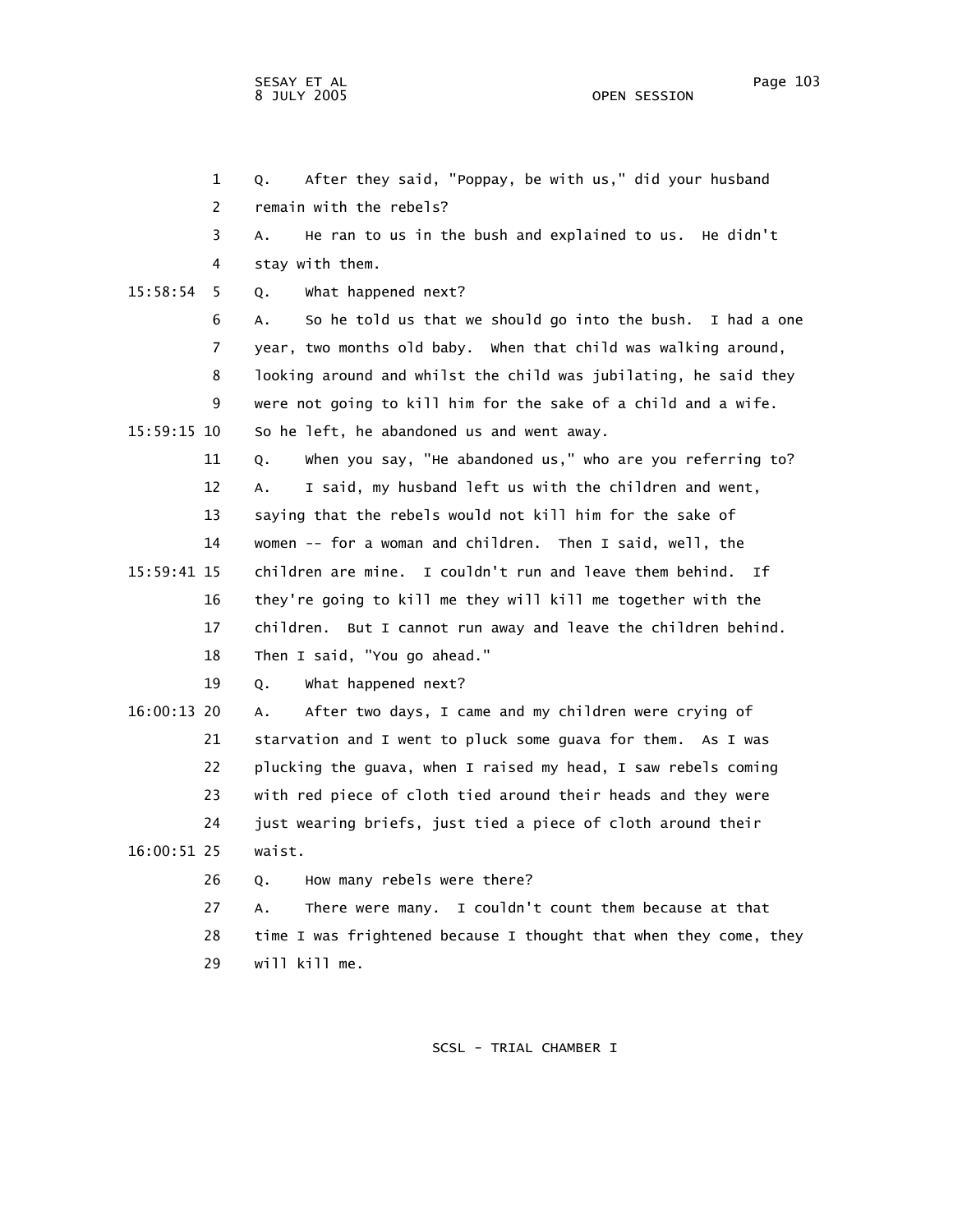1 Q. What happened? 2 A. When they saw me, they asked me where I was going and where 3 I was from and I said I was a stranger and they said they will 4 chop my hands off. Then I started crying. So there was a boy 16:01:55 5 who said, "This is a stranger. Let's let her go. Let's not chop 6 her hands off." 7 [RUF08JULY05adE 4.00 p.m. - AD] 8 Q. What happened next? 9 A. From there they had some children, whom they had with them. 16:02:40 10 There was a 12-year-old child with them. In fact, he was the 11 only one I could -- please. Because I was frightened -- the 12 child was at the age of 12. She was virginated. 13 Q. What do you mean by that term, the child was "virginated"? 14 A. They had sex. 16:03:20 15 Q. Who had sex with the 12-year-old girl? 16 A. The rebels. 17 Q. Where did that happen? 18 A. The place where they met me where I was plucking the guava. 19 Q. What happened next? 16:04:20 20 JUDGE ITOE: Excuse me. She said it is the rebels. Is 21 there one rebel or many rebels? 22 Mr HARRISON: The answer, I think she gave, the context was 23 that there were so many that she could not count them. 24 JUDGE ITOE: Yes, I know, but she talked of a sexual 16:04:37 25 incident. 26 MR HARRISON: Yes. 27 JUDGE ITOE: With the 12-year-old child. 28 MR HARRISON: Yes. 29 JUDGE ITOE: I thought I heard the translation saying that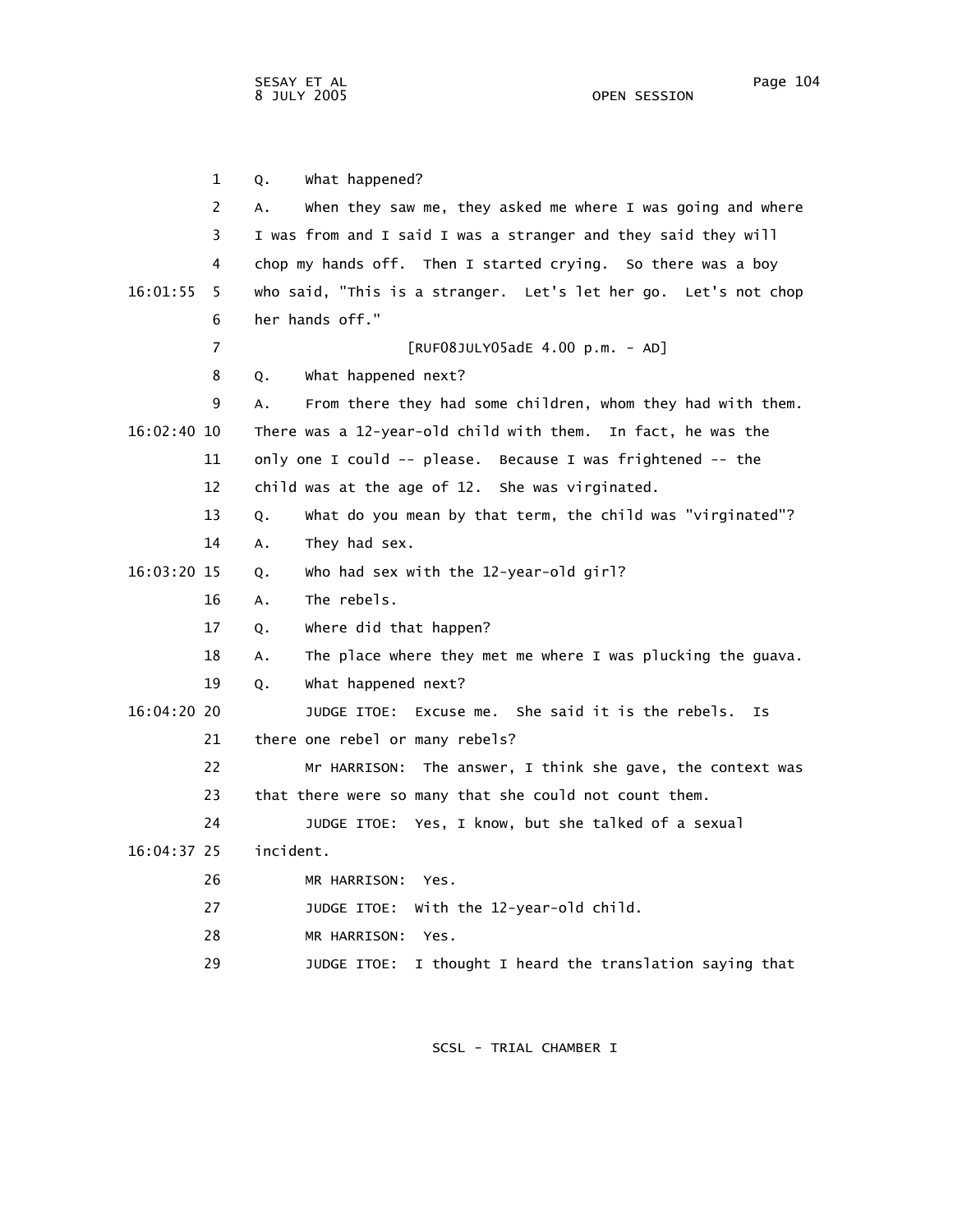1 it was the rebels who had this sexual contact with the 2 12-year-old child. I wanted to confirm whether it was one rebel 3 or more than one rebel. I don't have that clear on my records. 4 Mr HARRISON: 16:05:04 5 Q. Let me make sure you understand the question. The Court 6 would like some guidance on if you can say whether one rebel 7 sexually assaulted the 12-year-old girl or more than one rebel 8 did? 9 A. Because when they surrounded the girl she was crying. 16:05:26 10 Because I was frightened, I thought I, too, would be raped. So I 11 couldn't eye mark them because they were many. I was frightened 12 too. 13 Q. What happened next? 14 A. From there, we were all summoned and taken to the village, 16:05:59 15 in Koinadugu village, and we were all placed in a guardroom. 16 Q. Did anything happen in that guardroom? 17 A. They would come, when they see young girls who were 18 beautiful, the rebel would go and sign for the civilian, meaning 19 that she belonged to him. If anyone is missing, that is unsigned 16:06:41 20 for, many men would in fact rape her. But when you signed for 21 her, she would be under your care. 22 Q. How long were you in the guardroom? 23 A. We slept in there for one night. The following morning, 24 the rebels came and let us out and took us to the barri. 16:07:33 25 Q. Why were you taken to the barri? 26 A. We went to the barri because they said SAJ Musa wanted to 27 talk to us -- we, the civilians. 28 Q. Did you go to the barri? 29 A. Yes.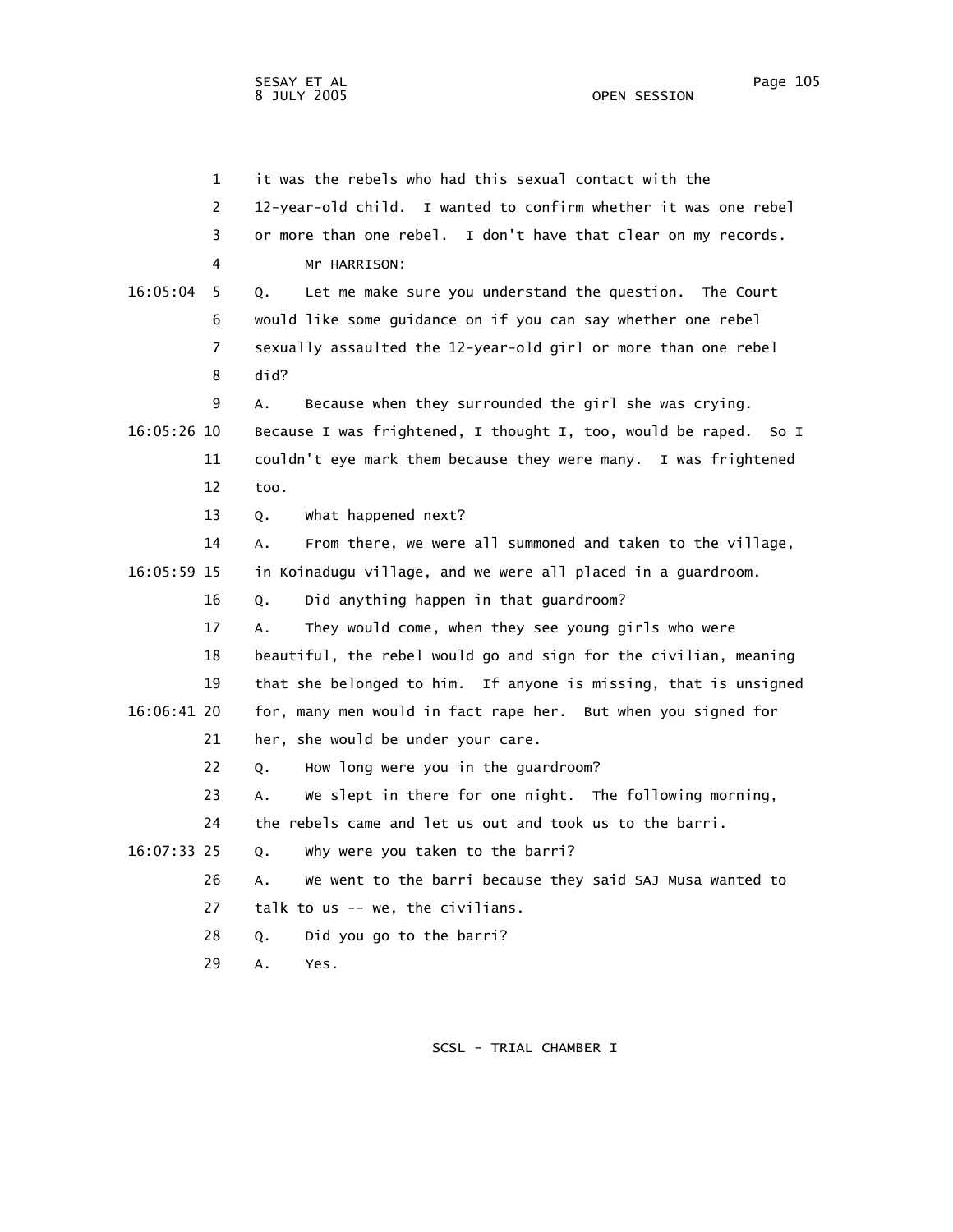1 Q. What happened there? 2 A. SAJ Musa came and he said that he had come -- they should 3 not kill any civilians. If they do so -- whom would they role 4 when they come. The people the weapons should be used on should 16:08:27 5 be the enemies; that is, the ECOMOG and the soldiers who were 6 fighting against them. But the civilians should not be harmed. 7 Q. Were there any other leaders at the meeting? 8 A. Superman was there, Brigadier Mani came but he did not last 9 long and he returned to Serekolia. 16:09:14 10 Q. Where is Serekolia? 11 A. Serekolia is in Koinadugu District. 12 Q. What happened when the meeting was over? 13 THE INTERPRETER: Your Honours, the witness is speaking 14 very fast. Can she go over the testimony? 16:10:00 15 MR HARRISON: 16 Q. Madam Witness, if you could just try to remember that we 17 have an interpreter who is trying to interpret every word you say 18 as accurately as they possibly can. So if you could just try 19 speaking a little more slowly, please. The question I asked you 16:10:29 20 was: Did anything happen after the meeting was over? 21 A. The only thing that happened was he told us that everybody 22 should go to his or her place where he was. 23 Q. Where did you go? 24 A. We went to -- because there was a house behind our house, 16:11:10 25 that was the place we went. 26 Q. What is the next thing you remember happening? 27 A. So, we left, my younger sister whose name was -- 28 Q. You don't need to utter the full name. 29 A. Okay.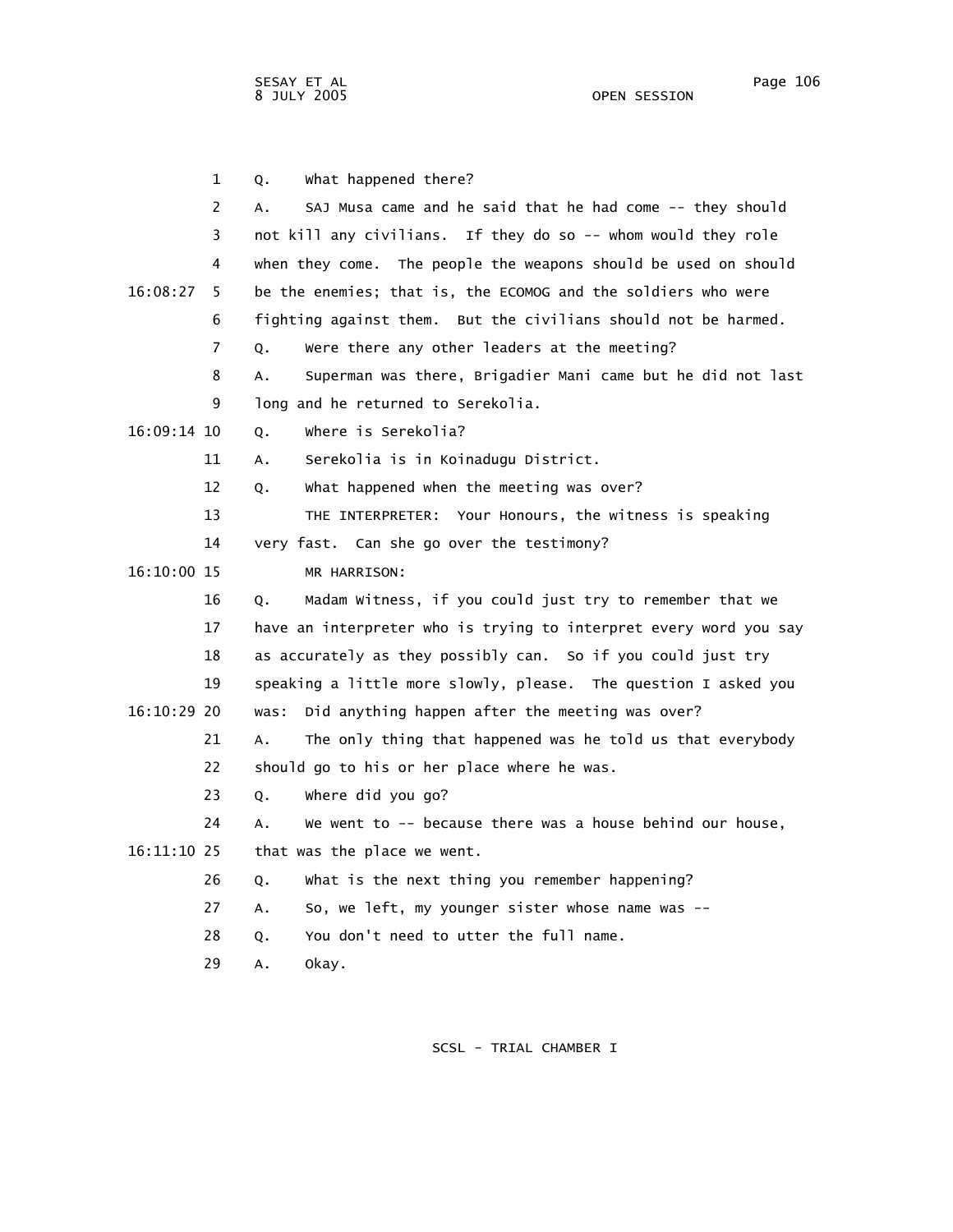|             | $\mathbf{1}$ | You were going to say something about your sister.<br>Q.<br>If you |
|-------------|--------------|--------------------------------------------------------------------|
|             | 2            | just use "sister", that will be sufficient.                        |
|             | 3            | А.<br>okay.                                                        |
|             | 4            | I am sorry for interrupting you, please continue.<br>Q.            |
| 16:11:56    | 5            | So my sister -- they told them to go and join the<br>А.            |
|             | 6            | children's rebel so that they can be trained.                      |
|             | 7            | What happened?<br>Q.                                               |
|             | 8            | So, my sister didn't agree. So she was held; the rebels<br>А.      |
|             | 9            | held her, beat her and kicked her. She asked me -- I told my       |
| 16:12:44 10 |              | sister that, "Instead of you being killed, please agree."          |
|             | 11           | Did anything else happen to your sister?<br>Q.                     |
|             | 12           | THE INTERPRETER: My Lord, will the witness repeat what she         |
|             | 13           | is saying? She talks too fast.                                     |
|             | 14           | MR HARRISON:                                                       |
| 16:13:35 15 |              | I am sorry to interrupt you again, Madam Witness.<br>The<br>Q.     |
|             | 16           | interpreters are trying their best to accurately interpret each    |
|             | 17           | word you say, but they are having a little bit of difficulty. If   |
|             | 18           | you could just try to speak a little slower, that would help the   |
| 19          |              | interpreters. The question that I asked you was: Did anything      |
| 16:14:11 20 |              | else happen to your sister?                                        |
|             | 21           | Α.<br>Yes.                                                         |
|             | 22           | If you could please tell the Court what it was that<br>Q.          |
|             | 23           | happened.                                                          |
|             | 24           | My sister was marked on her chest "RUF".<br>Α.                     |
| 16:14:40 25 |              | who did that?<br>Q.                                                |
|             | 26           | The rebels did it to her.<br>А.                                    |
|             | 27           | Do you know why they did that?<br>Q.                               |
|             | 28           | Because they said if they don't mark these children, if<br>А.      |
|             | 29           | they go to ECOMOG, the ECOMOGs will kill them.<br>If they run away |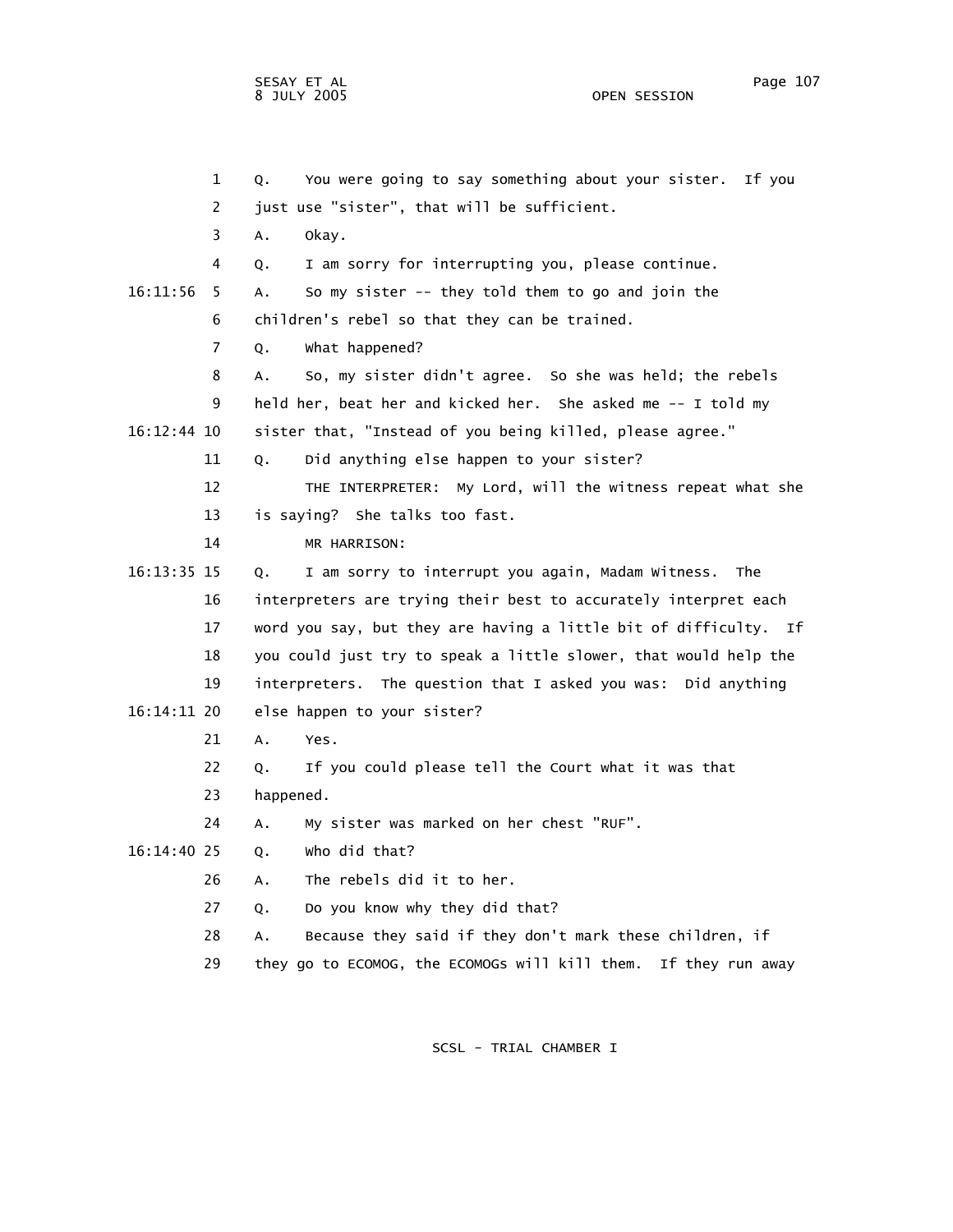1 and they are caught, they will be killed. 2 Q. What year was your sister born? 3 A. 1982. 4 Q. What happened next? 16:15:54 5 A. After that, the next day, the time they were to -- one 6 rebel shot one of my children, who was xxxxxxxxxxxxxx. 7 Q. I ask you just to refer to the person who was shot as 8 " 9 A. It was a rebel that shot xxxxxxx. 16:16:57 10 Q. Why was he shot? 11 A. Well, that I don't know because I was not there. 12 JUDGE ITOE: It is a rebel "borbor". Does that make any 13 difference? Is she faithfully translated? When she says it is a 14 "rebel borbor", I am not very clear on that. 16:17:21 15 THE INTERPRETER: A rebel boy. 16 JUDGE ITOE: Okay; a rebel boy. 17 Mr HARRISON: 18 Q. Did you understand what was said by the Court and the 19 interpreter? 16:17:40 20 A. Yes. 21 Q. Was it a rebel boy who did the shooting? 22 A. Yes. 23 Q. And why did that shooting happen? 24 A. Well, I was not there, so I don't know why he shot him. 16:18:06 25 Q. What happened next? 26 PRESIDING JUDGE: Can we get the age of that child? 27 Mr HARRISON: The one who was shot? 28 PRESIDING JUDGE: Yes, the one that got shot. 29 MR HARRISON: xxxxxx".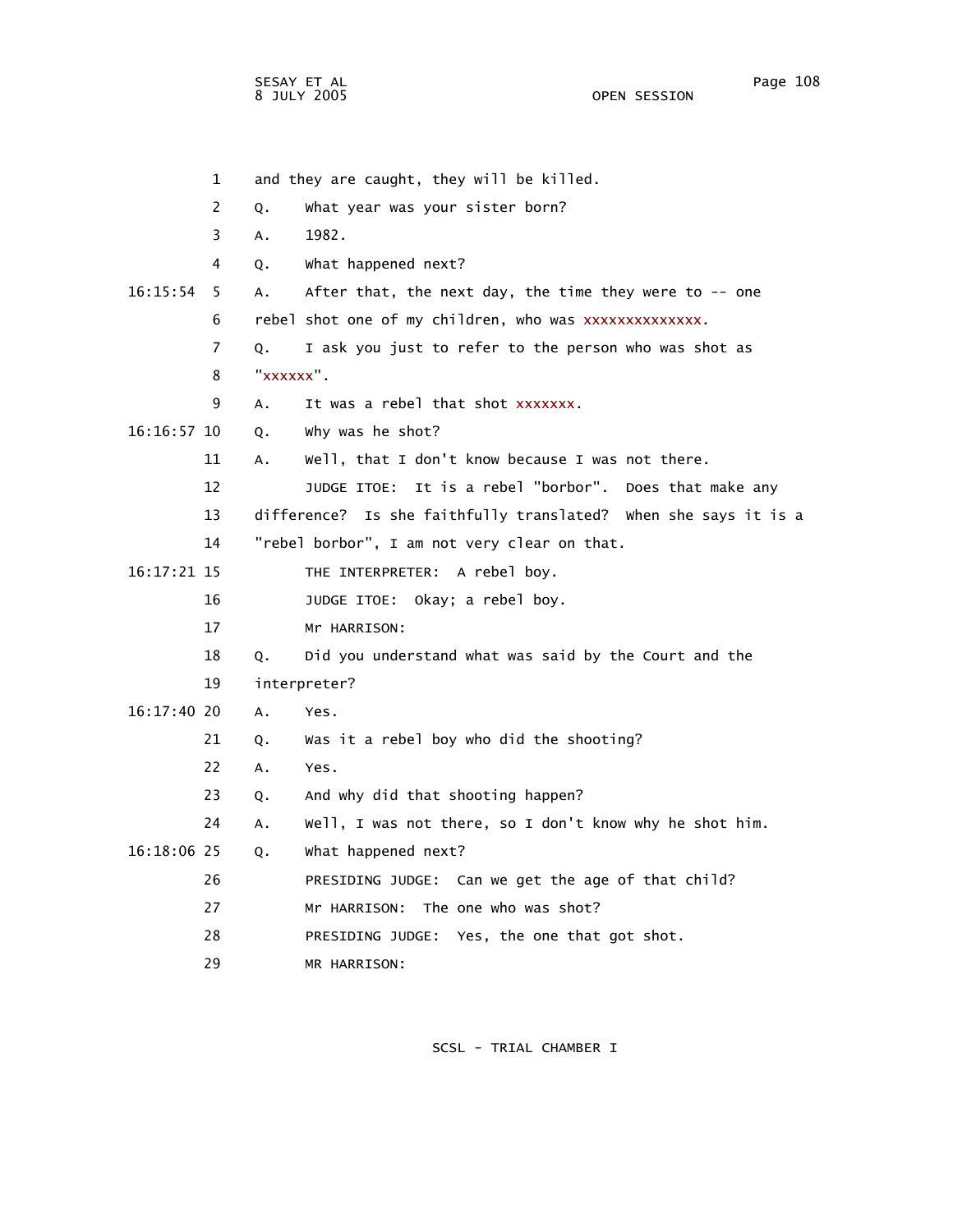OPEN SESSION

|             | $\overline{2}$ | It was in '84, 1984.<br>А.                                        |
|-------------|----------------|-------------------------------------------------------------------|
|             | 3              | What happened after the shooting?<br>Q.                           |
|             | 4              | My younger sister ran and was crying, saying that a rebel<br>А.   |
| 16:19:06    | 5              | boy has shot xxxxxxx and xxxxx was dead.                          |
|             | 6              | what happened next?<br>Q.                                         |
|             | $\overline{7}$ | From that day, the previous morning, SAJ Musa himself<br>А.       |
|             | 8              | killed the rebel boy; he killed him. He said because they had     |
|             | 9              | beaten the civilians, they had removed them from their houses and |
| 16:19:44 10 |                | that he had told them they should not kill any civilian.<br>That  |
|             | 11             | was why he himself shot the rebel boy.                            |
|             | 12             | what happened next?<br>Q.                                         |
|             | 13             | So, from that time, Superman said that SAJ Musa has done<br>А.    |
|             | 14             | something wrong and they should exchange firing; they should      |
| 16:20:27 15 |                | shoot SAJ Musa. So SAJ Musa ran away to Serekolia.                |
|             | 16             | what happened next?<br>Q.                                         |
|             | 17             | After that, two days later, Superman collected certain<br>А.      |
|             | 18             | people, he should go to Serekolia for SAJ Musa and his people.    |
|             | 19             | SAJ Musa said they would not go after Superman because Superman   |
| 16:21:26 20 |                | killed civilians so he didn't come at all.                        |
|             | 21             | I am not sure I understood that answer. Give your answer<br>Q.    |
|             | 22             | again, perhaps a little bit more slowly in case the interpreters  |
|             | 23             | had difficulty understanding.                                     |
|             | 24             | I want you to give me back the question.<br>А.                    |
| 16:22:03 25 |                | We have talked about the killing of xxxxxxx.<br>Q.                |
|             | 26             | PRESIDING JUDGE: Take her from the moment that SAJ Musa           |
|             | 27             | ran away.                                                         |
|             | 28             | Mr HARRISON:                                                      |
|             | 29             | The last point you were at was where SAJ Musa ran away to<br>Q.   |

1 Q. Witness, can you tell the Court what year xxxxxxx was born?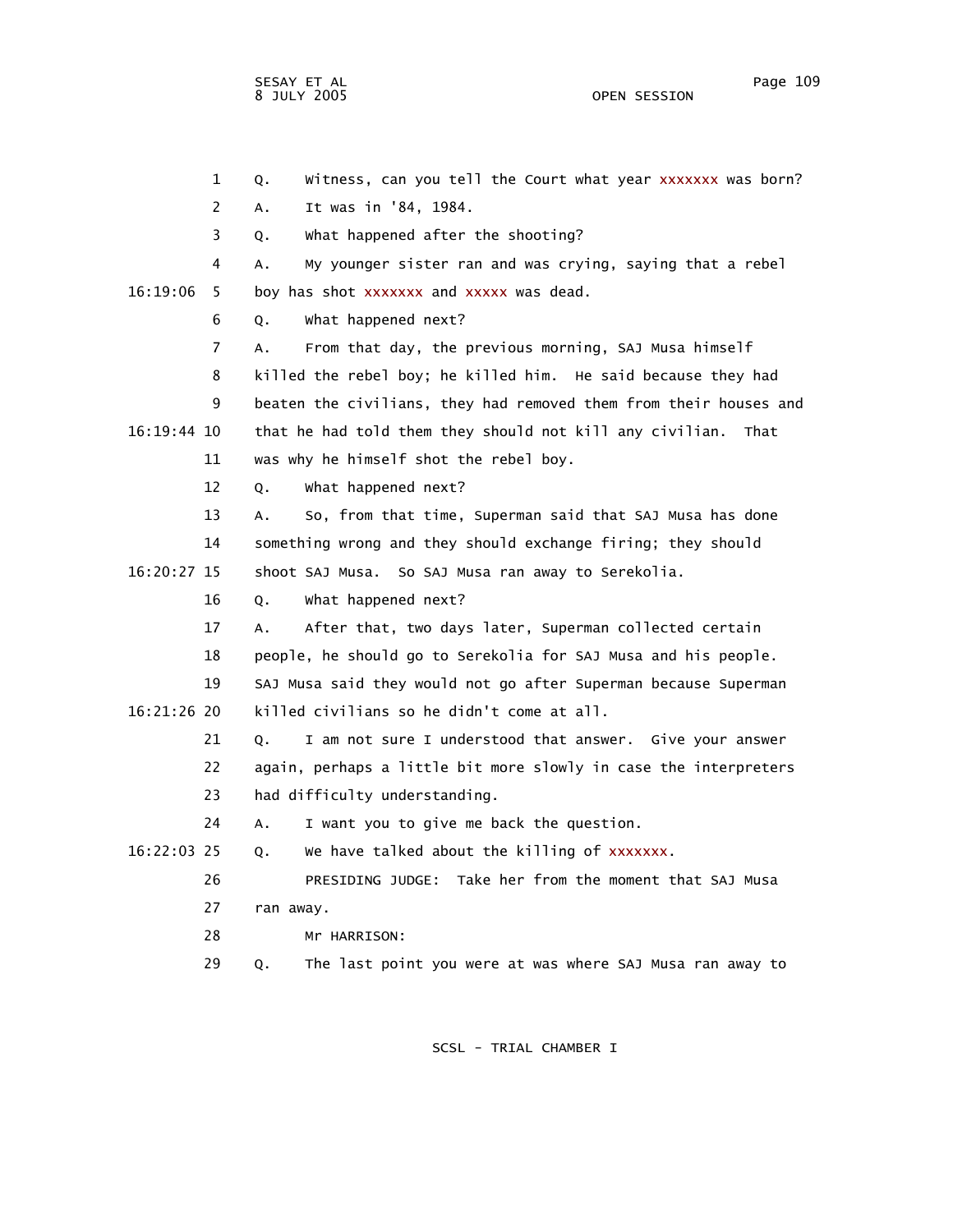1 Serekolia. I asked what had happened next. 2 A. So, when he went to Serekolia, three days, Superman sent 3 his man that they should go and call SAJ Musa to come back. So 4 the rebels whom he sent delivered the message that SAJ Musa said 16:22:52 5 he would not work with Superman again. 6 Q. Please continue, what happened next? 7 A. So, from that time, Superman gathered his people, he said 8 the civilians at Koinadugu District -- that was why they are 9 fighting. So they should kill all the civilians. 16:23:33 10 Q. Who said that? 11 A. Superman. 12 Q. What happened next? 13 A. So, in the evening, they started setting the houses on 14 fire, kill people, shot at people. I had wanted to run, but one 16:24:13 15 man who was called Senegalese, he shot me and my child, who was a 16 small girl. 17 Q. Who was it who was doing the shooting? 18 A. It was Superman's people. 19 JUDGE ITOE: Who was the man who shot her and the child? 16:25:08 20 Mr HARRISON: She gave the name Senegalese. I was just 21 going to ask the question. 22 JUDGE ITOE: Okay, yes. Please do. 23 MR HARRISON: 24 Q. Could you tell the Court who Senegalese was? 16:25:27 25 A. He was a Liberian; he was tall. Because he was tall, that 26 why he was called Senegalese. He shot me and my child. 27 Q. What happened next? 28 A. From that time, I fell and then my five-year-old child, he 29 ran; he followed the other people.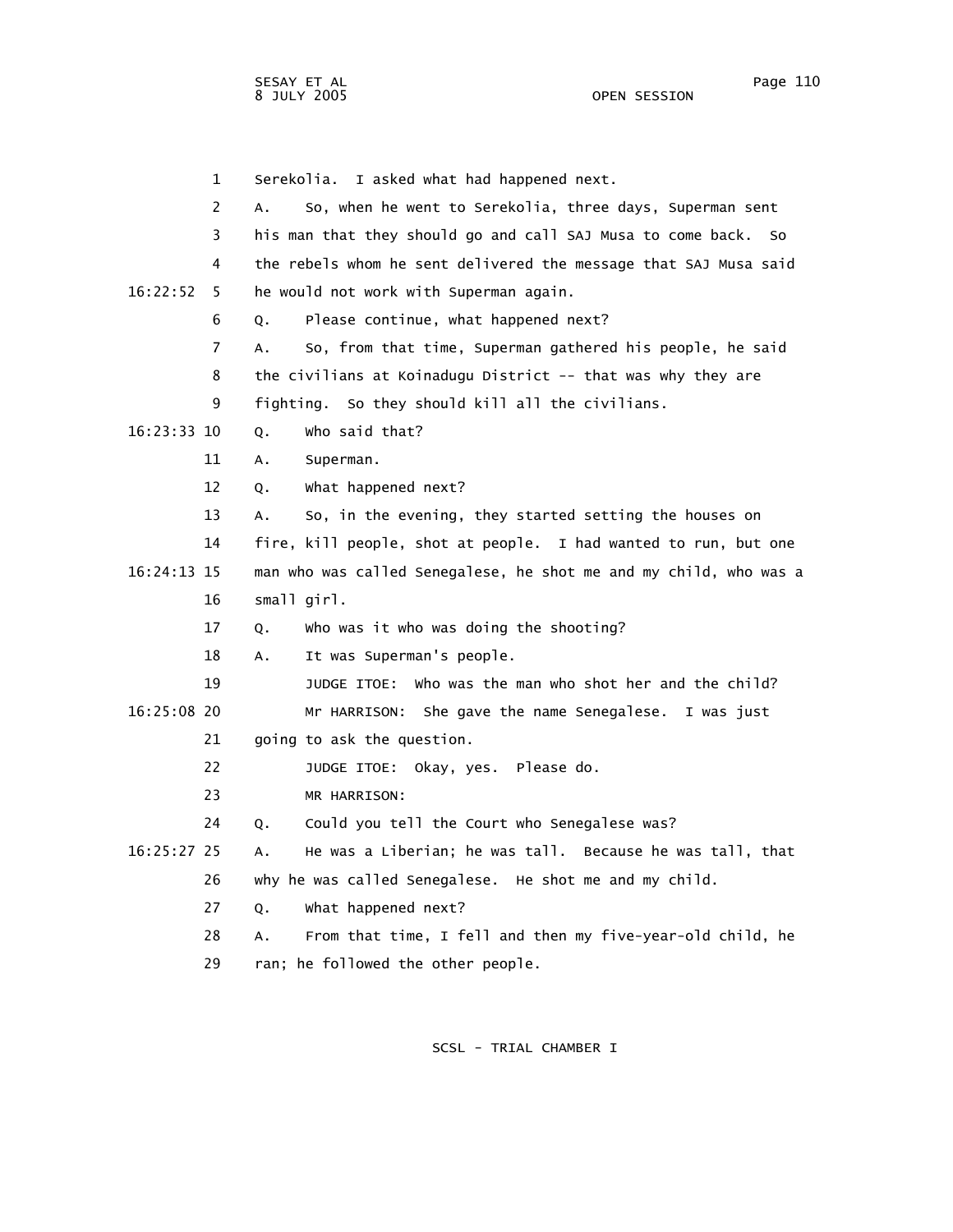|             | $\mathbf{1}$ | Please continue.<br>Q.                                              |
|-------------|--------------|---------------------------------------------------------------------|
|             | 2            | From that time, the children who were held in that village<br>А.    |
|             | 3            | they took mortar stick and cala, elephant grass. They gave this     |
|             | 4            | to the boys and girls so they could set fire on the houses.<br>Some |
| 16:26:52    | 5.           | of us who were gathered they said, "See, what they are doing,       |
|             | 6            | your children also have become the rebels."                         |
|             | 7            | How old were these children?<br>0.                                  |
|             | 8            | Some were about the age of 18, 15. But I would not be able<br>А.    |
|             | 9            | to tell them all, because I was not there where they were born.     |
| 16:27:40 10 |              | And what was it these children did?<br>0.                           |
|             | 11           | After they had set the houses on fire, when the houses were<br>А.   |
|             | 12           | burning, then the rebels -- during that time they had gathered      |
|             | 13           | some people and locked them in the house. They started setting      |
|             | 14           | fire to the house. They took machete and started hacking them.      |
| 16:28:19 15 |              | who had the machetes?<br>Q.                                         |
|             | 16           | It was the rebels.<br>А.                                            |
|             | 17           | who were they hacking?<br>Q.                                        |
|             | 18           | The civilians.<br>А.                                                |
|             | 19           | What happened?<br>Q.                                                |
| 16:28:52 20 |              | So about 48 of them died.<br>Α.                                     |
|             | 21           | You referred to burning. What was burned?<br>Q.                     |
|             | 22           | The houses, the whole village except the mosque.<br>Α.<br>The       |
|             | 23           | mosque was the only one that was left.                              |
|             | 24           | Did anything else happen?<br>Q.                                     |
| 16:29:49 25 |              | Yes. So we left.<br>Α.                                              |
|             | 26           | [Microphone not activated] let's be very clear<br>JUDGE ITOE:       |
|             | 27           | on this.                                                            |
|             | 28           | Mr HARRISON:                                                        |

SCSL - TRIAL CHAMBER I

29 Q. Witness, these events that you have been talking about,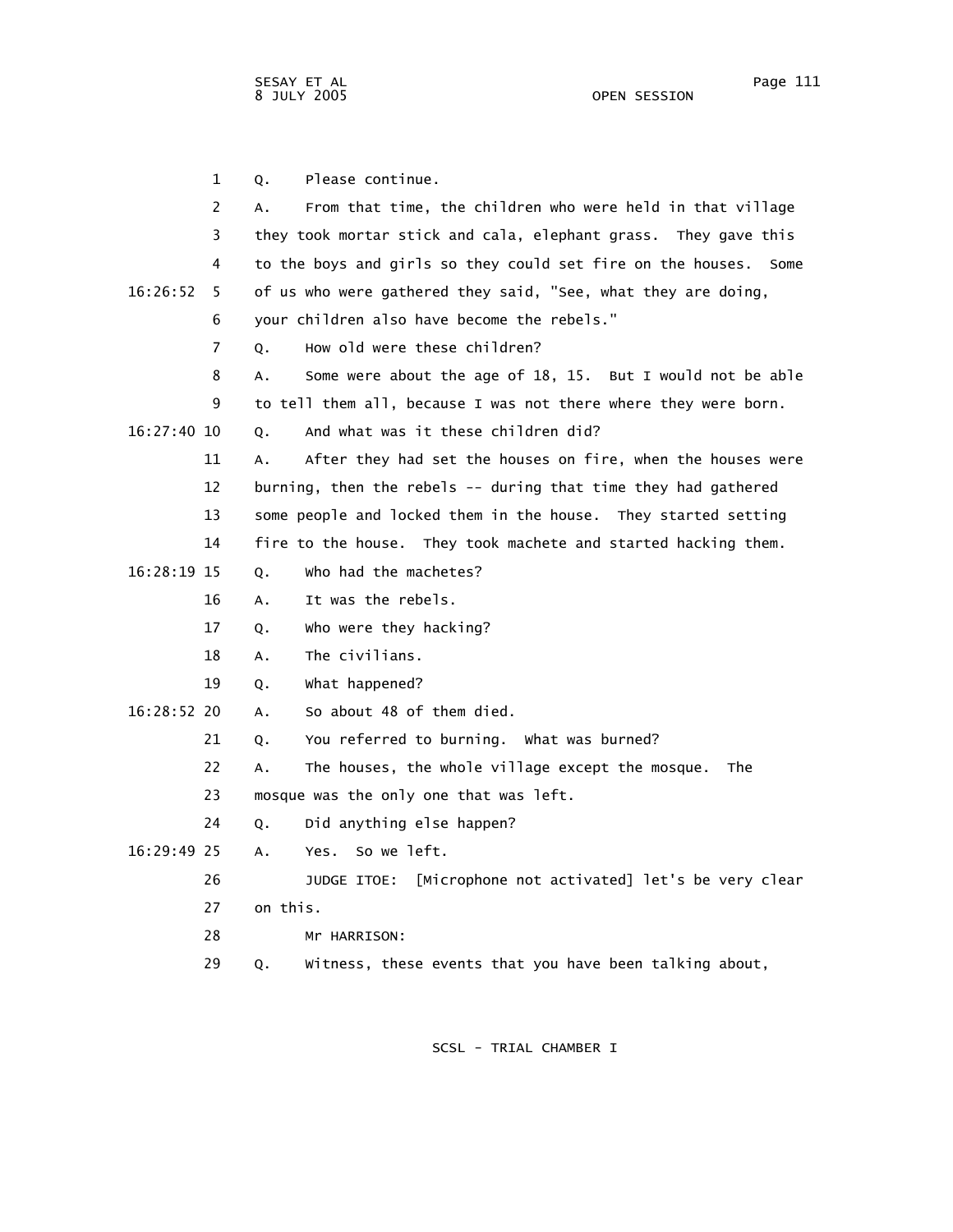1 where did they take place? 2 A. It was in Koinadugu village. 3 Q. I'd asked you if anything else happened and you started 4 with yes. Could you please continue? 16:30:40 5 A. Yes. I said about 48 people died. 6 Q. These rebels who did this in Koinadugu, did they have a 7 commander? 8 A. Yes. It was Superman. 9 Q. When did this happen in Koinadugu village? 16:31:42 10 A. It was in October 1998. 11 Q. What happened next? 12 A. So, from that time, when I was all right, so Superman and 13 his boys said I should be killed. But there was one boy, by then 14 he was a small boy, but he had known me but I never knew him. As 16:32:28 15 he saw me, he said "Oh, this is my sister." 16 Q. After this boy spoke and said, "This is my sister," what 17 happened next? 18 A. During that time, since he was Liberian by then the 19 Liberian group had been there, because they were all there. They 16:33:13 20 told him that, "How come? This lady is a Sierra Leonean and you 21 are a Liberian. How are you related to her?" He said, "Ee. 22 Because we travelled. We are related on the mother's side." 23 Q. Did you see anything else happen in Koinadugu? 24 A. The thing that happened was they burnt and killed, they 16:34:03 25 took the small children. About 120 children were taken away. 26 Q. Why were these children taken away? 27 JUDGE ITOE: Is it 100 or 120? 28 MR HARRISON: I think the answer that I heard was 120. 29 JUDGE ITOE: 120.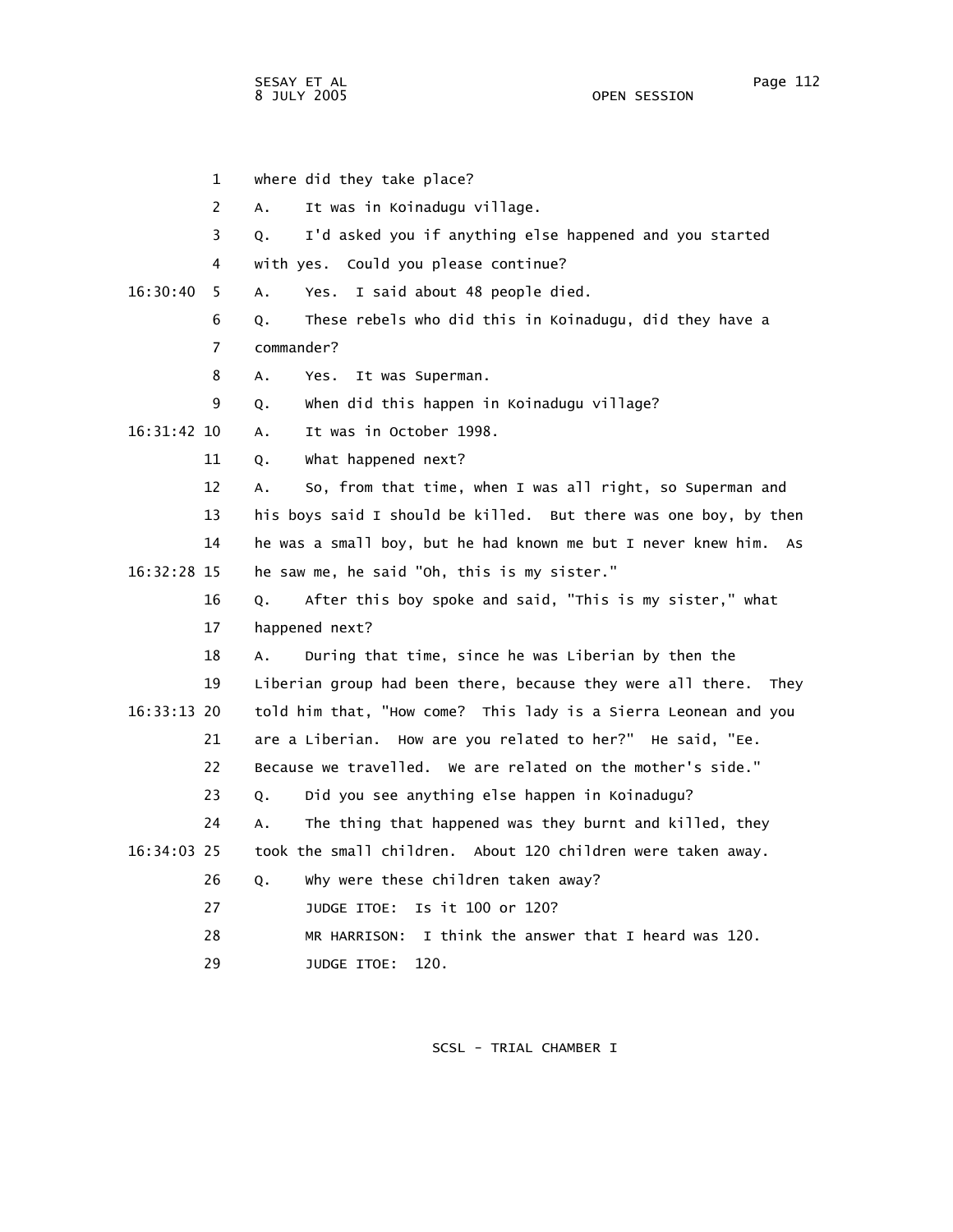1 Mr HARRISON: 2 Q. The question for you, Witness, is, why were these children 3 taken away? 4 A. For them to be turned into rebels. 16:34:53 5 Q. And what do you mean by that, for them to be turned into 6 rebels? 7 A. That I mean by that is that the rebels, that is because 8 they damage people, so you see, and that was why, that was how I 9 heard them calling them, they said rebels. 16:35:32 10 Q. How old were these children? 11 A. I cannot tell their ages. But they were under-age 12 children. 13 Q. I realise that you cannot give their exact ages but can you 14 at least tell the Court what you mean by "under-age"? 16:36:14 15 A. If they made a six year child, five year and even if it is 16 a young baby, if they like them, they will take it and carry 17 them. They said the civilians had no power on anything. 18 Q. Do you know where the children were taken? 19 A. The place I know where they took these children after the 16:36:59 20 rebels had left, it was in Freetown here. That was the place I 21 saw them. I saw some. So I don't know the right part where they 22 carry them, but I saw some in Freetown. 23 Q. Did you leave Koinadugu? 24 A. Yes, I left Koinadugu. 16:37:44 25 Q. Why did you leave? 26 A. Because the chief came to Kabala. He said they had damaged 27 people. So, they will have to send some people to go and collect 28 those of us who were damaged to bring us to Kabala for medical 29 treatment.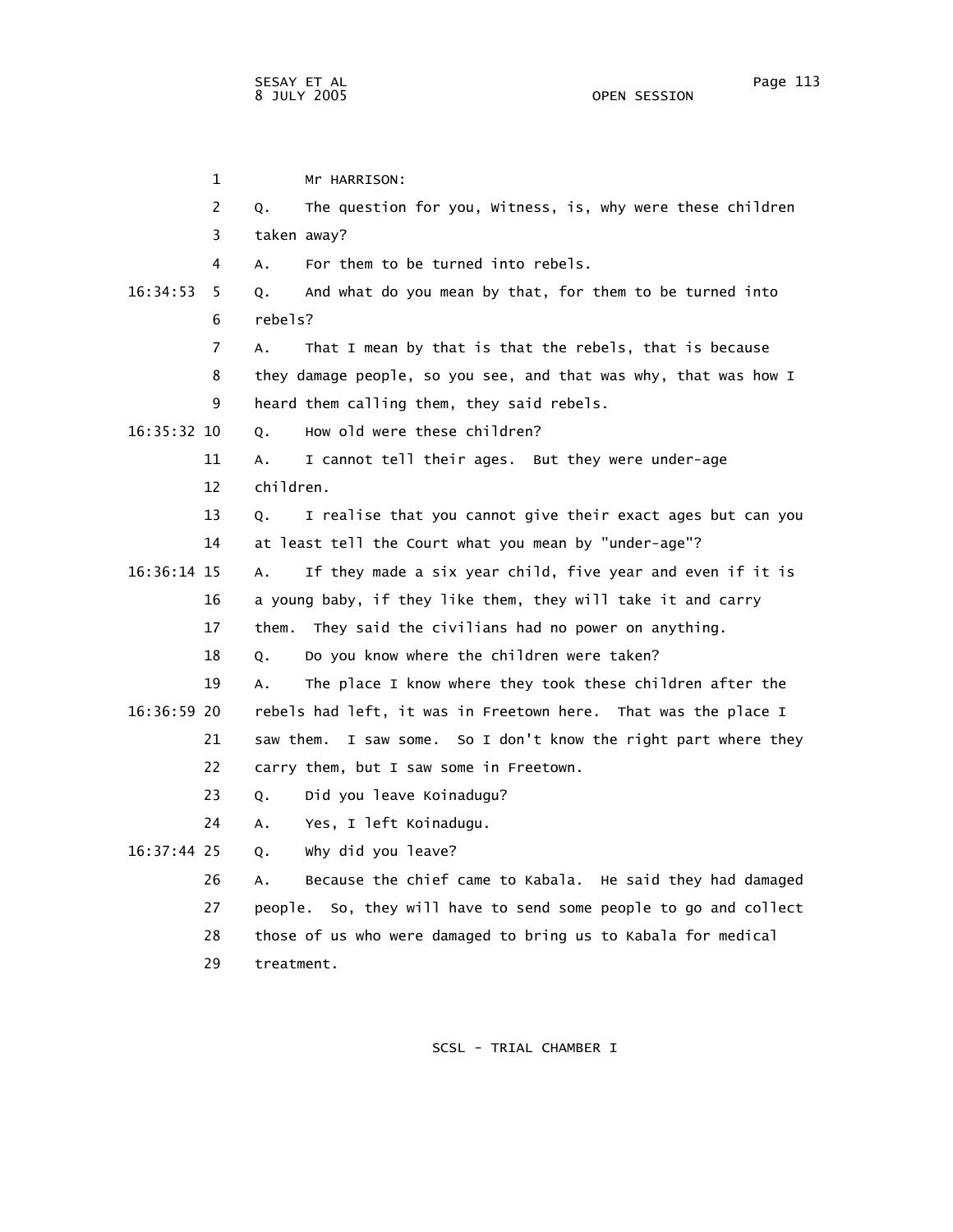1 Q. And where did you go for medical treatment? 2 A. When we reach Kabala, ECOMOG took us and brought us to 3 Makeni, at Makeni hospital. 4 Q. And where did you go from Makeni? 16:39:02 5 A. We came to Connaught, Connaught Hospital in Freetown here. 6 Q. When did you arrive in Freetown? 7 A. It was in October 1998. 8 Q. And you said that you saw, in Freetown, children that you 9 had seen in Koinadugu. When did you see those Koinadugu children 16:40:13 10 in Freetown? 11 A. On the 6th January 1999. 12 Q. And how many of those children from Koinadugu did you see 13 in Freetown? 14 A. I wouldn't have known the number, but I did see them. 16:41:16 15 JUDGE ITOE: Where in Freetown did she see the children? 16 Mr HARRISON: 17 Q. Did you hear the question from the Court? 18 A. Around Cottage, because at that time that is where we were 19 finding food. 16:41:42 20 Q. Can you assist the Court a bit more in the location in 21 Freetown? 22 A. I said somewhere in Kissy, Wellington because when anyone 23 is seen by his family member he will be taken away. After the 24 rebels had gone they were let go of so they weren't taken away by 16:42:27 25 the rebels. 26 Mr HARRISON: Those are the questions. 27 JUDGE THOMPSON: Mr Jordash, did you want commence your 28 cross-examination. 29 MR JORDASH: Your Honour, thank you.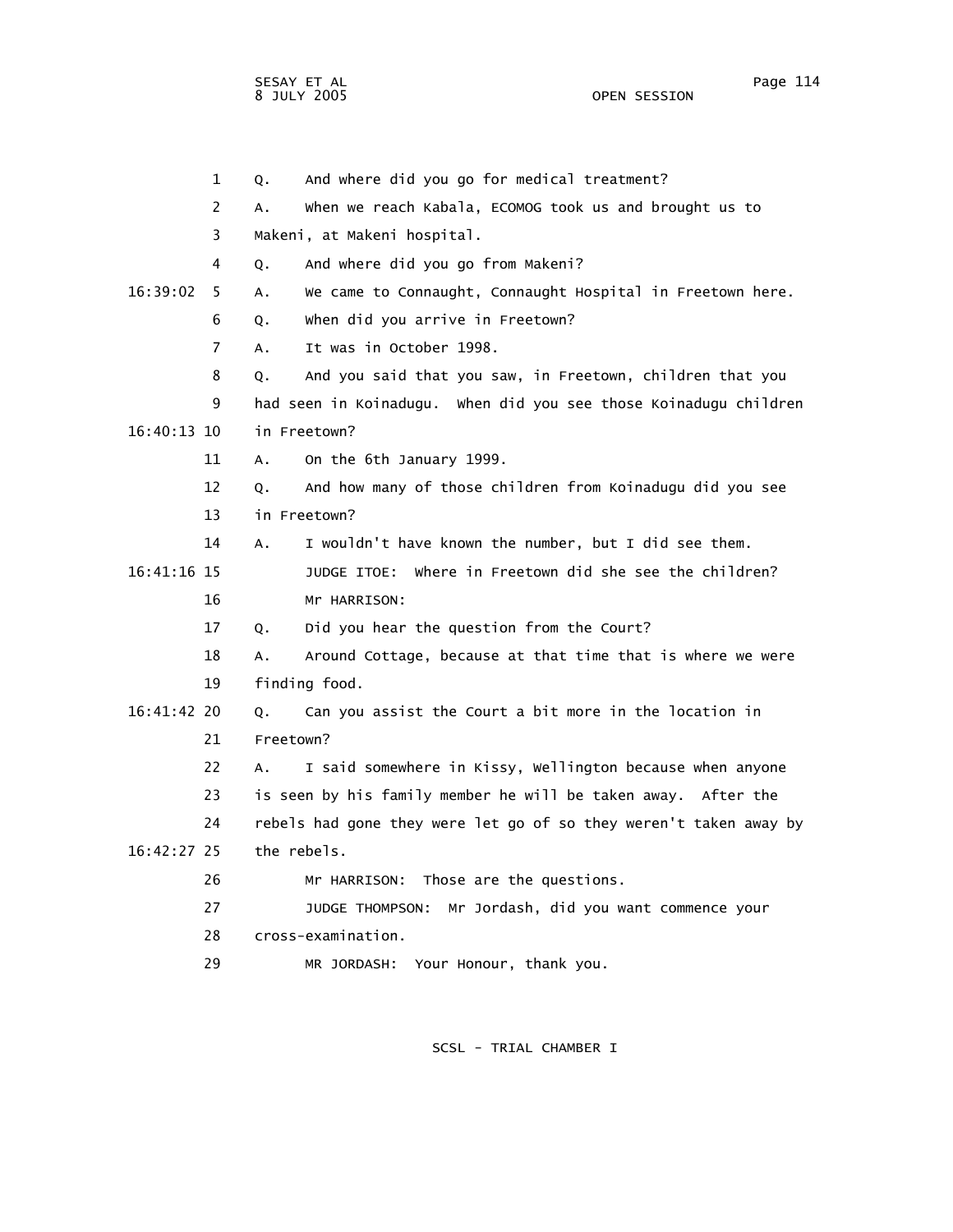1 CROSS-EXAMINED BY MR JORDASH: 2 Q. Good afternoon, Madam Witness. 3 A. Good afternoon. 4 Q. I have a very small number of questions for you. 16:43:37 5 A. Okay. 6 Q. You have told us how you saw some children from Koinadugu 7 in Freetown; is that right? 8 A. Yes. 9 Q. Whereabouts in Freetown did you see them? 16:44:05 10 A. I saw some around the Cottage, Kissy, Calaba Town and some 11 inside Dove Cot. 12 Q. Do you know any of their names? 13 A. Yes. 14 Q. Can you name some? 16:44:33 15 A. Yes. Yira, Sorie, Manti, and Tamba. 16 Q. What were they doing? 17 A. When they came in Freetown, their family members hid them 18 so that they wouldn't return. So, we are all there finding food. 19 That is when I saw them with their families. 16:45:24 20 Q. So the children you saw were all with their families, being 21 looked after? 22 A. Yes, they were looking after them after January 6th when 23 they were taken away from them. Because they were young boys, 24 some were 12, some were 10 years old, they had not reached 13. 25 Q. So this was after January 6th, was it, 1999? 26 A. Yes. 27 Q. Thank you. 28 PRESIDING JUDGE: Madam Witness, are you saying that when 29 you saw them in Freetown, they were with their family?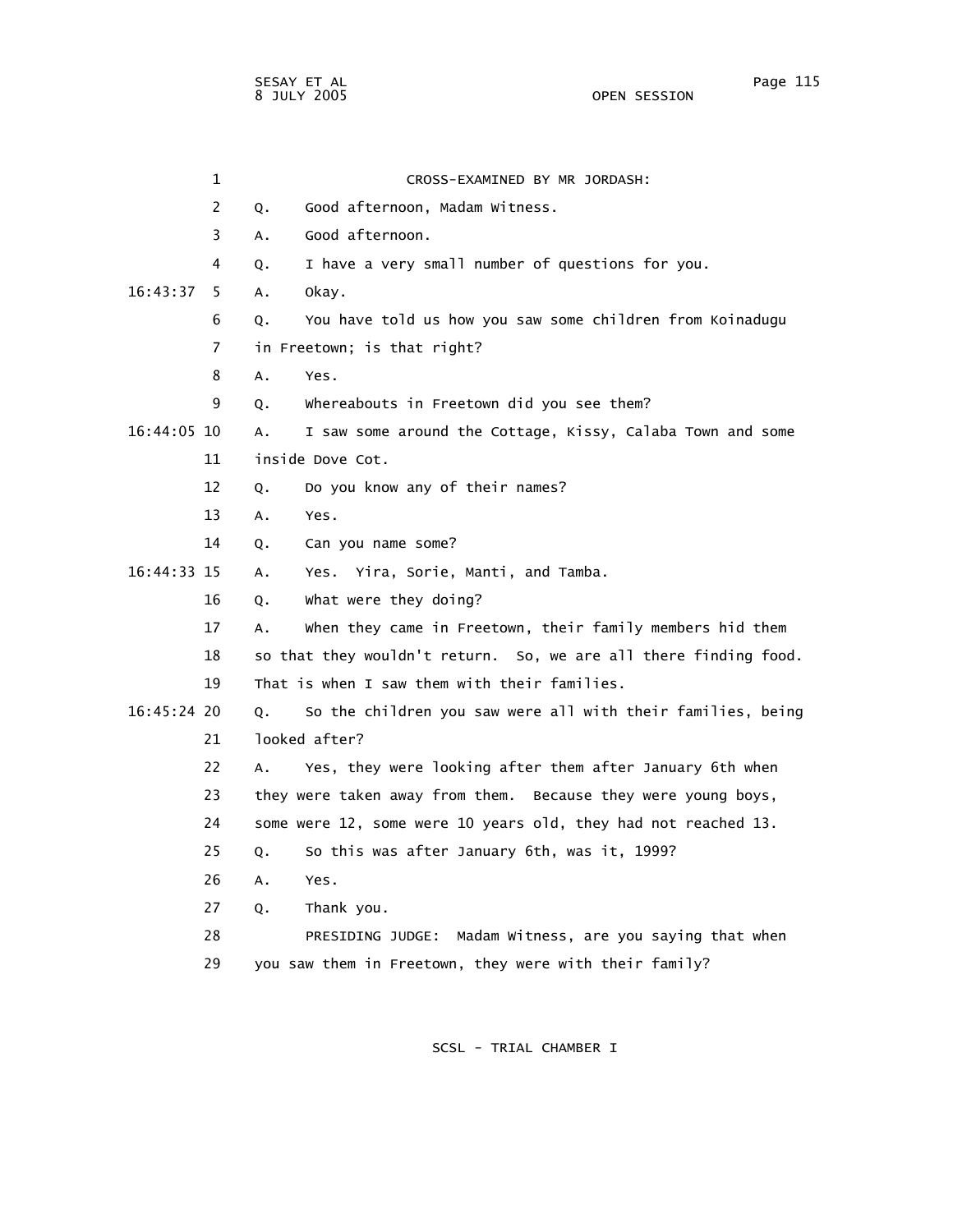1 THE WITNESS: Their families -- what I'm trying to say is 2 they were with their family members and their family members took 3 them away from the rebels. So whoever saw his or her child, we 4 took that child and hid that child away because they said they 5 walked from Koinadugu to Freetown. 6 PRESIDING JUDGE: Their family walked from Koinadugu to 7 Freetown to try to find their -- 8 THE WITNESS: No. The children. 9 PRESIDING JUDGE: Okay, thank you. 10 MR JORDASH: 11 Q. Do you remember the date when you saw them? 12 A. No. 13 Q. Sometime in 1999? Or after? 14 A. In 1999, but I can't recall the month. 15 Q. Okay. Thank you. Just taking you back, if I may, Madam 16 Witness, to Koinadugu when SAJ Musa and Superman are in 17 Koinadugu, were there some men who were taking orders from 18 Superman and some men taking orders from SAJ Musa? 19 A. Yes. Because they had two groups, RUF and AFRC. 20 Q. And the group who were Superman's group contained a number 21 of Liberians; is that right? 22 A. The Liberians, I didn't know their head, but they were all 23 together with Superman. So I didn't know whether they had their 24 own commander. 25 Q. And from what you heard from others, SAJ Musa had given 26 orders to his men not to harm civilians; is that right? 27 A. I didn't hear it by hearsay; he said so in my presence. 28 Q. Different orders had been given to Superman's group by 29 Superman?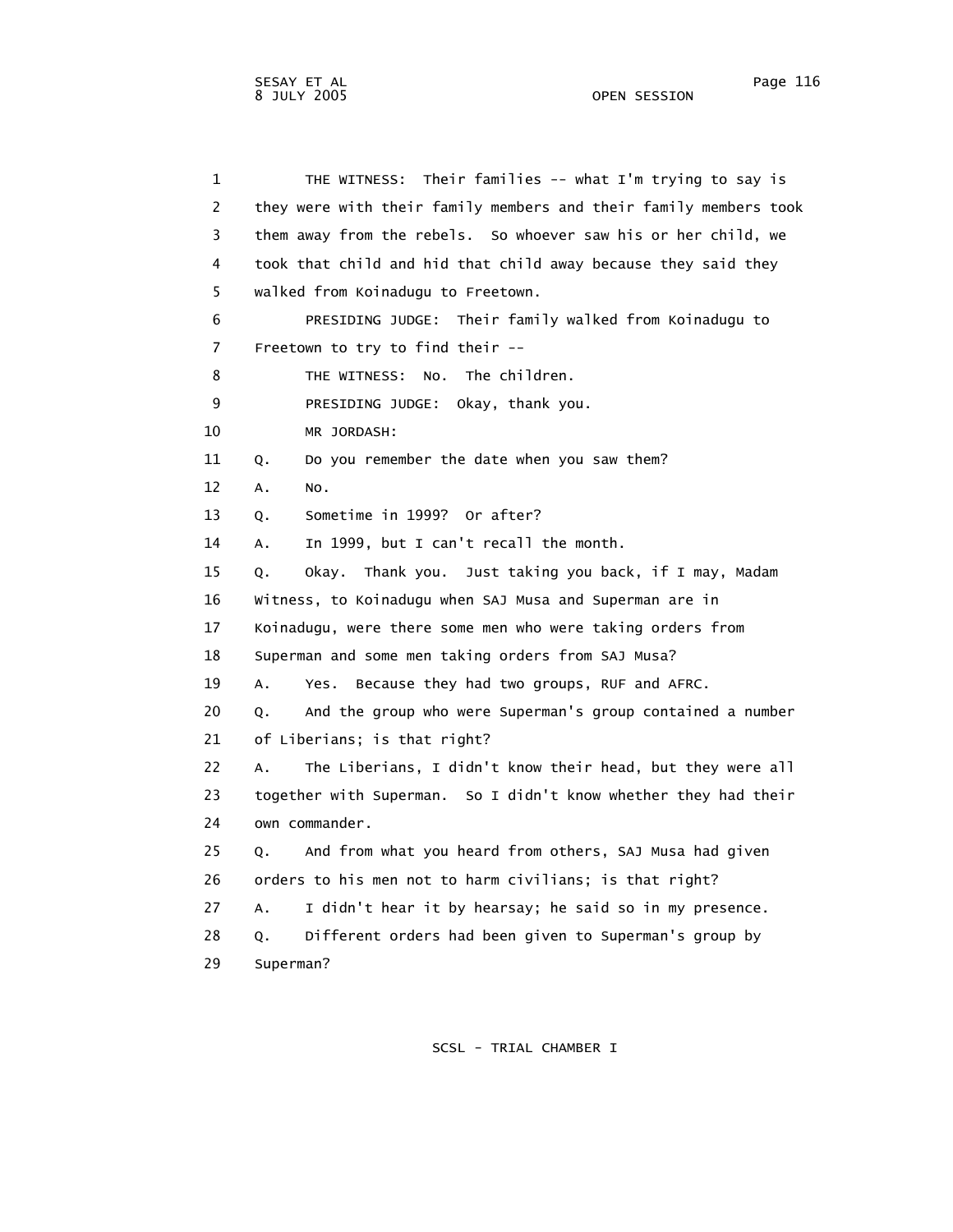1 A. Yes. 2 Q. Thank you. 3 MR JORDASH: I've got no further questions. Thank you very 4 much, Madam Witness. 5 JUDGE THOMPSON: Counsel for the second accused? 6 CROSS-EXAMINED BY MR NICOL-WILSON: 7 Q. Good afternoon, Mr Witness. 8 A. Good afternoon. 9 Q. Now, during your stay in Koinadugu, you met a number of 10 Liberians; is that correct? 11 A. Yes. 12 Q. In fact, there was a group of Liberians called the STF? 13 A. Yes. They were at Kalkoya. 14 Q. Among this group were very -- 15 JUDGE ITOE: What did you call that group? 16 MR NICOL-WILSON: STF. 17 JUDGE ITOE: T? 18 MR NICOL-WILSON: Yes, Your Honour. STF. 19 Q. In fact, that group had a number of Liberians committing 20 atrocities, like Senegalese who shot your child. 21 A. Senegalese didn't kill my child. My child was killed by a 22 Liberian. He shot at myself and my girl child. 23 Q. Now, this STF group had Liberians that were terrorising 24 civilians. 25 A. Yes. 26 Q. Now, when did you first get in contact with lawyers from 27 the Office of the Prosecutor? 28 A. Well, I can't recall. 29 Q. Was it in 2002?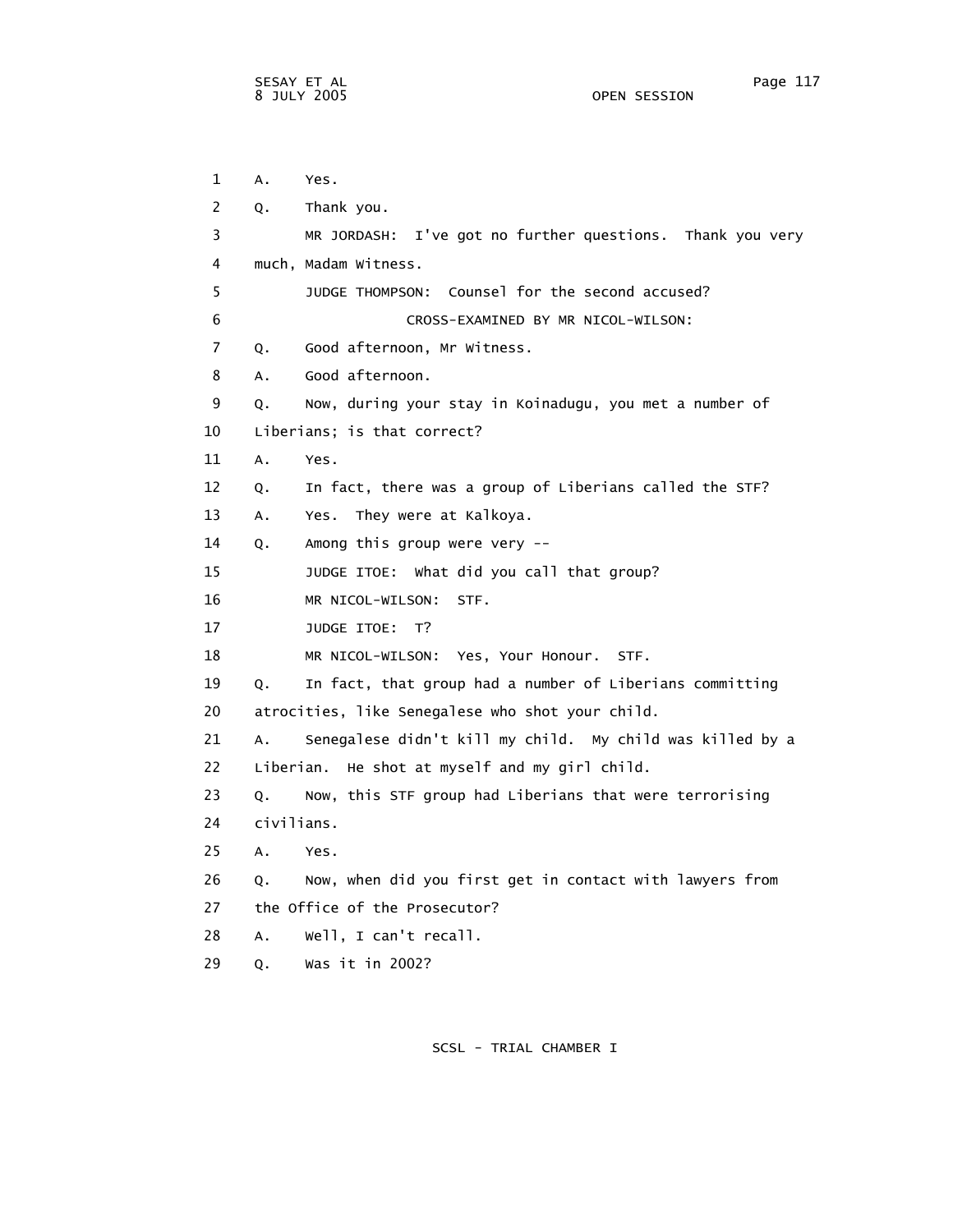1 A. I said I can't recall the year. 2 Q. Did you receive any money from any official working for the 3 Special Court? 4 A. No. 5 Q. So you have never received any witness allowance? 6 A. No. 7 Q. So when you -- 8 PRESIDING JUDGE: Maybe you can ask the question a bit 9 differently. It may be that it's the terms you're using that may 10 not be well understood by the witness. 11 MR NICOL-WILSON: As Your Honour pleases. 12 PRESIDING JUDGE: Expenses may have been paid or, I mean, 13 it's -- 14 MR NICOL-WILSON: As Your Honour pleases. 15 Q. Have you been provided with money for food? 16 A. Except that when I was coming here, they gave me transport, 17 transport fare. 18 Q. Will you be able to give an estimate as to how much money 19 you have received? 20 A. I wouldn't know. Because when I come, my transport to 21 return is 5,000 Leones. 22 MR NICOL-WILSON: Your Honour, that will be all for the 23 witness. 24 PRESIDING JUDGE: Thank you. 25 JUDGE THOMPSON: Mr Cammegh. 26 MR CAMMEGH: No questions. 27 JUDGE THOMPSON: Thank you. Any re-examination? 28 MR HARRISON: No, there's not. 29 PRESIDING JUDGE: Thank you. That concludes your evidence,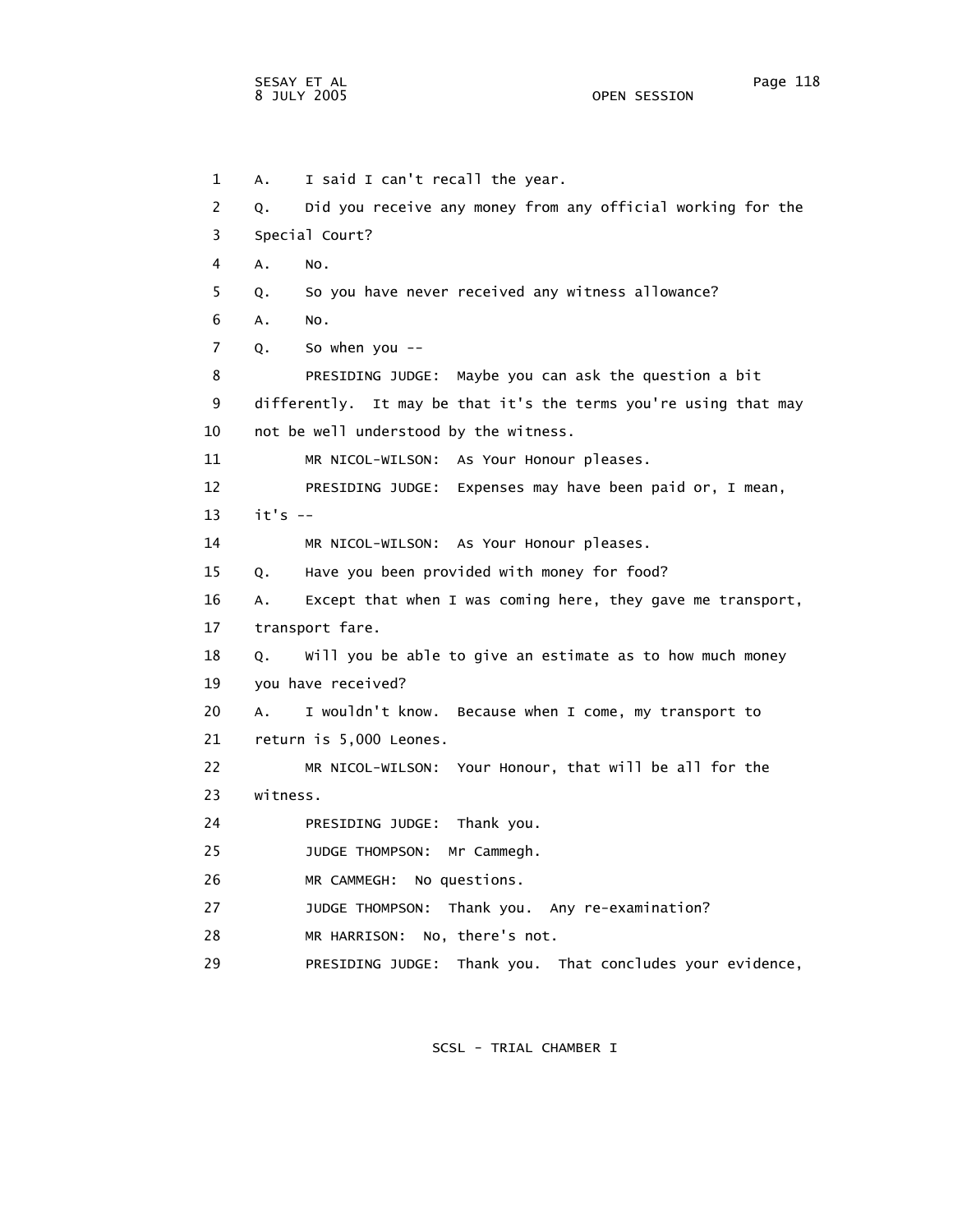1 Madam Witness. We thank you very much for having come to this 2 Court today and that will end you evidence. 3 It is almost 5.00, I don't think we're prepared to take

 4 another unless it's less than half an hour. 5 MR HARRISON: If I had one of those, I would have presented 6 it a long time ago. But if I can just make sure that everyone's 7 clear that first thing on Monday morning, the witness will be 8 TF1-361. We have switched the order, I think it's with the 9 consent of all the Defence counsel of 361 and 360. 10 PRESIDING JUDGE: So the first one on Monday will 361, 11 TF1-361? 12 MR HARRISON: Yes. 13 PRESIDING JUDGE: Followed by TF1-360. 14 MR HARRISON: Yes. 15 THE INTERPRETER: And the language is? 16 MR HARRISON: The language for both of those witnesses is 17 Krio. 18 PRESIDING JUDGE: So, Mr Jordash, counsel for second 19 accused, third accused, no comment on that? 20 MR JORDASH: No, thank you. 21 PRESIDING JUDGE: So the Court is adjourned to 9.30, Monday 22 morning. 23 Thank you. 24 [Whereupon the hearing adjourned at 4.57 p.m., 25 to be reconvened on Monday, the 11th day of 26 July, 2005, at 9.30 a.m.] 27 28 29